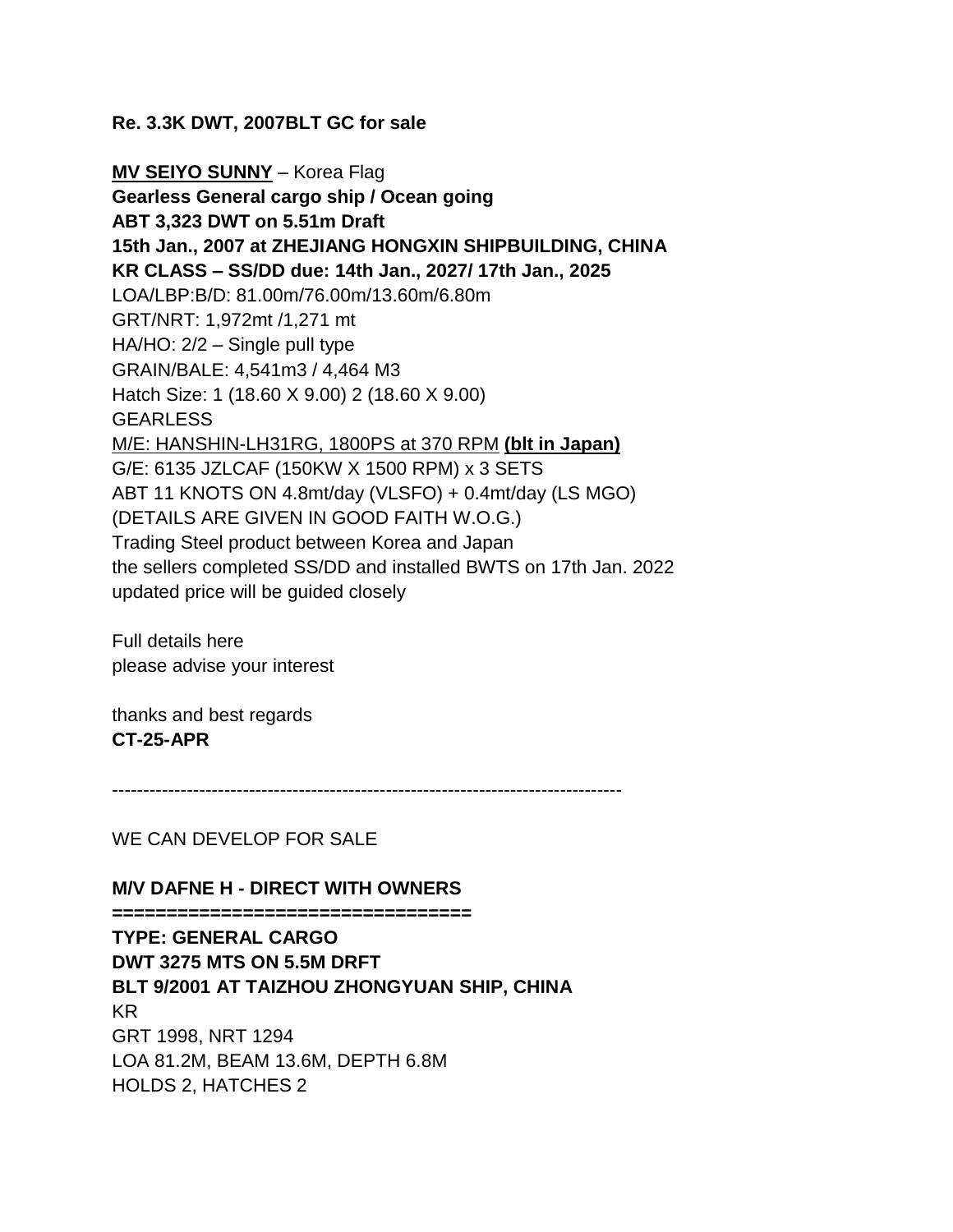GRAIN 4541, BALE 4541 M/E CHINESE STD. TYPE G6300ZC, BHP 1500 TOTAL 3.5 tonnes at 10 knot speed

SHE IS HEADING TO ISKENDERUN. BEST OFFERS INVITED

## **LL-11-APR**

--------------------------------------------------------------------------

We can develop for sale of the following vessel .

### **MV Galaxy No.8 - St Kitts & Nevis Flag**

**===================================**

**Built in June 2001, IHI AmtecJapan** NU Class (Non-IACS) Class SS/DD Sept 28th 2024 / Mar 2022 GRT/NRT 4,660 / 1,077 T Deadweight 6553t / 7.683m draft LOA/LBP/Beam/Depth 98.00 / 88.0 / 17.5 / 11.6 M Main engine Hanshin LH46L 2941 KW / 200 RPM

Dimension of Hatch Cover 19.45 X 13.00 M / 20.15 x 13.00 M Type of hatch Folding type Box Hold Hold capacity max 8160 CBM Crane 45T X 1 (installed in 2019) 2 X 5 T

Speed max 14.4 knots Bow thruster LIGHT WEIGHT 2636 T

### **CHI-11-APR**

**---------------------------------------------------------------------------**

**We can develop for sale of the following vessel.**

**M/V MERMAID - BELIZE FLAG**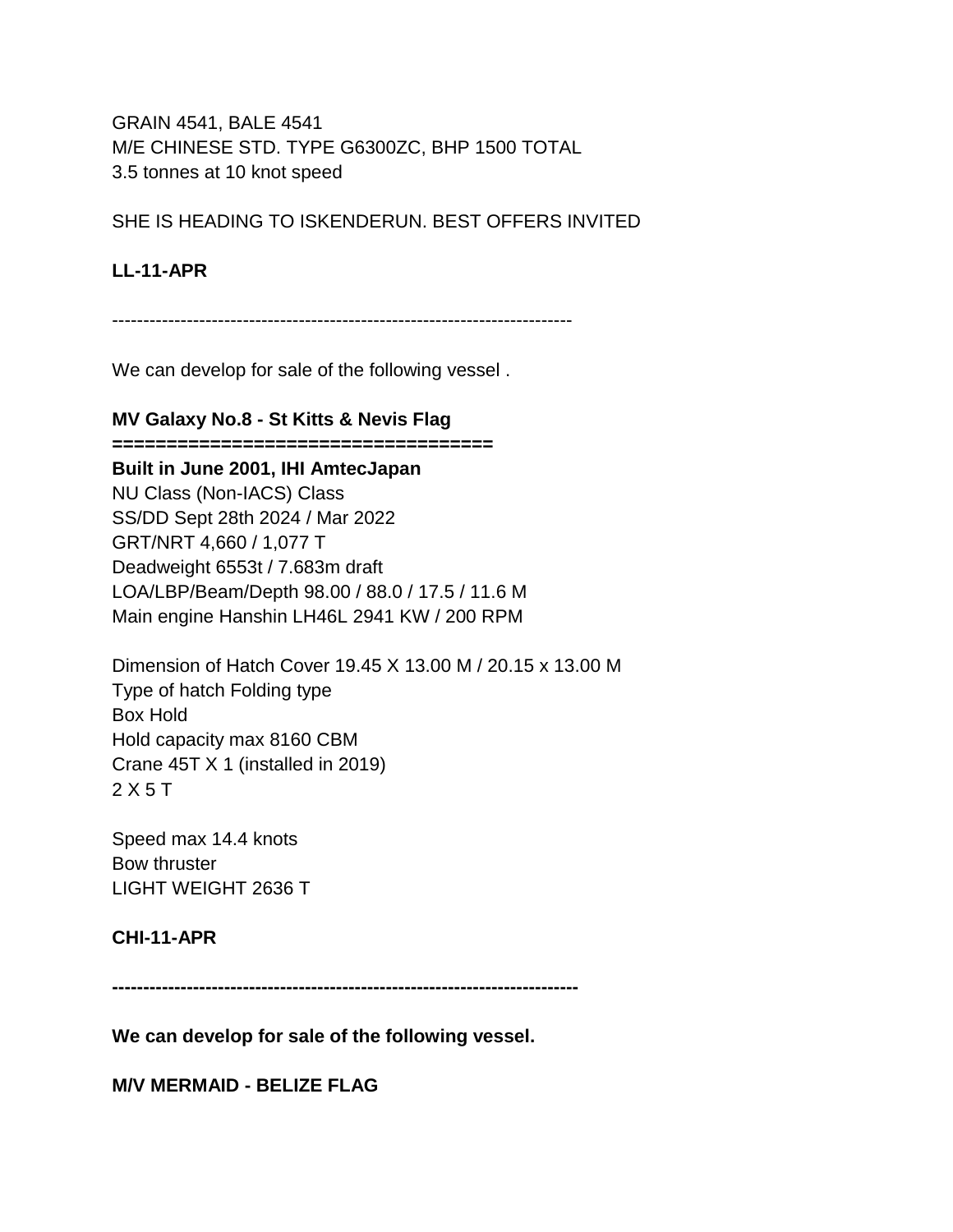**========================**

**RINA CLASS BUILT IN FEB 2021, CHINA GRT/NET 5085/2365 DWT/DRAFT: 6433DWT ON 6.265M** LOA 115.20M LBP 109.69M BEAM 16.5M DEPTH 8.4M

HO/HA: 2/2 CAPACITY: 8624.13M3 144 TEU IN HOLD/180 TEU ON DECK 324 TEU IN TOTAL

MAIN ENGINE: G300ZC16B SERVICE SPEED AND CONSUMPTION: ABT 10 KT, FO ABT 6.8MT, MGO ABT 0.68 MT **GEARLESS** LDT: 3058.6MT

BEST REGADS **CHI-19-APR**

**------------------------------------------------------------------------------**

**MV HAI PHUONG SUN SINGLE DECK ABT 4,375 DWT AT 6.16M BLT DEC 2008 AT DAI DUONG SHIPBUILDING, VIETNAM** VR SS JAN 2027 DD JAN 2025 (SS+DD PASSED JAN 2022) BWTS FITTED GRT/NRT 2,551/1,497 2 HO/ 2 HA GRAIN CAP 4,960 CBM HATCH COVER TYPE: MACGREGOR / CHAIN PULLING CRANES 2X10T ME WUXI G8300ZC6B 1,500 KW

VESSEL WILL CALL LONG AN, VIETNAM ETA 8 APR FOR DISC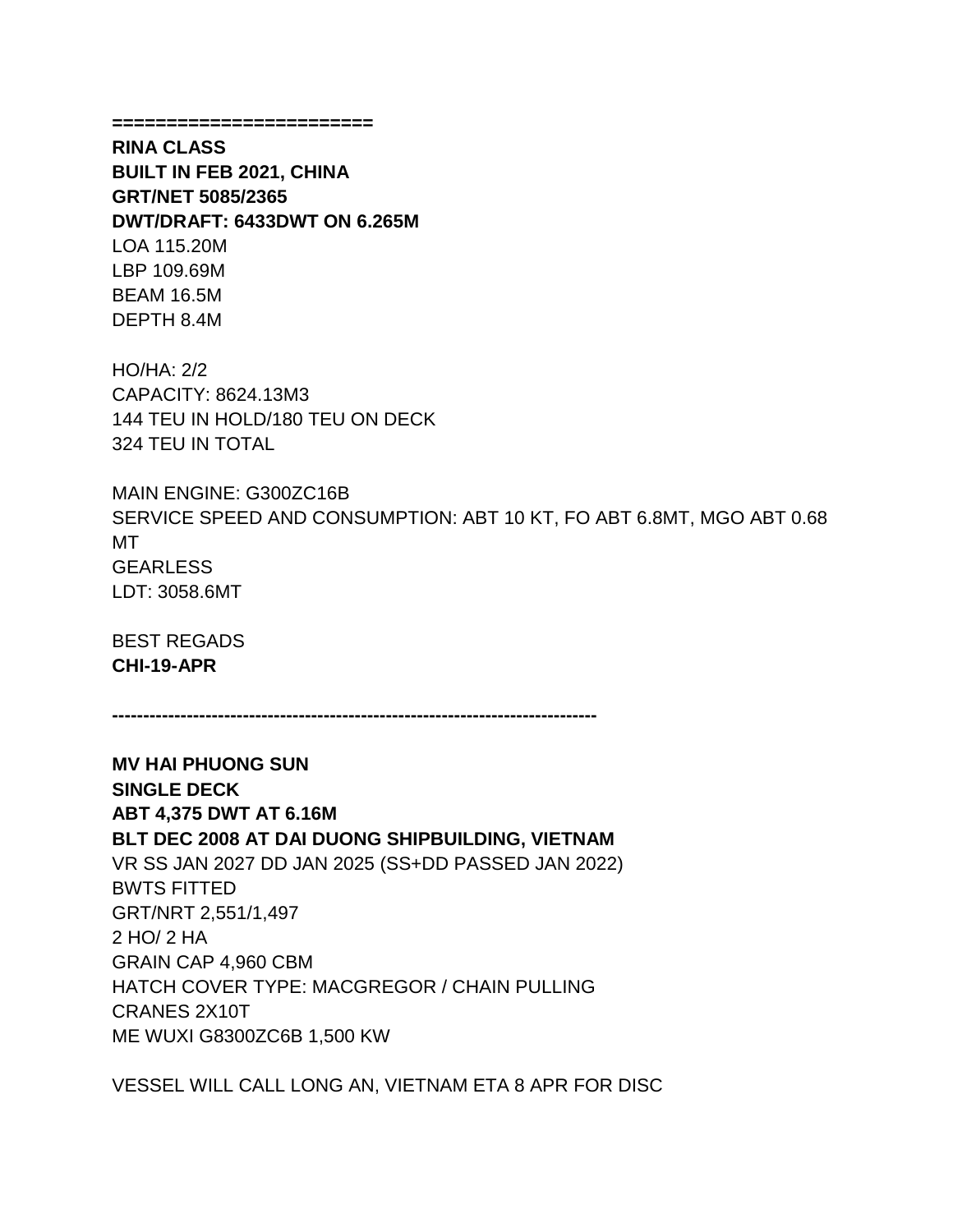**+ MV GLOBE 6 SINGLE DECK ABT 4,373 DWT AT 6.16M BLT MAR 2008 AT DAI DUONG SHIPBUILDING, VIETNAM** VR SS+DD MAR 2023 GRT/NRT 2,551/1,497 2 HO/ 2 HA GRAIN CAP 5,449 CBM HATCH COVER TYPE: MACGREGOR / CHAIN PULLING CRANES 2X10T ME WUXI G8300ZC6B 1,500 KW

VESSEL IS AT PALEMBANG, INDONESIA FOR DISC

WE CAN GUIDE ON PRICE AND SEND FULLER DETAILS UPON YOUR INTEREST

PLS TO HEAR YOUR INTEREST!

BEST REGARDS**, RS-04-APR**

**----------------------------------------------------------------------------------------------**

### **PROMPT DELIVERY WITH SS/DD FRESHLY PASSED AND BWTS FITTED**

**M/V : "MARE I" (CONTAINER CAPACITY 294 TEU)**

**===============**

**Type: GENERAL CARGO Blt: 2010 in CHINA at JIANGSU SHENGHUA SHIPB DWT: 7,608 mts on 6,97 m DRFT** GRT: 5688 / NET: 3144 CLASS: PR SS: 01/05/2022 DD: 01/05/2022 FRESHLY PASSED LOA: 110,8 m - Breadth: 18,2 m - Depth: 9 m Grain: 10282 cbm Bale: 10282 cbm TEU: 294 OR 142 FEU Decks: 1 OPEN HATCH BOXED HOLDS -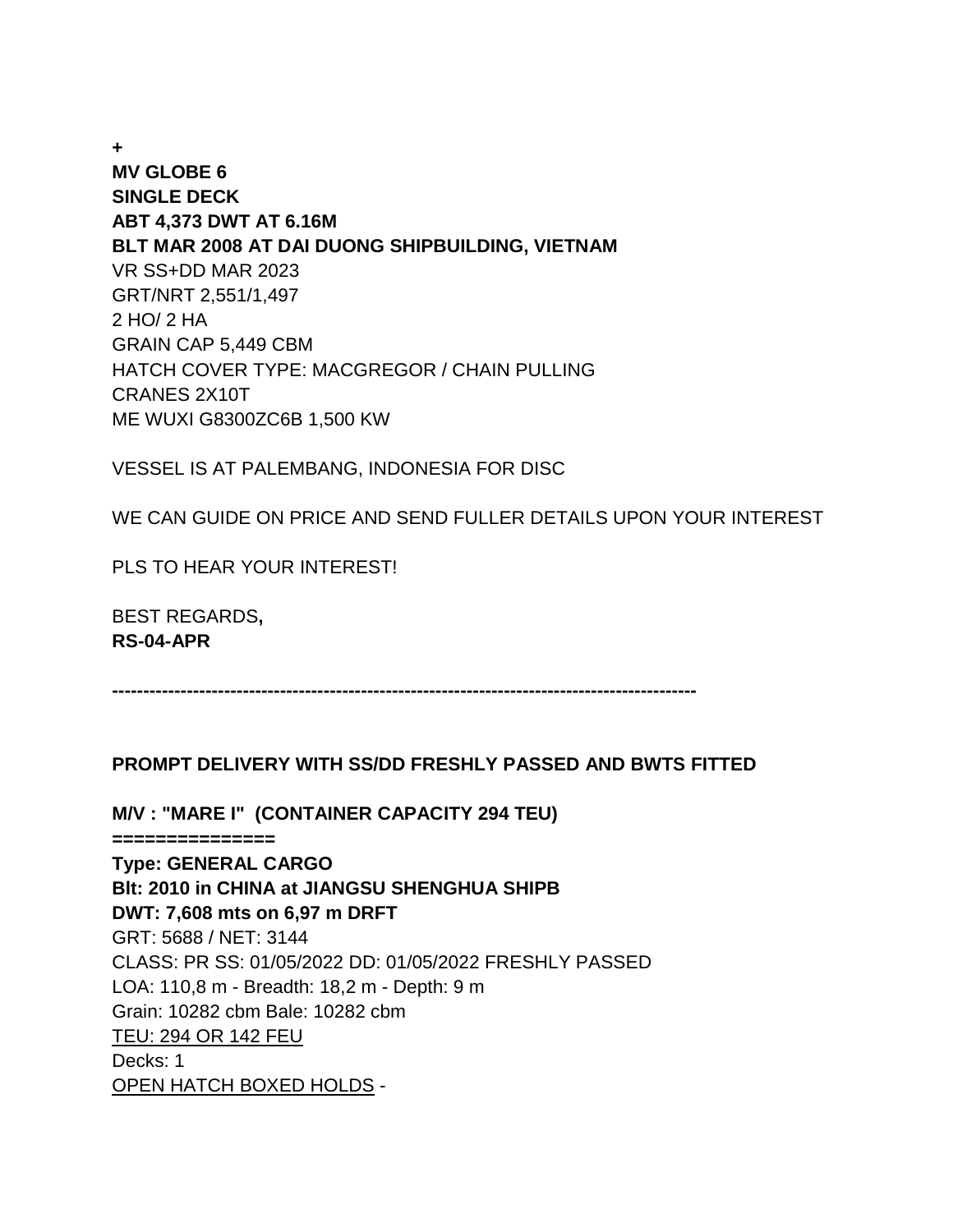Holds: 3 Hatches: 3 H.Covers: FOLDING TYPE HYDROLIC Gear: 2 X 45t PORT SIDE CRANES WUXI JIANGNAN ME: NINGBO Chinese Std. Type GN8320ZC BHP: 4200/650 RPM Speed: ABT 10.5 KN ON ABT 6T MGO OR 7.5 TS IFO 180 CST GENS: 2 X 600 kW WEICHAI Hatches: No.1: Opening forward only, No2 & No.3: Opening Aft & Fwd Hatch sizes: No.1: 17.5 X 15.2, No.2: 25.2 X 15.2, No. 3:25.2 X 15.2 CO2 FITTED TANK TOP STRENGTH 15T Bow Thruster

THE VESSEL IS NOW PASSING SS/DD AND BWTS INSTALLATION IN GREECE

INSPECTABLE GREECE UPON COMPLETION OF SS/DD END OF APRIL 2022

PROMPT DELIVERY WITH SS/DD FRESHLY PASSED AND BWTS FITTED

WE HAVE FULL DETAILS AND PHOTOS AT HAND.

CAN GUIDE YOU ON FIXING PRICE.

(All details are given in good faith, without guarantee & as brokers only)

Best Regards, **CD-29-MAR**

**---------------------------------------------------------------------**

**Re. 3.3K DWT, 2007BLT GC for sale**

**MV SEIYO SUNNY – Korea Flag Gearless General cargo ship / Ocean going ABT 3,323 DWT on 5.51m Draft 15th Jan., 2007 at ZHEJIANG HONGXIN SHIPBUILDING, CHINA** KR CLASS – SS/DD due: 14th Jan., 2027/ 17th Jan., 2025 LOA/LBP:B/D: 81.00m/76.00m/13.60m/6.80m GRT/NRT: 1,972mt /1,271 mt HA/HO: 2/2 – Single pull type GRAIN/BALE: 4,541m3 / 4,464 M3 Hatch Size: 1 (18.60 X 9.00) 2 (18.60 X 9.00)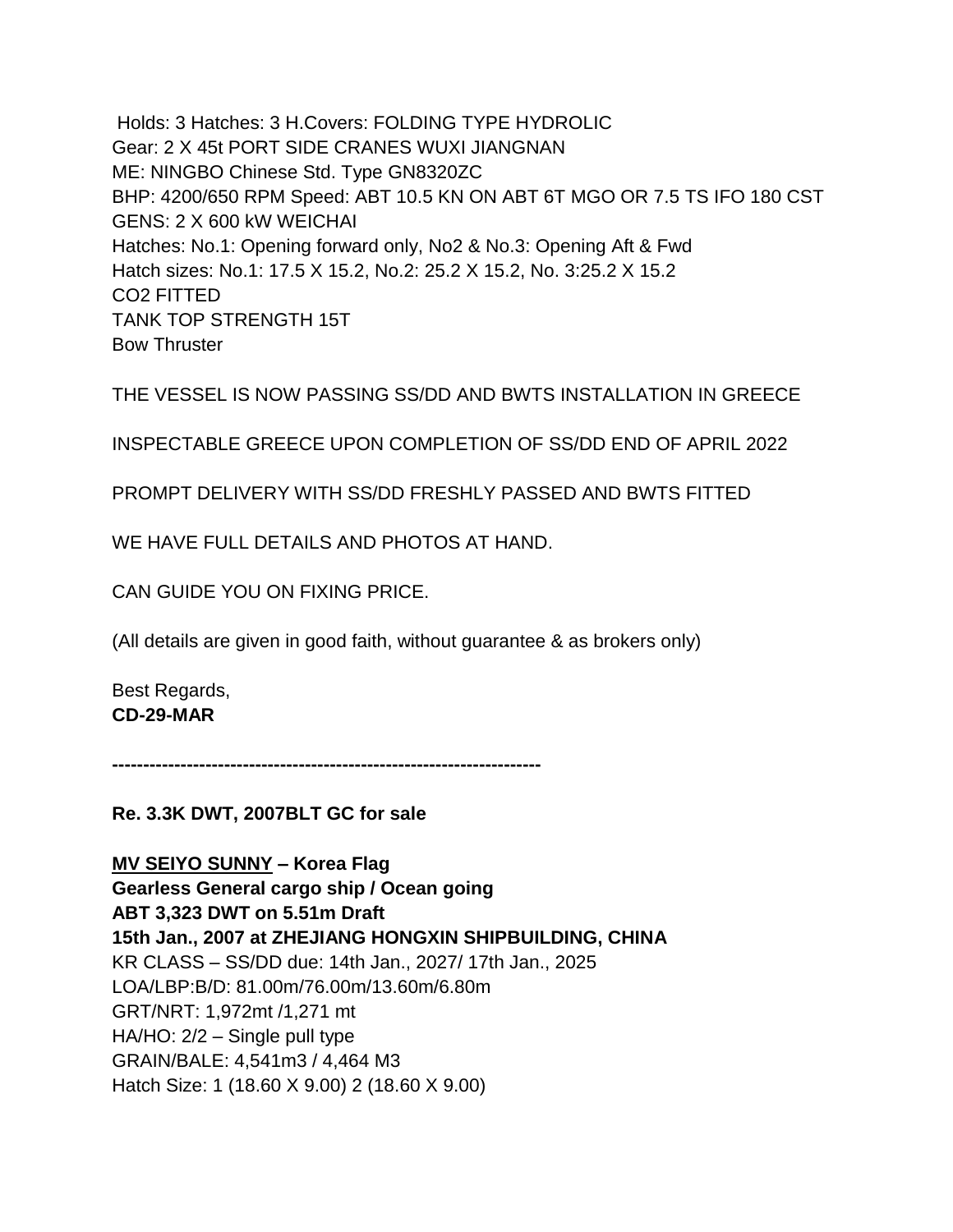**GEARLESS** M/E: HANSHIN-LH31RG, 1800PS at 370 RPM (blt in Japan) G/E: 6135 JZLCAF (150KW X 1500 RPM) x 3 SETS ABT 11 KNOTS ON 4.8mt/day (VLSFO) + 0.4mt/day (LS MGO) (DETAILS ARE GIVEN IN GOOD FAITH W.O.G.) Trading Steel product between Korea and Japan the sellers completed SS/DD and installed BWTS on 17th Jan. 2022 updated price will be guided closely

Full details here please advise your interest

thanks and best regards **CT-07-MAR**

**-----------------------------------------------------------------------**

**RE: MV SAXONA - MPP/ DRY-CARGO/ SHALLOW DFT/ BWTS - DWT 5070 / BLT 2006 === M/V SAXONA =========== LIB FLG / UKR CREW GENERAL CARGO SHIP BLT 2006 IMO 9371024 RUSSIAN MARITIME REGISTER OF SHIPPING DWT 5070,2 ON DRAFT 5,524 M** DWCC ABT 4800 TS GRT / NRT 2987 / 1675 LOA/LBP/BEAM/DEPTH MOULDED- 99.8 M / 92.9M / 15.8 M / 7.10 M GRAIN/BALE (CBM) HOLD # 1 1470,36 HOLD # 2 1928,43 HOLD # 3 1732,78 HOLD # 4 1541,25 TOTAL 6671 CBM HOLDS/HATCHES- MCGREGOR HATCHES DIMENSIONS, M 1 25,20 X 10,40 ( OPEN HOLD#1 9.40X10 HOLD#2 16.7X10 )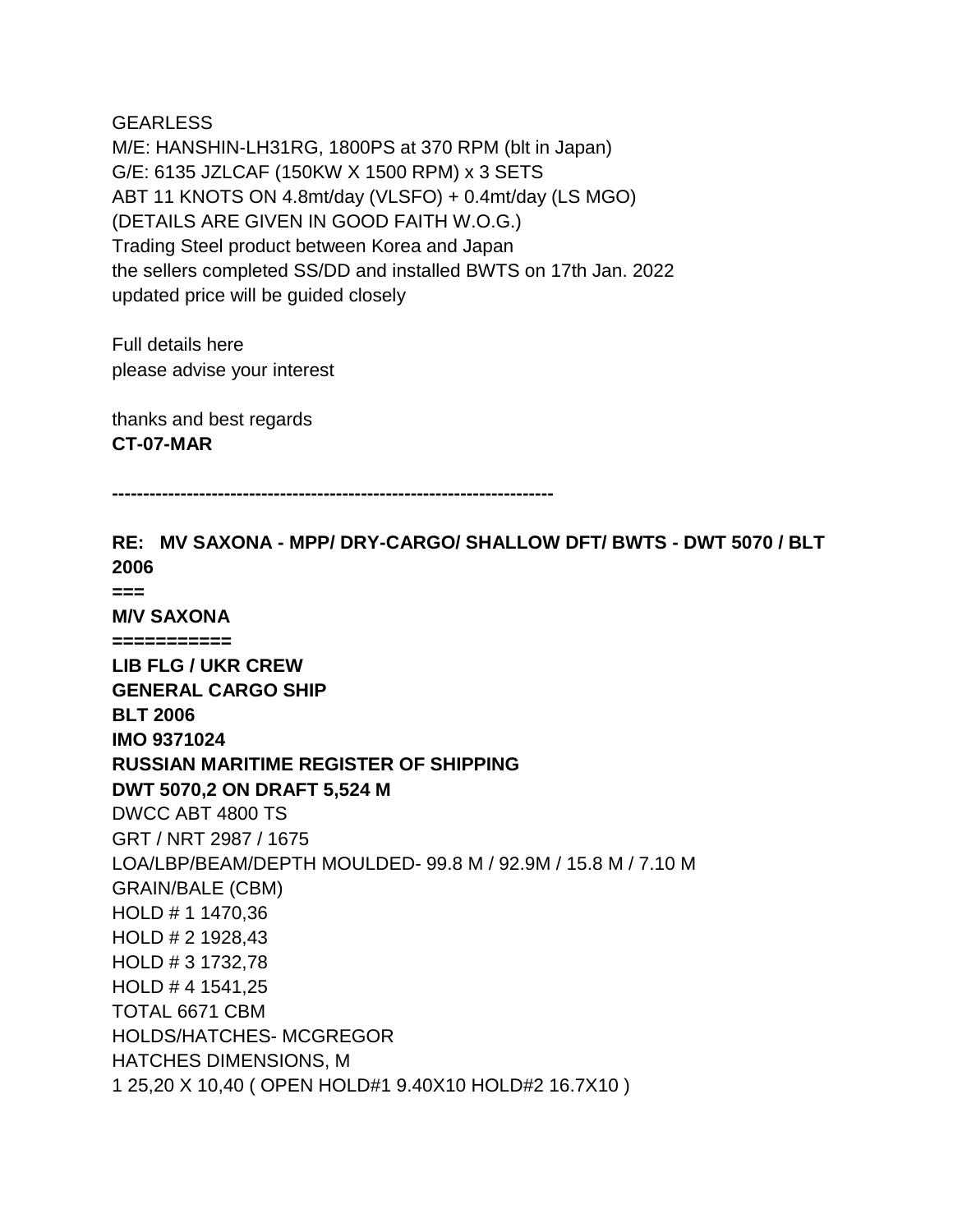2 23,60 X 10,40 ( OPEN HOLD#3 14.3X10 HOLD#4 12.1X10 ) HOLDS DIMENSIONS, M 1 15.10 X 15,8 X 7,90 2 19.20 X 15,8 X 7,62 3 17,28 X 15,8 X 7,62 4 16,64 X 15,8 X 7,62 NAME OF PANDI CLUB - Thomas Miller Specialty Next DD/SS 05.07.2023/23.02.2026 BWTS due 05.09.2023 ==== All details given in good faith believed to be correct but without guarantee

Pleased to hear whether she might be of further interest,

Kind regards, **DM-28-FEB**

**--------------------------------------------------------------------------------**

**We can offer for sale the below sea-river general cargo vessel very well maintained for her age:**

#### **M/V ALEKSEY AFANASYEV**

**=========================================== TYPE: GENERAL CARGO (SORMOVSKIY TYPE) DWT 3243 MTS ON 3,78M DRFT BLT 12/1981 AT IVAN DIMITROV, BULGARIA** RS, SS 08/22 / DD 08/20 ICE CLASS GRT 2491, NRT 1058 LOA 114,06M, BEAM 13,5M, DEPTH 5,52M HOLDS 4, HATCHES 4 GRAIN 4280, BALE 4280 M/E S.K.L. 6NVD48A-U X 2 SETS, BHP 1318 TOTAL

All details in good faith but without guarantee

She is trading Black/Med Seas.

Can guide further in case Your interest.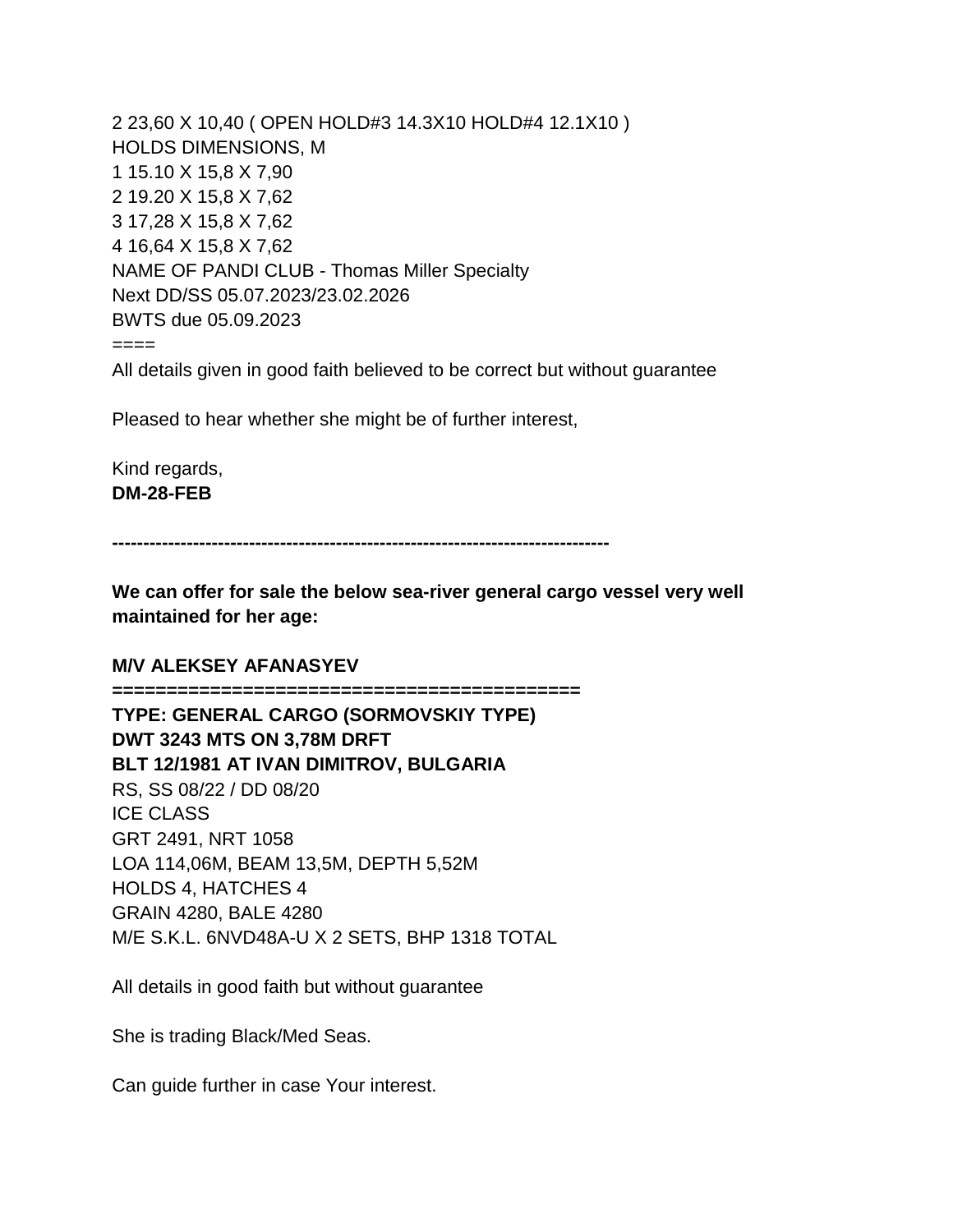Kind regards, **DM-22-FEB**

**-------------------------------------------------------------------------**

We can develop a **300 TEUS Container Vessel** for Sale. Holding full details in hand.

Brief Details +++++++

### **Year Blt 1997, Netherlands**

Class: DNV Ship Total Length (LOA): 90.00++ m Ship Vertical Length (LBP): 84.00++ m Width :15.00++ m Depth :  $7.00++m$ **DWT : 4150 tons**

We can guide you closely

(All Details Given in Good Faith, WOG)

### **EM-11-FEB**

-------------------------------------------------------------------------------

**RE: MV VOLGO-BALT 235 - SEA RIVER - DWT 3187 / BLT 1981 === MV VOLGO-BALT 235 ============== SID, GEARLESS, VOLGO-BALT TYPE, PROJECT 2-95A BUILT 1981 AT SLOVENSKE LODENICE N.P. (ZAVODY TAZHEKO STROJARSTVA) KOMARNO** FLAG CAMEROON CLASS INTERMARINE / H; M; GENERAL CARGO SS NEXT 2024 DEADWEIGHT 3492 / DWCC 3300 / GROSS TONNAGE 2516 / NET TONNAGE 1141 LENGTH 107,35 / BREADTH 13,00 / DEPTH 5,50 / DRAFT 3,856 / BALLAST AIR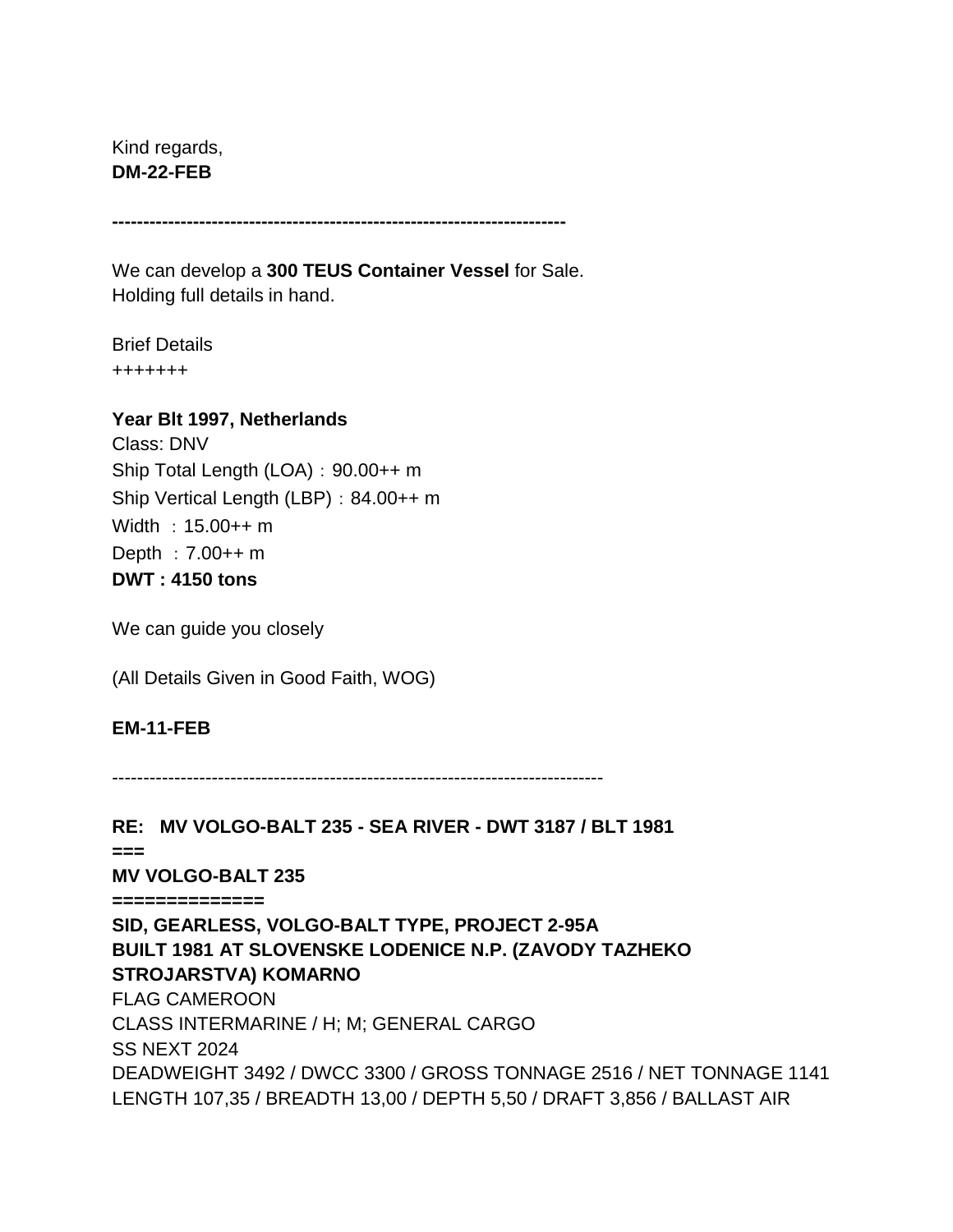DRAFT 13,20 HOLDS 4 / HATCHES 4 HOLD NO 1 - 19,65 X 11,24 X 5,83 HOLD NO 2,3,4 - 19,80 X 11,24 X 5,83 HATCH NO 1 - 18,80 X 9,52 HATCH NO 2,3,4 - 19,70 X 9,52 CAPACITY 4750 M3 / 167000 FT3 ALL DETAILS ARE ABOUT AND WOG

BWTS TILL 2024 LAST YEAR PASSED DD, A LOT OF MONEY INVESTED.

Vessel trading Azov/Black Sea.

All details given in good faith believed to be correct but without guarantee

Pleased to hear whether she might be of further interest,

Kind regards, **DM-04-FEB**

**---------------------------------------------------------------------------**

**RE: MV SAXONA - MPP/DRY-CARGO - DWT 5069 / 2006 === M/V SAXONA ========== LIB FLG / UKR CREW BLT 2006 DWT/DWCC 5070,2/ABT 4800 TS ON DRAFT 5,524 M IMO 9371024 RMRS** GRT / NRT 2987 / 1675 LOA/LBP/BEAM/DEPTH MOULDED- 99.8 M / 92.9M / 15.8 M / 7.10 M GRAIN/BALE CBM HOLD # 1 1470,36 HOLD # 2 1928,43 HOLD # 3 1732,78 HOLD # 4 1541,25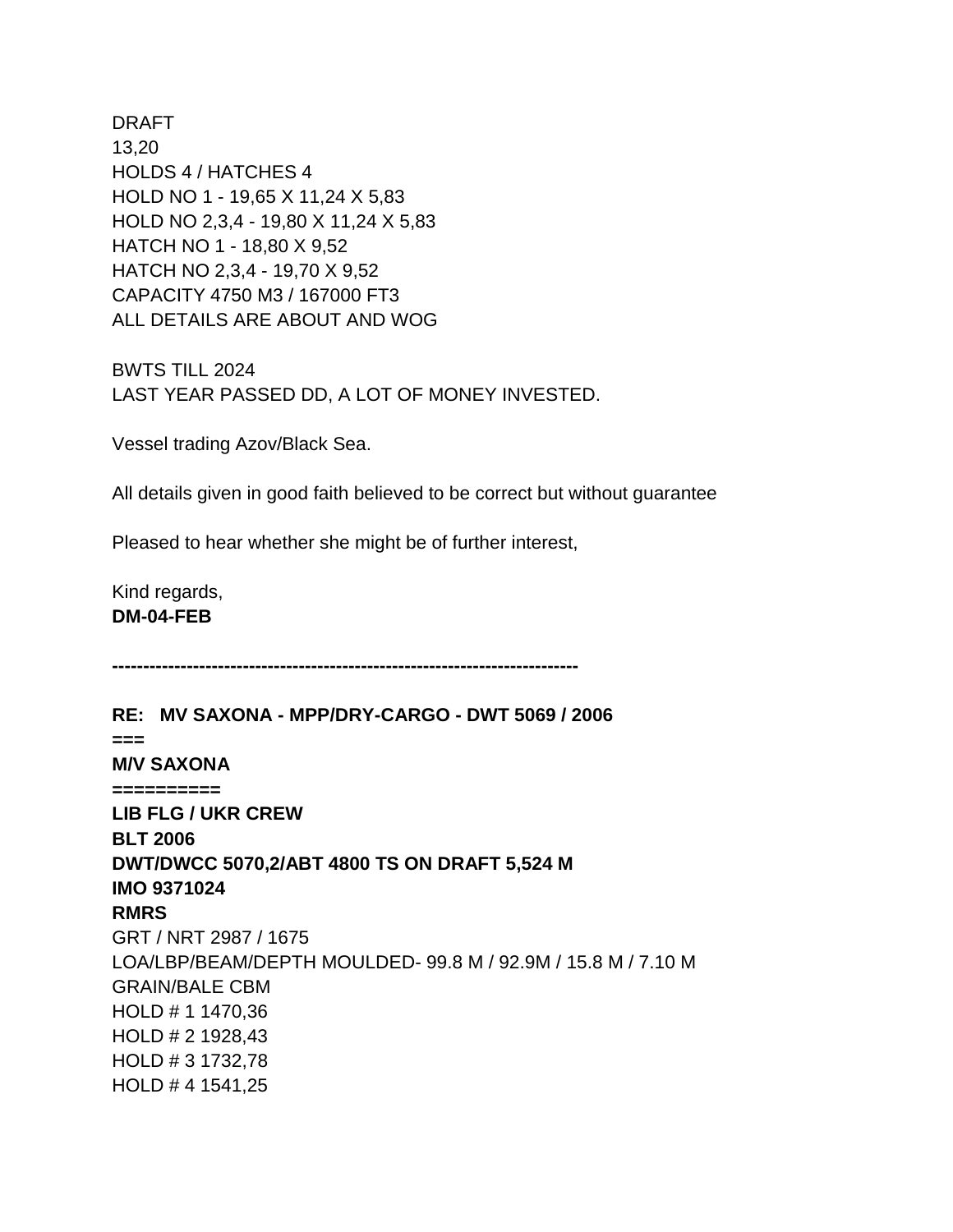TOTAL 6671 CBM HOLDS/HATCHES- MCGREGOR HATCHES DIMENSIONS, M 1 25,20 X 10,40 ( OPEN HOLD#1 9.40X10 HOLD#2 16.7X10 ) 2 23,60 X 10,40 ( OPEN HOLD#3 14.3X10 HOLD#4 12.1X10 ) HOLDS DIMENSIONS, M 1 15.10 X 15,8 X 7,90 2 19.20 X 15,8 X 7,62 3 17,28 X 15,8 X 7,62 4 16,64 X 15,8 X 7,62 NAME OF PANDI CLUB - THOMAS MILLER SPECIALTY RUSSIAN MARITIME REGISTER OF SHIPPING NEXT DD/SS 05.07.2023/23.02.2026 BWTS DUE 05.09.2022 ==== All details given in good faith believed to be correct but without guarantee

Pleased to hear whether she might be of further interest,

Kind regards, **DM-31-JAN**

**------------------------------------------------------------------------**

### **Re. 6.6K DWT, MPP Container Vessel for sale**

**MV CHAESUNGHO - Korea flag**

**Gearless MPP Container Vessel ABT 6,648 DWT ON 6.6M Draft BLT: 11/2008 Weihai Donghai Shipyard Co Ltd, China Container capacity: 103 TEUs (in Hold) + 40 TEUs (on Deck) (total: 143 TEUs)** Class: BV SS/DD: 03rd NOV., 2023 / 03rd NOV., 2023 LOA/LBP/B/D: 104.2/97.5/17.2/8.5m 2 HO / 2 HA - Semi-box shaped / Hydraulic folding type GRAIN/BALE: 8,732CBM M/E Type: 1 x Yanmar 6N330-EN 3,500 BHP @ 620 RPM G/E: CUMMINS NTA 855-d(m) x 3 SETS BWTS is not fitted (all details given in good faith without guarantee)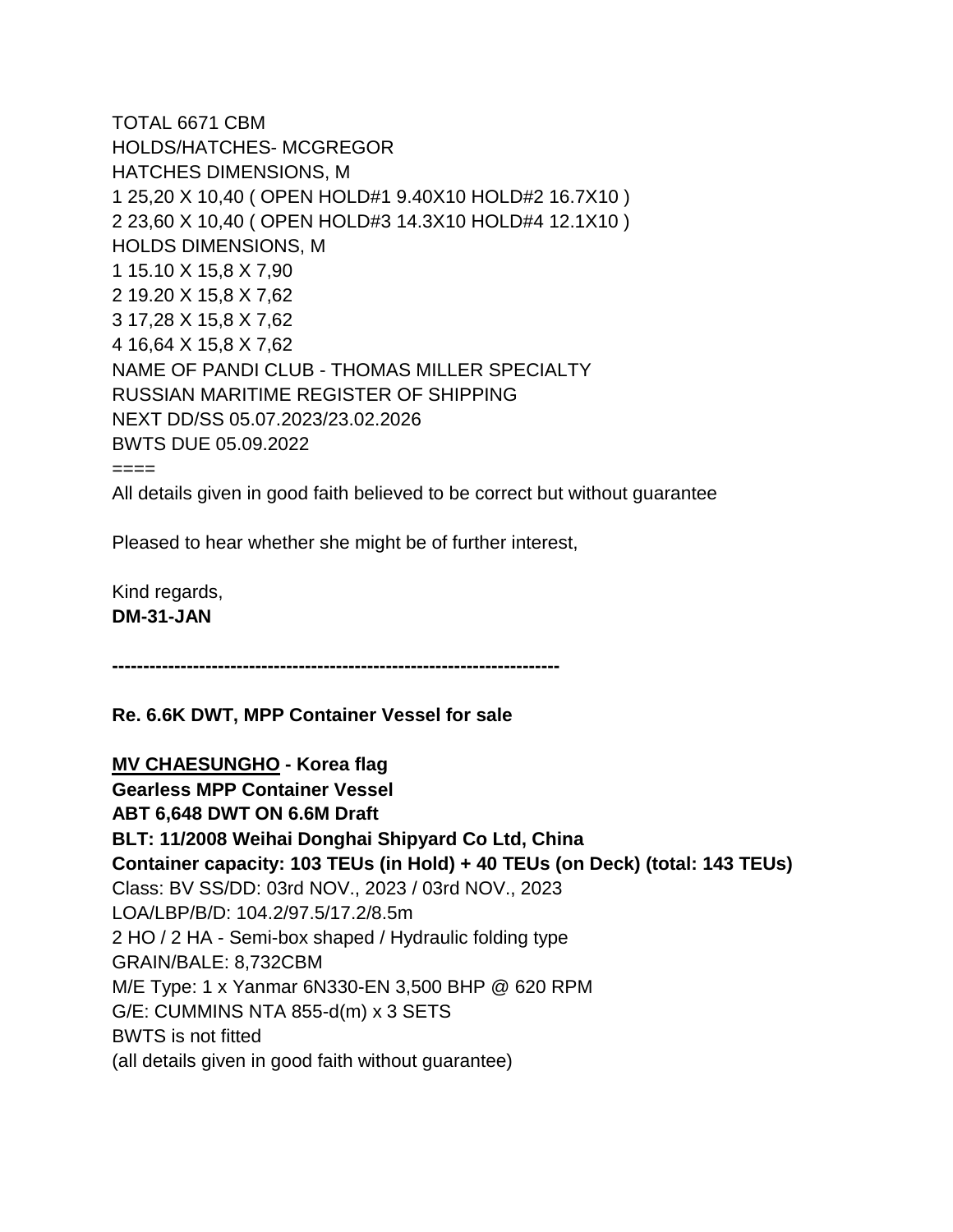the vessel is originally ocean going vessel but trading in Korean coastal trading container boxes and general cargoes

Full details here please advise your interest.

thanks and best regards **CT-28-JUN**

**-------------------------------------------------------------------**

**M/V : "GEORGIOS ALEXIOS" Flag: PANAMA (DIRECT WITH OWNERS) ========================= Type: GENERAL CARGO Blt: 2000 in NETHERLANDS at Bodewes Scheepswerf "Volharding" Foxhol B.V. - Foxhol DWT: 9682 mts on 7,62 m DRFT** GRT: 6298 / NET: 3615 CLASS: IR ICE CLASS SS: 17/07/2024 DD: 17/07/2022 BWTS: JUN 2024 LOA: 132,2 m - Breadth: 15,87 m - Depth: 9,65 m Grain: 12813 cbm Bale: 12813 cbm TEU: 552 Decks: 1 Holds: 2 Hatches: 2 H.Covers: PONTOON ME: Wartsila 6R38 BHP: 5384/600 RPM Speed: 14 Knots on: 14,2 ts GENS: 2,1 (Shaft) LDT: 2802 mts BWTS: JUN 2024 GEARLESS

Details available at hand.

(All details are given in good faith, without guarantee & as brokers only)

Best Regards, **CD-11-JAN**

**------------------------------------------------------------------------**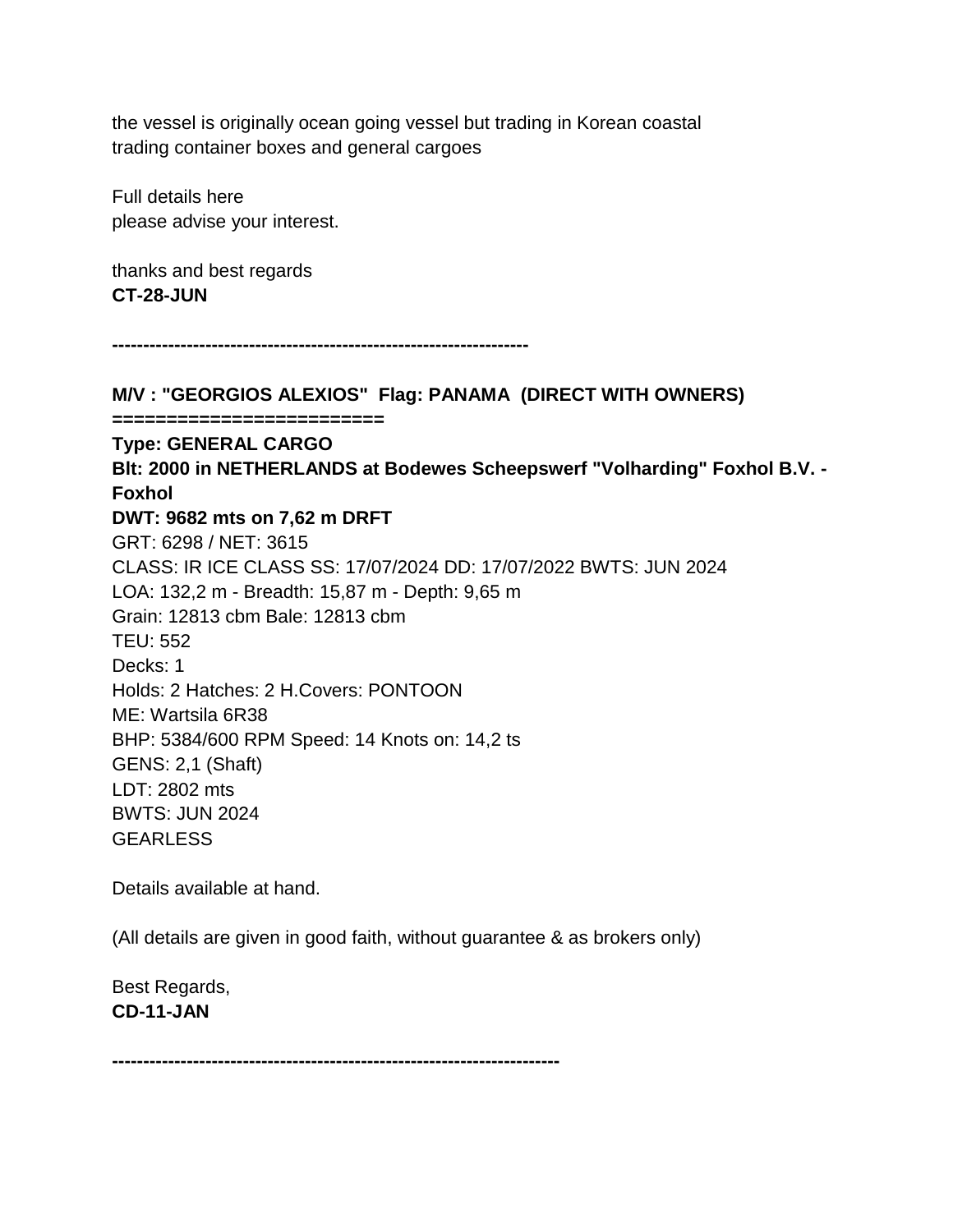**WE MAY DEVELOP FOR SALE THE BELOW SEA-RIVER GENERAL CARGO WITH REVISED PRICE IDEA:**

**M/V HAYAL S** 

**=================================**

**TYPE: GENERAL CARGO (SHORT VOLZHSKIY) DWT 3888 MTS ON 3,8M DRFT BLT 11/1984 AT OKA NAVASHINSKIY SSZ -, U.S.S.R.**  RS KM\* L4 R2-RSN DD / SS 05.2022 GRT 3070, NRT 1123 LOA 107,4M, BEAM 16,7M, DEPTH 5,5M HOLDS 2, HATCHES 2 GRAIN 4403, BALE 3877 M/E DVIGATEL REVOLYUTSII 6CHRN36/45 X 2 SETS, BHP 2402 TOTAL GENERATORS 2

ALL DETAILS IN GOOD FAITH BUT WITHOUT GUARANTEE

TRADING MED, BLACK SEAS.

HOLDING FURTHER DETAILS.

PLEASE LET ME KNOW IF SHE IS OF INTEREST AND/OR FURTHER DETAILS REQUIRED. Kind regards, **DM-10-JAN**

**--------------------------------------------------------------------------------**

**We can develop a small bulker for sale. Holding full details in hand.**

**Brief Details +++++++**

**Year Blt 2009, China** Class: CCS Coastal Ship Total Length (LOA): 98.2m Ship Vertical Length (LBP): 91m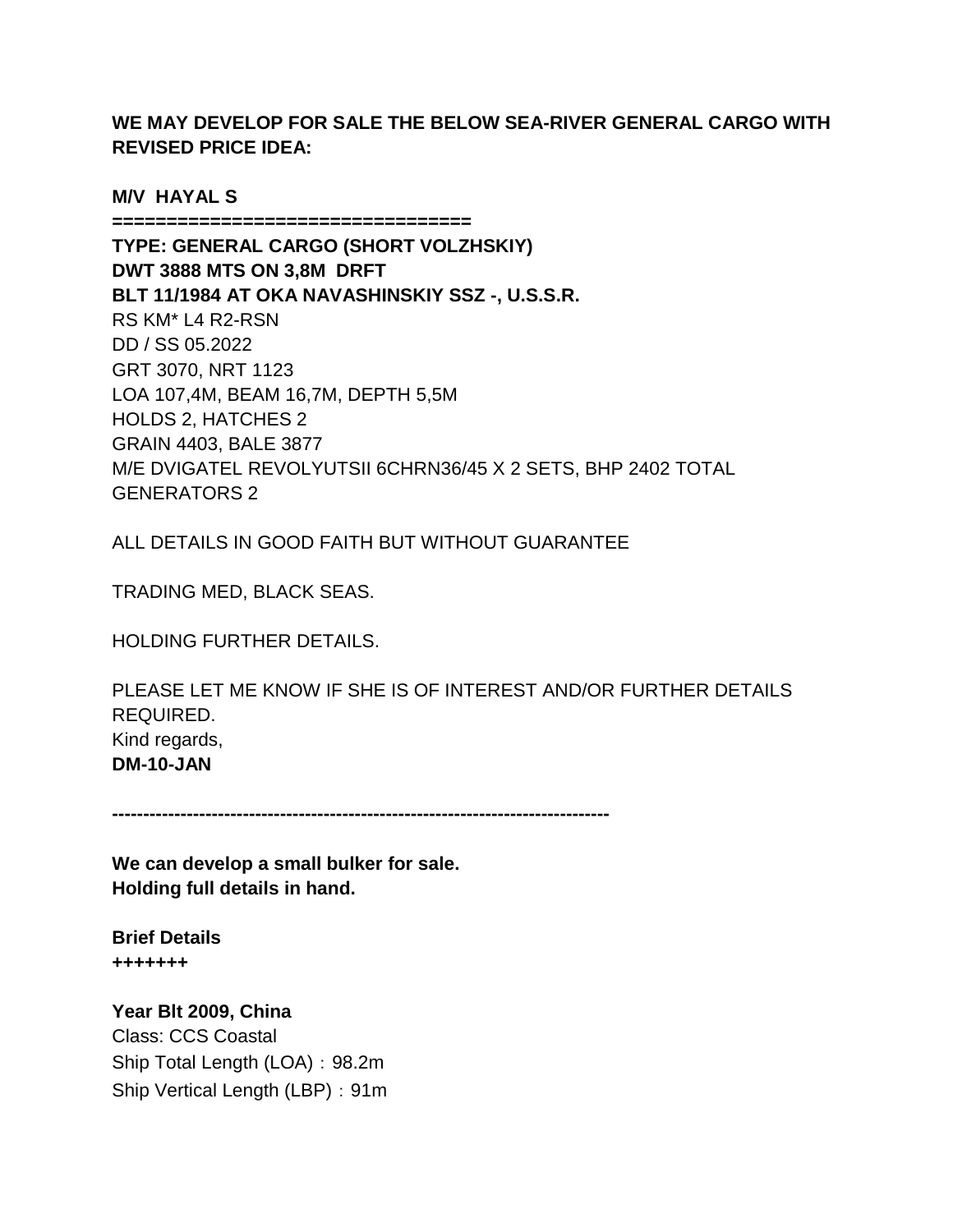Width :16.2m Depth :  $6.95m$ Ballast/loaded draft : 3.122/5.55m Ballast/loaded displacement : 1358.68/6632.3tonnes **DWT : 5040 tons**

**We can guide you closely**

**(All Details Given in Good Faith, WOG)**

Best regards **EM-10-JAN**

**------------------------------------------------------------------**

**We can develop a general cargo ship for sale. Holding full details in hand.**

**Brief Details +++++++ Trading Area : A1+A2 Class** :**ZC Class Year Blt** :**2018 LOA : 87m DWT : 4000+ Tons** Average Speed : 8.0 KNOTS

We can guide you closely

(All Details Given in Good Faith, WOG)

Best regards **EM-10-JAN**

**------------------------------------------------------------------**

**We can develop a Deck Cargo Ship - "Albert Toll" for Sale.**

**Ocean Going Deck Cargo Ship :**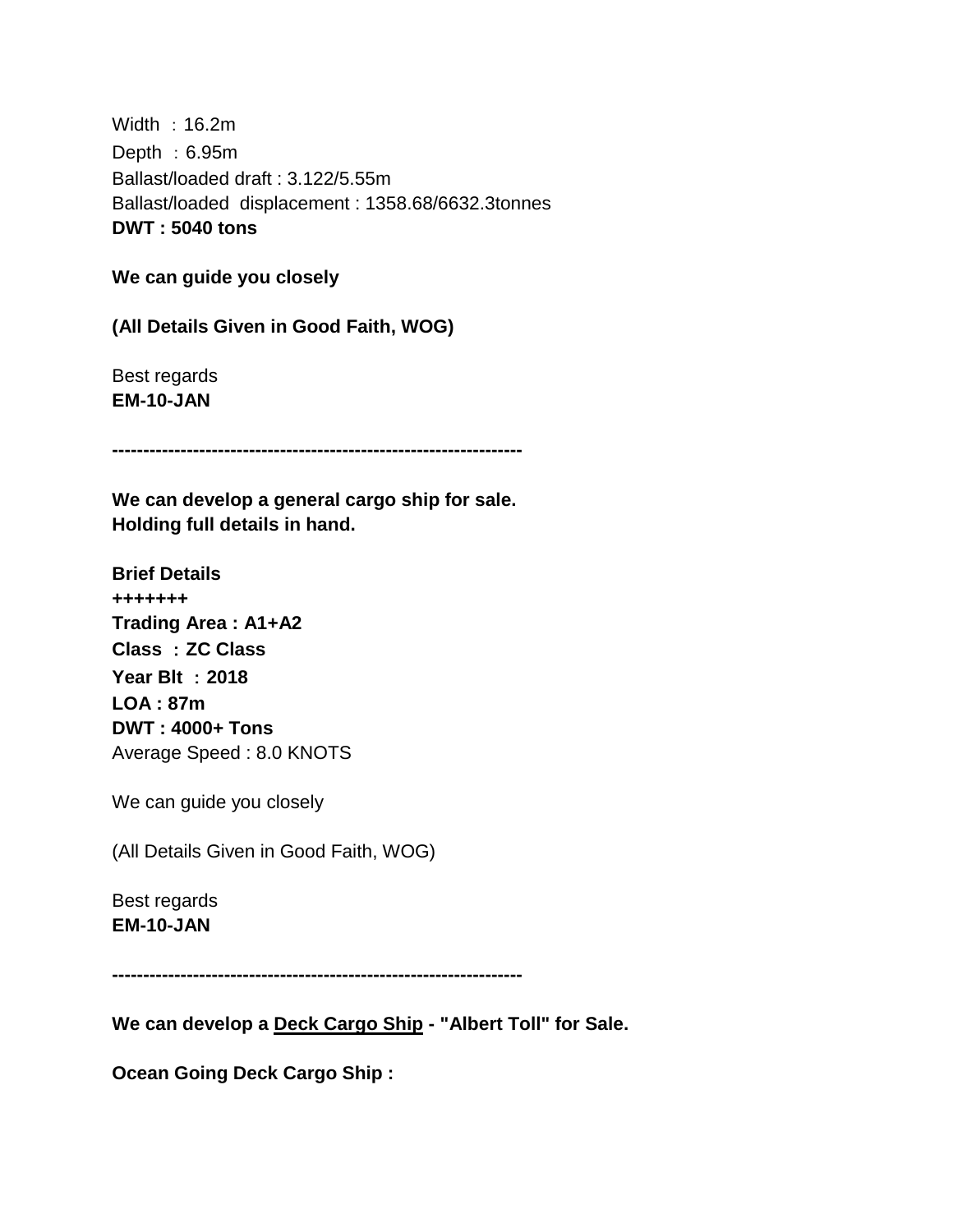**+++++++ Year Blt** :**2008 LOA : 97.54 M Capacity : 344 TEUS Class : BV DWT : 6800++ TON**

She is currently inspect-able in Singapore on any working day.

Kindly note that all inspection/ boarding On board ship will need to abide as per MPA/Mom/shipyard guidelines.

Pleased to hear if you would be keen to appoint an inspector in Singapore to inspect the ship,

(All Details Given in Good Faith, WOG)

Best regards **EM-10-JAN**

**------------------------------------------------------------------**

**Pls find foll RoLo/Container vessel for sale :**

**mv TBN "M C" BUILT 1990-FEBRUARY, DENMARK SELF-SUSTAINING CONTAINER CARRIER BULGARIAN CLASSIFICATION - 5 YEAR CERTS RENEWED 2020 DWT ABT 3100 ON 4.25M DRAFT** LOA 301' / BREADTH 55' / DRAFT MAX 13' 11" BOW THRUSTER 350 HP TWO CRANES MOUNTED ON DECK: FORWARD 27MT @ 11.5 METERS AFT 40MT @ 11.5 METERS TEU / FEU ABOVE DECK 240 / 96 / BELOW DECK 74 / 30 **TOTAL 314 / 126 (+ 62 TEU)** RO/RO RAMP TO WEATHER DECK 3.50 X 1.50 METERS 60MT CAPACITY REEFER OUTLETS: BELOW DECK: 10 OUTLETS / ABOVE DECK: 50 OUTLETS VESSEL CAN TAKE 9' 6" HIGH CUBE CONTAINERS ONE HIGH WITH A 8'6"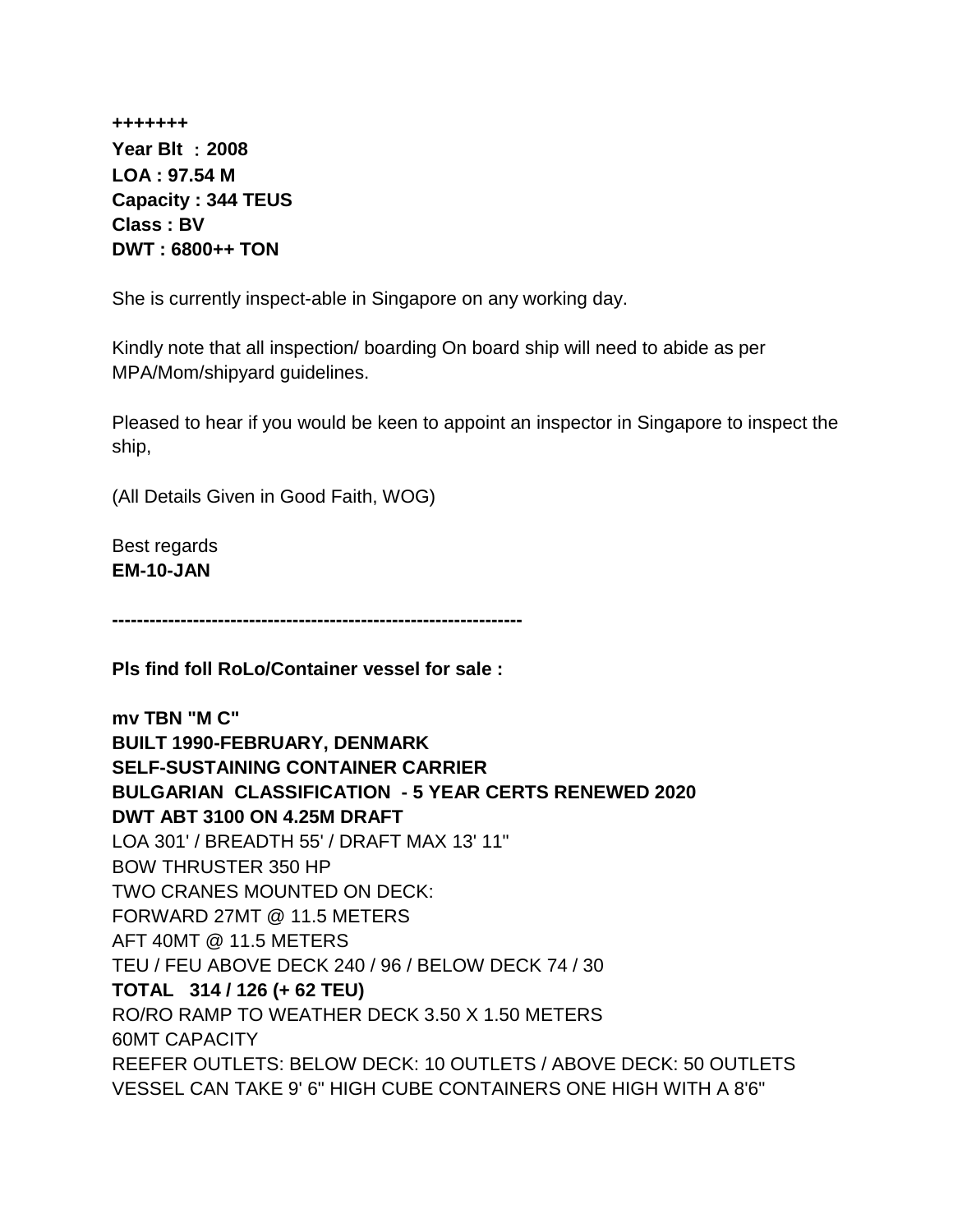STANDARD CONTAINER ON OR UNDER. CANNOT STACK HIGH CUBES IN THE HOLD. 30 FEUS IN THE HOLD PLUS 14 TEU CAN TAKE 15 OF EACH FEU 9'6" AND 8'6". ABT 12 KTS ON ABT 7.56 MTS MGO / ABT 10 KTS ON ABY 6.72 MTS MGO

Vessel was drydocked Feb 2020 and currently trading in Sellers' Caribs service where inspectable.

Details given in good faith wog.

BRGDS **TB-05-JAN**

**-----------------------------------------------------------------------**

**Re. MV SM3 // 2.6K DWT, One HOLD BOXED GC for sale**

**MV SM3 – Korea Flag Gearless one hold boxed GC 2636MT DWT on 5.6m draft 25th OCT., 1991 BLT at YAMANAKA SHIPBUILDING, JAPAN** KR CLASS – SS/Dd due: 20th may 2024/ 20th May 2022 GRT/NRT: 1119mt/ 710mt LOA/LBP/B/D: 74.02m/69.75m/11.70m/7.20m 1 HOLD / 1 Hatch – one hold box-type / Elman type Hold size: 37.80m x 9.0m Grain/Bale: 2810m3/2500m3 Gearless M/E: Hanshin LH3RG 1800HP at 315RPM G/E: Yanmar G-KFLL-T 175HP at 1800RPM x 2sets Abt. 10.5kts on IFO120CST 3.6mt/day, MGO 0.2mt.day (ALL DETAILS GIVEN IN GOOD FAITH W.O.G.)

trading in Korea, Japan where can be inspectable sellers are keen to sell and price is reasonable full details are here please advise your interest

thanks and best regards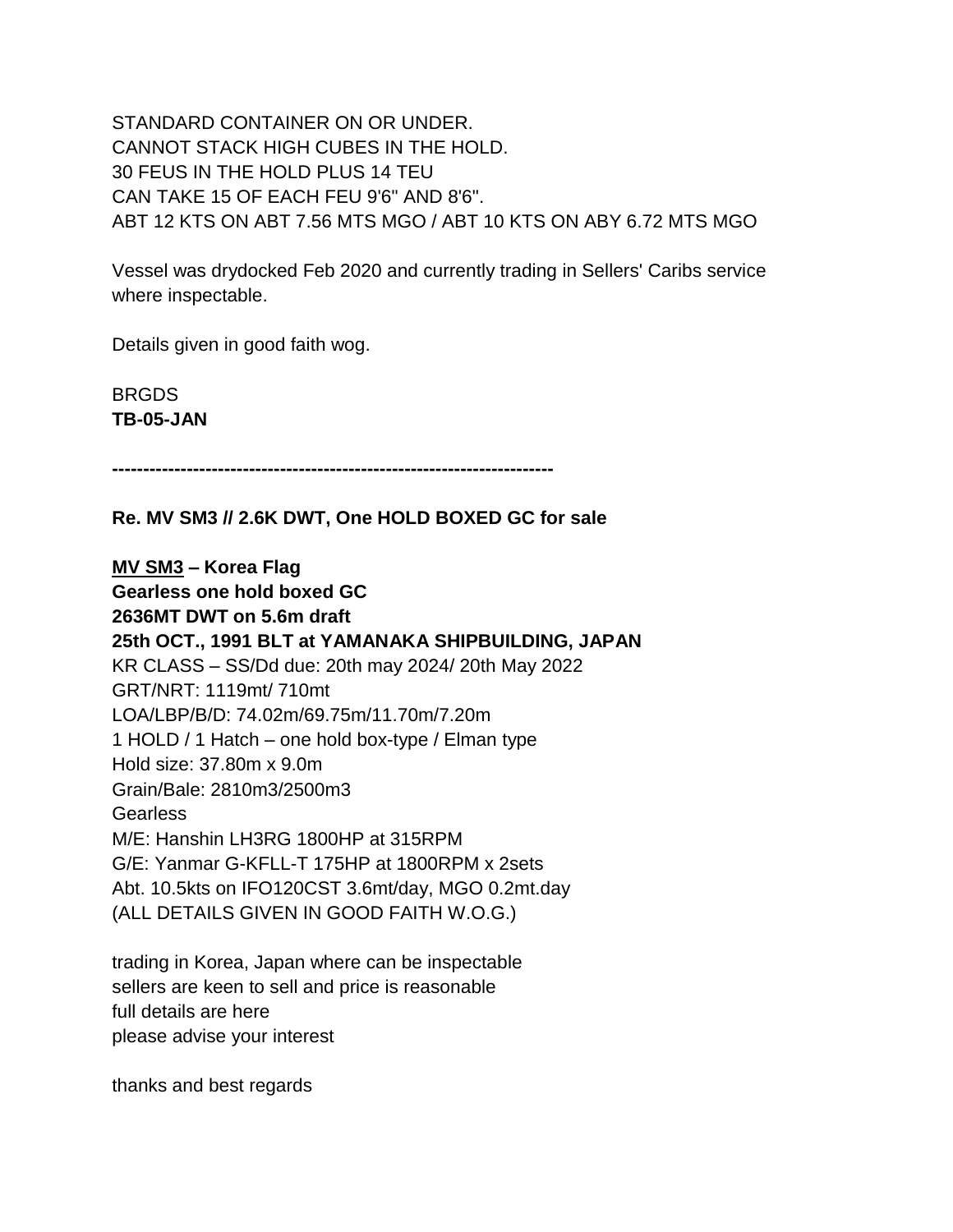#### **CT-05-JAN**

**--------------------------------------------------------------------**

**We can develop Japan Built GC** *"LIN YANG"* **for sale. Holding full details in hand.**

**Brief Details :**

**M/V LIN YANG - Flag "Belize" -IMO No.:9016727**

**Abt 9,176dwt at 8.85m draft**

**Blt Sep 1990 in Japan at Shin Kurushima Akitsu**

Class: UMB, SS/DD: August 2024 / June 2024

Loa: 98.17m / Breadth: 18.8m / Depth: 12.9m

Gross: 5552 / Net: 3336

Grain: 13790cbm / Bale: 12612cbm

Holds: 2 / Hatches: 2

M/E:Hanshin 6EL40 2805 BHP

Gear: 4 Derricks of 20 tonnes SWL

Ldt: 2250

BWTS due : November 2022

--------------

She is trading in China-Japan-Korea range regularly.

We can guide you closely if interested.

*Delivery can be specially arranged based on your preference with cost.*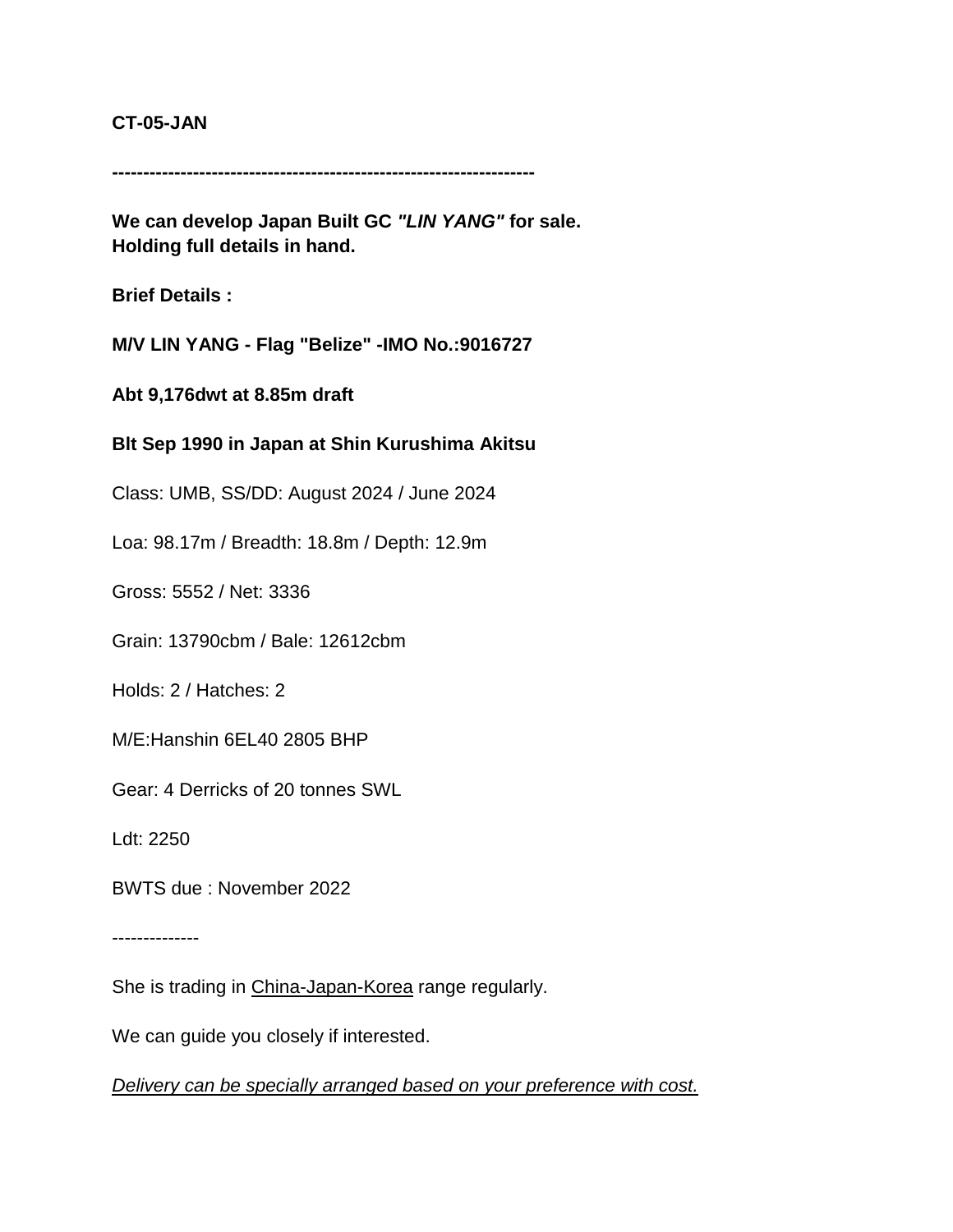(All Details Given in Good Faith, WOG)

**EM-04-JAN**

**----------------------------------------------------------------**

**We can develop a Japan Built GC for sale. Holding full details in hand.**

**Brief Details Ocean Going GC +++++++ Class** :**UMB Place/Year Blt** :**Japan, 1991 LOA : 85 M DWT : 4800 Tons** Service Speed : 10.0 KNOTS Name of Engine Maker : Hanshin

We can guide you closely

(All Details Given in Good Faith, WOG)

Best regards, **EM-30-DEC**

**-------------------------------------------------------------------------**

**We can develop a general cargo ship for sale. Holding full details in hand.**

**Brief Details +++++++ Trading Area : A1+A2 Class** :**ZC Class Year Blt** :**2018 LOA : 87m DWT : 4000+ Tons** Average Speed : 8.0 KNOTS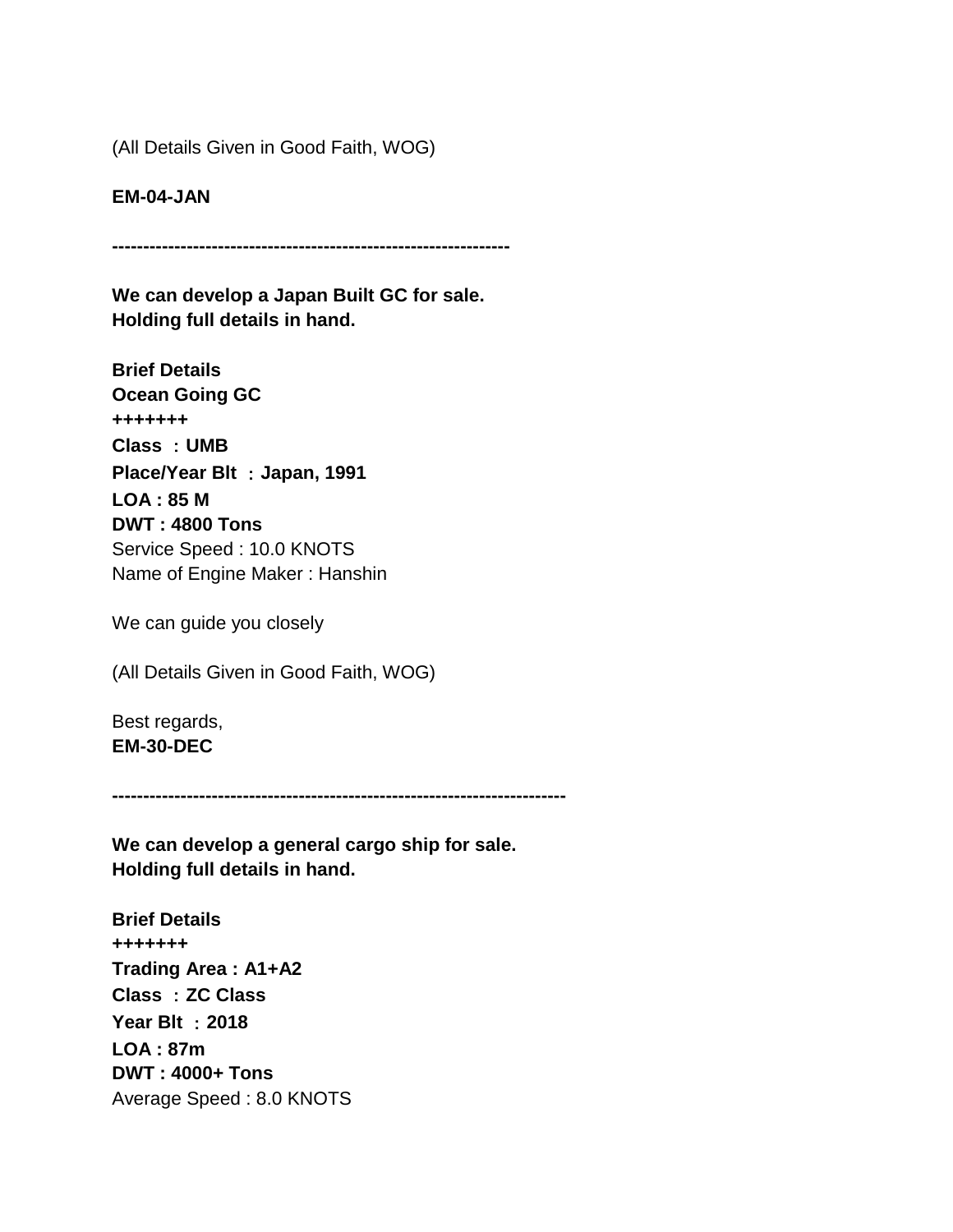We can guide you closely

(All Details Given in Good Faith, WOG)

Best regards, **EM-30-DEC**

**-------------------------------------------------------------------------**

**Pls find foll vessel for sale :**

**mv TBN "I D" MPP-tween abt 10.500 dwt on abt 7,33m draft abt 142,68m LOA x 18,25m BEAM built 12/2001 at Damen Hoogezand, Netherlands** class DNVGL next SS: 30th January 2022, next DD: 30th January 2022 2 Hatches / 2 Holds – boxlike - steel hatch covers, pontoon type hold 1) 38,96 x 13,15 x 11,05 m hold 2) 65,42 x 13,15 x 11,05 m abt. 518.900 cbft grain/bale, excluding bulkheads/tweendecks grainfitted with 2 moveable bulkheads, 17 positions vessel is fitted with a tweendeck tank top: 16,0 mt/m? - tween deck: 3,0 mt/m? - hatch cover: 1,75 mt/m? geared 2 x 60t Liebherr, combineable gantry crane for handling pontoon hatchcovers **667 TEU, 421 TEU at 14 ts, 60 reeferplugs** Mak 9M32 at 3,176 KW abt. 12,50 knots in max BF 3 / DSS 2 @ abt. 15,50 mtons ULSFO / VLSFO per day alternatively abt. 11,50 knots @ 13,50 mtons ULSFO / VLSFO per day shaftgen bowthr BWTS Installation due date 30.01.2022 -dets wog-Intention is to sell basis SS/DD due and prior 30th January with t/c attached until abt 30th March 2022

Pleased to hear if of interest.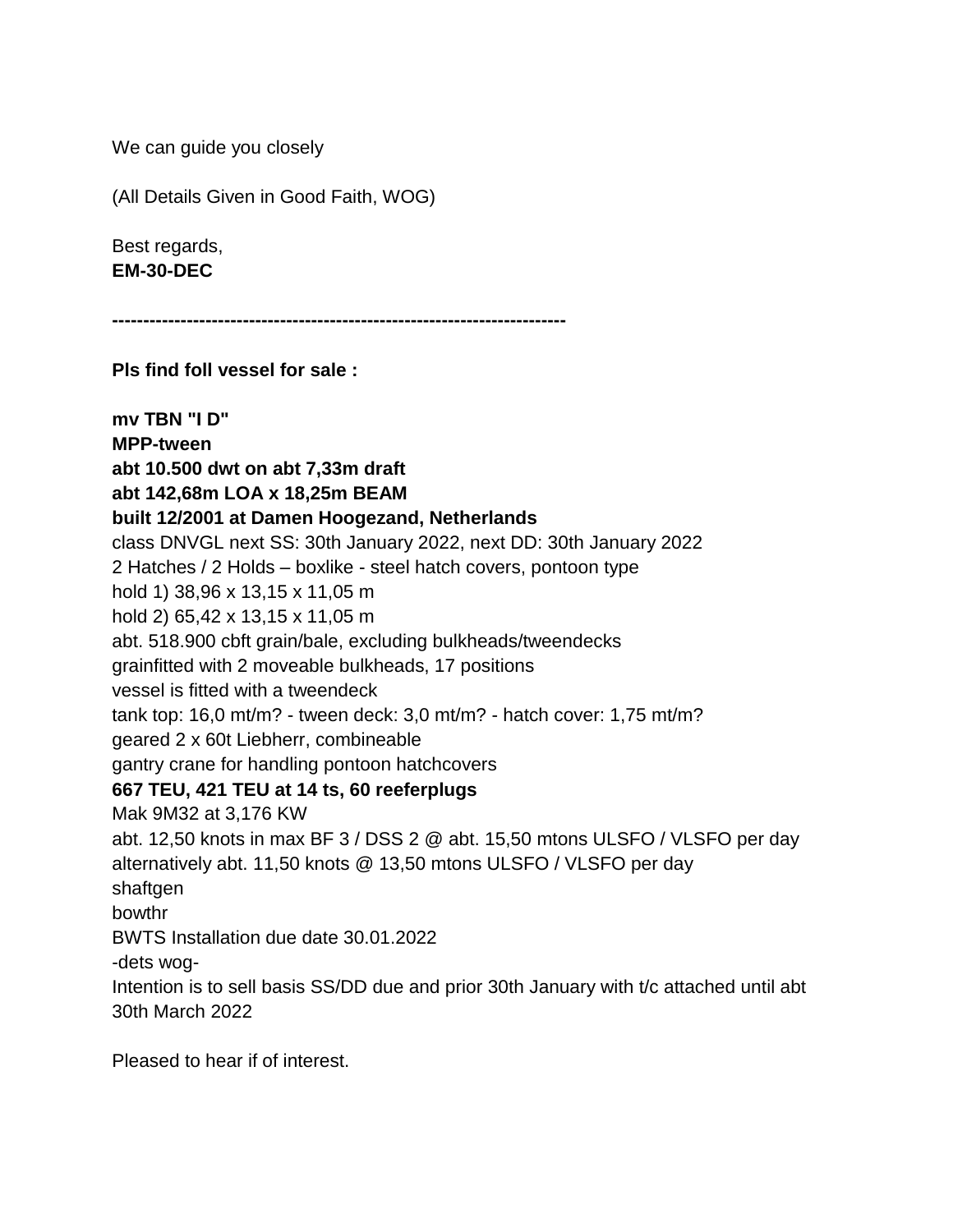BRGDS **TB-28-DEC**

**--------------------------------------------------------------------------**

**RE: MV SAXONA - MPP/ DRY-CARGO/ SHALLOW DFT/ BWTS - DWT 5070 / BLT 2006 ===**

**Similar to MV SCALA the vessel was built under RMRS** 

**M/V SAXONA ========== LIB FLG / UKR CREW BLT 2006 IMO 9371024 RMRS DWT/DWCC 5070,2/ABT 4800 TS ON DRAFT 5,524 M** GRT / NRT 2987 / 1675 LOA/LBP/BEAM/DEPTH MOULDED- 99.8 M / 92.9M / 15.8 M / 7.10 M GRAIN/BALE CBM HOLD # 1 1470,36 HOLD # 2 1928,43 HOLD # 3 1732,78 HOLD # 4 1541,25 TOTAL 6671 CBM HOLDS/HATCHES- MCGREGOR HATCHES DIMENSIONS, M 1 25,20 X 10,40 ( OPEN HOLD#1 9.40X10 HOLD#2 16.7X10 ) 2 23,60 X 10,40 ( OPEN HOLD#3 14.3X10 HOLD#4 12.1X10 ) HOLDS DIMENSIONS, M 1 15.10 X 15,8 X 7,90 2 19.20 X 15,8 X 7,62 3 17,28 X 15,8 X 7,62 4 16,64 X 15,8 X 7,62 RUSSIAN MARITIME REGISTER OF SHIPPING Next DD/SS 05.07.2023/23.02.2026 BWTS due 05.09.2022

ETC/S Izmir 20 December. ETA Reni 23-24 December for loading grains to 1 Crete or 1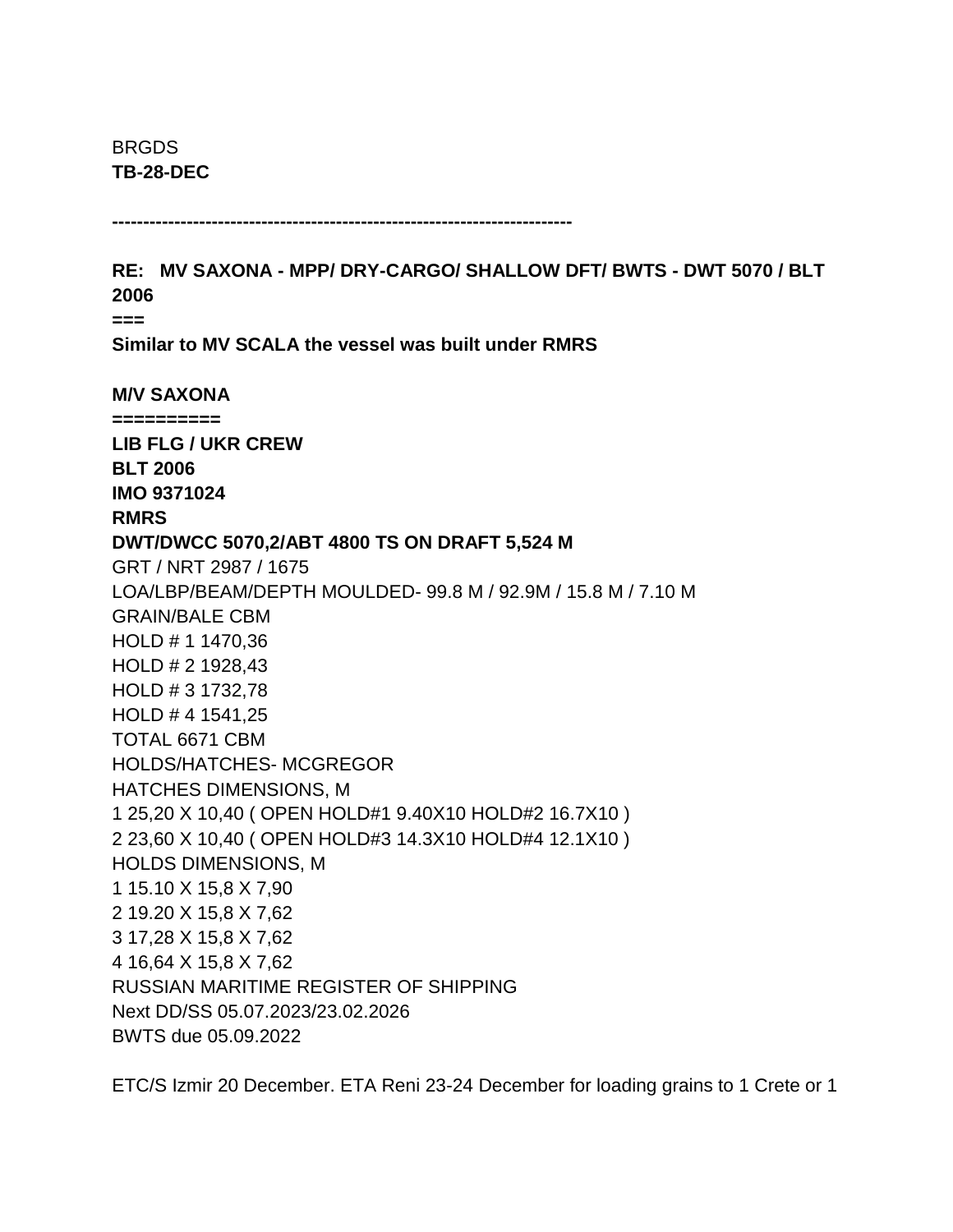Ńyprus, TBN.

====

All details given in good faith believed to be correct but without guarantee

Pleased to hear whether she might be of further interest,

Kind regards,

#### **DM-20-DEC**

**------------------------------------------------------------------------**

**RE: MV SCALA - MPP/ DRY-CARGO/ SHALLOW DFT/ BWTS - DWT 7057 / BLT 2005 === MV SCALA =========== TYPE: MULTI PURPOSE GENERAL CARGO IMO: 9370628 BUILT 2005 AT ZHEIJIANG WENLING HEXING SHIPYARD, CHINA**  LIB FLAG/UKR CREW DWT 7,057 ON 5.68 M SSW GRT/NRT 4,446/2,752 TPC 17.40 MTS LOA 115.10M, BEAM 17.20M, DEPTH 7.45 M 4 HOLDS / 2 HATCHES GRAIN/BALE 9,836.43 / 9,541.30 CBM TANKTOP STRENGTH 7.50 MT/M2 MAIN ENGINE NINGBO G8300ZC16B, BHP 2000 KW TOTAL SPEED ABOUT 9.00 KNOTS ON ABOUT 4.0 MTS IFO 120 CST IFO 180 cSt plus 0.50 mt MGO MDO IN BALLAST/LADEN LDT 2,171 BWTS (CATHELCO UK) INSTALLED ON 06.04.2021 LAST SS 06.04.2021 NEXT DD/SS 06.04.2024 / 23.02.2006  $====$ 

All details given in good faith believed to be correct but without guarantee

Pleased to hear whether she might be of further interest,

Kind regards,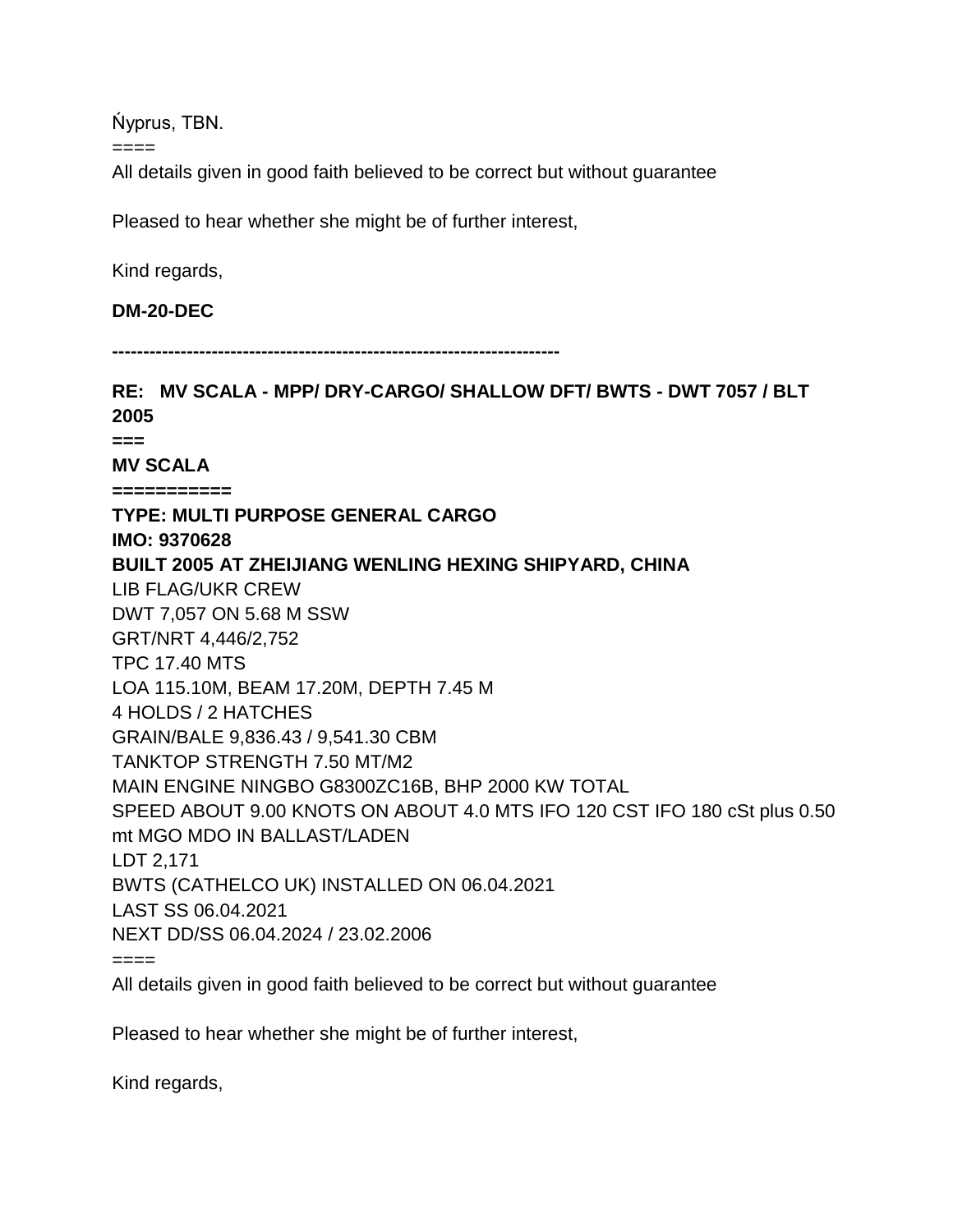#### **DM-16-DEC**

**----------------------------------------------------------------------**

**We can offer the below sea-river general cargo vessel for sale:**

**M/V SIBIRSKIY-2119** 

**========================================**

**TYPE: GENERAL CARGO DOUBLE BOTTOM DWT 4376 MTS ON 3,72M DRFT BLT 5/1982 AT HOLLMING OY - RAUMA, FINLAND** RS, SS 04/22 GRT 3743, NRT 1122 LOA 129,52M, BEAM 15,8M, DEPTH 6,00M BALE 5400 M/E DVIGATEL REVOLYUTSII 6CHRN36/45 X 2 SETS, BHP 1800 TOTAL

ALL DETAILS IN GOOD FAITH BUT WITHOUT GUARANTEE

Vessel is trading Black Sea where can be inspected.

Can guide further on price ideas and further details.

Kind regards,

**MD-16-DEC**

**-------------------------------------------------------------------------**

**We can develop for sale of the following Container Ship.**

**Ref. No. : BNC-CS-650-97 (M/V TBN),**

**CONTAINER SHIP (GEARED SINGLE DECK CONTAINER CARRIER)**

**FLAG: PANAMA**

**CLASS: NK**

**BUILT: 1997, JAPAN**

**LOA/B/D: 121.3 / 19.8 / 9.0 M**

**GRT: 6,100 T**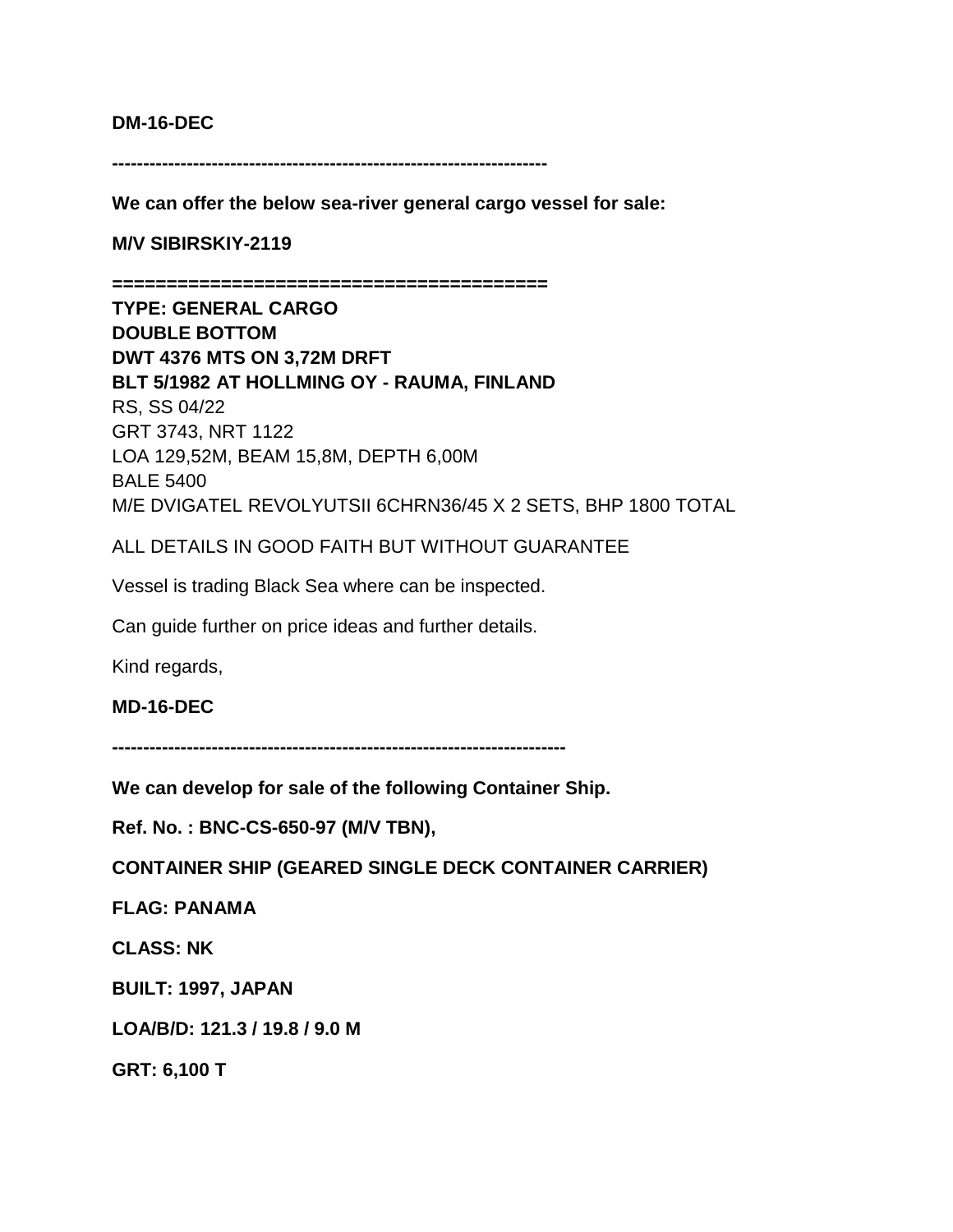### **DWT/DRAFT: 7,966 T / 6.664 M**

M/E: MITSUBISHI 7,200 BHP X 158 RPM X 1 SET

SPEED: TRIAL MAX 16.449 KNOTS, SERVICE 15 KNOTS

FO CONSUMPTION: IFO180CST AT 16 T/DAY + MGO 1.2 T/DAY AT 15.4 KNOTS

CONTAINER LOADING CAPACITY: 650 TEU (415 TEU AT 14T HOMO)

# **(HOLDS: 202 TEU (OR 97 FEU + 8 TEU), ON DECK 448 TEU (OR 205 FEU + 38 TEU))**

HO/HA: 3 / 6

HATCH COVER: STEEL PONTOON TYPE,

HATCH COVER SIZE: NO. 1, 12.60 X 8.10 / 13.2 X 1, NO. 2-6, 12.60 X 7.94 X 2

GEAR: KAWASAKI CRANE 38 X 2 SETS (PORT SIDE MOUNTED)

BOW THRUSTER: FITTED

CREW COMPLEMENT: 19 P

TANK CAPACITY: FO 756, DO 154, BW 2,928, FW 130 CBM

LAST/NEXT SS SURVEY: FEB. 23, 2017 / APR. 23, 2022

LAST/NEXT DD SURVEY: OCT. 27, 2019 / APR. 23, 2022

LOCATION: TRADING CHINA – RUSSIA RANGE

DELIVERY: APRIL 2022

PRICE: INVITE BEST OFFER, AS BROKERS, CAN GUIDE THE OWNERS IDEA CLOSELY.

 $=$  All details are given in good faith but w.o.g  $=$ 

Regards

**KJ-16-DEC**

**------------------------------------------------------------------------------**

**MV "ORIENTAL " - PANAMA FLAG**

**=============================**

**ABT 10.298 TDW ON 8,60 MTRS DRAFT**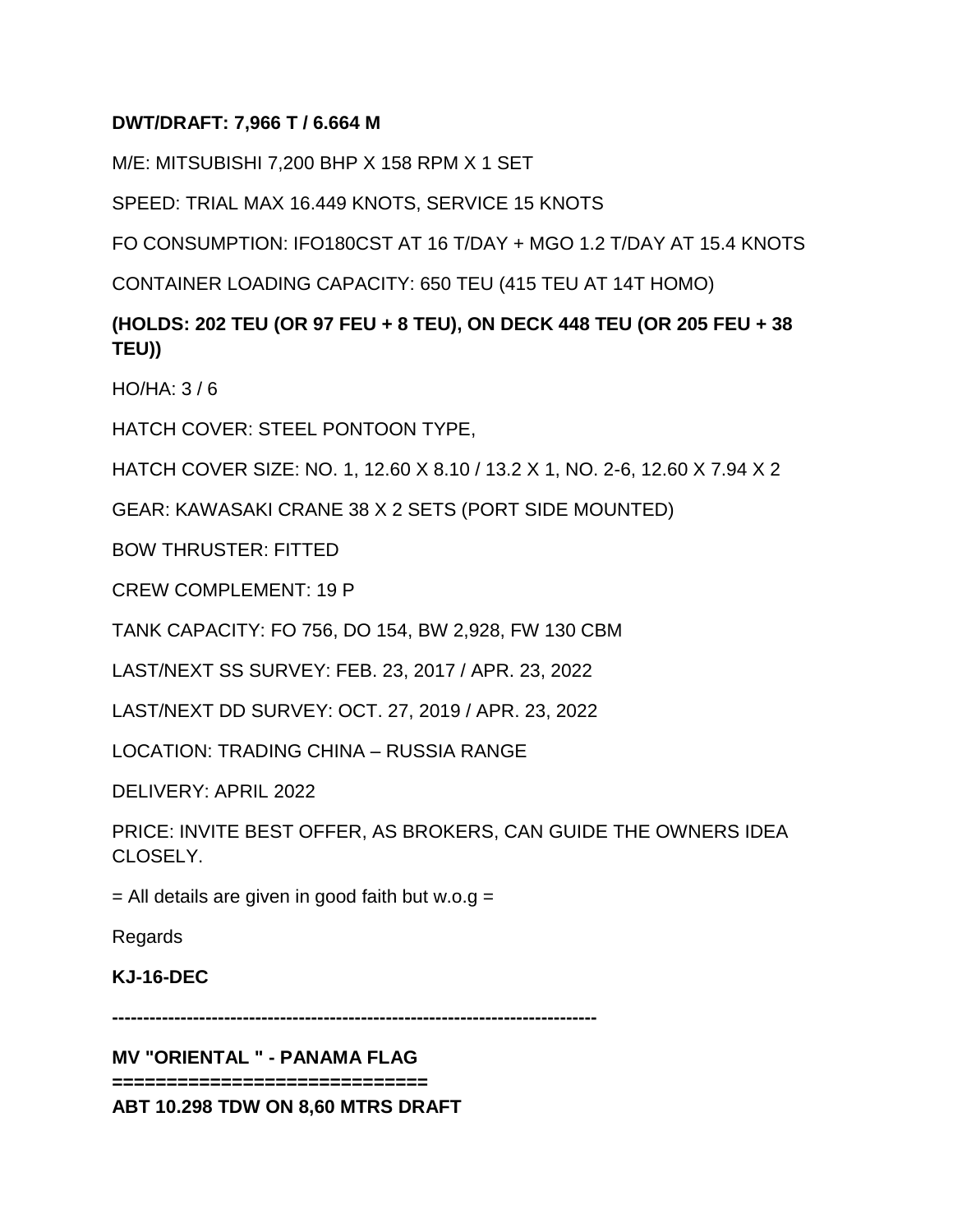**BLT 9/2006 HIGAKI ZOSEN K.K. - IMABARI, JAPAN** NK CLASS NEXT SS SEPT 2026 NEXT DD SEPT 2024 DIMS 108,22 / 99,8 X 19,6 X 13,2 MTRS 2 HO/2 HA HOLD CAPACITY ABT 14.586 GRAIN 13.291 BALE 1 X 60T CRANE, 2 X 30.7T CRANE MAIN ENGINE MAN-B&W 6L35MC, 5302 BHP AT 210 RPM 2 GENERATORS **BWTS FITTED** - All details in good faith but without guarantee-Hold more detials here. As broker, we can guide.

The vsl is trading in Far East area, where she an be inspectable and deliverable

Regards

**KJ-16-DEC**

**------------------------------------------------------------------------------**

**Re. 3.5K DWT, Single Deck GC for sale**

**MV KWANGYANG 7 – Korea flag**

**Gearless Boxed one hold GC / coastal Abt. 3511 MT DWT on 5.210m 29th Oct., 1992 at KWANG YANG SHIPBUILDING, Korea** KR CLASS – SS/DD due: 28th Oct., 2022 / 28th Oct., 2022 GRT/NRT: 1570mt/822mt LOA/LBP/B/D: 77.00m/72.01m/15.00m/6.40m 1 HOLD / 1 Hatch: One hold boxed / Mc Gregor type Hatch Size: 34.10m X 10.00m Hold Size: 47.25m x 10.00m x 5.98m Grain/Bale: 2613㎥/ 2585㎥

**Gearless** M/E: Hanshin 6EL30 1800HP at 300RPM G/E: Yanmar 6HAL-(H)TNK 1800PS at 1200 RPM x 2 SETs Abt. 10.5 KTS on IFO60 CST 3.6MT/Day, MDO 0.5MT/day (ALL DETAILS GIVEN IN GOOD FAITH W.O.G.)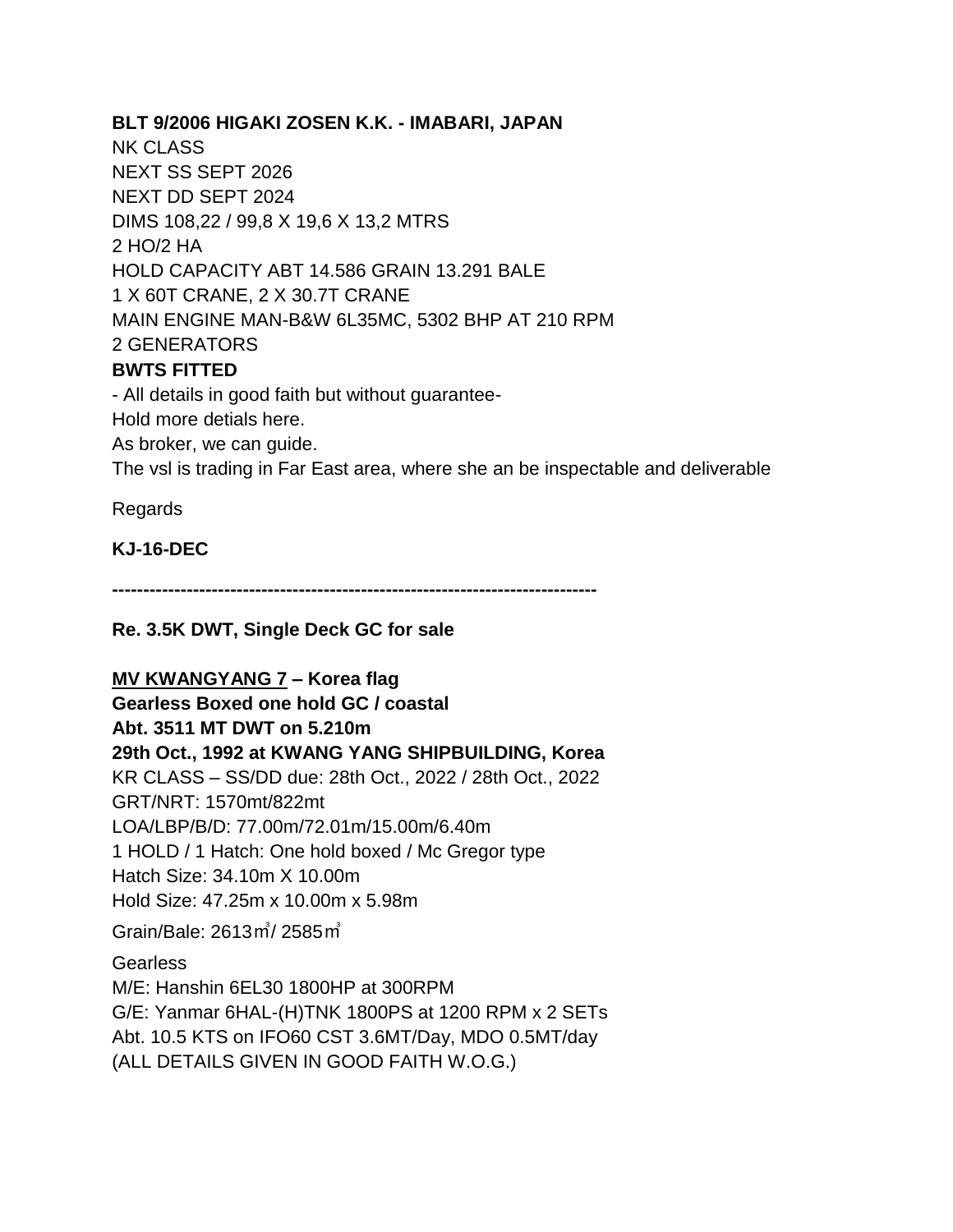Trading steel product in Korean coastal full details here please advise your interest

thanks and best regards

**CT-10-DEC**

**--------------------------------------------------------------------**

**We can develop following vessel:**

**M/V : "TBN" ========================= Type: GENERAL CARGO Blt: 2000 in EUROPE DWT: abt 9k mts**  BWTS: JUN 2024 **TEU: abt 580** Decks: 1 2 HO-HA / FULLY BOX OPEN HATCH, H.Covers: PONTOON with gantry **GEARLESS** ICE CLASS 1A

We can guide on revised price ideas.

(ALL DETAILS WOG)

Best Regards, **CD-03-DEC**

**--------------------------------------------------------------------------**

**M/V : "TBN"**

**=========================**

**Type: GENERAL CARGO Blt: 2000 in EUROPE DWT: abt 9k mts**  BWTS: JUN 2024 **TEU: abt 580** Decks: 1 2 HO-HA / FULLY BOX OPEN HATCH, H.Covers: PONTOON with gantry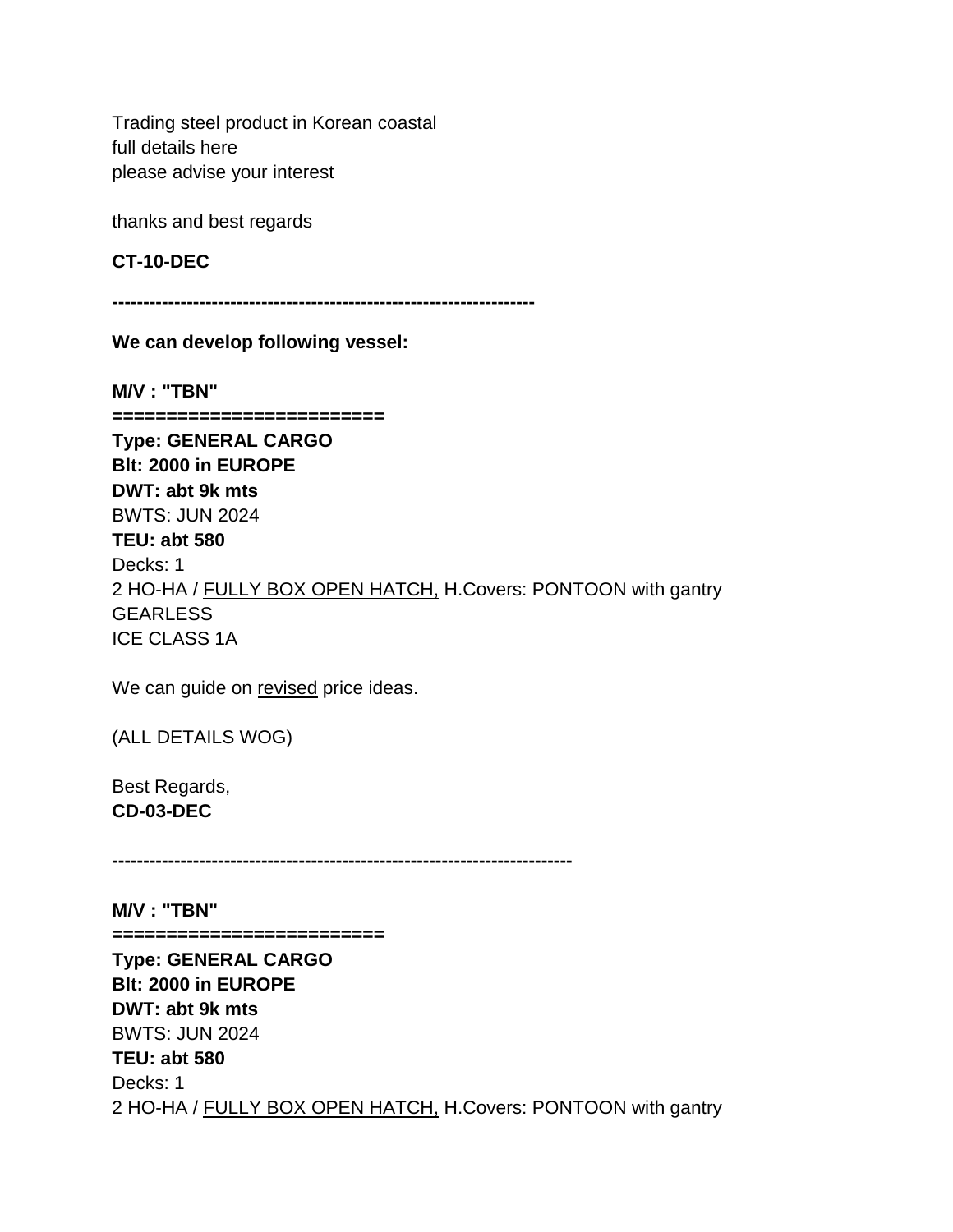**GEARLESS** ICE CLASS 1A

We can quide on price.

(ALL DETAILS WOG)

Best Regards, **CD-30-NOV**

**----------------------------------------------------------------------**

**WE CAN DEVELOP FOR SALE BELOW SINGLE VESSELS:**

**MV DAI DUONG QUEEN VIETNAM FLAG / SINGLE DECKER / LOGGER BLT JUL 2011 AT PACIFIC SHIPBUILDING, VIETNAM VR CLASS SS+DD PASSED NOV 2021 (NON-IACS) DWT 10,033 AT 8.16M DRAFT** LOA/B/D 113.7/18.6/10.8M GRT 6,503 GRAIN CAPACITY 13,284 CBM HO/HA 2/2 MCGREGOR/CHAIN PULLING TYPE CR 3X20T + 1X30T M/E AKASAKA A45S 4,500 HP AT 220 RPM STANCHIONS REMOVED ASHORE ECO SPEED/CONS 10 KTS AT 8T IFO 380 & 0.56T DO **BWTS FITTED**

THE VESSEL IS AT PACIFIC SHIPBUILDING TILL DELY TO BUYERS (INTENTION)

THE SHIP OWNER IS ALSO ABOVE SHIPYARD OWNER

**+ MV HAI PHUONG SUN SINGLE DECK ABT 4,375 DWT AT 6.16M BLT DEC 2008 AT DAI DUONG SHIPBUILDING, VIETNAM** VR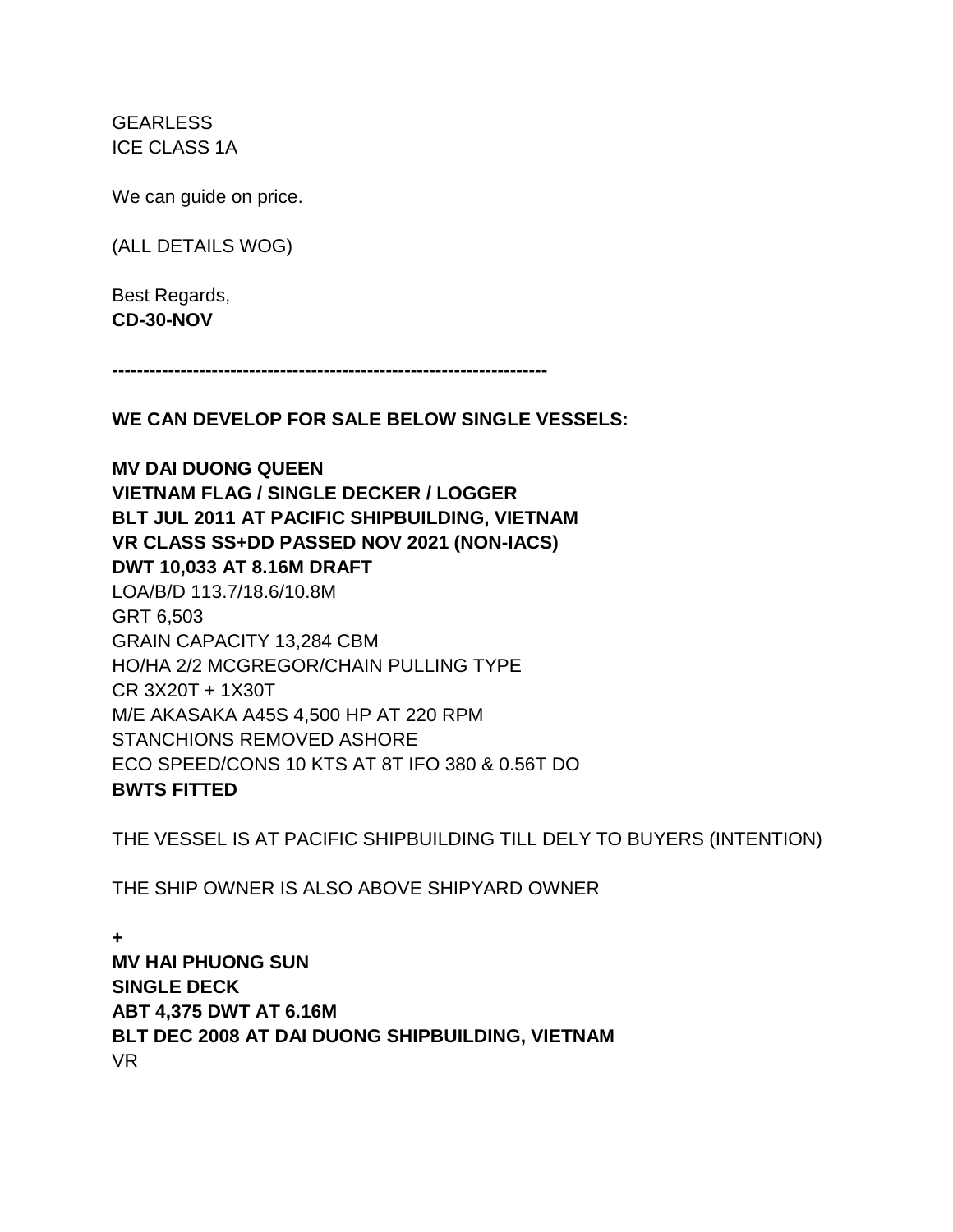LOA/B/D 90.72/12.98/7.60M GRT/NRT 2,551/1,497 2 HO/ 2 HA GRAIN CAP 4,960 CBM HATCH COVER TYPE: MACGREGOR / CHAIN PULLING CRANES 2X10T ME WUXI G8300ZC6B 1,500 KW

WE HOLD FULL DETAILS! PLS TO HEAR YOUR BUYERS INTEREST !

BEST REGARDS, **MP-26-NOV**

**------------------------------------------------------------------------------**

**Re. 2.6K DWT 1995 BLT, ONE HOLD BOXED GC for sale**

**MV SKY EVER - Korea flag Gearless One hold boxed GC / Ocean going Abt. 2612mt dwt on 5.40m draft 15th Feb., 1995 BLT at NAKATANI SHIPBUILDING, JAPAN** KR CLASS – SS/DD due: 27th Aug. 2026/27th Aug. 2024 GRT/NRT: 1211mt/749mt LOA/LBP/B/D: 76.16/71.02/12.50/6.80m 1 HO/1 HA – boxed / Mc Gregor Hold Size: 40.20m(L) x 10.00m(W) x 7.04m(H) GRAIN/BALE: 3610m3/3450m3 M/E: HANSHIN LH30LG 1800HP at 300RPM Abt. 11kts Prompt delivery (ALL DETAILS GIVEN IN GOOD FAITH W.O.G.)

Fresh passed SS on 18th July 2021 Trading Steel product in Korea and Japan full details here please advise your interest thanks and best regards **CT-18-NOV**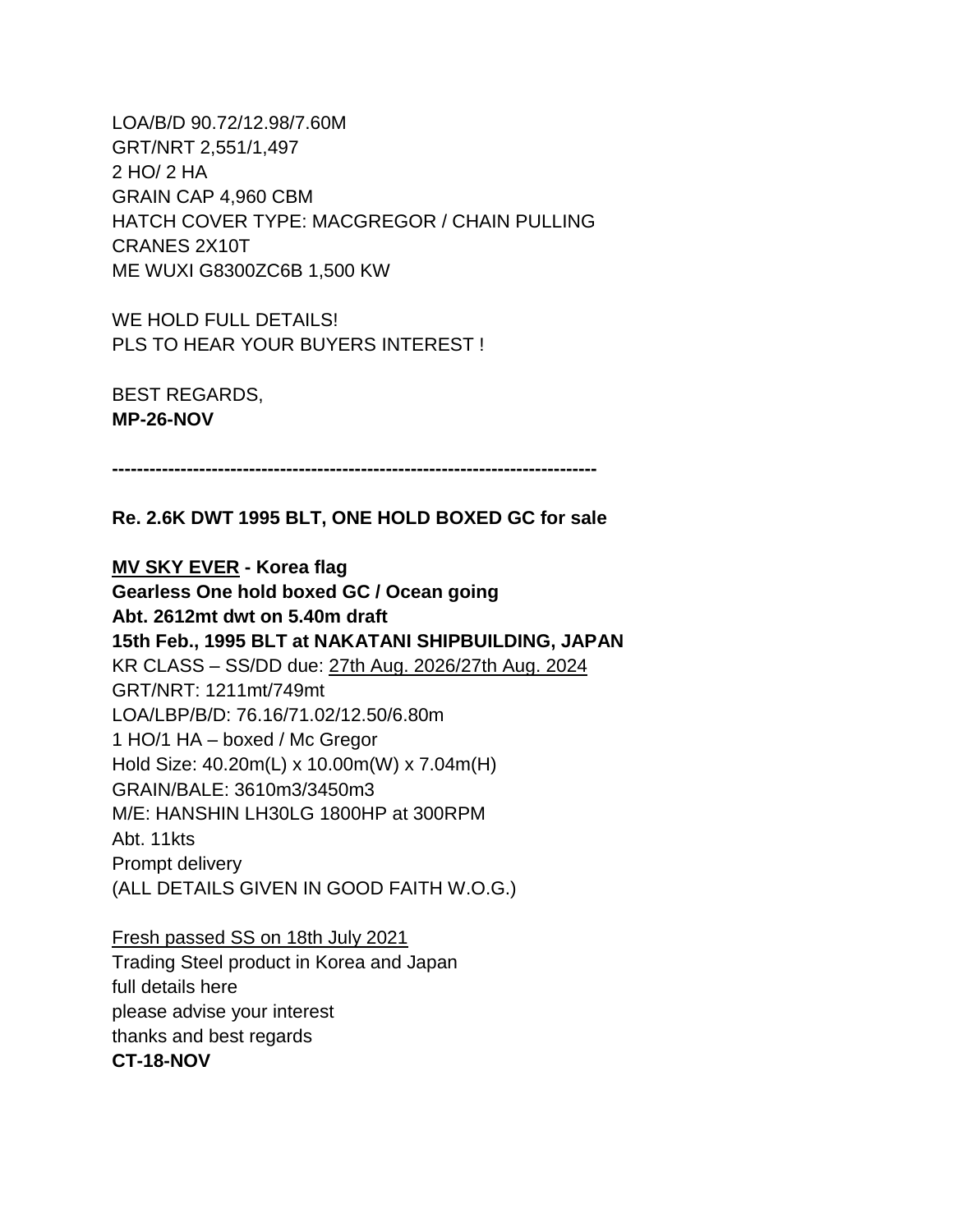**-----------------------------------------------------------------**

**M/V : "TBN"**

**=========================**

**Type: GENERAL CARGO Blt: 2000 in EUROPE DWT: abt 9k mts BWTS: JUN 2024 TEU: abt 580** Decks: 1 2 HO-HA / FULLY BOX OPEN HATCH, H.Covers: PONTOON with gantry **GEARLESS** ICE CLASS 1A

We can guide on price.

(ALL DETAILS WOG)

Best Regards, **CD-16-NOV**

**--------------------------------------------------------------------**

**Re. Small General Cargo Ships for SALE**

**MV SKY EVER - Korea flag**

**Gearless One hold boxed GC / Ocean going Abt. 2612mt dwt on 5.40m draft 15th Feb., 1995 BLT at NAKATANI SHIPBUILDING, JAPAN** KR CLASS – SS/DD due: 27th Aug. 2026/27th Aug. 2024 GRT/NRT: 1211mt/749mt LOA/LBP/B/D: 76.16/71.02/12.50/6.80m 1 HO/1 HA – boxed / Mc Gregor Hold Size: 40.20m(L) x 10.00m(W) x 7.04m(H) GRAIN/BALE: 3610m3/3450m3 M/E: HANSHIN LH30LG 1800HP at 300RPM Abt. 11kts Prompt delivery (ALL DETAILS GIVEN IN GOOD FAITH W.O.G.)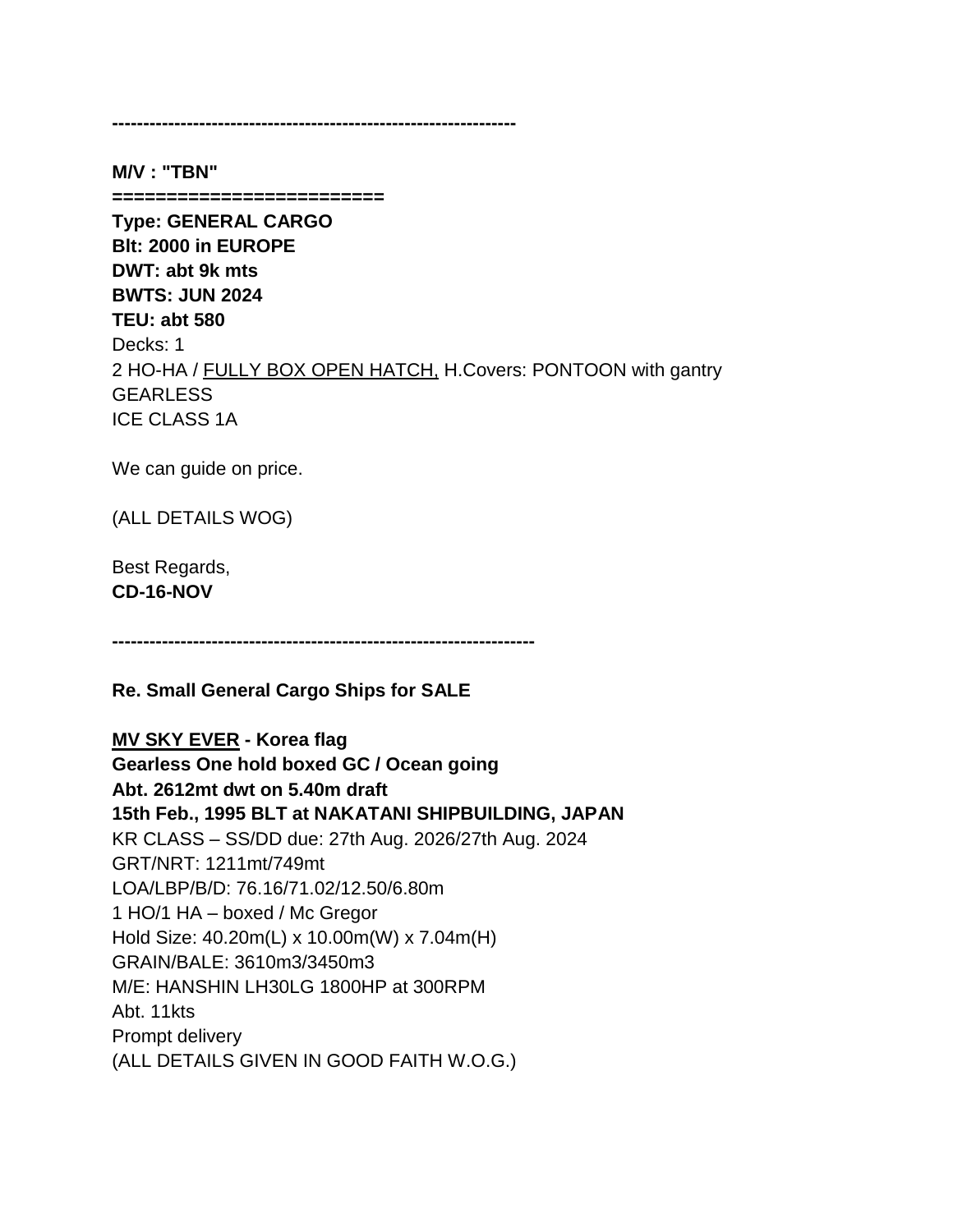**+**

**MV SM3 – Korea Flag Gearless one hold boxed GC 2636MT DWT on 5.6m draft 25th OCT., 1991 BLT at YAMANAKA SHIPBUILDING, JAPAN** KR CLASS – SS/Dd due: 20th may 2024/ 20th May 2022 GRT/NRT: 1119mt/ 710mt LOA/LBP/B/D: 74.02m/69.75m/11.70m/7.20m 1 HOLD / 1 Hatch – one hold box-type / Elman type Hold size: 37.80m x 9.0m Grain/Bale: 2810m3/2500m3 **Gearless** M/E: Hanshin LH3RG 1800HP at 315RPM G/E: Yanmar G-KFLL-T 175HP at 1800RPM x 2sets Abt. 10.5kts on IFO120CST 3.6mt/day, MGO 0.2mt.day (ALL DETAILS GIVEN IN GOOD FAITH W.O.G.) **+**

**MV SAYAKA – Korea Flag One hold Boxed GC / Coastal (international) Abt.1,750 MT DWT on 4.25m draft 1st June, 1993 Blt at YAMANAKA SHIPBUILDING, JAPAN** KR CLASS – SS/DD due: 14th Apr., 2026/ 14th Apr., 2024 GRT/NRT: 1470 mt / 499mt LOA/LBP/B/D 74.6m/70.66m/11.5m/7.2m 1HO/1HA – Boxed Single deck / Mc Gregor type Grain/Bale: 2546 CBM HATCH SIZE 38.40 X 9.0m **Gearless** M/E: HANSHIN LH30, 1,800HP at 245 RPM ABT 11.5KNOTS (ALL DETAILS GIVEN IN GOOD FAITH W.O.G.)

**+**

**MV JNS-3 – Korea flag Gearless Single deck GC / Ocean going ABT 2610 MT DWT on 5.514m 20th Oct., 1993 Blt at MATSUURA SHIPBUILDING in Japan**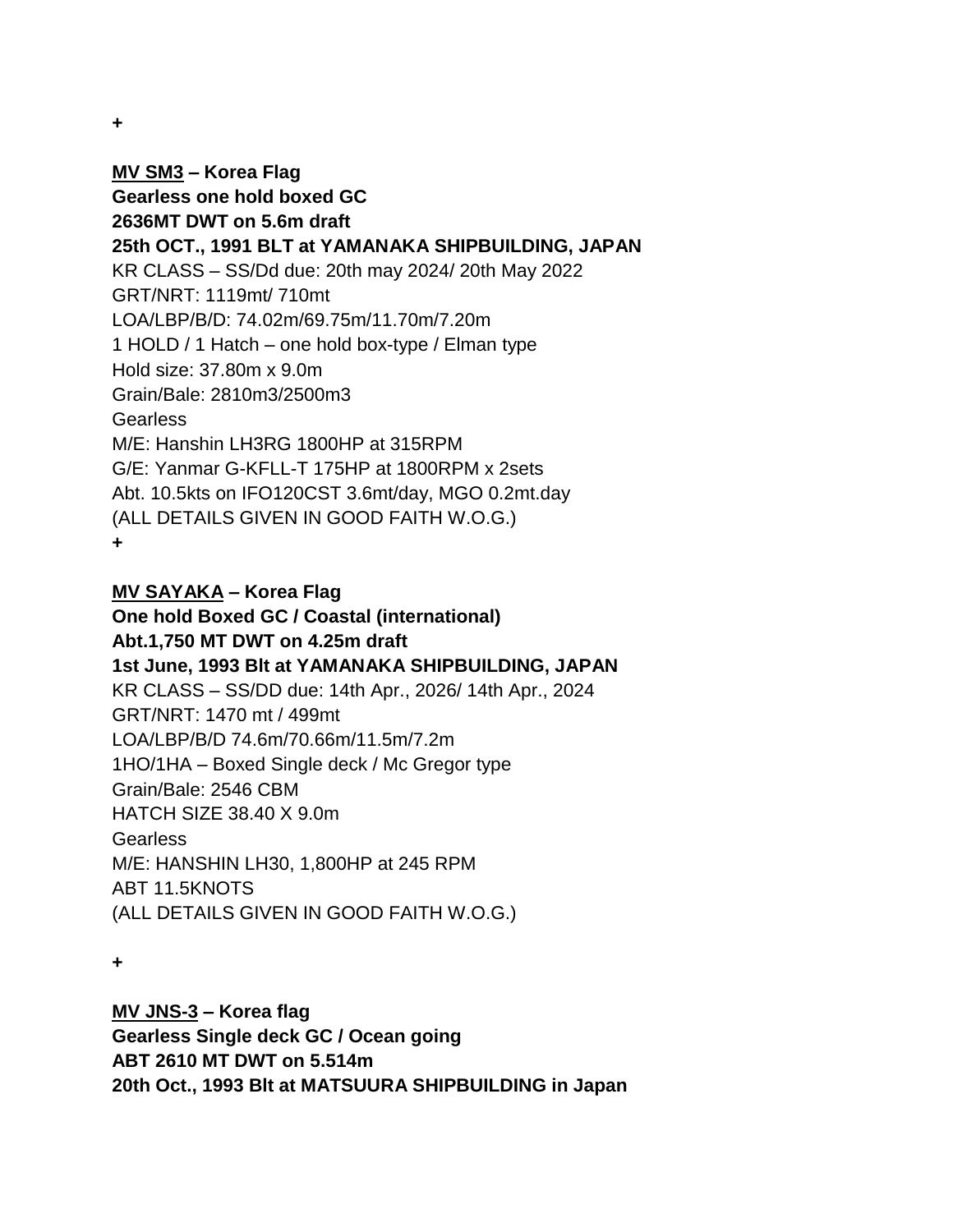KR Class - SS/DD Due: 11th April 2023/ 04th April 2025 GRT / NRT: 1141ton / 859ton Grain / Bale 2977.6 / 2898.5 cbm LOA/B/D: 75.88m/12.00m/7.2m Hatch/Hold 1/1 Hatch Type Folding Type(Elman) Hold size: 40.8 x 9.50 x 6.60m M/E Hanshin LH-30L, 1800PS X 300rpm G/E: Yanmar 6HAL-HTN, 180PS X 1200rpm X 2sets 11.0 kts on VLS FO-120cst 4.0mt/day, LS MGO 0.5mt/day (ALL DETAILS ABOUT WITHOUT GUARANTEE)

**+**

#### **MV SEIYO SUNNY – Korea Flag**

**ABT 3,323 DWT on 5.51m Draft 15th Jan., 2007 at ZHEJIANG HONGXIN SHIPBUILDING, CHINA** KR CLASS – SS/DD due: 14th Jan., 2022/ 14th Jan., 2022 LOA/LBP:B/D: 81.00m/76.00m/13.60m/6.80m GRT/NRT: 1,972mt /1,271 mt HA/HO: 2/2 – Single pull type GRAIN/BALE: 4,541m3 / 4,464 M3 Hatch Size: 1 (18.60 X 9.00) 2 (18.60 X 9.00) GEARLESS M/E: HANSHIN 1800PS at 370 RPM (blt in Japan) G/E: 3 GENS 150 KW EACH ABT 11 KNOTS ON 4.8mt/day (VLSFO) + 0.4mt/day (LS MGO) (DETAILS ARE GIVEN IN GOOD FAITH W.O.G.) Full details here please advise your interest

thanks and best regards **CT-16-NOV**

**-----------------------------------------------------------------------**

**BOTH ARE STILL FOR SALE BUT YONE MARU INITING OFFER BY 21/NOV**

**MV YONE MARU BUILT 2011 JPN**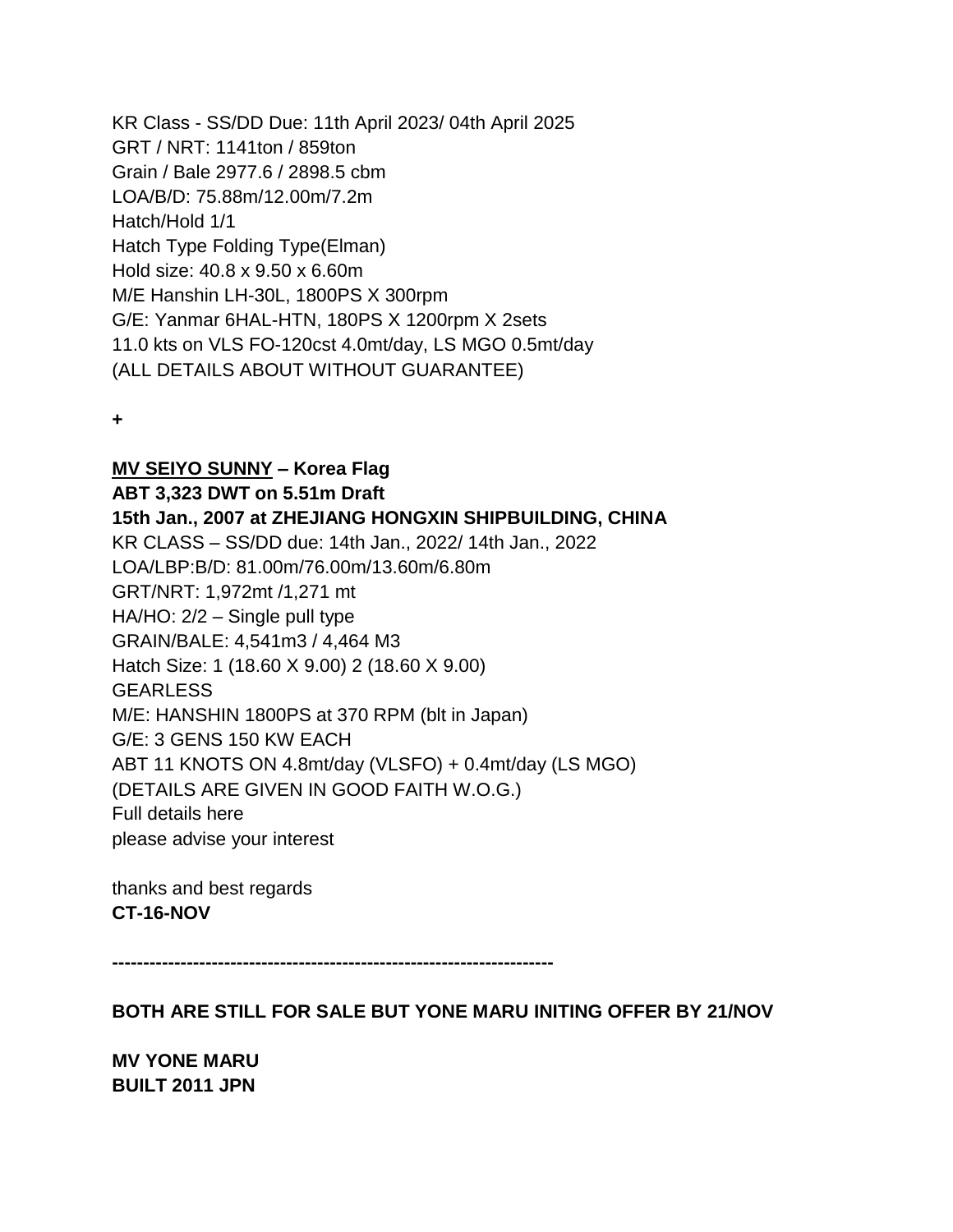#### **DWT1,650/GRT 744 128TEU**

HOLD SIZE : No.1- 24.60M x 10.20M, No.2- 22.20M x 10.20M, HANSHIN 4,000PS X 6L35MC LDB 96M X 13.4M X 7.25M/DRAFT 3.97M NK ALL ABT WOG

- INSPECTION AT OKINAWA ON EVERY MONDAY - OFFER INVITING BY 21/NOV

# **MV CHIYO MARU BUILT 2016 JPN DWT1,650/GRT 499 90TEU**

1H/1H HOLD SIZE 38.125M x 10.20M, HANSHIN 2,000 PS SERVICE SPEED 12.5KNOTS LDB 74.5M X 12M X 6.92M/DRAFT 4.05M JG ALL ABT WOG

- INSPECTION AT OKINAWA ON EVERY MONDAY - BOTH DELIVERY APR-MAY/2022 IN JPN

Regards **IO-12-NOV**

**-------------------------------------------------------------------------**

**Re. 2.6K DWT, Single deck GC for SALE**

**MV JNS-3 – Korea flag Gearless Single deck GC / Ocean going ABT 2610 MT DWT on 5.514m 20th Oct., 1993 Blt at MATSUURA SHIPBUILDING in Japan** KR Class - SS/DD Due: 11th April 2023/ 04th April 2025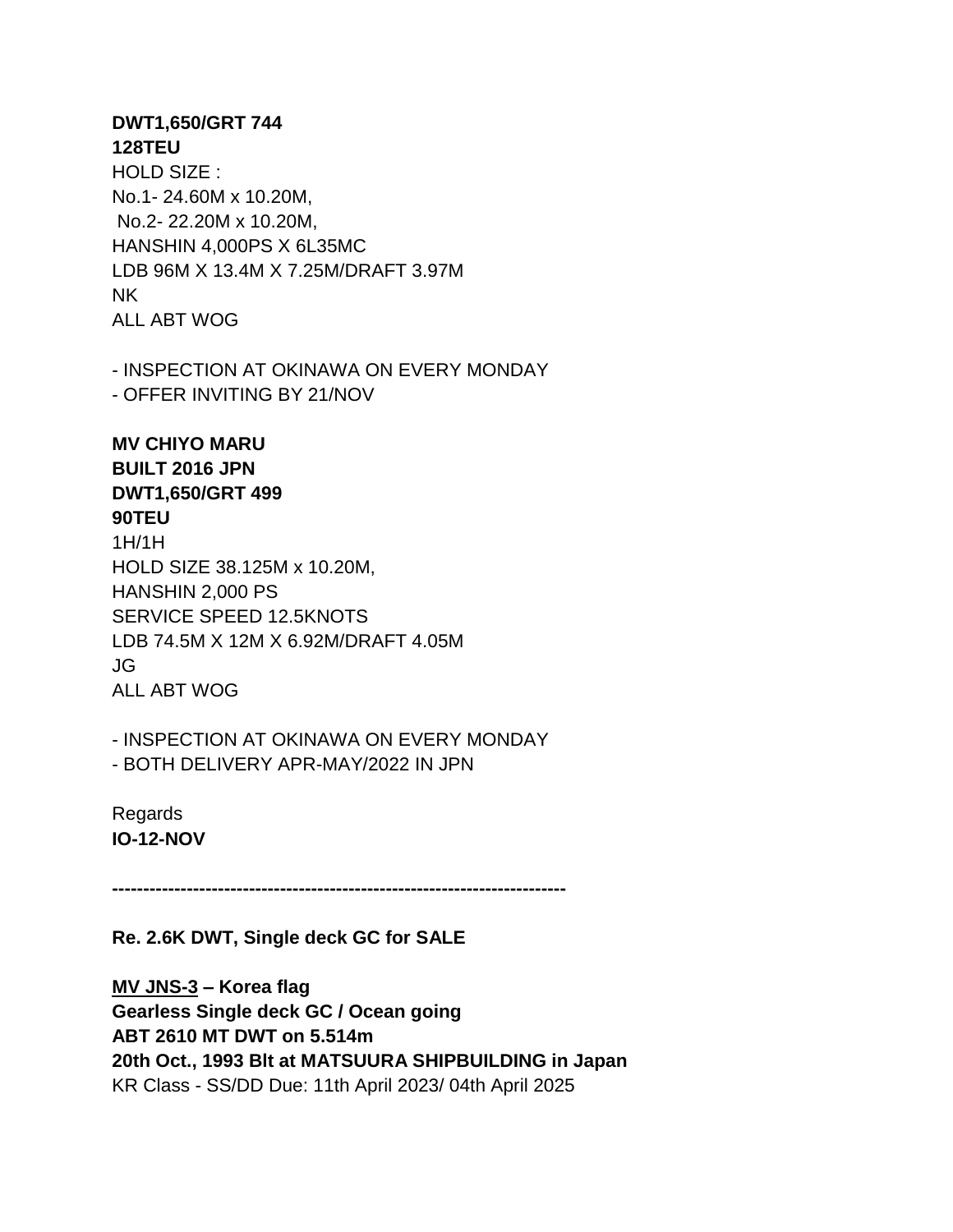GRT / NRT: 1141ton / 859ton Grain / Bale 2977.6 / 2898.5 cbm LOA/B/D: 75.88m/12.00m/7.2m Hatch/Hold 1/1 Hatch Type Folding Type(Elman) Hold size: 40.8 x 9.50 x 6.60m M/E Hanshin LH-30L, 1800PS X 300rpm G/E: Yanmar 6HAL-HTN, 180PS X 1200rpm X 2sets 11.0 kts on VLS FO-120cst 4.0mt/day, LS MGO 0.5mt/day (ALL DETAILS ABOUT WITHOUT GUARANTEE)

Trading Korea and Japan region Please advise your interest

thanks and best regards **CT-11-NOV**

**----------------------------------------------------------------------**

**Re. 2.6K DWT 1995 BLT, ONE HOLD BOXED GC for sale**

**MV SKY EVER - Korea flag Gearless One hold boxed GC / Ocean going Abt. 2612mt dwt on 5.40m draft 15th Feb., 1995 BLT at NAKATANI SHIPBUILDING, JAPAN** KR CLASS – SS/DD due: 27th Aug. 2026/27th Aug. 2024 GRT/NRT: 1211mt/749mt LOA/LBP/B/D: 76.16/71.02/12.50/6.80m 1 HO/1 HA – boxed / Mc Gregor Hold Size: 40.20m(L) x 10.00m(W) x 7.04m(H) GRAIN/BALE: 3610m3/3450m3 M/E: HANSHIN LH30LG 1800HP at 300RPM Abt. 11kts Prompt delivery (ALL DETAILS GIVEN IN GOOD FAITH W.O.G.)

Fresh passed SS on 18th July 2021 Trading Steel product in Korea and Japan full details here please advise your interest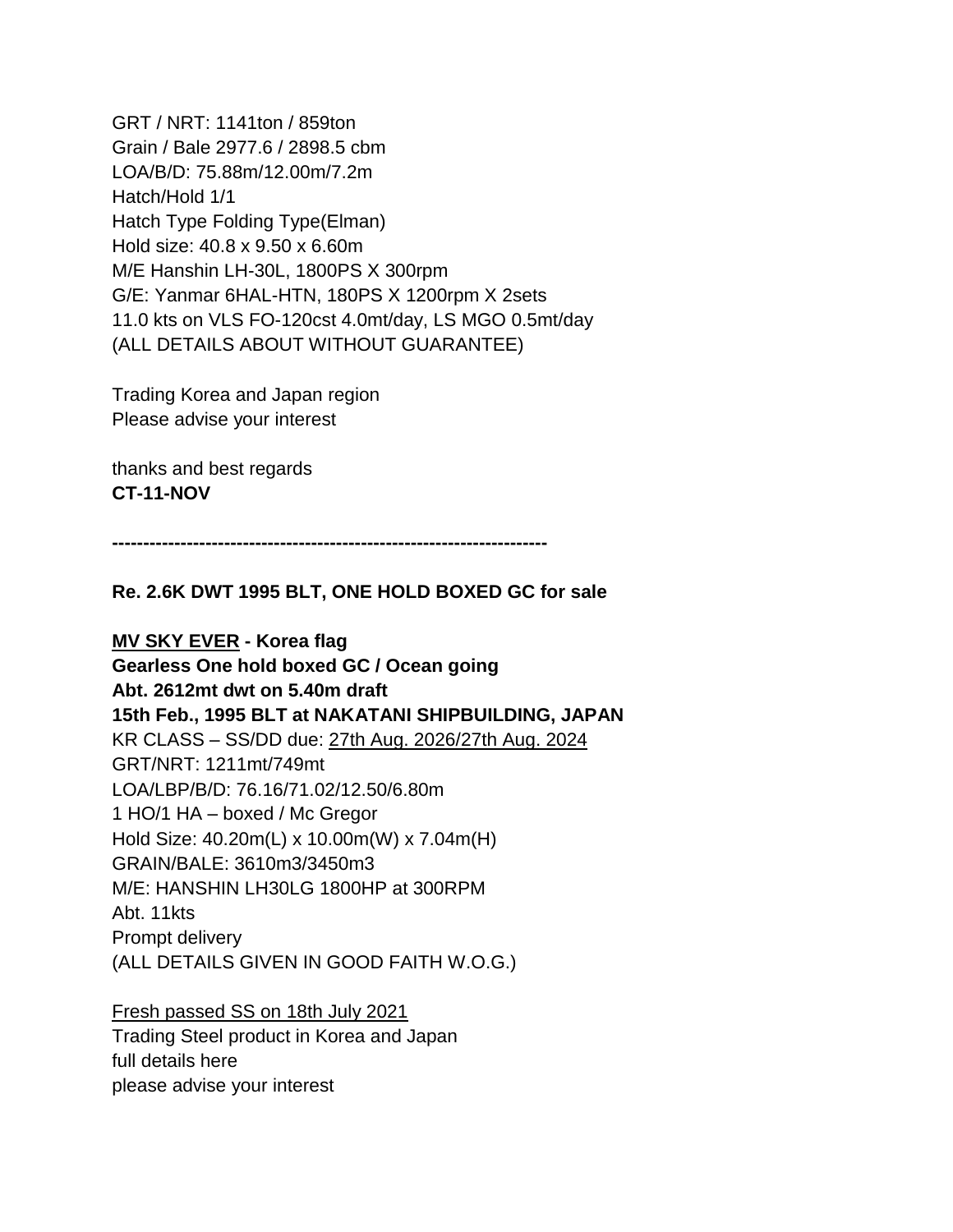thanks and best regards **CT-11-NOV**

**---------------------------------------------------------------------**

**M/V : "TBN" =========================**

**Type: GENERAL CARGO Blt: 2000 in EUROPE DWT: abt 9k mts**  BWTS: JUN 2024 TEU: abt 580 Decks: 1 2 HO-HA / FULLY BOX OPEN HATCH, H.Covers: PONTOON with gantry **GEARLESS** ICE CLASS 1A

We can guide on price.

(ALL DETAILS WOG)

Best Regards, **CD-09-NOV**

**-----------------------------------------------------------------**

**Re. 2.6K DWT 1995 BLT, ONE HOLD BOXED GC for sale**

**MV SKY EVER - Korea flag Gearless One hold boxed GC / Ocean going Abt. 2612mt dwt on 5.40m draft 15th Feb., 1995 BLT at NAKATANI SHIPBUILDING, JAPAN** KR CLASS – SS/DD due: 27th Aug. 2026/27th Aug. 2024 GRT/NRT: 1211mt/749mt LOA/LBP/B/D: 76.16/71.02/12.50/6.80m 1 HO/1 HA – boxed / Mc Gregor Hold Size: 40.20m(L) x 10.00m(W) x 7.04m(H) GRAIN/BALE: 3610m3/3450m3 M/E: HANSHIN LH30LG 1800HP at 300RPM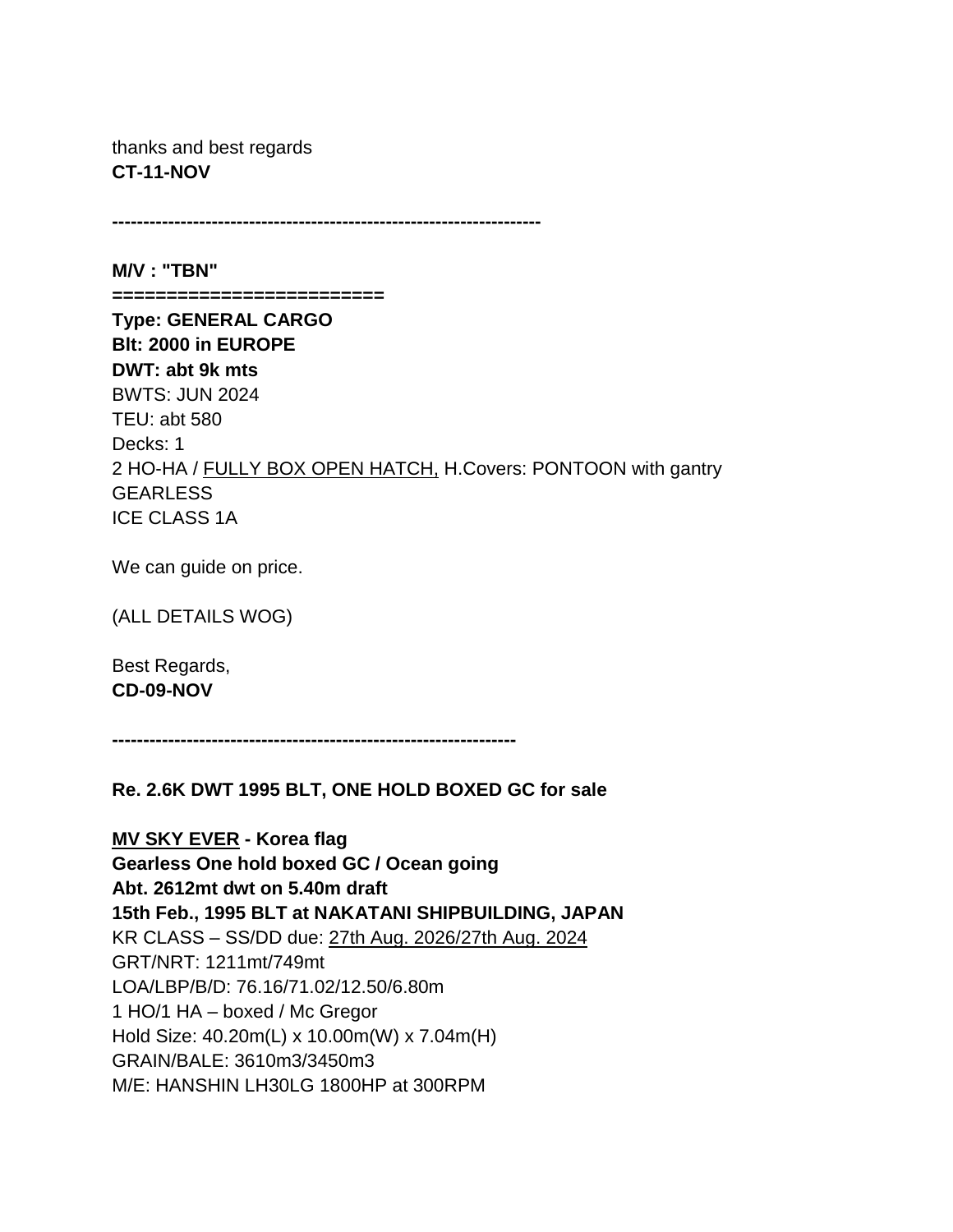Abt. 11kts Prompt delivery (ALL DETAILS GIVEN IN GOOD FAITH W.O.G.)

Fresh passed SS on 18th July 2021

Trading Steel product in Korea and Japan full details here please advise your interest

thanks and best regards

**CT-04-NOV**

**---------------------------------------------------------------**

**Re. 2.6K DWT, Single deck GC for SALE**

**MV JNS-3 – Korea flag Gearless Single deck GC / Ocean going ABT 2610 MT DWT on 5.514m 20th Oct., 1993 Blt at MATSUURA SHIPBUILDING in Japan** KR Class - SS/DD Due: 11th April 2023/ 04th April 2025 GRT / NRT: 1141ton / 859ton Grain / Bale 2977.6 / 2898.5 cbm LOA/B/D: 75.88m/12.00m/7.2m Hatch/Hold 1/1 Hatch Type Folding Type(Elman) Hold size: 40.8 x 9.50 x 6.60m M/E Hanshin LH-30L, 1800PS X 300rpm G/E: Yanmar 6HAL-HTN, 180PS X 1200rpm X 2sets 11.0 kts on VLS FO-120cst 4.0mt/day, LS MGO 0.5mt/day (ALL DETAILS ABOUT WITHOUT GUARANTEE)

Trading Korea and Japan region Please advise your interest

thanks and best regards

### **CT-04-NOV**

**---------------------------------------------------------------**

**On a private basis, we can develop for sale:**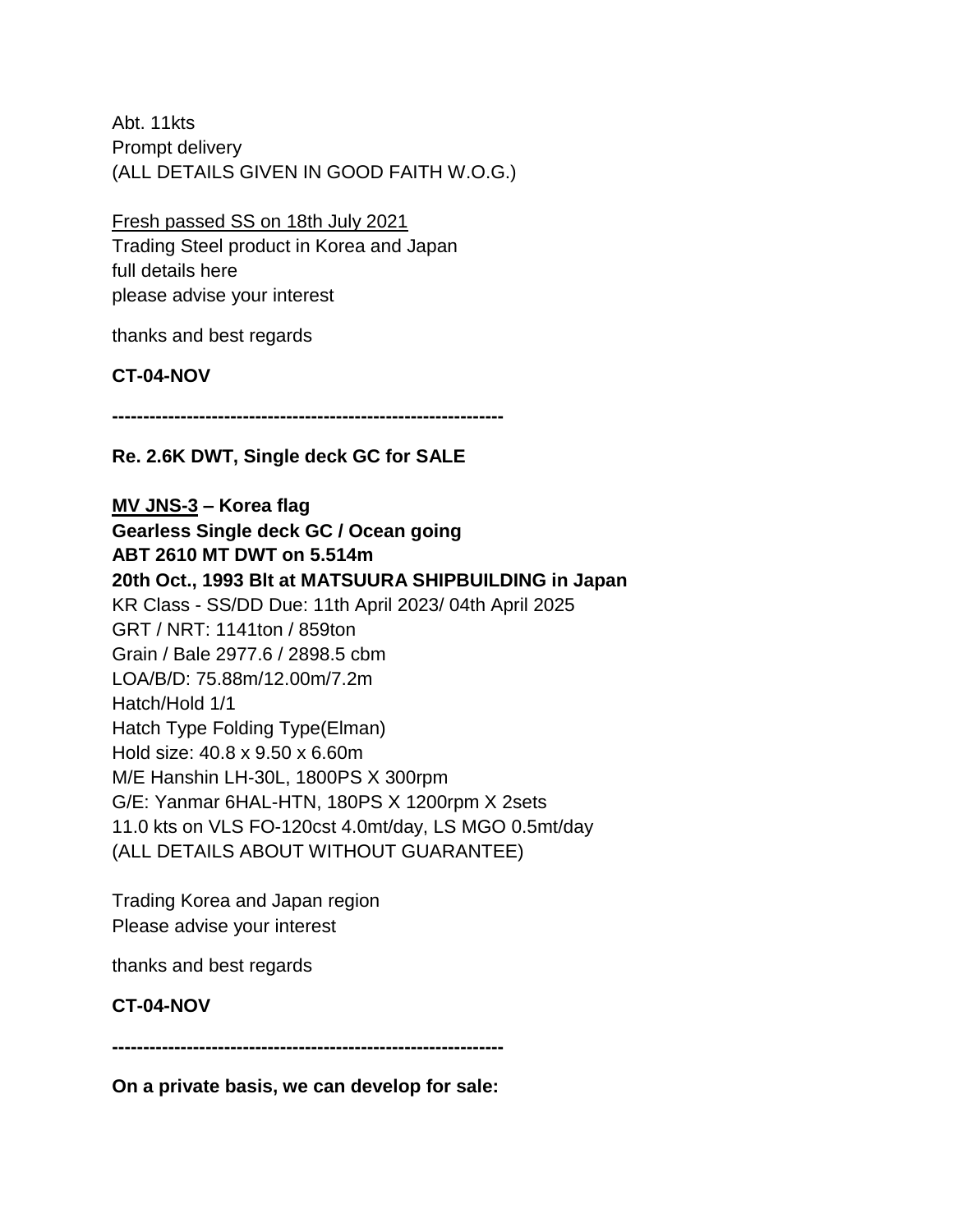#### **M/V : "TBN"**

**=========================**

**Type: GENERAL CARGO**

**Blt: 2000 in EUROPE**

#### **DWT: abt 9k mts on 7,5m dft**

LOA: 130 m - Breadth: 15m

BWTS: JUN 2024

TEU: abt 580

2 HO-HA / FULLY BOX OPEN HATCH, H.Covers: PONTOON with gantry

GEARLESS

ICE CLASS

We can fully quide on price.

Trading Med area – can try delivery WW.

(ALL DETAILS WOG)

Best Regards,

**CD-04-NOV**

**----------------------------------------------------------------**

**Re. Small General Cargo Ships for SALE**

**MV SKY EVER - Korea flag Gearless One hold boxed GC / Ocean going Abt. 2612mt dwt on 5.40m draft 15th Feb., 1995 BLT at NAKATANI SHIPBUILDING, JAPAN** KR CLASS – SS/DD due: 27th Aug. 2026/27th Aug. 2024 GRT/NRT: 1211mt/749mt LOA/LBP/B/D: 76.16/71.02/12.50/6.80m 1 HO/1 HA – boxed / Mc Gregor Hold Size: 40.20m(L) x 10.00m(W) x 7.04m(H) GRAIN/BALE: 3610m3/3450m3 M/E: HANSHIN LH30LG 1800HP at 300RPM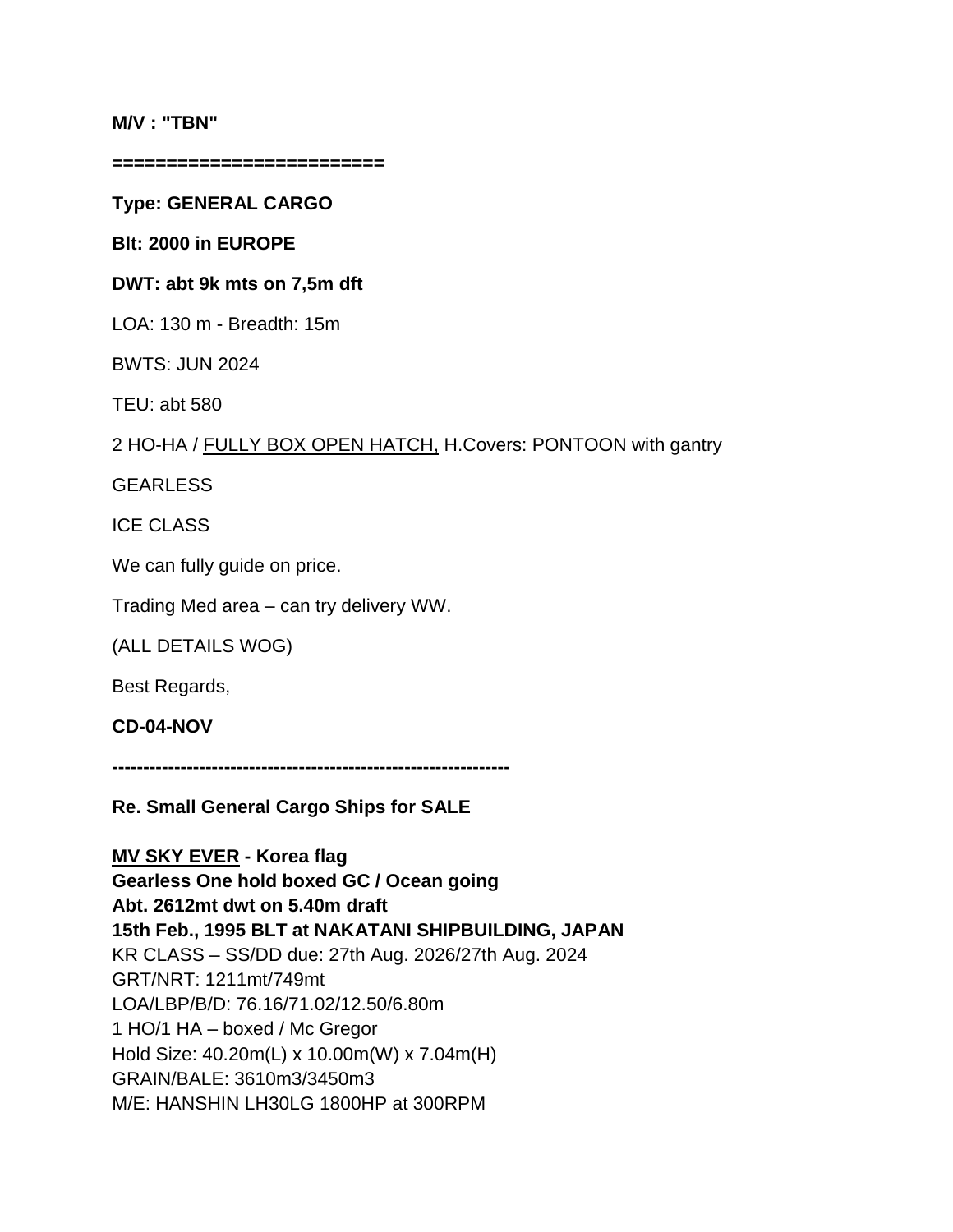Abt. 11kts Prompt delivery (ALL DETAILS GIVEN IN GOOD FAITH W.O.G.)

**+**

**MV SM3 – Korea Flag Gearless one hold boxed GC 2636MT DWT on 5.6m draft 25th OCT., 1991 BLT at YAMANAKA SHIPBUILDING, JAPAN** KR CLASS – SS/Dd due: 20th may 2024/ 20th May 2022 GRT/NRT: 1119mt/ 710mt LOA/LBP/B/D: 74.02m/69.75m/11.70m/7.20m 1 HOLD / 1 Hatch – one hold box-type / Elman type Hold size: 37.80m x 9.0m Grain/Bale: 2810m3/2500m3 Gearless M/E: Hanshin LH3RG 1800HP at 315RPM G/E: Yanmar G-KFLL-T 175HP at 1800RPM x 2sets Abt. 10.5kts on IFO120CST 3.6mt/day, MGO 0.2mt.day (ALL DETAILS GIVEN IN GOOD FAITH W.O.G.)

**+**

### **MV SAYAKA – Korea Flag**

**One hold Boxed GC / Coastal (international) Abt.1,750 MT DWT on 4.25m draft 1st June, 1993 Blt at YAMANAKA SHIPBUILDING, JAPAN** KR CLASS – SS/DD due: 14th Apr., 2026/ 14th Apr., 2024 GRT/NRT: 1470 mt / 499mt LOA/LBP/B/D 74.6m/70.66m/11.5m/7.2m 1HO/1HA – Boxed Single deck / Mc Gregor type Grain/Bale: 2546 CBM HATCH SIZE 38.40 X 9.0m Gearless M/E: HANSHIN LH30, 1,800HP at 245 RPM ABT 11.5KNOTS (ALL DETAILS GIVEN IN GOOD FAITH W.O.G.)

**+**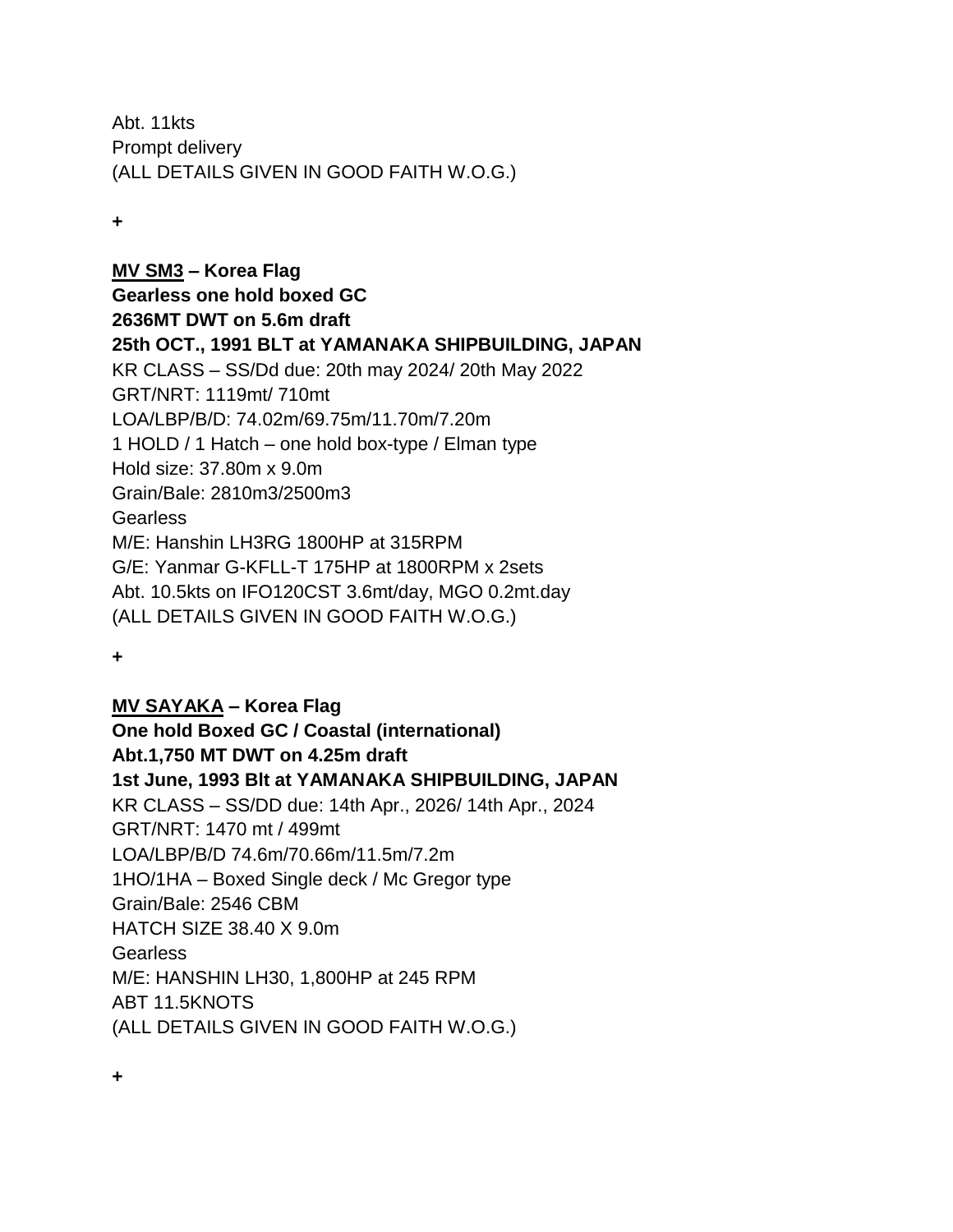**MV JNS-3 – Korea flag Gearless Single deck GC / Ocean going ABT 2610 MT DWT on 5.514m 20th Oct., 1993 Blt at MATSUURA SHIPBUILDING in Japan** KR Class - SS/DD Due: 11th April 2023/ 04th April 2025 GRT / NRT: 1141ton / 859ton Grain / Bale 2977.6 / 2898.5 cbm LOA/B/D: 75.88m/12.00m/7.2m Hatch/Hold 1/1 Hatch Type Folding Type(Elman) Hold size: 40.8 x 9.50 x 6.60m M/E Hanshin LH-30L, 1800PS X 300rpm G/E: Yanmar 6HAL-HTN, 180PS X 1200rpm X 2sets 11.0 kts on VLS FO-120cst 4.0mt/day, LS MGO 0.5mt/day (ALL DETAILS ABOUT WITHOUT GUARANTEE)

**+**

### **MV SEIYO SUNNY – Korea Flag**

**ABT 3,323 DWT on 5.51m Draft**

**15th Jan., 2007 at ZHEJIANG HONGXIN SHIPBUILDING, CHINA** KR CLASS – SS/DD due: 14th Jan., 2022/ 14th Jan., 2022 LOA/LBP:B/D: 81.00m/76.00m/13.60m/6.80m GRT/NRT: 1,972mt /1,271 mt HA/HO: 2/2 – Single pull type GRAIN/BALE: 4,541m3 / 4,464 M3 Hatch Size: 1 (18.60 X 9.00) 2 (18.60 X 9.00) **GEARLESS** M/E: HANSHIN 1800PS at 370 RPM (blt in Japan) G/E: 3 GENS 150 KW EACH ABT 11 KNOTS ON 4.8mt/day (VLSFO) + 0.4mt/day (LS MGO) (DETAILS ARE GIVEN IN GOOD FAITH W.O.G.)

Full details here please advise your interest

thanks and best regards

# **CT-02-NOV**

**---------------------------------------------------------------------------**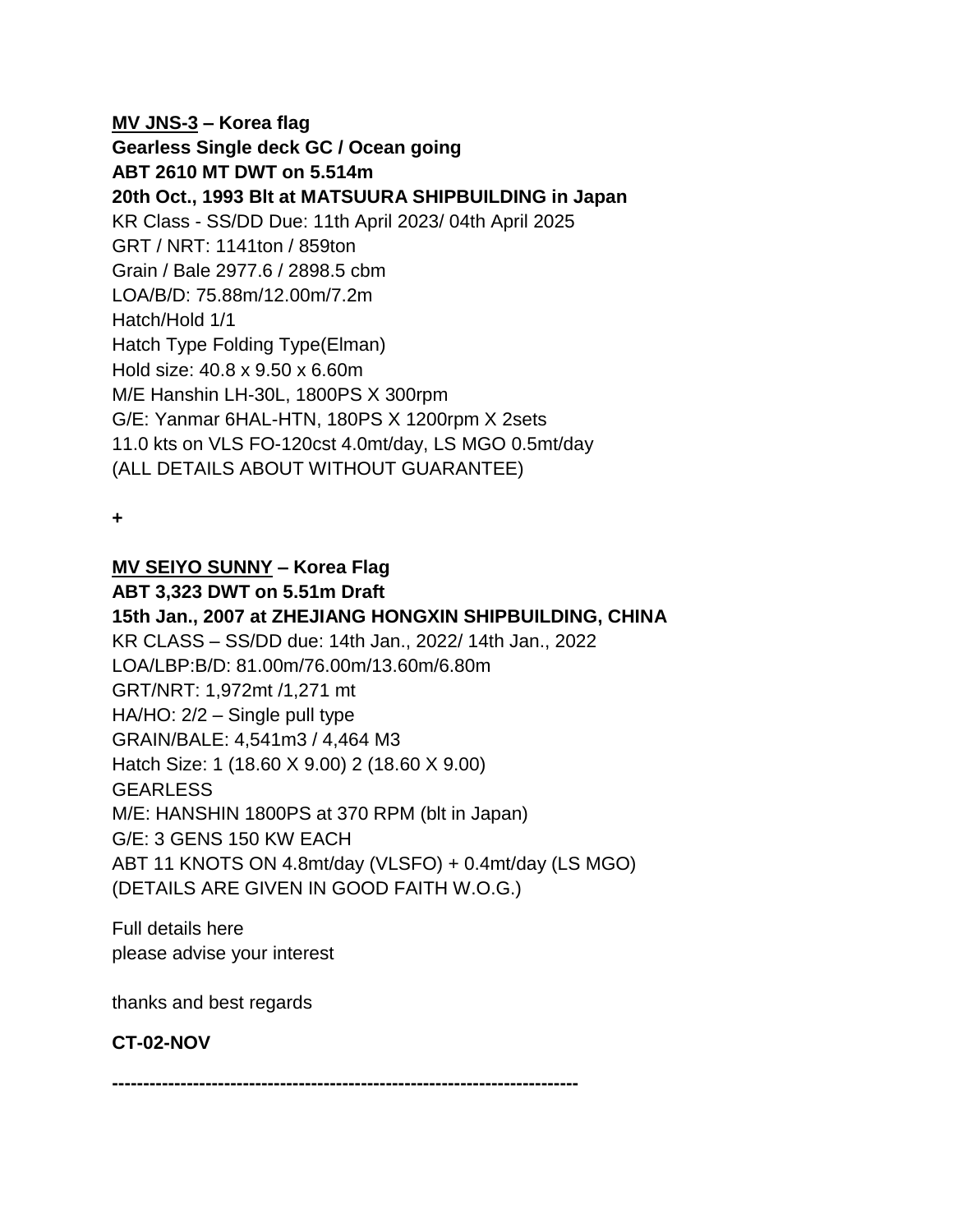## **Re. 2.6K DWT 1995 BLT, ONE HOLD BOXED GC for sale**

**MV SKY EVER - Korea flag Gearless One hold boxed GC / Ocean going Abt. 2612mt dwt on 5.40m draft 15th Feb., 1995 BLT at NAKATANI SHIPBUILDING, JAPAN** KR CLASS – SS/DD due: 27th Aug. 2026/27th Aug. 2024 GRT/NRT: 1211mt/749mt LOA/LBP/B/D: 76.16/71.02/12.50/6.80m 1 HO/1 HA – boxed / Mc Gregor Hold Size: 40.20m(L) x 10.00m(W) x 7.04m(H) GRAIN/BALE: 3610m3/3450m3 M/E: HANSHIN LH30LG 1800HP at 300RPM Abt. 11kts Prompt delivery (ALL DETAILS GIVEN IN GOOD FAITH W.O.G.)

Fresh passed SS on 18th July 2021

Trading Steel product in Korea and Japan full details here please advise your interest thanks and best regards

## **CT-28-OCT**

**---------------------------------------------------------------------------------**

**Re. Small General Cargo Ships for SALE**

**MV SM3 – Korea Flag Gearless one hold boxed GC 2636MT DWT on 5.6m draft 25th OCT., 1991 BLT at YAMANAKA SHIPBUILDING, JAPAN** KR CLASS – SS/Dd due: 20th may 2024/ 20th May 2022 GRT/NRT: 1119mt/ 710mt LOA/LBP/B/D: 74.02m/69.75m/11.70m/7.20m 1 HOLD / 1 Hatch – one hold box-type / Elman type Hold size: 37.80m x 9.0m Grain/Bale: 2810m3/2500m3 Gearless M/E: Hanshin LH3RG 1800HP at 315RPM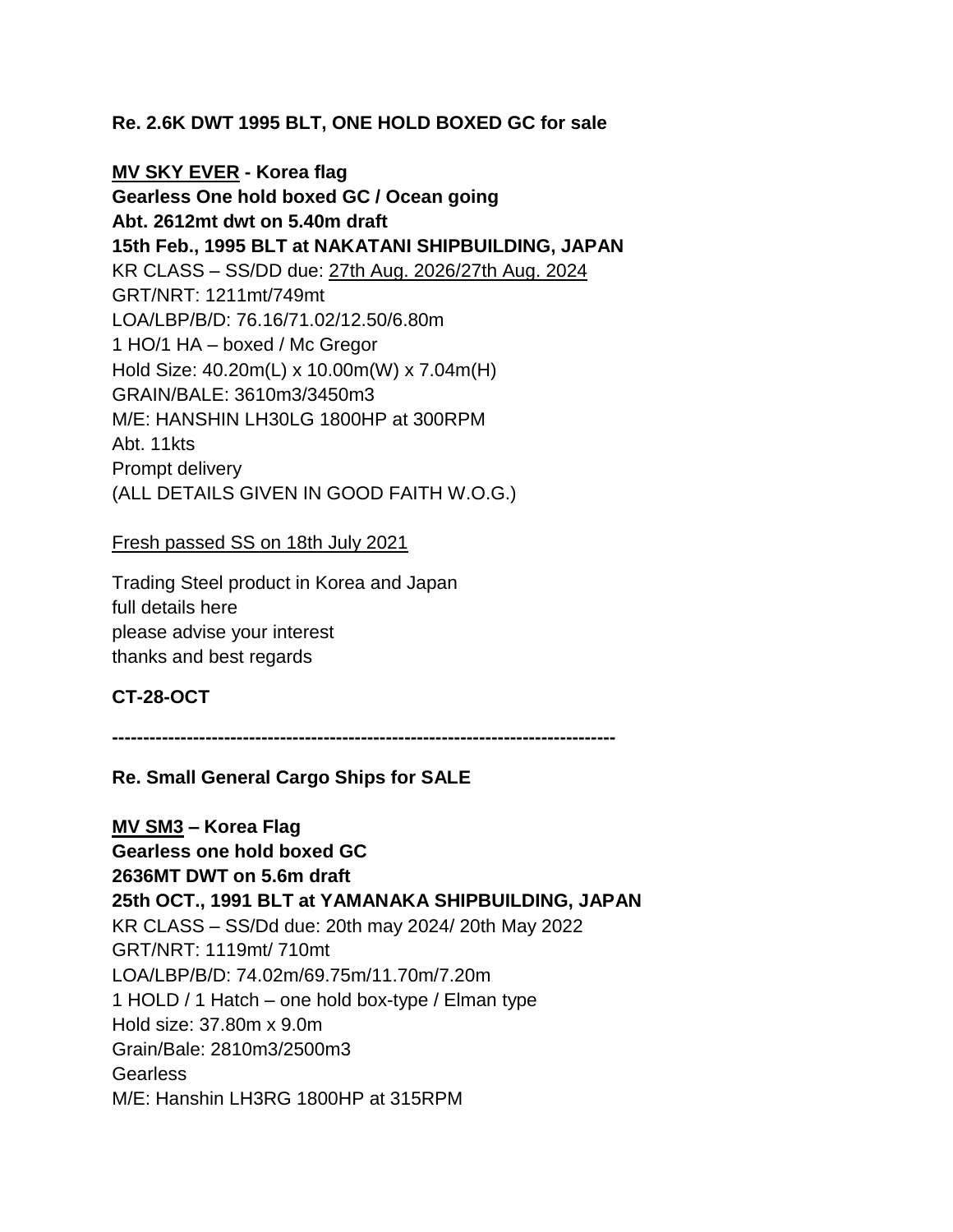G/E: Yanmar G-KFLL-T 175HP at 1800RPM x 2sets Abt. 10.5kts on IFO120CST 3.6mt/day, MGO 0.2mt.day (ALL DETAILS GIVEN IN GOOD FAITH W.O.G.)

**+**

**MV SAYAKA – Korea Flag One hold Boxed GC / Coastal (international) Abt.1,750 MT DWT on 4.25m draft 1st June, 1993 Blt at YAMANAKA SHIPBUILDING, JAPAN** KR CLASS – SS/DD due: 14th Apr., 2026/ 14th Apr., 2024 GRT/NRT: 1470 mt / 499mt LOA/LBP/B/D 74.6m/70.66m/11.5m/7.2m 1HO/1HA – Boxed Single deck / Mc Gregor type Grain/Bale: 2546 CBM HATCH SIZE 38.40 X 9.0m Gearless M/E: HANSHIN LH30, 1,800HP at 245 RPM ABT 11.5KNOTS (ALL DETAILS GIVEN IN GOOD FAITH W.O.G.)

**+**

**+**

**MV JNS-3 – Korea flag Gearless Single deck GC / Ocean going ABT 2610 MT DWT on 5.514m 20th Oct., 1993 Blt at MATSUURA SHIPBUILDING in Japan** KR Class - SS/DD Due: 11th April 2023/ 04th April 2025 GRT / NRT: 1141ton / 859ton Grain / Bale 2977.6 / 2898.5 cbm LOA/B/D: 75.88m/12.00m/7.2m Hatch/Hold 1/1 Hatch Type Folding Type(Elman) Hold size: 40.8 x 9.50 x 6.60m M/E Hanshin LH-30L, 1800PS X 300rpm G/E: Yanmar 6HAL-HTN, 180PS X 1200rpm X 2sets 11.0 kts on VLS FO-120cst 4.0mt/day, LS MGO 0.5mt/day (ALL DETAILS ABOUT WITHOUT GUARANTEE)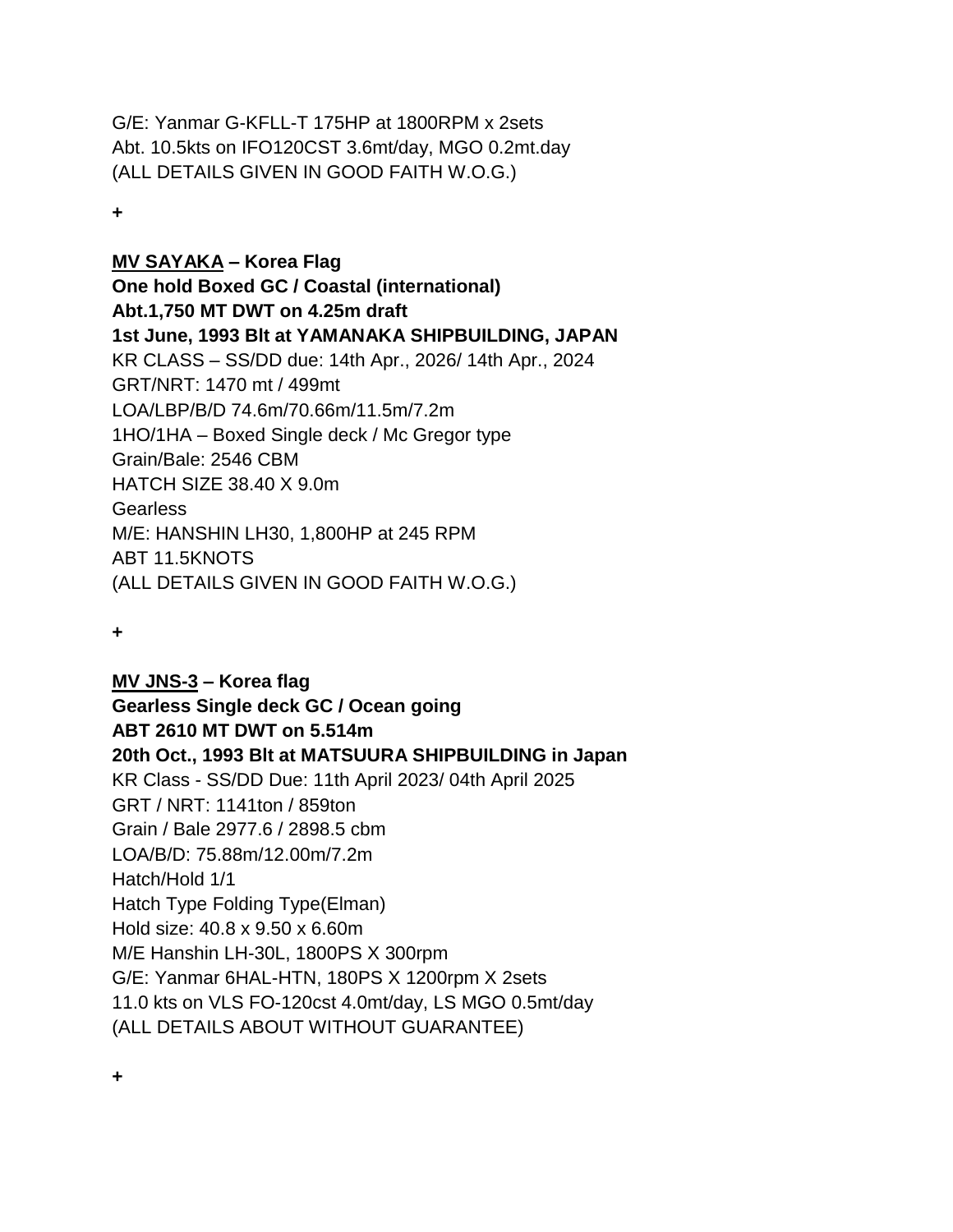### **MV SEIYO SUNNY – Korea Flag**

**ABT 3,323 DWT on 5.51m Draft 15th Jan., 2007 at ZHEJIANG HONGXIN SHIPBUILDING, CHINA** KR CLASS – SS/DD due: 14th Jan., 2022/ 14th Jan., 2022 LOA/LBP:B/D: 81.00m/76.00m/13.60m/6.80m GRT/NRT: 1,972mt /1,271 mt HA/HO: 2/2 – Single pull type GRAIN/BALE: 4,541m3 / 4,464 M3 Hatch Size: 1 (18.60 X 9.00) 2 (18.60 X 9.00) **GEARLESS** M/E: HANSHIN 1800PS at 370 RPM (blt in Japan) G/E: 3 GENS 150 KW EACH ABT 11 KNOTS ON 4.8mt/day (VLSFO) + 0.4mt/day (LS MGO) (DETAILS ARE GIVEN IN GOOD FAITH W.O.G.)

Full details here please advise your interest

thanks and best regards

**CT-26-OCT**

**------------------------------------------------------------------------**

## **M/V : "MARE I" (CONTAINER CAPACITY 294 TEU)**

**===============**

# **Type: GENERAL CARGO Blt: 2010 in CHINA at JIANGSU SHENGHUA SHIPB DWT: 7,608 mts on 6,97 m DRFT** GRT: 5688 / NET: 3144 CLASS: PR SS: 01/05/2022 DD: 01/05/2022 BWTS: MAY 2022 LOA: 110,8 m - Breadth: 18,2 m - Depth: 9 m Grain: 10282 cbm Bale: 10282 cbm TEU: 294 OR 142 FEU Decks: 1 OPEN HATCH BOXED HOLDS - Holds: 3 Hatches: 3 H.Covers: FOLDING TYPE HYDROLIC Gear: 2 X 45t PORT SIDE CRANES WUXI JIANGNAN ME: NINGBO Chinese Std. Type GN8320ZC BHP: 4200/650 RPM Speed: ABT 10.5 KN ON ABT 6T MGO OR 7.5 TS IFO 180 CST GENS: 2 X 600 kW WEICHAI Hatches: No.1: Opening forward only, No2 & No.3: Opening Aft & Fwd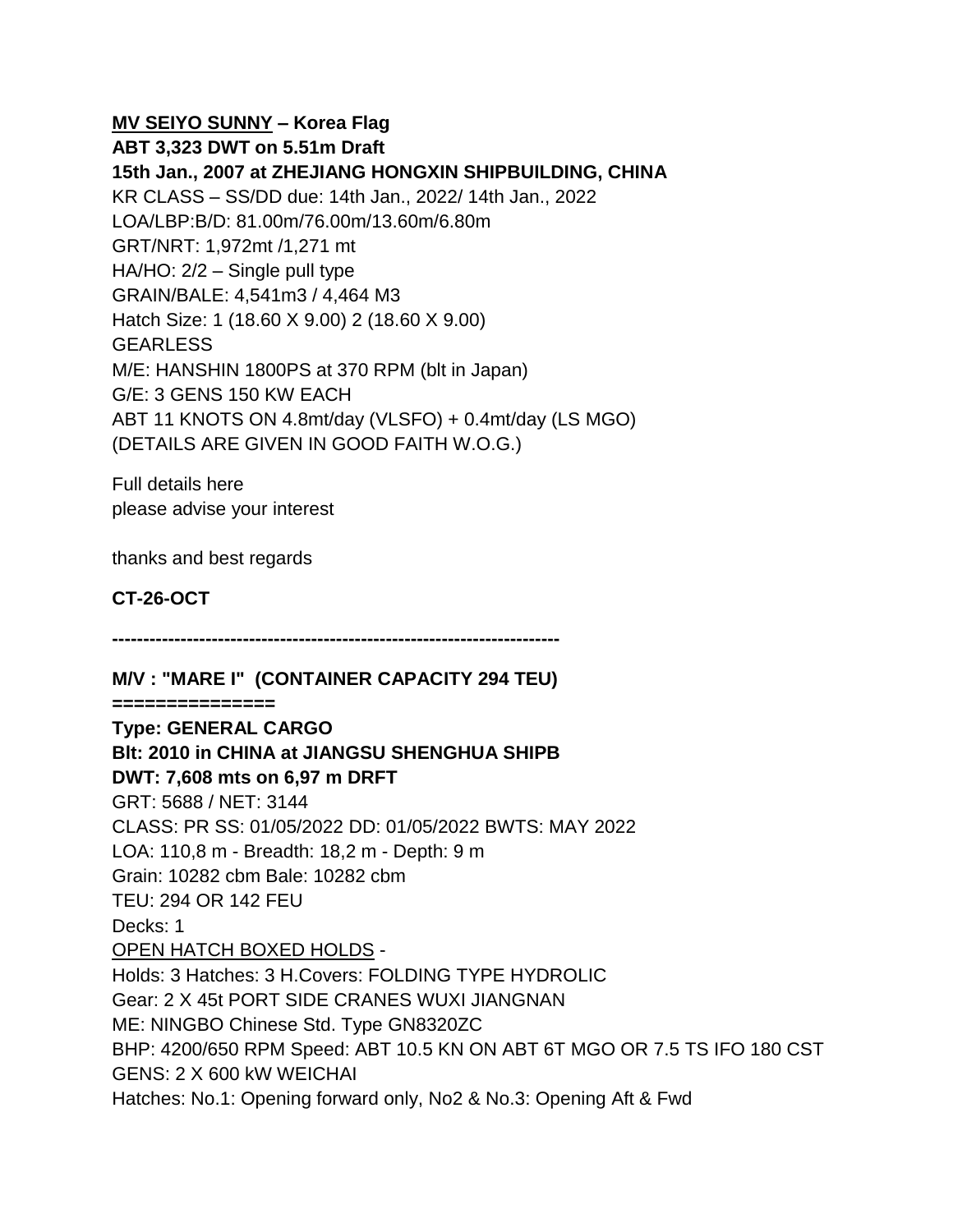Hatch sizes: No.1: 17.5 X 15.2, No.2: 25.2 X 15.2, No. 3:25.2 X 15.2 CO2 FITTED TANK TOP STRENGTH 15T Bow Thruster

PRICEWISE, WE CAN GUIDE YOU ON OWNERS PRICE IDEAS.

TRADING MED-BLACK SEA – EUROPE.

WE CAN TRY DELIVERY WORLDWIDE.

(All details are given in good faith, without guarantee & as brokers only)

Best Regards,

**CD-25-OCT**

**------------------------------------------------------------------------------**

**RE: MV SCALA - MPP/ DRY-CARGO/ SHALLOW DFT/ BWTS - DWT 7057 / BLT 2005 === MV SCALA =========== TYPE: MULTI PURPOSE GENERAL CARGO IMO: 9370628 BUILT 2005 AT ZHEIJIANG WENLING HEXING SHIPYARD, CHINA LIB FLAG/UKR CREW DWT 7,057 ON 5.68 M SSW** GRT/NRT 4,446/2,752 TPC 17.40 MTS LOA 115.10M, BEAM 17.20M, DEPTH 7.45 M 4 HOLDS / 2 HATCHES GRAIN/BALE 9,836.43 / 9,541.30 CBM TANKTOP STRENGTH 7.50 MT/M2 MAIN ENGINE NINGBO G8300ZC16B, BHP 2000 KW TOTAL SPEED ABOUT 9.00 KNOTS ON ABOUT 4.0 MTS IFO 120 CST IFO 180 cSt plus 0.50 mt MGO MDO IN BALLAST/LADEN LDT 2,171 BWTS (CATHELCO UK) INSTALLED ON 06.04.2021 LAST SS 06.04.2021 NEXT DD/SS 06.04.2024 / 23.02.2006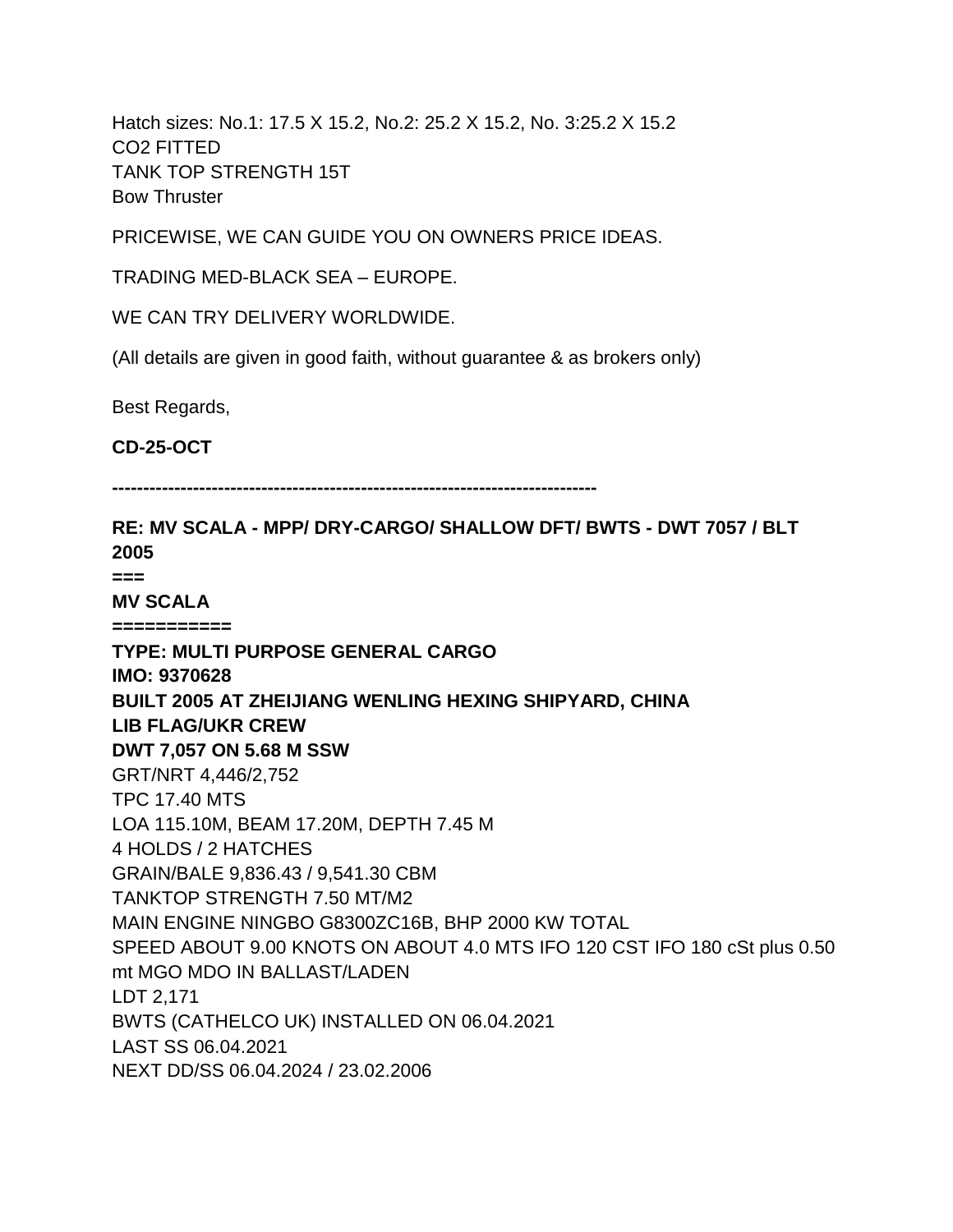ITINERARY:

ETA Venice, Italy on 13 October, no prospects yet. Then will proceed to Black Sea. The vessel is charter free

 $=$ 

All details given in good faith believed to be correct but without guarantee

Pleased to hear whether she might be of further interest,

Kind regards,

**DM-08-OCT**

**------------------------------------------------------------------------------**

## **WE CAN OFFER FOR SALE THE BELOW SHALLOW-DRAFT CONTAINER-FITTED GC:**

**mv MICHEL ( IMO 8900684)**

**------------------**

**COMOROS FLG / BUILT 1990 NETHERLANDS ICE CLASSED ICE1, GENERAL CARGO, SID BOXED / DOUBLE SKINNED/ BRS CLASS DD/SS 12/2023 DWT/DWCC : 5950/5500 ON 5.35 SWD** LOA/LBP/BEAM/DEPTH:109.88/105.5/16.3/6.75 M GRT/NRT: 3776/1958 BOW THRUSTER 2HO/HA HYDRAULIC MACGREGOR GRAIN/BALE: 7069.6 CBM HOLD1: 3504.9 CBM - HOLD2:3564.7 CBM HOLDS DIMENSION: HO1: 38.5X13.4X6.6 / HO2:39.1X13.4X6.6 M HATCH DIMENSION: HA1: 38.5X13.4/ HA2: 39.1X13.4 M P&I COVERED BY HYDOR APP A-B-C FITTED - GEARLESS CONTAINER CAP 344 TEUS/ 50 REEFER PLUGS ME DEUTZ SBV12M68 SPEED / CONS : ABT 10,5-11KN ON ABT 5.5 TS IFO 80 GENS ABT 300 LTRS PER DAY

ALL DETAILS IN GOOD FAITH BUT WITHOUT GUARANTEE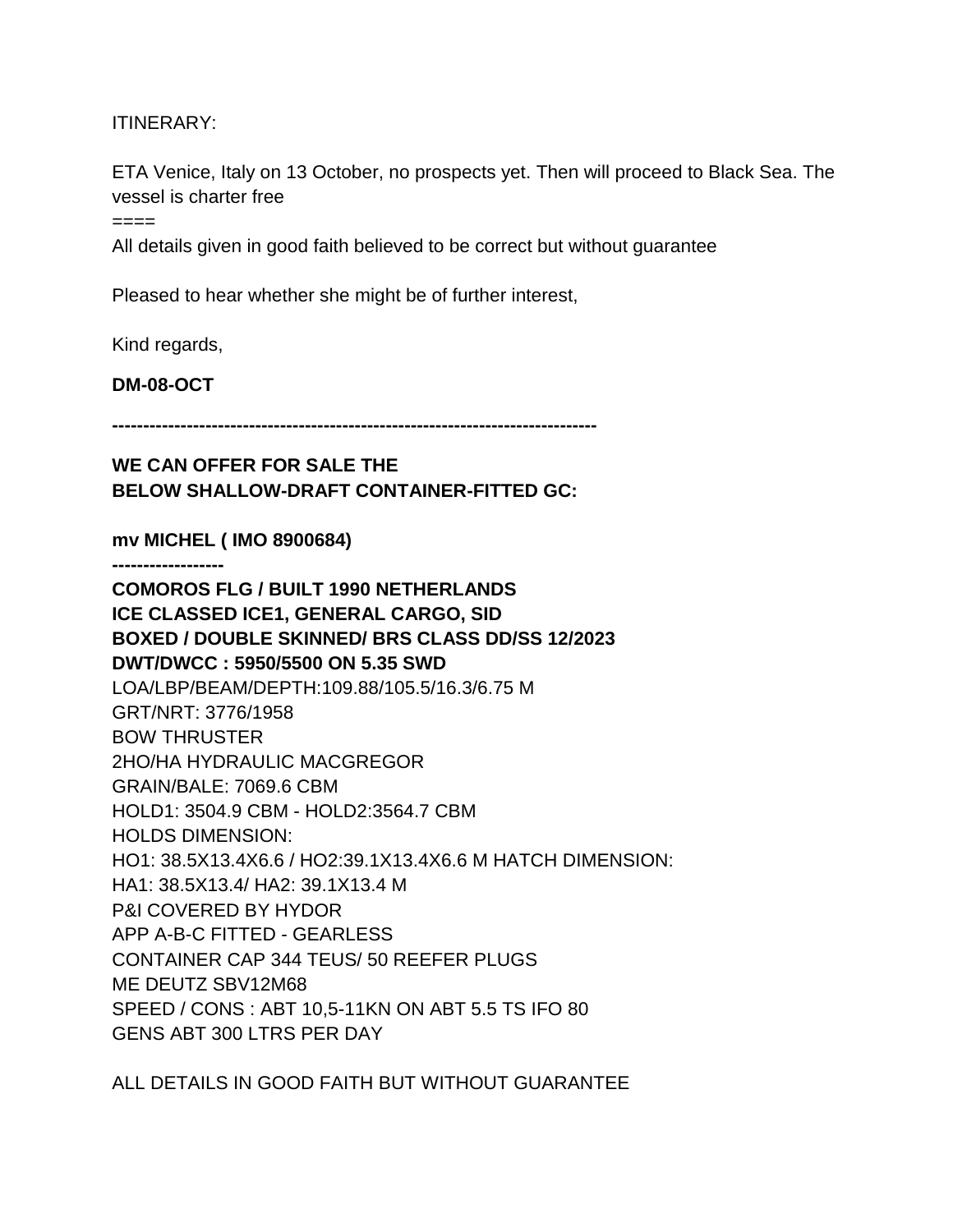TRADING BLACK - MED SEAS.

CAN GUIDE ON FURTHER DETAILS AND PRICE IDEAS.

Regards,

**DM-07-OCT**

**----------------------------------------------------------------------**

**Re. 2.5K dwt, 1994 BLT, One hold Boxed GC for sale**

**MV SHIZKA – Korea Flag One hold Boxed GC / Coastal(A2) Abt. 2,597 MT DWT on 5.388m draft 3rd Feb., 1994 BLT at HONDA SHIPBUILDING, JAPAN** KR CLASS – SS/DD Due:28th MAY 2024 /21st April, 2021 GRT/NRT: 1510 mt / 851mt LOA/LBP//B/D 75.52m/71.04m/ 12.20m / 7.15M 1HO/1HA - Boxed Single deck / Mc Gregor type GRAIN/BALE 2,864 CBM / 2,645 CBM HATCH SIZE 40.2m X 10.0m HOLD SIZE 40.2 X 10.12M x 6.45M **GEARLESS** M/E: NIIGATA 6M31BLGT 1,800HP at 290 RPM G/E:MITSUBISHI, 6D16-MPT 118\*115 155PS/TF07 x 2 sets TAIYO TWM-28DS 130KVA X 1,800RPM X 225V X 2SETS Abt. 12kts (ALL DETAILS GIVEN IN GOOD FAITH W.O.G.)

the vessel is trading steel product in Japan and Korea region international voyage is possible but it is A2 coverage only please advise your interest

thanks and best regards

**CT-07-OCT**

**------------------------------------------------------------------**

**RE: M/V "SABINE" - DRY-CARGO / SEA-RIVER - DWT 3355 / BLT 1970 for SALE**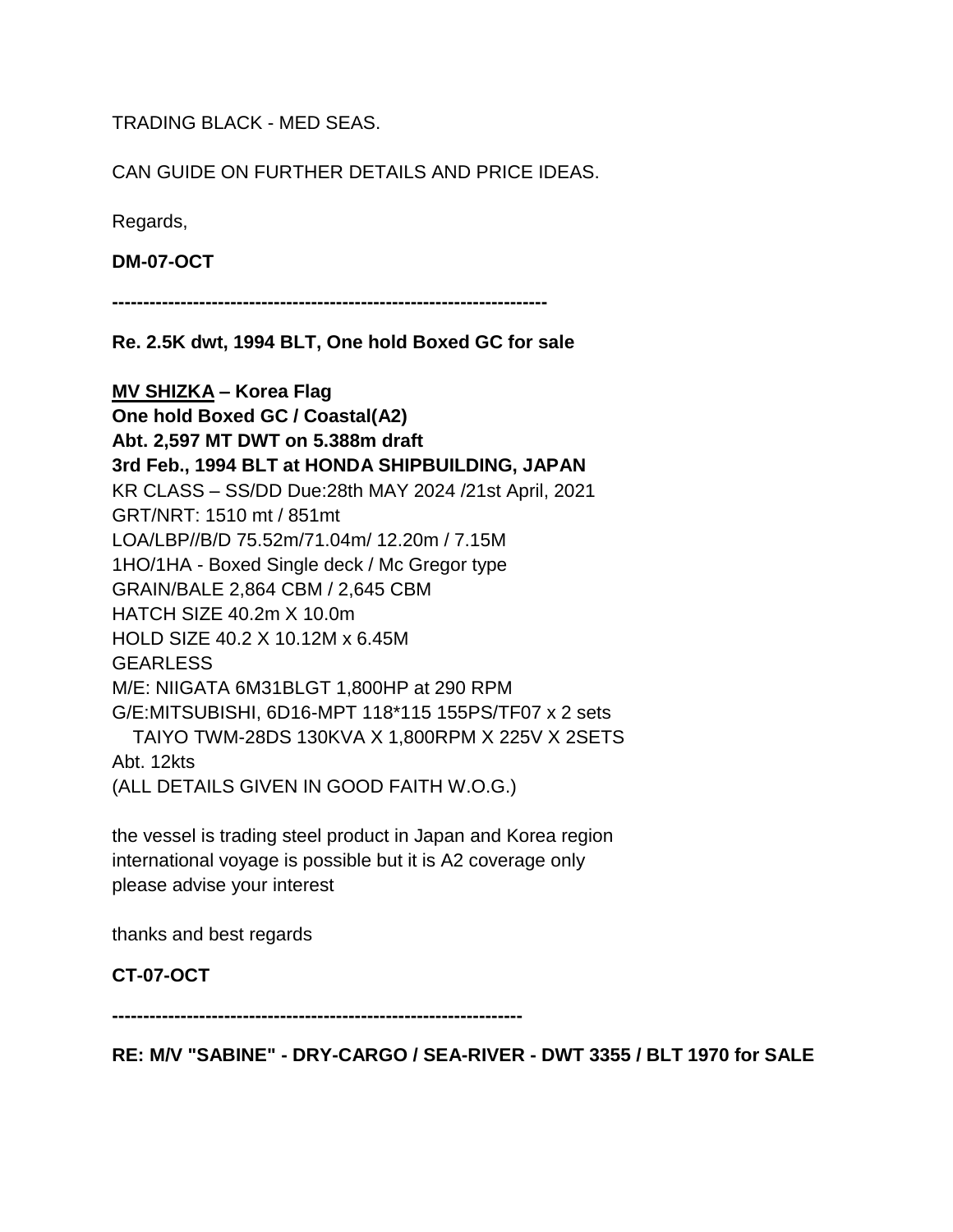#### **M/V SABINE**

**=========== TYPE: GENERAL CARGO DWT 3355 MTS ON 3,81M DRFT BLT 11/1970 AT KRASNOYE SORMOVO, U.S.S.R.**  RS, SS 11/26 ICE CLASS 1D GRT 2478, NRT 999 LOA 114,2M, BEAM 13,21M, DEPTH 5,52M HOLDS 4, HATCHES 4 GRAIN 4297, BALE 4297 M/E S.K.L. 6NVD48A-2U X 2 SETS, BHP 1540 TOTAL =====

CAN GUIDE ON IDEAS.

Ows declared a lot of repair works has been done during the last class (pictures available).

All details given in good faith believed to be correct but without guarantee

Pleased to hear whether they might be of further interest.

Kind regards,

**DM-04-OCT**

**----------------------------------------------------------------------**

#### **M/V ASTRA MERIDIAN**

**===================== TYPE: GENERAL CARGO DWT 3340 MTS ON 4,13M DRFT BLT 6/1986 AT ZTS, CZECHOSLOVAKIA** RS R2-RSN, SS 02.25 / DD 02.23 ICE CLASS L3 GRT 2996, NRT 996 LOA 115,9M, BEAM 13,43M, DEPTH 6M HOLDS 3, HATCHES 3 GRAIN 4064 **TEUS 102** M/E SKODA 6L275IIIPN X 2 SETS, BHP 1400 TOTAL SPEED 10KNOTS GENERATORS 3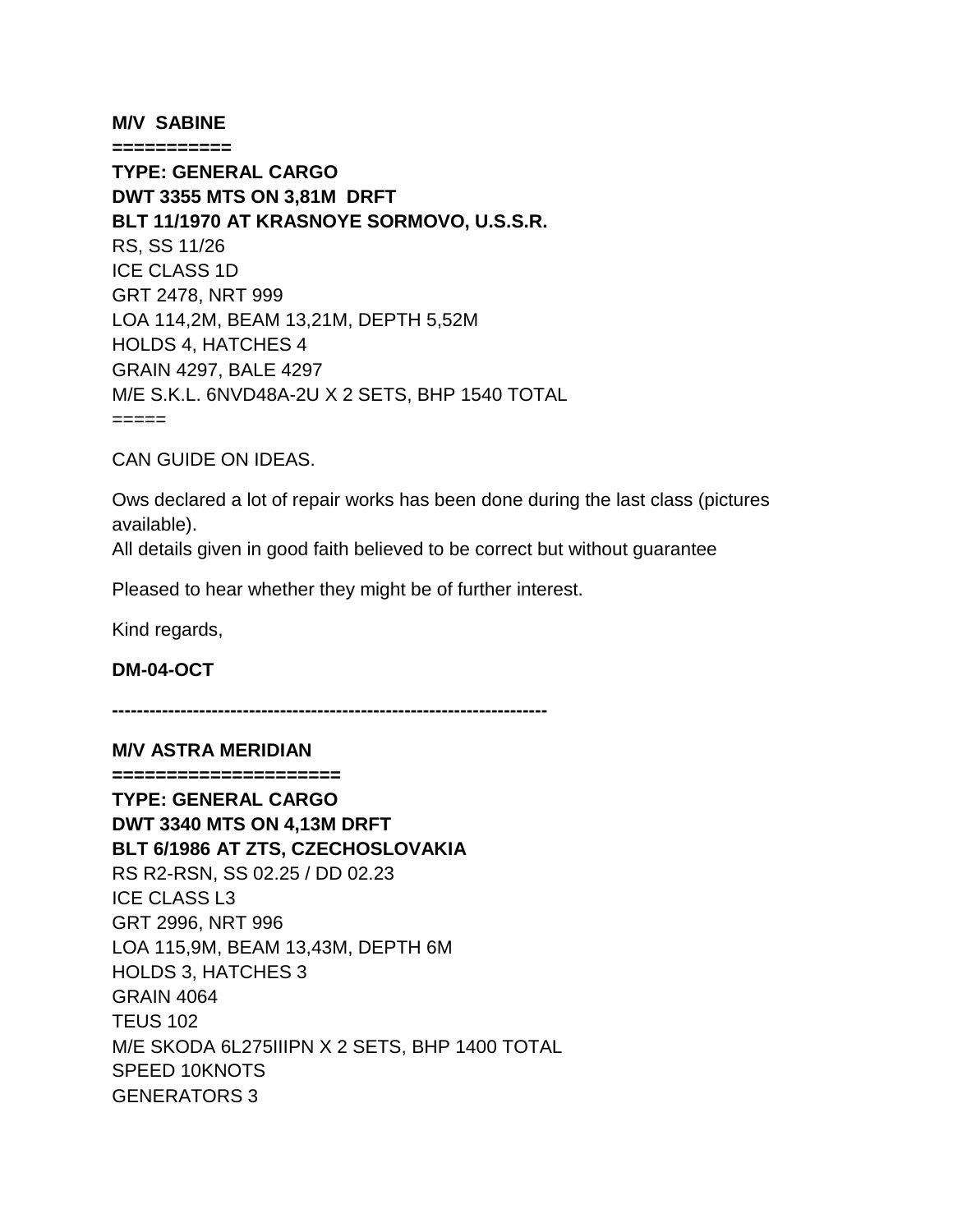FULL DETAILS AND PRICE IDEAS UPON FIRM INTEREST.

All details given in good faith believed to be correct but without guarantee.

Pleased to hear whether they might be of further interest. Kind regards,

### **DM-01-OCT**

**--------------------------------------------------------------------------**

**M/V : "CAPTAINYANNIS L" Flag: MARSHALL ISLANDS (DIRECT WITH OWNERS)**

**======================== Type: BC Blt: 2008 in JAPAN at OSHIMA SHIPBUILDING DWT: 55,688 mts on 12,5 m DRFT** GRT: 30657 / NET: 18540 CLASS: NK SS: 16/04/2023 DD: 16/04/2023 **BWTS**: YES LOA: 189,99 m - Breadth: 32,29 m - Depth: 17,62 m Grain: 69872 cbm Bale: 68798 cbm Decks: 1 Holds: 5 Hatches: 5 Gear: 4 X 30t CRANES Grabs: 4 X 12M3 (RADIO CONTROLLED TYPE) ME: MAN-B&W 6S50MC-C BHP: 11160/110 RPM Speed: 14,5 Knots on: 34 ts GENS: 3 LDT: 8145 mts

TANK TOP STRENGTHS: HOLD NO.1 : 24.5 MT/M2 HOLD NO.2 : 15.5 MT/M2 HOLD NO.3 : 26.9 MT/M2 HOLD NO.4 : 15.5 MT/M2 HOLD NO.5 : 22.8 MT/M2

(L) ABT 13.5 ON ABT 31.0 MT IFO RMG 380 AND 0.1 MT MDO DMB (B) ABT 14.2 ON ABT 29.0 MT IFO RMG 380 AND 0.1 MT MDO DMB

ITINERARY : The vsl is proceeding Central America / Gulf of Mexico for discharging, intention Coatzacoalcos (Mexixo) with approximate ETA on/about 13-14/Oct/21.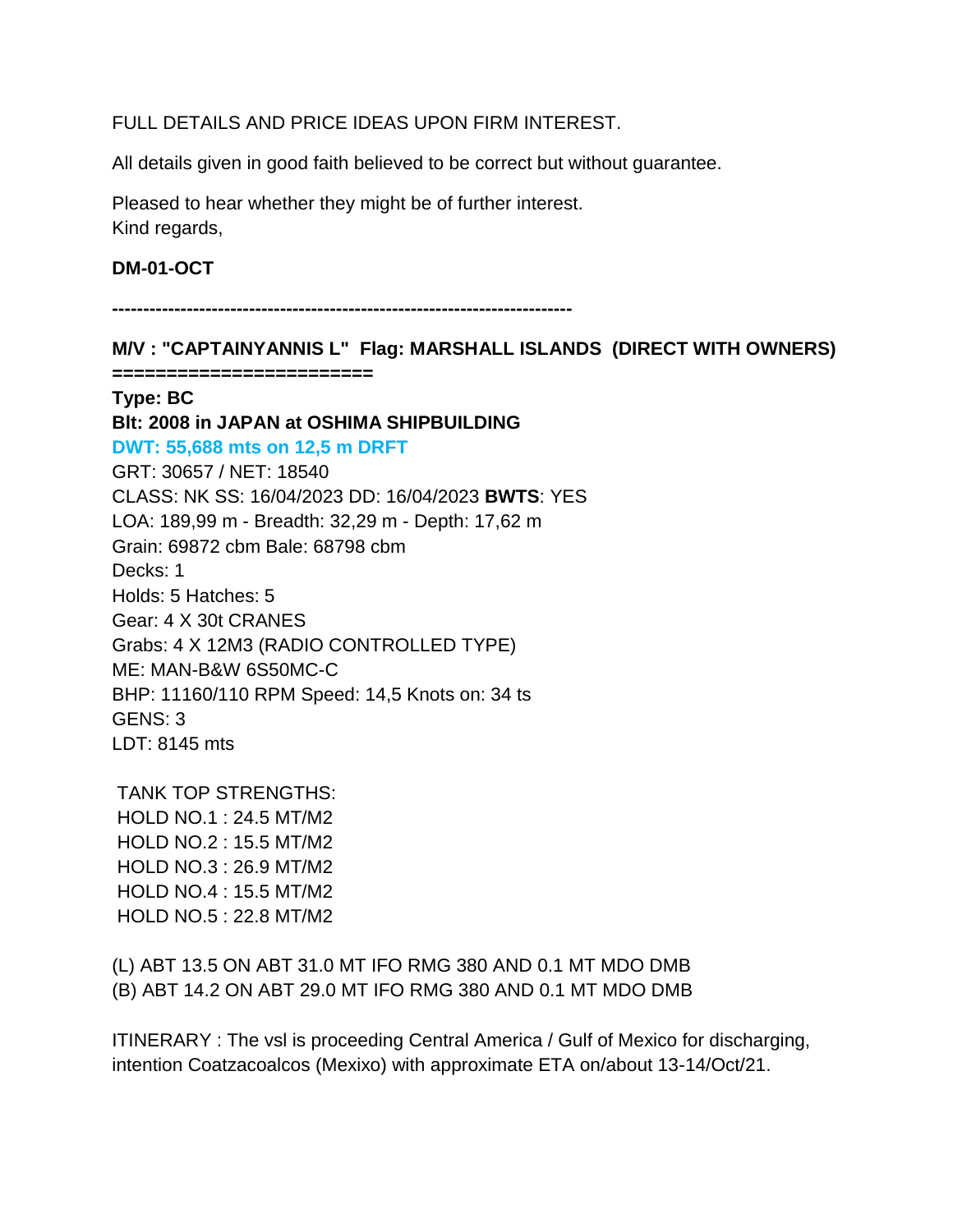OFFERS: Owners are inviting best offers.

(ALL DETAILS WOG)

Best Regards, **CD-06-OCT**

```
--------------------------------------------------------------------------------------
```
**M/V : "ES KURE" Flag: PANAMA (DIRECT WITH OWNERS) ================ Type: GENERAL CARGO Blt: 2012 in JAPAN at KANDA KAWAJIRI DWT: 33,126 mts on 10,03 m DRFT** GRT: 21483 / NET: 10828 CLASS: CC NK SS: 31/03/2022 DD: 31/03/2022 BWTS: 03/2022 LOA: 177 m - Breadth: 28,64 m - Depth: 14,35 m Grain: 42630 cbm Bale: 41207 cbm Decks: 1 Holds: 5 Hatches: 5 Gear: 4 X 30.5t CRANES ME: Mitsubishi 6UEC45LSE BHP: 8905/114 RPM Speed: 14,15 Knots on: 25,5 ts GENS: 3 LDT: 8358 mts BWTS: 03/2022

ITINERARY : The vsl is now at Coatzacoalcos , Mexico disch grains , then she will complete disch at Puerto Cortes by mid-end Oct dates . Next voyage is still unfixed.

REPORT : An Aalmar inpection report is available against the cost of USD1,000.

The SS/DD/BWTS are extendable for 3-months.

Owners prefer en bloc sale with M/V "ES URANUS" (34K/14' JPN) but can also consider single sale.

OFFERS/DELIVERY : Owners are inviting best offers in line with the market , bss ppt TC free dely Dec/2021 - Feb/2022 laycan as per current TC redel range.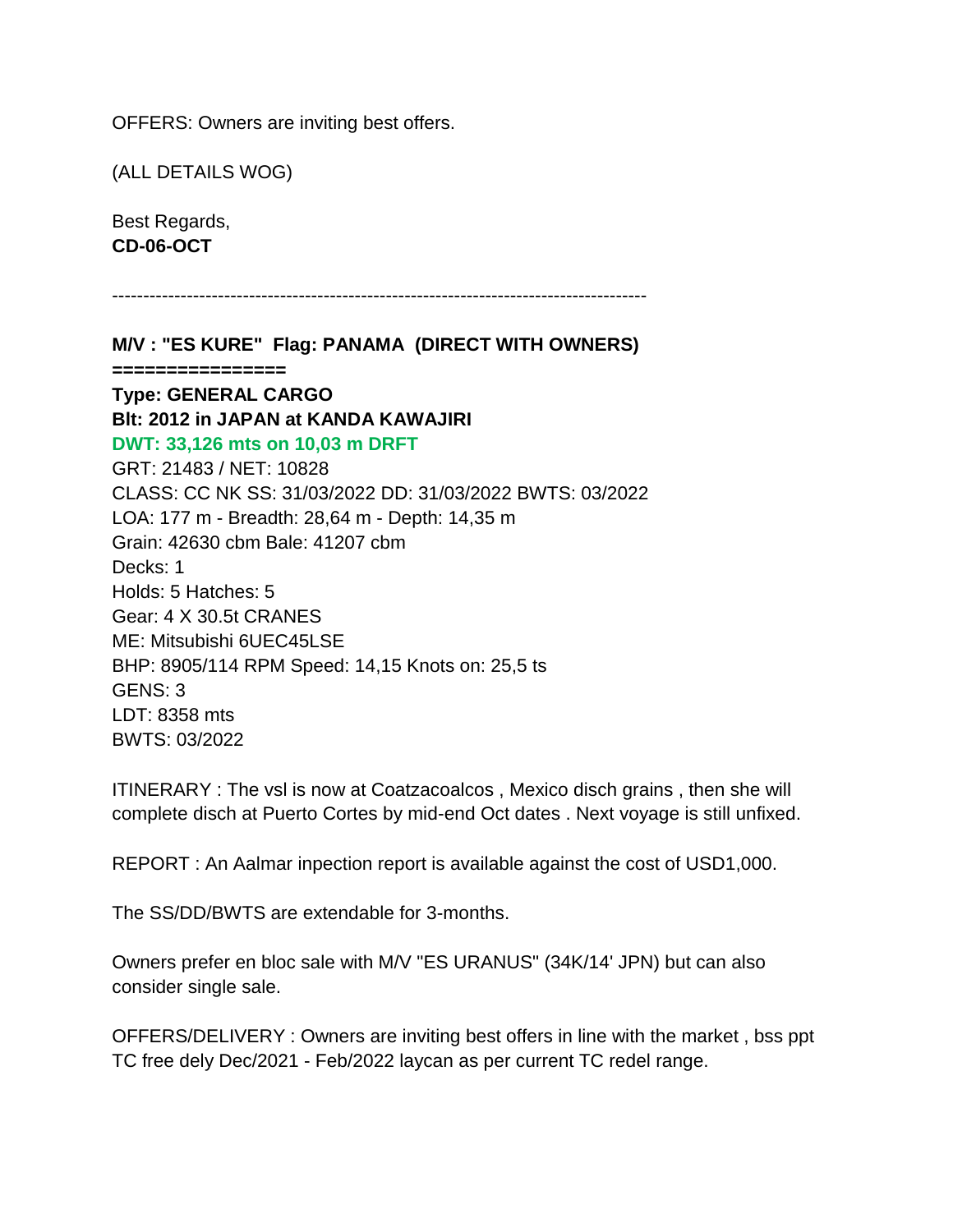(All details are given in good faith, without guarantee & as brokers only)

---------------------------------------------------------------------------

Best Regards, **CD-08-OCT**

**M/V : "ERATIOS" Flag: MARSHALL ISLANDS (DIRECT WITH OWNERS) ================ Type: BC Blt: 2011 in CHINA at TAIZHOU JIANTIAO DWT: 54,683 mts on 12,8 m DRFT** GRT: 32355 / NET: 18118 CLASS: BV SS: 19/07/2026 DD: 19/02/2023 BWTS: YES/ERMA FIRST LOA: 189,98 m - Breadth: 32,26 m - Depth: 18 m Grain: 67601 cbm Bale: 64220 cbm Decks: 1 Holds: 5 Hatches: 5 H.Covers: HYDRAULIC FOLDING TYPE Gear: 4 X 30t CRANES ME: MAN-B&W 6S50MC-C BHP: 12889/127 RPM Speed: 14,6 Knots on: 34 ts GENS: 3 BWTS: YES/ERMA FIRST HATCH SIZES: NO.1: 18.86M X 18.26M NO.2-5: 21.32M X 18.26M

CR: 4 X 36MT (just changed the four sets cranes to MacGregor while passing her DD)

ITINERARY : The vsl will proceed via Suez to Santander ETA abt 5/Nov ,then Bilbao and Antwerp ETC/S abt Mid Nov 2021.

DELIVERY : She could give delivery Charter-Cargo Free either Continent as above or can also consider Far East delivery by end-January / February 2022.

OFFERS : Owners are inviting best offers in line with the market.

Details available upon request.

(ALL DETAILS WOG)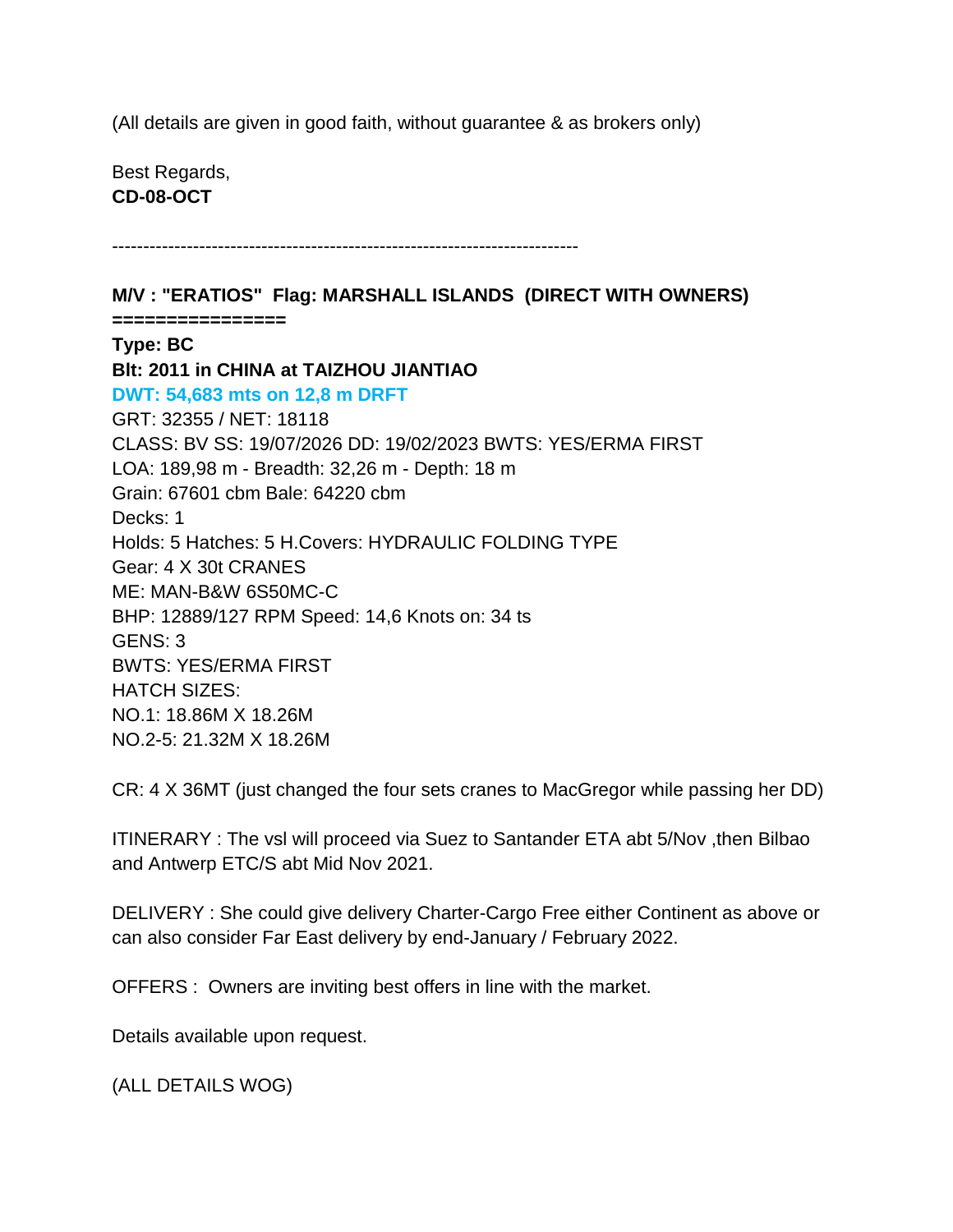Best Regards, **CD-11-OCT**

**M/V : "ES KURE" Flag: PANAMA (DIRECT WITH OWNERS) ================ Type: GENERAL CARGO Blt: 2012 in JAPAN at KANDA KAWAJIRI DWT: 33,126 mts on 10,03 m DRFT** GRT: 21483 / NET: 10828 CLASS: CC NK SS: 31/03/2022 DD: 31/03/2022 BWTS: 03/2022 LOA: 177 m - Breadth: 28,64 m - Depth: 14,35 m Grain: 42630 cbm Bale: 41207 cbm Decks: 1 Holds: 5 Hatches: 5 Gear: 4 X 30.5t CRANES ME: Mitsubishi 6UEC45LSE BHP: 8905/114 RPM Speed: 14,15 Knots on: 25,5 ts GENS: 3 LDT: 8358 mts BWTS: 03/2022

--------------------------------------------------------------------------------------

ITINERARY : The vsl is now at Coatzacoalcos , Mexico disch grains , then she will complete disch at Puerto Cortes by mid-end Oct dates . Next voyage is still unfixed.

REPORT : An Aalmar inpection report is available against the cost of USD1,000.

The SS/DD/BWTS are extendable for 3-months.

OFFERS/DELIVERY : Owners are inviting best outright offers in line with the market on 14/Oct/21 (Thu) Opening of Business Greece , bss ppt TC free dely Dec/2021 - Feb/2022 laycan as per current TC redel range.

Details available upon request.

(ALL DETAILS WOG)

Best Regards,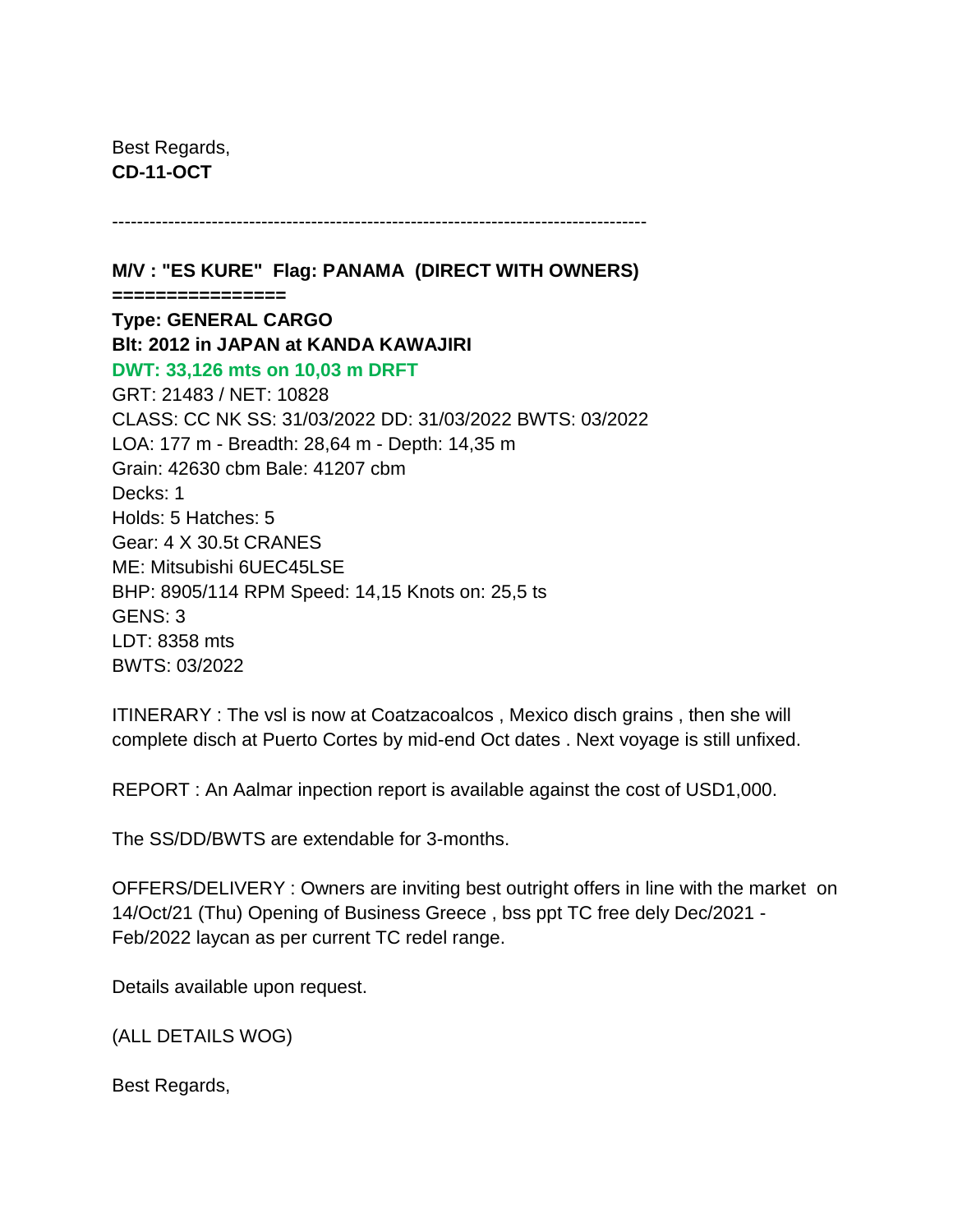## **CD-11-OCT**

---------------------------------------------------------------------------------

**M/V : "LION" Flag: PANAMA (J. EXCLUSIVELY WITH OWNERS) ============= Type: BC Blt: 1996 in JAPAN at NAIKAI ZOSEN SETODA DWT: 27,917 mts on 9,65 m DRFT** GRT: 18108 / NET: 10015 CLASS: **NK, SS/DD FRESHLY PASSED 10/2021 WITH BWTS: OPTIMARINE BWTS FTD** LOA: 169,03 m - Breadth: 27,05 m - Depth: 13,8 m Grain: 36254 cbm Bale: 34926 cbm Decks: 1 Holds: 5 Hatches: 5 H.Covers: **BOX HOLDS OPEN HATCH - LOGGER** Gear: 4 X 30t CRANES ME: B&W 5S50MC BHP: 8900/123 RPM GENS: 3 LWT 7,000MT

SHE IS TRADING IN EUROPE MED / BLACK SEA

NO OFFICIAL PRICE IDEAS

## **VESSEL WILL PASS SPECIAL SURVEY & DRYDOCK IN GREECE MID OCT WHERE INSPECTABLE TOWARDS END OF OCT.**

## **FULL DETAILS AND PHOTOS HERE.**

(All details are given in good faith, without guarantee & as brokers only)

Best Regards, **CD-13-OCT**

-------------------------------------------------------------------------

**M/V : "BRAVEHEART" Flag: MARSHALL ISLANDS (DIRECT WITH OWNERS) ===================**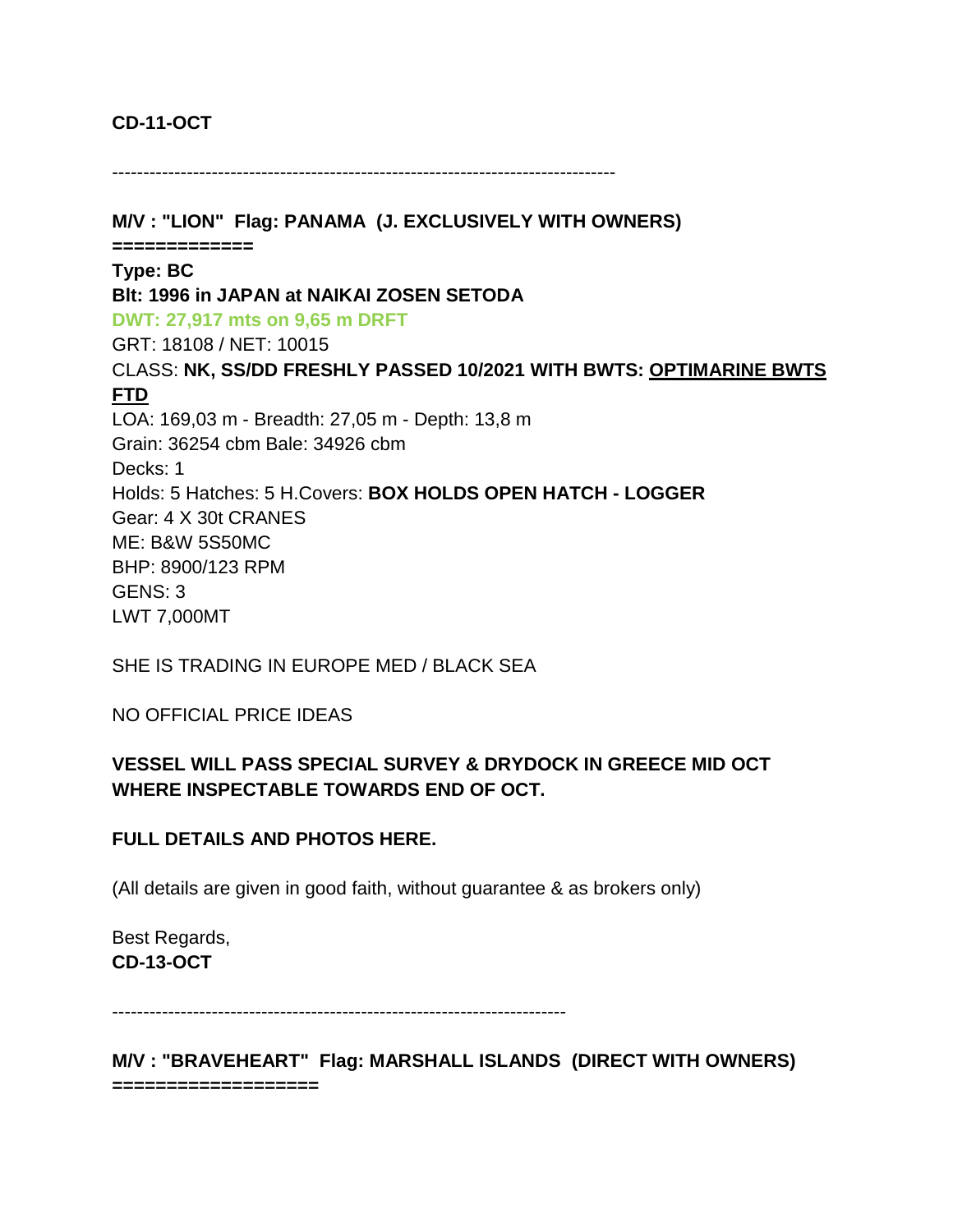### **Type: BC**

**Blt: 2001 in JAPAN at IMABARI MARUGAME DWT: 74,117 mts on 14,01 m DRFT** GRT: 38888 / NET: 25413 CLASS: NK SS: 01/01/2026 DD: 01/05/2024 BWTS: YES LOA: 224,97 m - Breadth: 32,2 m - Depth: 19,3 m Grain: 89158 cbm Decks: 1 Holds: 7 Hatches: 7 H.Covers: SIDE ROLLING ME: B&W 7S50MC BHP: 12001/115 RPM Speed: 14,5 Knots on: 33 ts GENS: 3 LDT: 10428 mts BWTS: YES

LOCATION: The vsl is currently Incheon (S. Korea) for discharge ETC/D 20- 21/Oct/2021.

DELIVERY: She can give TC FREE delivery within 3-months of signing the MOA.

REPORT : Owners have arranged for IDWAL to inspect the vessel in South Korea and the report will be made available to interested parties against a price.

OFFERS : Owners are inviting best offers in line with the market.

## &

**M/V : "SOPHIA N" Flag: MARSHALL ISLANDS (DIRECT WITH OWNERS) ================= Type: BC Blt: 2009 in CHINA at QINGSHAN DWT: 56,868 mts on 12,8 m DRFT** GRT: 33044 / NET: 19231 CLASS: RI SS: 23/08/2024 DD: 24/10/2022 BWTS: YES LOA: 189,99 m - Breadth: 32,3 m - Depth: 18 m Grain: 71634 cbm Bale: 68200 cbm Decks: 1 Holds: 5 Hatches: 5 Gear: 4 X 30t CRANES ME: MAN-B&W 6S50MC-C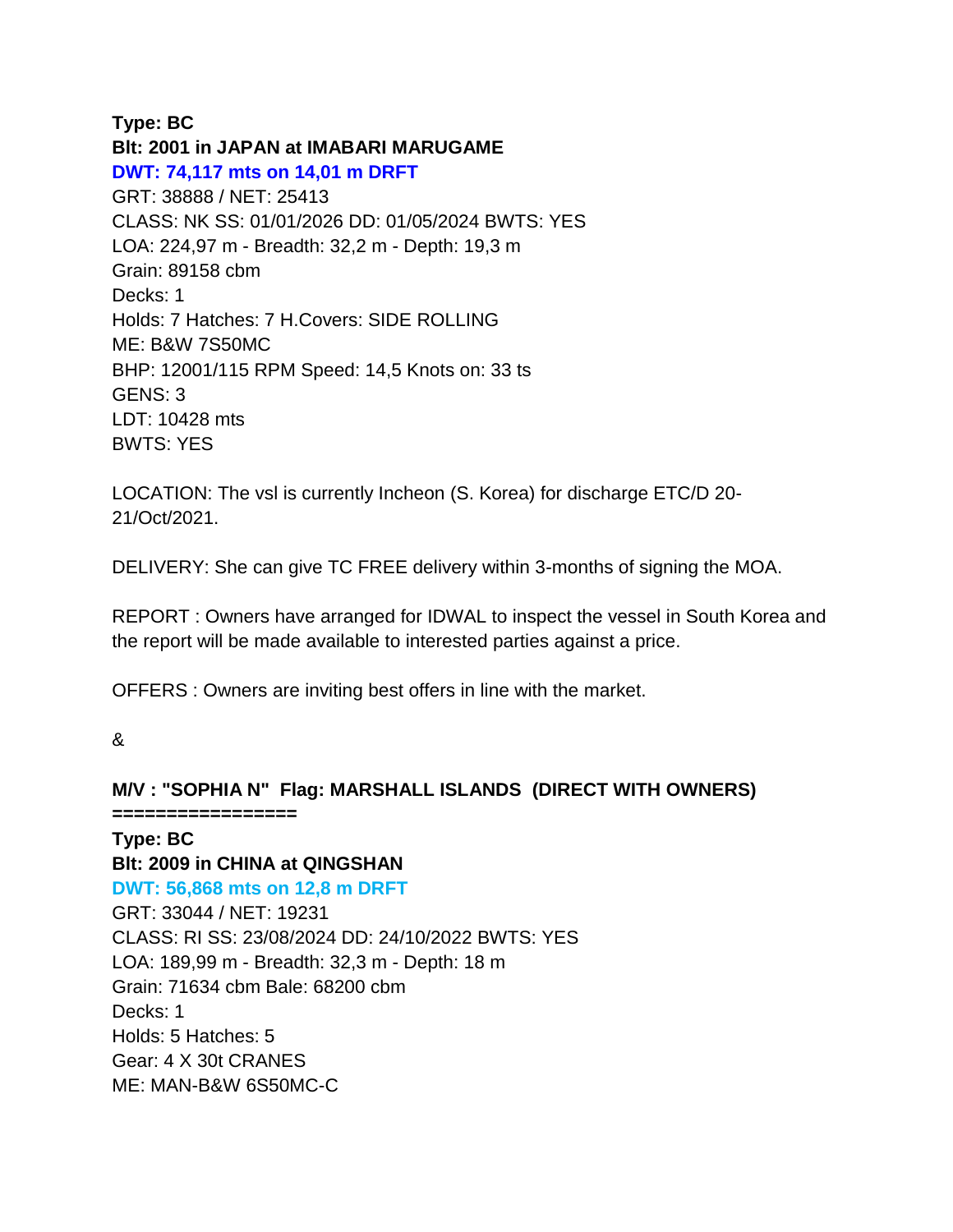BHP: 12889/127 RPM Speed: 14,2 Knots on: 34 ts GENS: 3 LDT: 10813 mts BWTS: YES

ITINERARY: The vsl is presently at Panama awaiting transit (abt 2-3 days waiting), she will then go to pass SW Pass, intention to load Nola and discharge Buenaventura, Colombia.

REPORT: IDWAL inspected the vsl at Panama and the report will be available for purchase soon. Once available, interested parties will be able to obtain it against a cost.

OFFERS / DELIVERY: Owners are inviting best offers bss TC free dely by arrangement.

(ALL DETAILS WOG)

Best Regards, **CD-14-OCT**

----------------------------------------------------------------------------------

# **KAMSARMAX BUNLKER "KEY DISCOVERY" BLT 2011 TSUNEISHI 82,152 DW AND THEY QUOTE AS BELOW**

## **M/V KEY DISCOVERY (IMO No. 9433602) for Sale**

We are pleased to inform you that we are planning to sell one bulk carrier named "KEY DISCOVERY".

We hereby would like to invite all of possible buyers for superficial inspection of the vessel on the following schedule.

Please kindly be advised that the vessel schedule would be asf;

16<sup>th</sup> October : superficial inspection 26<sup>th</sup> October : offering date (valid 17:00 JST)

2) Vessel Details **IMO No. : 9433602 Owner : KITAURA KAIUN**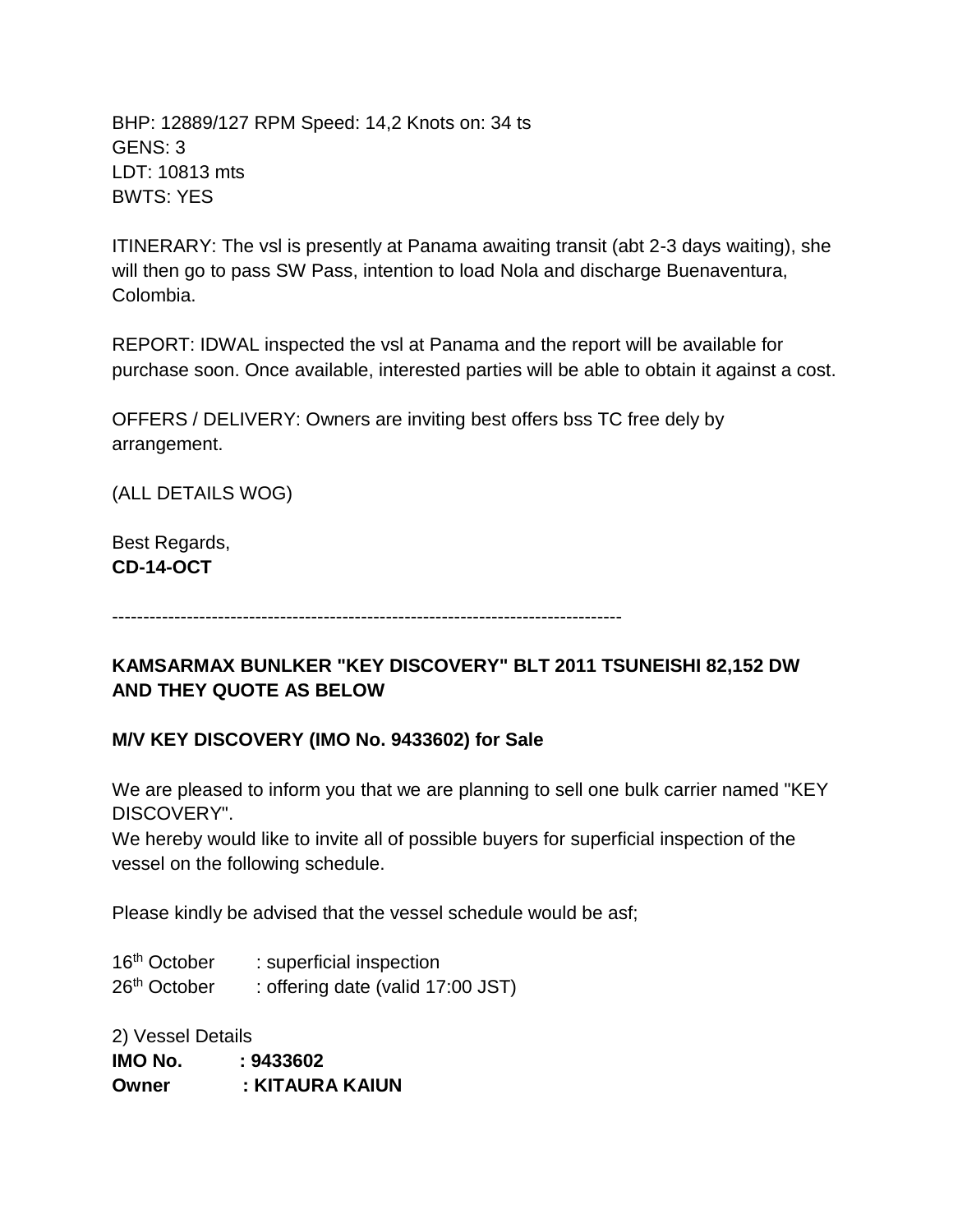**Flag : PANAMA Class : NK Built Year : 19 Nov 2010 Built by : TSUNEISHI HOLDINGS CORPORATION TSUNEISHI SHIPBUILDING COMPANY DWT : 82,152 MT**

GRT : 43,012 MT Vessel Type : Bulk Carrier

3) Vessel's Particular/Class Record

Buyers who would like to review her Class Survey Record on Class website, and/or who would like to access vessel's particular with drawings (GA/CP etc...), pls kindly inform us by e-mail with following information;

- Buyers' company name / address
- Person in charge
- Contact details

Once received the information, we will provide the access code.

- 5) Remark
- Inspection schedule may change. Will keep you updated.
- After superficial inspection completed, Sellers will send "Offer invitation" with Sellers' Terms

to potential Buyers only who dispatched inspectors to superficial inspection or who declared to offer with waiving their right for superficial inspection and accepted the vessel's condition.

Regards **JIO-15-OCT**

---------------------------------------------------------------------------------

**M/V : "ES SAKURA" Flag: PANAMA (DIRECT WITH OWNERS)**

**==================**

**Type: BC Blt: 2007 in JAPAN at IMABARI MARUGAME DWT: 76,596 mts on 14,14 m DRFT** GRT: 39737 / NET: 25754 CLASS: NK SS: 22/08/2022 DD: 22/08/2022 BWTS: 08/2022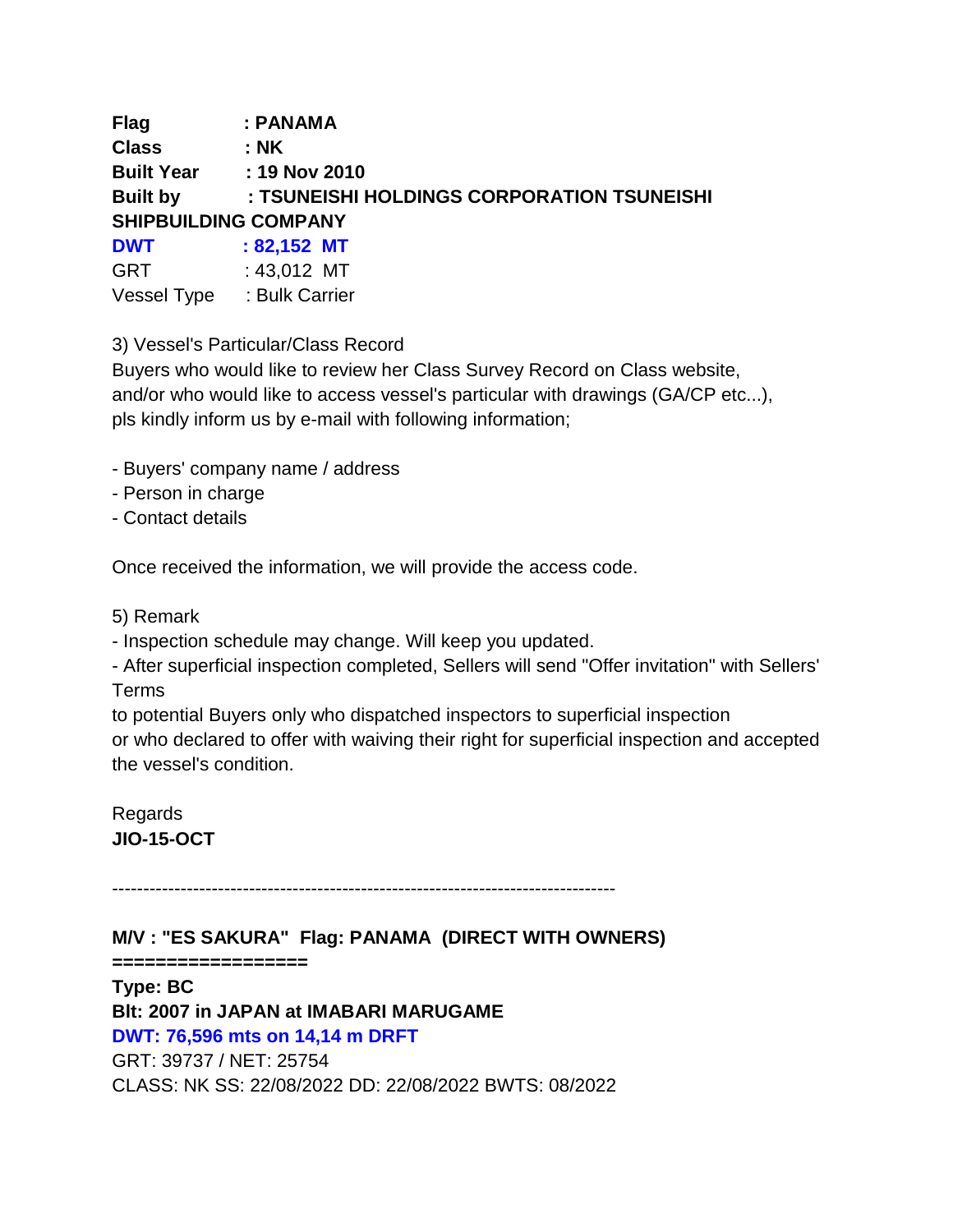LOA: 224,94 m - Breadth: 32,29 m - Depth: 19,5 m Grain: 90740 cbm Decks: 1 Holds: 7 Hatches: 7 ME: MAN-B&W 6S60MC BHP: 14031/89 RPM Speed: 14 Knots on: 35 ts GENS: 3 LDT: 10228 mts BWTS: 08/2022

LOCATION/ITINERARY: The vsl is now at Trinidad & Tobago for disch, next voyage intention Brazil / Canada bauxite cargoes.

REPORT: Aalmar inspected the vsl earlier this month in Canada and the report is available against USD 1,000.

DELIVERY: She can give ppt TC free dely within 1Q22 laycan.

Sellers can consider either individual sale or en bloc sale with M/V "Glory Trader" (77K/04' Taiwan).

OFFERS: Owners are inviting best outright offers in line with the market, on "1st come-1st served" bss.

Details available upon request.

(ALL DETAILS WOG)

Best Regards, **CD-18-OCT**

----------------------------------------------------------------------------

**M/V : "PROTEAS" FLAG: LIBERIA (DIRECT WITH OWNERS)**

**================**

**TYPE: BC BLT: 2010 IN CHINA AT JIANGSU JINLING SHIPS DWT: 93,048 MTS ON 14.9 M DRFT** GRT: 51208 / NET: 31207 CLASS: LR SS: 29/09/2025 DD: 29/03/2023 BWTS: YES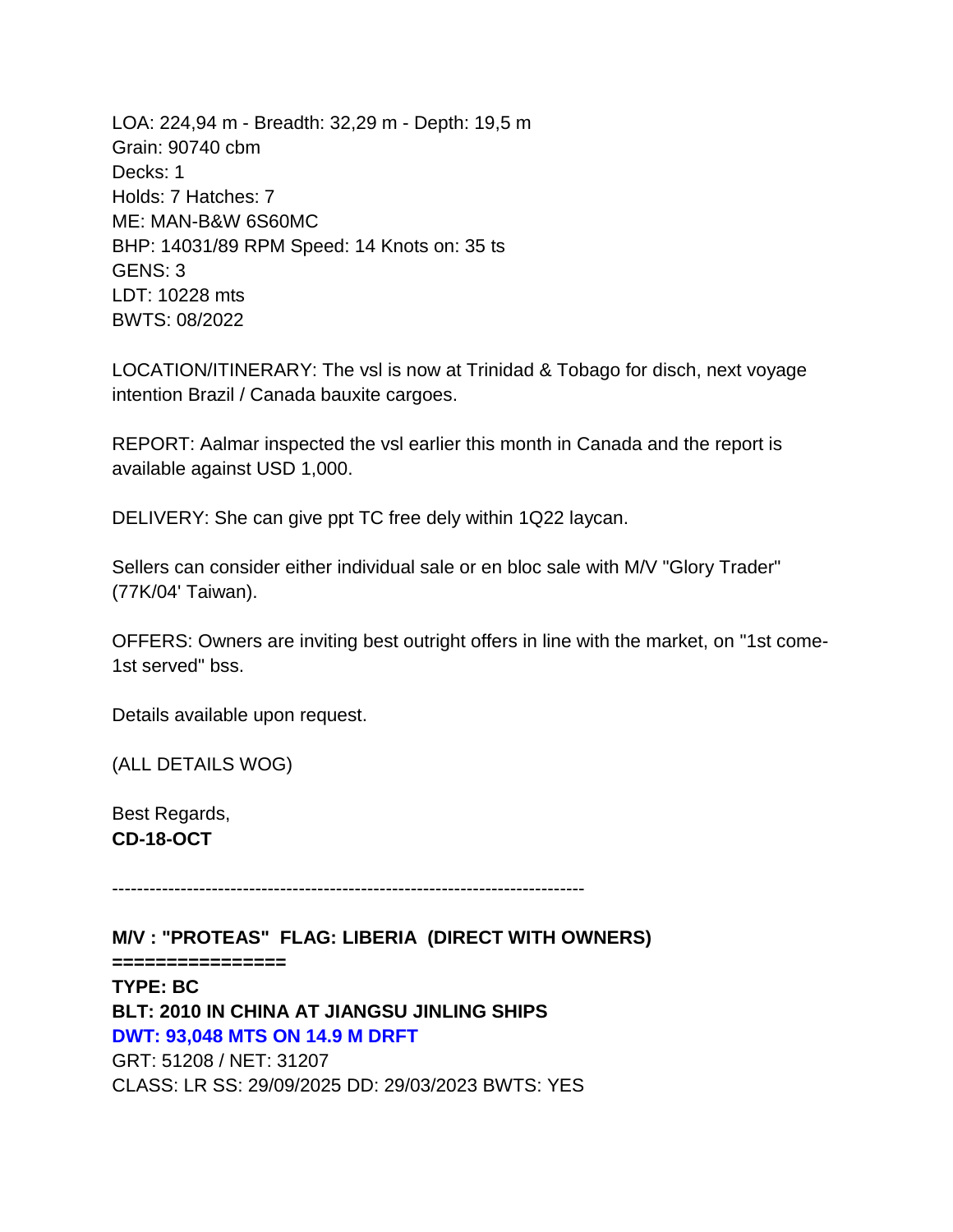LOA: 230 M - BREADTH: 38.04 M - DEPTH: 20.79 M GRAIN: 110300 CBM DECKS: 1 HOLDS: 7 HATCHES: 7 ME: MAN-B&W 6S60MC BHP: 16642/105 RPM SPEED: 14.1 KNOTS ON: 42.5 TS GENS: 3 LDT: 15661 MTS BWTS: YES

LOCATION: THE VSL IS LOADING COALS FROM BALIKPAPAN FOR DISCHARGING PROBABLY LUMUT, MALAYSIA, TO BE RECONFIRMED.

DELIVERY: FAIRLY PROMPT CHARTER FREE DELIVERY WORKABLE.

REPORT: SHE WAS INSPECTED BY IDWAL AT SINGAPORE ON 26/SEP AND THE REPORT IS AVAILABLE FOR PURCHASE AGAINST A COST.

PRICE: OWNERS HAVE NO OFFICIAL PRICE IDEAS AND ARE INVITING BEST OFF ERS.

THE VSL IS SCRUBBER-FITTED AND TIER-I.

DETAILS AVAILABLE UPON REQUEST.

#### &

**M/V : "LAMBAY" FLAG: LIBERIA (DIRECT WITH OWNERS) =============== TYPE: BC BLT: 2011 IN CHINA AT YANGZHOU DWT: 75,200 MTS ON 14.2 M DRFT** GRT: 41101 / NET: 25643 CLASS: BV SS: 29/03/2026 DD: 29/09/2023 BWTS: YES LOA: 225 M - BREADTH: 32.3 M - DEPTH: 19.6 M GRAIN: 89728 CBM BALE: 89000 CBM DECKS: 1 HOLDS: 7 HATCHES: 7 ME: MAN-B&W 5S60MC-C BHP: 12009/105 RPM SPEED: 14.5 KNOTS ON: 36 TS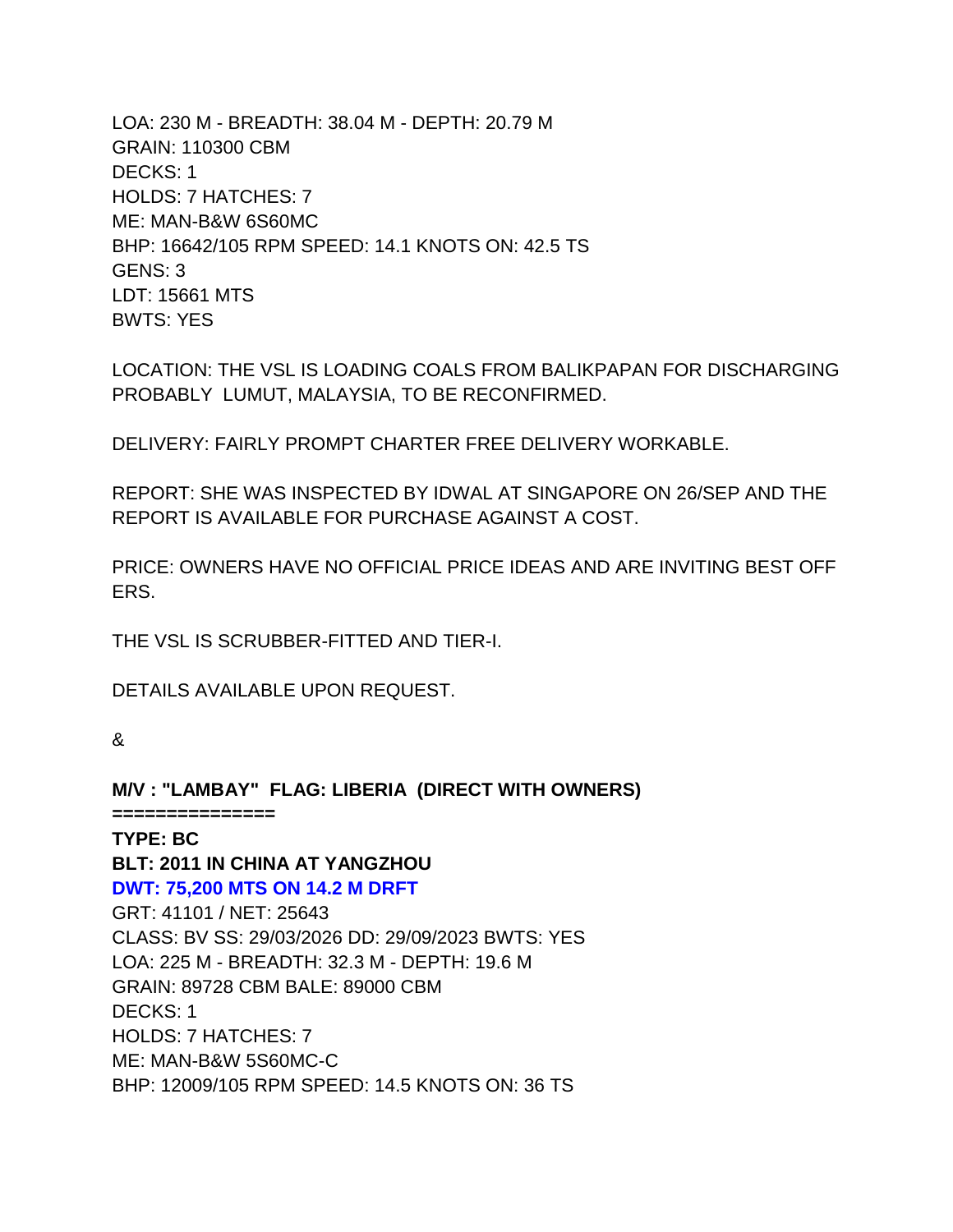GENS: 3 LDT: 13800 MTS BWTS: YES

ITINERARY: TAMAN 13/OCT/21 TO LOAD GRAINS ETS 21/OCT/21 FOR DISCHARGE SAFI, MOROCCO (REDELIVERY FROM PRESENT CHARTER)

DELIVERY: FAIRLY PROMPT CHARTER FREE DELIVERY WORKABLE.

SHE IS TIER-I.

PRICE: OWNERS HAVE NO OFFICIAL PRICE IDEAS AND ARE INVITING BEST OFF ERS.

DETAILS AVAILABLE UPON REQUEST.

//ALL DETS WOG//

Best Regards, **CD-18-OCT**

---------------------------------------------------------------------------

**M/V : "ES SAKURA" Flag: PANAMA (DIRECT WITH OWNERS)**

**================== Type: BC Blt: 2007 in JAPAN at IMABARI MARUGAME DWT: 76,596 mts on 14,14 m DRFT** GRT: 39737 / NET: 25754 CLASS: NK SS: 22/08/2022 DD: 22/08/2022 BWTS: 08/2022 LOA: 224,94 m - Breadth: 32,29 m - Depth: 19,5 m Grain: 90740 cbm Decks: 1 Holds: 7 Hatches: 7 ME: MAN-B&W 6S60MC BHP: 14031/89 RPM Speed: 14 Knots on: 35 ts GENS: 3 LDT: 10228 mts BWTS: 08/2022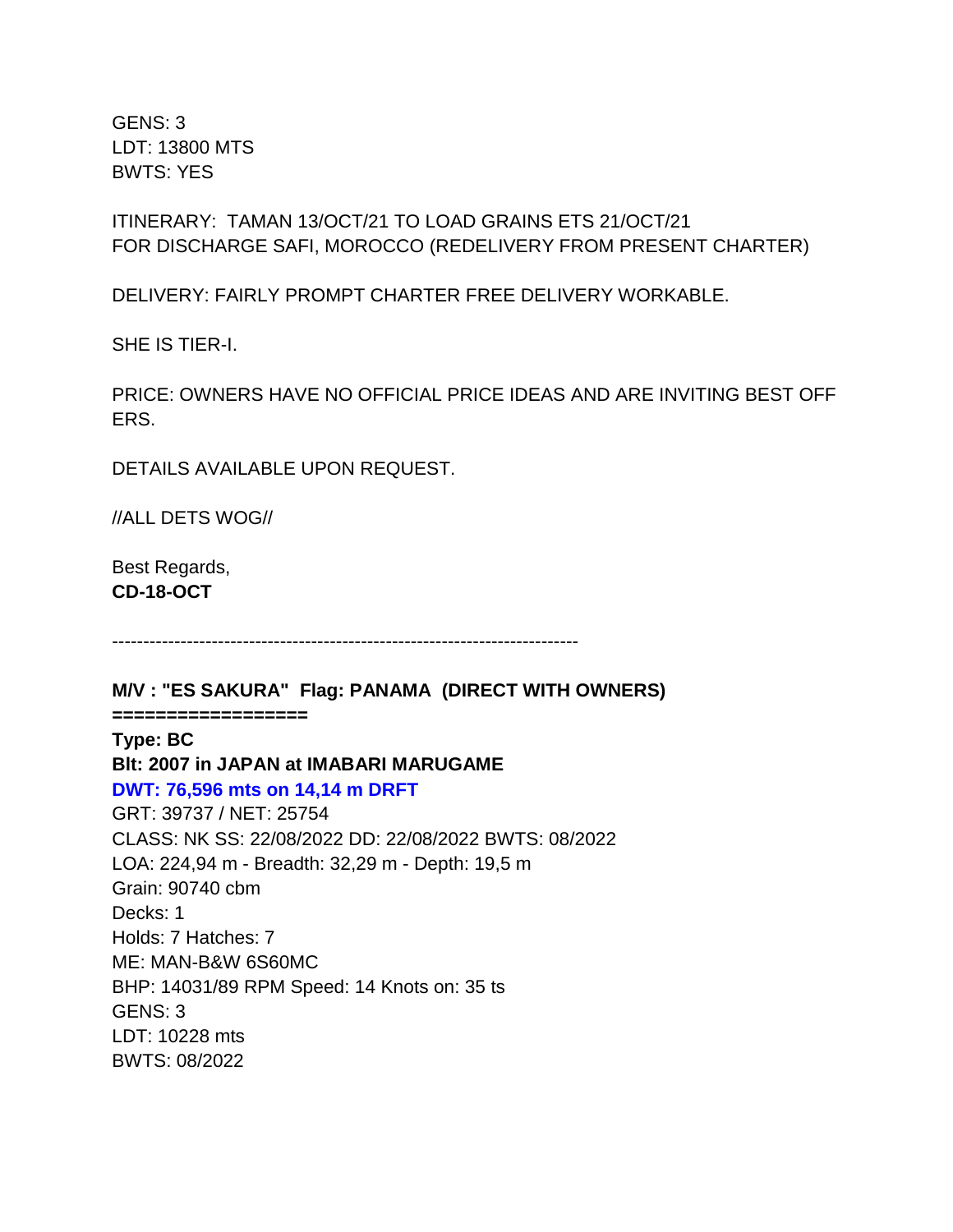LOCATION/ITINERARY: The vsl is now at Trinidad & Tobago for disch, next voyage intention Brazil / Canada bauxite cargoes.

REPORT: Aalmar inspected the vsl earlier this month in Canada and the report is available against USD 1,000.

DELIVERY: She can give TC free dely within 1Q22 laycan.

Sellers can consider either individual sale or en bloc sale with M/V "Glory Trader" (77K/04' Taiwan).

OFFERS: Owners are inviting best outright offers in line with the market, on "1st come-1st served" bss.

Details available upon request.

&

## **M/V : "GLORY TRADER" Flag: PANAMA (DIRECT WITH OWNERS)**

**=====================**

# **Type: BC Blt: 2004 in TAIWAN at CHINA KAOHSIUNG**

**DWT: 77,684 mts on 14,15 m DRFT**

GRT: 41205 / NET: 26189 CLASS: CC SS: 02/05/2024 DD: 11/04/2022 BWTS: IMO/USCG 2022 LOA: 224,79 m - Breadth: 32,29 m - Depth: 19,5 m Grain: 92151 cbm Decks: 1 Holds: 7 Hatches: 7 H.Covers: SIDE ROLLING TYPE ME: MAN-B&W 6S60MC BHP: 13599/94 RPM Speed: 14,6 Knots on: 35 ts GENS: 3 LDT: 10679 mts BWTS: IMO/USCG 2022

ITINERARY: The vsl is enroute to Incheon, S.Korea for disch grains with ETA 11/Nov/21 , passing by Singapore on/ard 03/Nov/21.

REPORT: An independent inspection report recently done by BV class is releasable to serious interest free-of-charge.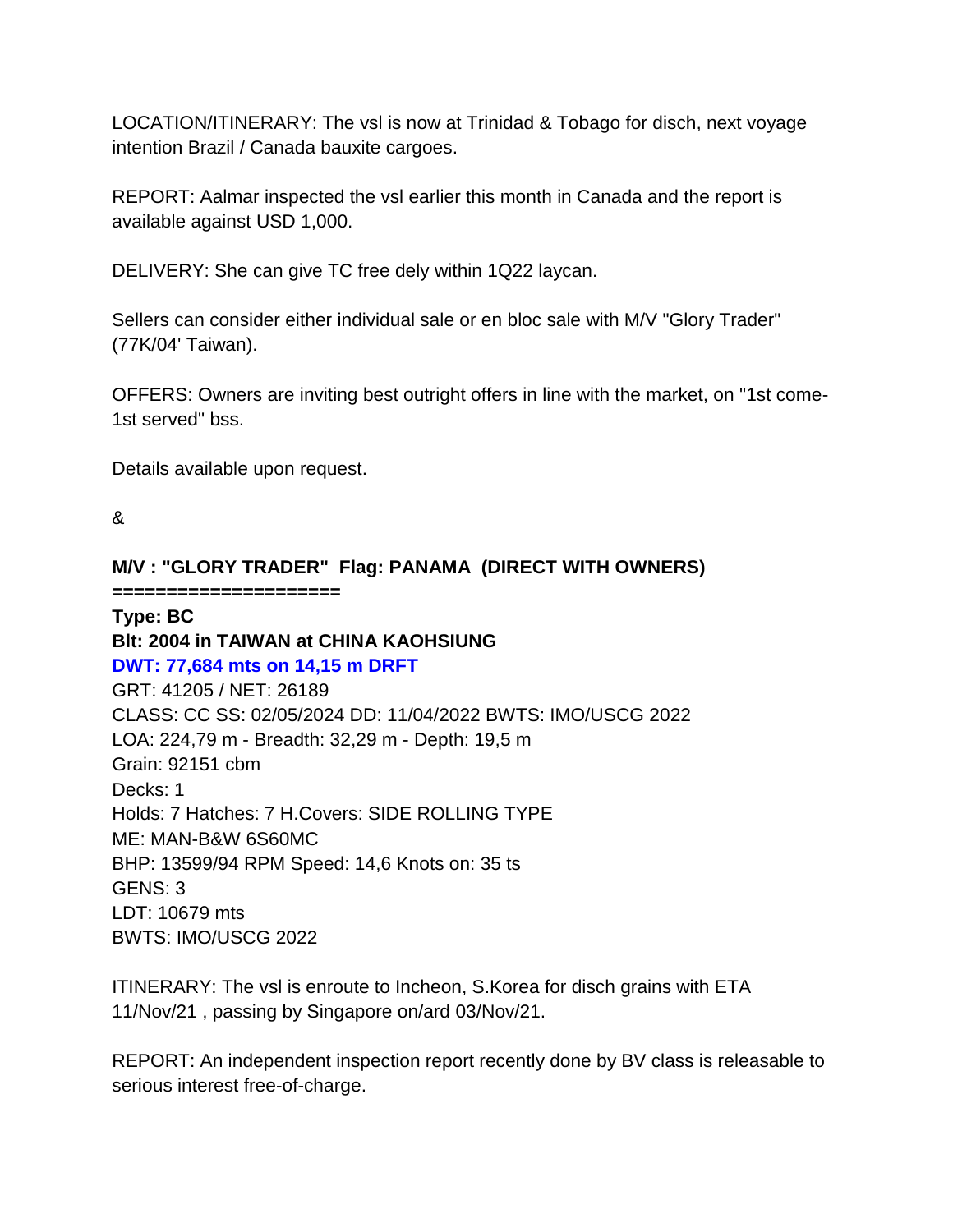DELIVERY: She can give TC free dely within 1Q22 laycan.

Sellers can consider either individual sale or en bloc sale with M/V "Es Sakura" (77K/07' Jpn).

OFFERS: Owners are inviting best outright offers in line with the market, on "1st come-1st served" bss.

Details available upon request.

(ALL DETAILS WOG)

Best Regards, **CD-20-OCT**

----------------------------------------------------------------------------

**M/V : "SOPHIA N" Flag: MARSHALL ISLANDS (DIRECT WITH OWNERS)**

**=================**

## **Type: BC Blt: 2009 in CHINA at QINGSHAN DWT: 56,868 mts on 12,8 m DRFT**

GRT: 33044 / NET: 19231 CLASS: RI SS: 23/08/2024 DD: 24/10/2022 BWTS: YES LOA: 189,99 m - Breadth: 32,3 m - Depth: 18 m Grain: 71634 cbm Bale: 68200 cbm Decks: 1 Holds: 5 Hatches: 5 Gear: 4 X 30t CRANES ME: MAN-B&W 6S50MC-C BHP: 12889/127 RPM Speed: 14,2 Knots on: 34 ts GENS: 3 LDT: 10813 mts BWTS: YES

ITINERARY: ETA SW PASS 21/Oct/2021, with intention to load Nola and discharge Buenaventura.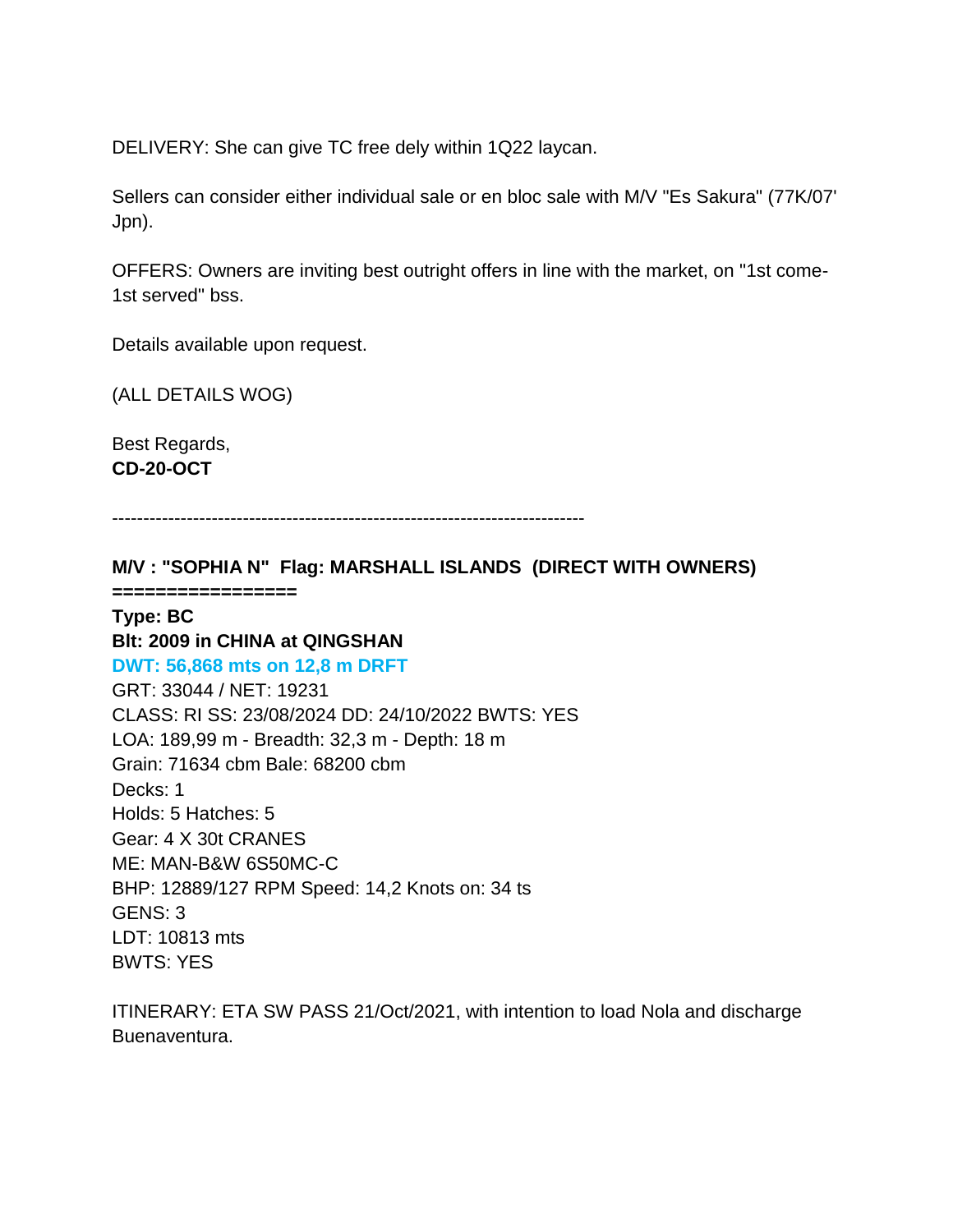REPORT: IDWAL inspected the vsl at Panama and the report will be available for purchase soon. Once available, interested parties will be able to obtain it against a cost.

OFFERS/DELIVERY: Owners are inviting best offers bss TC free dely by arrangement.

Details available upon request.

Best Regards, **CD-20-OCT**

--------------------------------------------------------------------------

**M/V : "ERATIOS" Flag: MARSHALL ISLANDS (DIRECT WITH OWNERS) ================ Type: BC Blt: 2011 in CHINA at TAIZHOU JIANTIAO DWT: 54,683 mts on 12,8 m DRFT**

GRT: 32355 / NET: 18118 CLASS: BV SS: 19/07/2026 DD: 19/02/2023 BWTS: YES/ERMA FIRST LOA: 189,98 m - Breadth: 32,26 m - Depth: 18 m Grain: 67601 cbm Bale: 64220 cbm Decks: 1 Holds: 5 Hatches: 5 H.Covers: HYDRAULIC FOLDING TYPE Gear: 4 X 30t CRANES ME: MAN-B&W 6S50MC-C BHP: 12889/127 RPM Speed: 14,6 Knots on: 34 ts GENS: 3 BWTS: YES/ERMA FIRST HATCH SIZES: NO.1: 18.86M X 18.26M NO.2-5: 21.32M X 18.26M

CR: 4 X 36MT (just changed the four sets cranes to MacGregor while passing her DD)

ITINERARY: The vsl sailed Kaohsiung, Taiwan 2/Oct loaded with Steel coils cargo and proceeding to Suez while enroute Santander, where ETA abt 5/Nov. T'after Bilbao and Antwerp ETC/S abt Mid Nov 2021.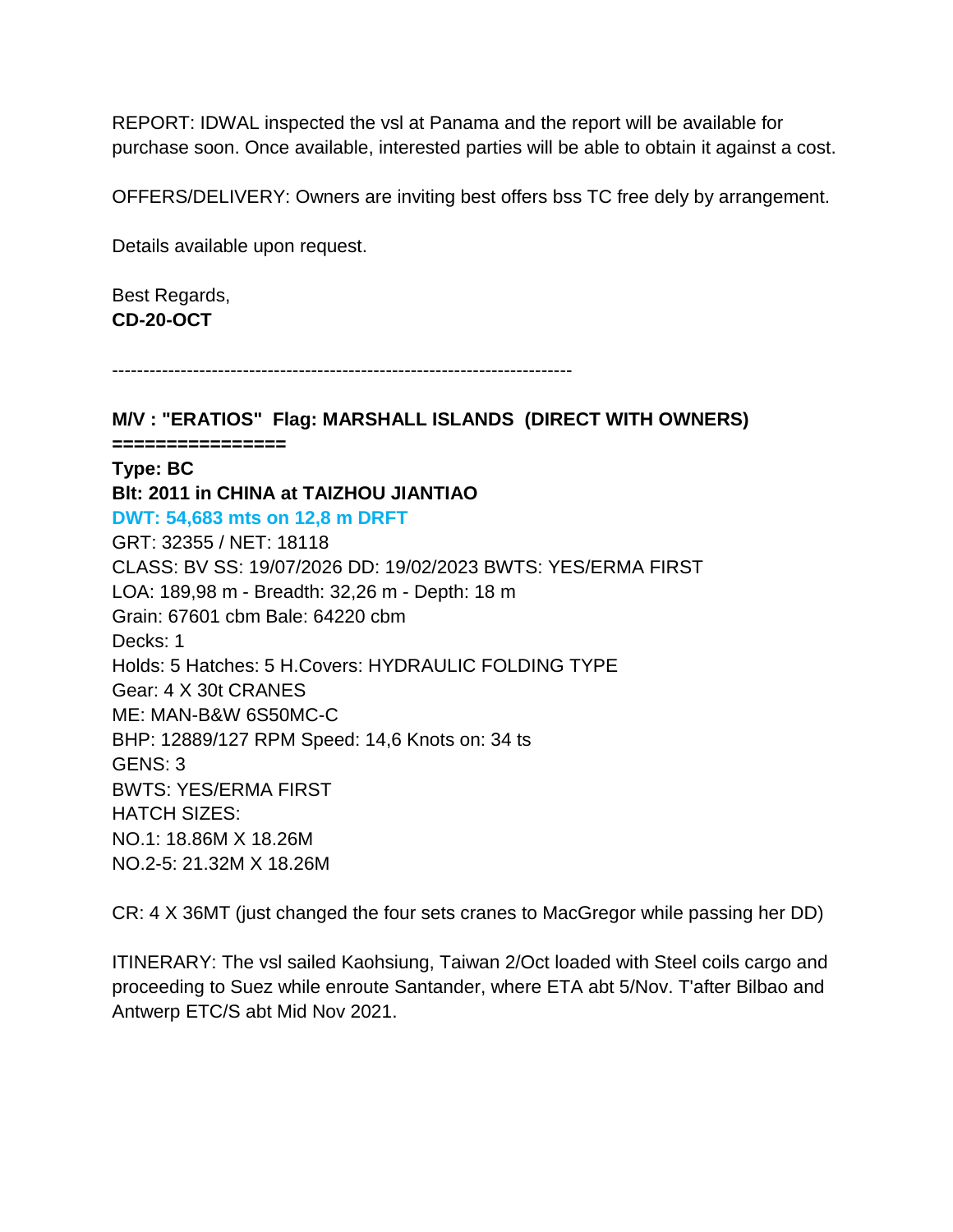INSPECTION: Might try inspection in Port Side, before arriving to Santander (subject to covid restrictions). Sellers might arrange inspection with independent surveyor in Santander.

DELIVERY: She could give TC free dely either November in Continent or end Jan/Feb 22, in Far East.

OFFERS: Owners are inviting best offers in line with the market.

Details available upon request.

(ALL DETAILS WOG)

Best Regards, **CD-22-OCT**

----------------------------------------------------------------------------

**M/V : "ES SAKURA" Flag: PANAMA (DIRECT WITH OWNERS)**

**==================**

## **Type: BC Blt: 2007 in JAPAN at IMABARI MARUGAME**

#### **DWT: 76,596 mts on 14,14 m DRFT**

GRT: 39737 / NET: 25754 CLASS: NK SS: 22/08/2022 DD: 22/08/2022 BWTS: 08/2022 LOA: 224,94 m - Breadth: 32,29 m - Depth: 19,5 m Grain: 90740 cbm Decks: 1 Holds: 7 Hatches: 7 ME: MAN-B&W 6S60MC BHP: 14031/89 RPM Speed: 14 Knots on: 35 ts GENS: 3 LDT: 10228 mts BWTS: 08/2022

LOCATION/ITINERARY: The vsl is now at Trinidad & Tobago for disch until early Nov dates, next voyage intention Brazil / Canada bauxite cargoes.

REPORT: Aalmar inspected the vsl earlier this month in Canada and the report is available against USD 1,000.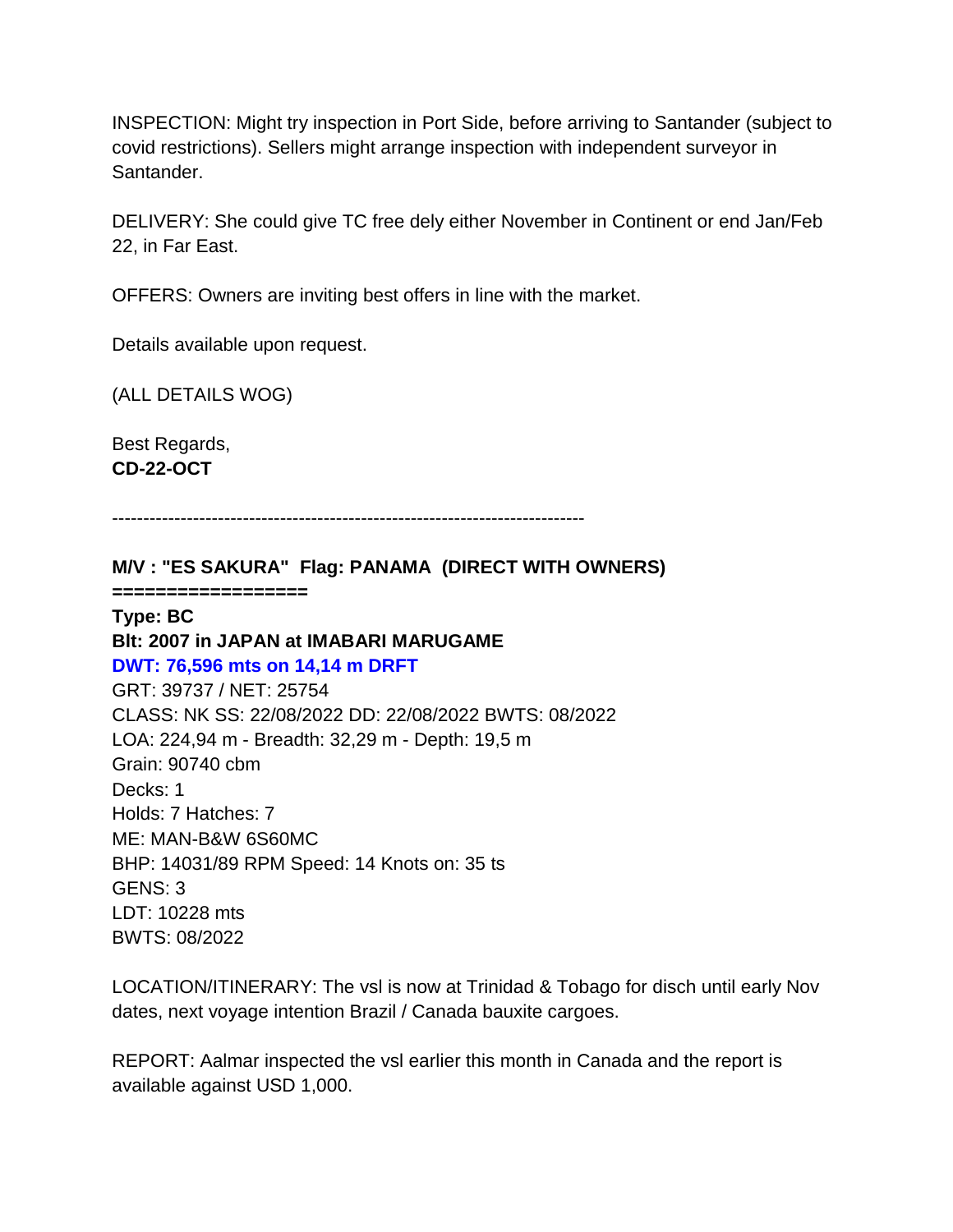DELIVERY: She can give TC free dely within 1Q22 laycan.

Sellers can consider either individual sale or en bloc sale with M/V "Glory Trader" (77K/04' Taiwan).

OFFERS: Owners are inviting best outright offers in line with the market, on "1st come-1st served" bss.

Details available upon request.

&

**M/V : "GLORY TRADER" Flag: PANAMA (DIRECT WITH OWNERS)**

**=====================**

**Type: BC Blt: 2004 in TAIWAN at CHINA KAOHSIUNG DWT: 77,684 mts on 14,15 m DRFT** GRT: 41205 / NET: 26189 CLASS: CC SS: 02/05/2024 DD: 11/04/2022 BWTS: IMO/USCG 2022 LOA: 224,79 m - Breadth: 32,29 m - Depth: 19,5 m Grain: 92151 cbm Decks: 1 Holds: 7 Hatches: 7 H.Covers: SIDE ROLLING TYPE ME: MAN-B&W 6S60MC BHP: 13599/94 RPM Speed: 14,6 Knots on: 35 ts GENS: 3 LDT: 10679 mts BWTS: IMO/USCG 2022

ITINERARY: The vsl is enroute to Incheon, S.Korea for disch grains with ETA 11/Nov/21 , passing by Singapore on/ard 03/Nov/21.

REPORT: An independent inspection report recently done by BV class is releasable to serious interest free-of-charge.

DELIVERY: She can give TC free dely within 1Q22 laycan.

Sellers can consider either individual sale or en bloc sale with M/V "Es Sakura" (77K/07' Jpn).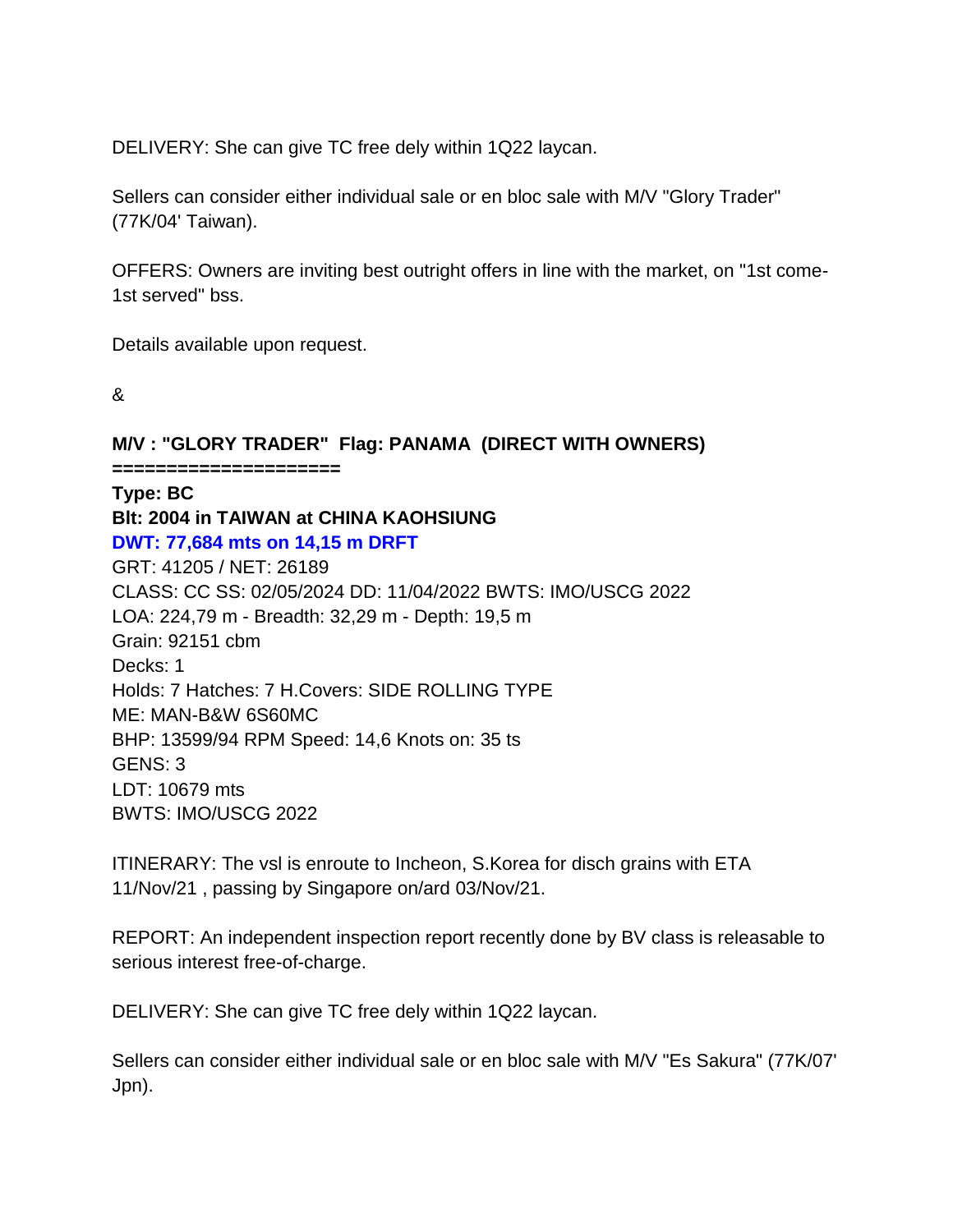OFFERS: Owners are inviting best outright offers in line with the market, on "1st come-1st served" bss.

Details available upon request.

(ALL DETAILS WOG)

Best Regards, **CD-22-OCT**

-----------------------------------------------------------------------------

**M/V : "SOPHIA N" Flag: MARSHALL ISLANDS (DIRECT WITH OWNERS) =================**

**Type: BC Blt: 2009 in CHINA at QINGSHAN DWT: 56,868 mts on 12,8 m DRFT** GRT: 33044 / NET: 19231 CLASS: RI SS: 23/08/2024 DD: 24/10/2022 BWTS: YES LOA: 189,99 m - Breadth: 32,3 m - Depth: 18 m Grain: 71634 cbm Bale: 68200 cbm Decks: 1 Holds: 5 Hatches: 5 Gear: 4 X 30t CRANES ME: MAN-B&W 6S50MC-C BHP: 12889/127 RPM Speed: 14,2 Knots on: 34 ts GENS: 3 LDT: 10813 mts BWTS: YES

ITINERARY: Presently in Mississippi River awaiting berth to load grains, with intention to discharge Buenaventura, Colombia.

REPORT: IDWAL inspected the vsl at Panama and the report will be available for purchase soon. Once available, interested parties will be able to obtain it against a cost.

OFFERS: Owners are inviting offers on 26th October by 09:00 hrs London time.

DELIVERY: Can give ch/free delivery.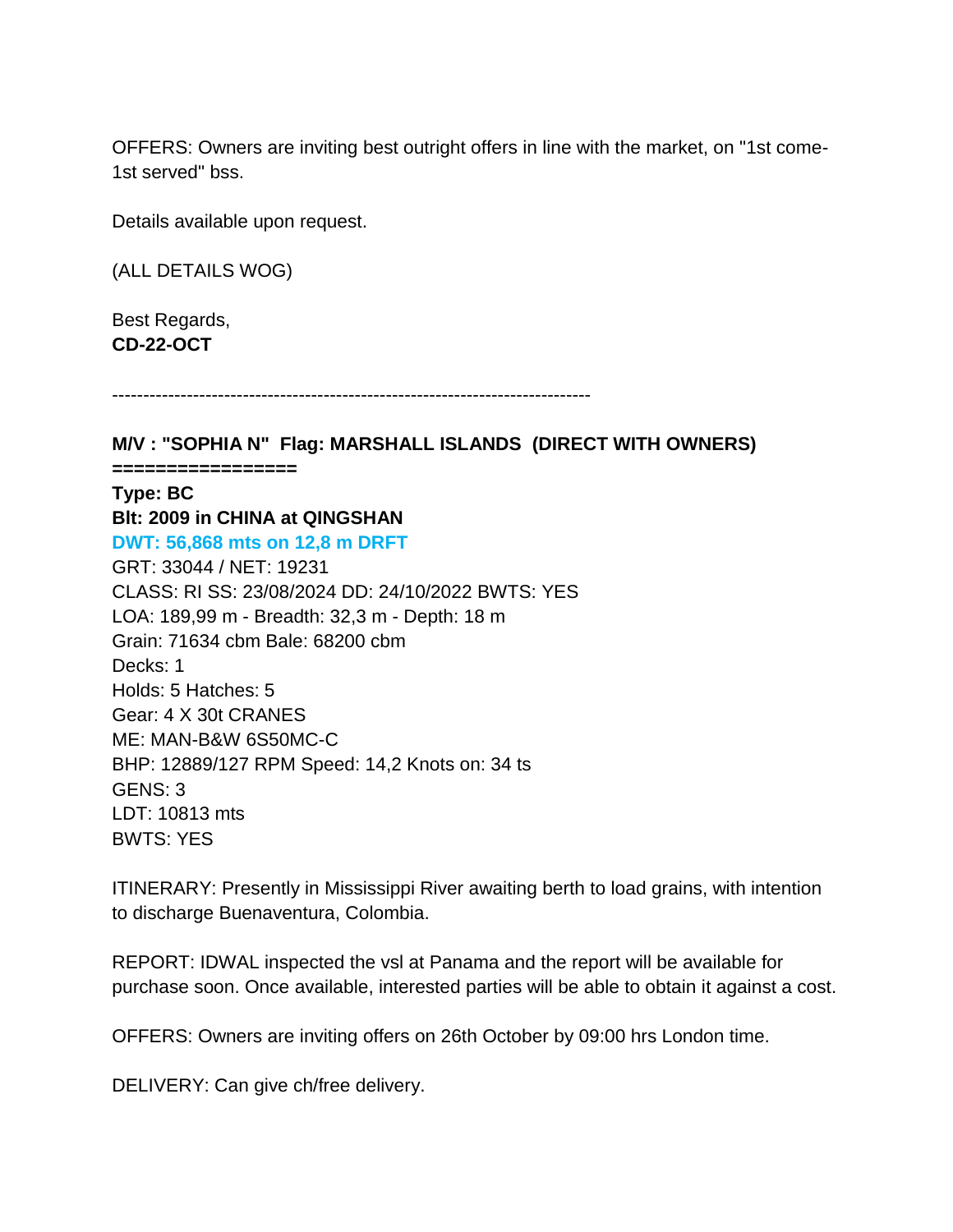Details available upon request.

(ALL DETAILS WOG)

Best Regards, **CD-25-OCT**

------------------------------------------------------------------------

OPEN FOR SALE PANAMAX BULKER **MV "YUTAI AMBITION" 77,283/2009/OSHIMA** AND THEY QUOTE AS BELOW, PLS ADVISE IF YOU HAVE SERIOUS BUYERS

We are pleased to inform you that we are planning to sell one bulk carrier named "YUTAI AMBITIONS".

We hereby would like to invite all of possible buyers for superficial inspection report of the vessel as below.

- 1) Superficial Inspection
- Date; 27th September 2021
- Place; Wenchong Guangzhou shipyard, China
- Inspected by Idwal Marine Services Ltd

\*Sellers have already arranged the third party inspection report so that the possible buyers who want to buy the report with \$1,000/each shall kindly request us accordingly with following information;

- Buyers' company name / address / website or brochure etc.
- Person in charge
- Contact details

2) Vessel Details

| IMO No. | : 9326160             |
|---------|-----------------------|
| Owner   | : YUSHIP CO., LIMITED |
| Flag    | : Hong Kong           |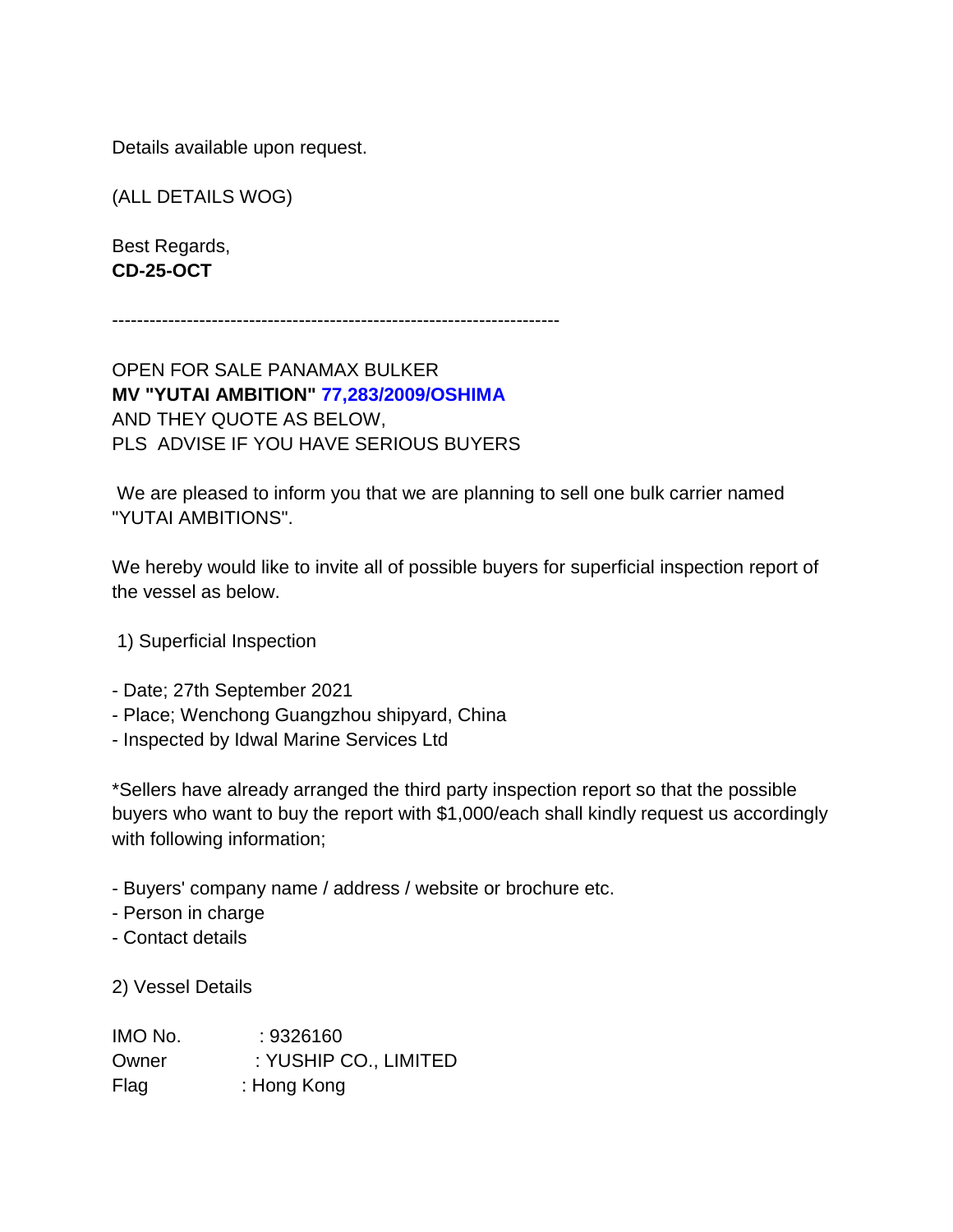| Class             | $:$ NK                          |
|-------------------|---------------------------------|
| <b>Built Year</b> | : 2008 / November               |
| <b>Built by</b>   | : Oshima Shipbuilding Co., Ltd. |
| <b>GRT</b>        | : 39,999                        |
| <b>D/W</b>        | $: 77,283$ MT                   |
| Vessel Type       | : Bulk Carrier                  |
| Former Name       | : NIL                           |

3) Vessel's Particular/Class Record

Buyers who would like to review her Class Survey Record on Class website, and/or who would like to access vessel's particular with drawings (GA/CP etc...), pls kindly inform us by e-mail with following information;

- Buyers' company name / address / website or brochure etc.
- Person in charge
- Contact details

4) Vessel's Schedule (Tentative, subject to change, WOG)

Newcastle, Australia; ATD 21st Oct./2021 Niihama, Japan; ETA 7th Nov./2021

\*\* Expected earliest delivery time will be the middle of December, in the range to be advised. (AGW/WOG/WP/UCAE)

5) Remark

Sellers will send "Offer invitation" with Sellers' Terms to potential Buyers only who purchased superficial inspection report or who declared to offer with waiving their right for superficial inspection and accepted the vessel's condition on/around 2nd November 2021.

B. Regards, **IO-27-OCT**

--------------------------------------------------------------------------

**M/V : "BRAVEHEART" Flag: MARSHALL ISLANDS (DIRECT WITH OWNERS) ===================**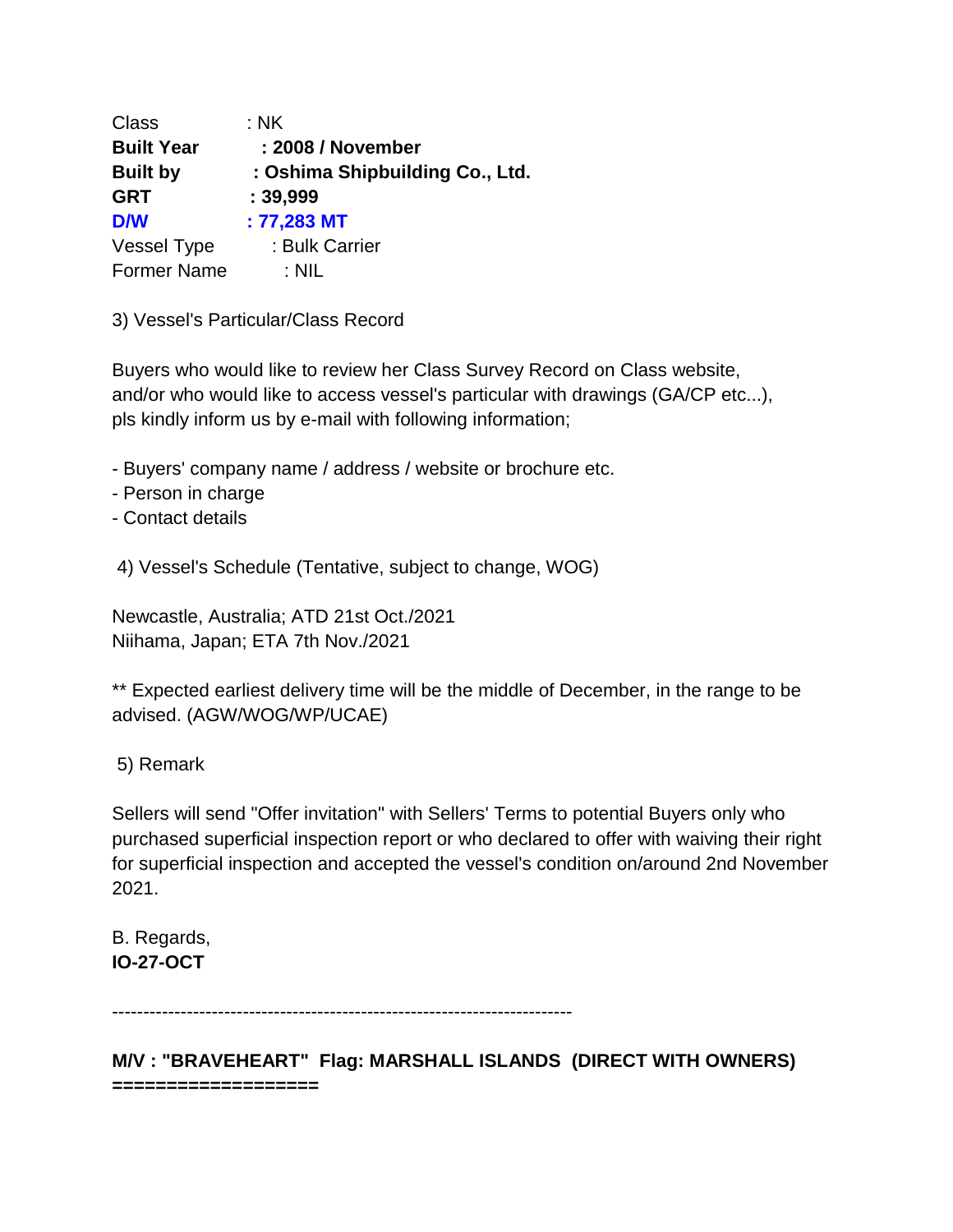### **Type: BC**

**Blt: 2001 in JAPAN at IMABARI MARUGAME DWT: 74,117 mts on 14,01 m DRFT** GRT: 38888 / NET: 25413 CLASS: NK SS: 01/01/2026 DD: 01/05/2024 BWTS: YES/TECHCROSS LOA: 224,97 m - Breadth: 32,2 m - Depth: 19,3 m Grain: 89158 cbm Decks: 1 Holds: 7 Hatches: 7 H.Covers: SIDE ROLLING ME: B&W 7S50MC BHP: 12001/115 RPM Speed: 14,5 Knots on: 33 ts GENS: 3 LDT: 10428 mts BWTS: YES/TECHCROSS

ITINERARY: The vsl is enroute Vancouver (Canada) to load grains ETA 6/Nov/21, thereafter she will discharge in Far East.

DELIVERY: She can give TC FREE delivery within 3-months of signing the MOA.

REPORT: An IDWAL inspection was conducted in S.Korea and the report is available upon request.

OFFERS: Owners are inviting best offers by today Monday 1/Nov/2021, 0900hrs London.

Details and Sellers Terms available upon request.

(ALL DETAILS WOG)

Best Regards, **CD-01-NOV**

------------------------------------------------------------------------

**M/V : "AQUATA" Flag: MARSHALL ISLANDS (DIRECT WITH OWNERS)**

**===============**

**Type: BC Blt: 1999 in JAPAN at SANOYAS HISHINO MIZ'MA DWT: 46,685 mts on 11,36 m DRFT**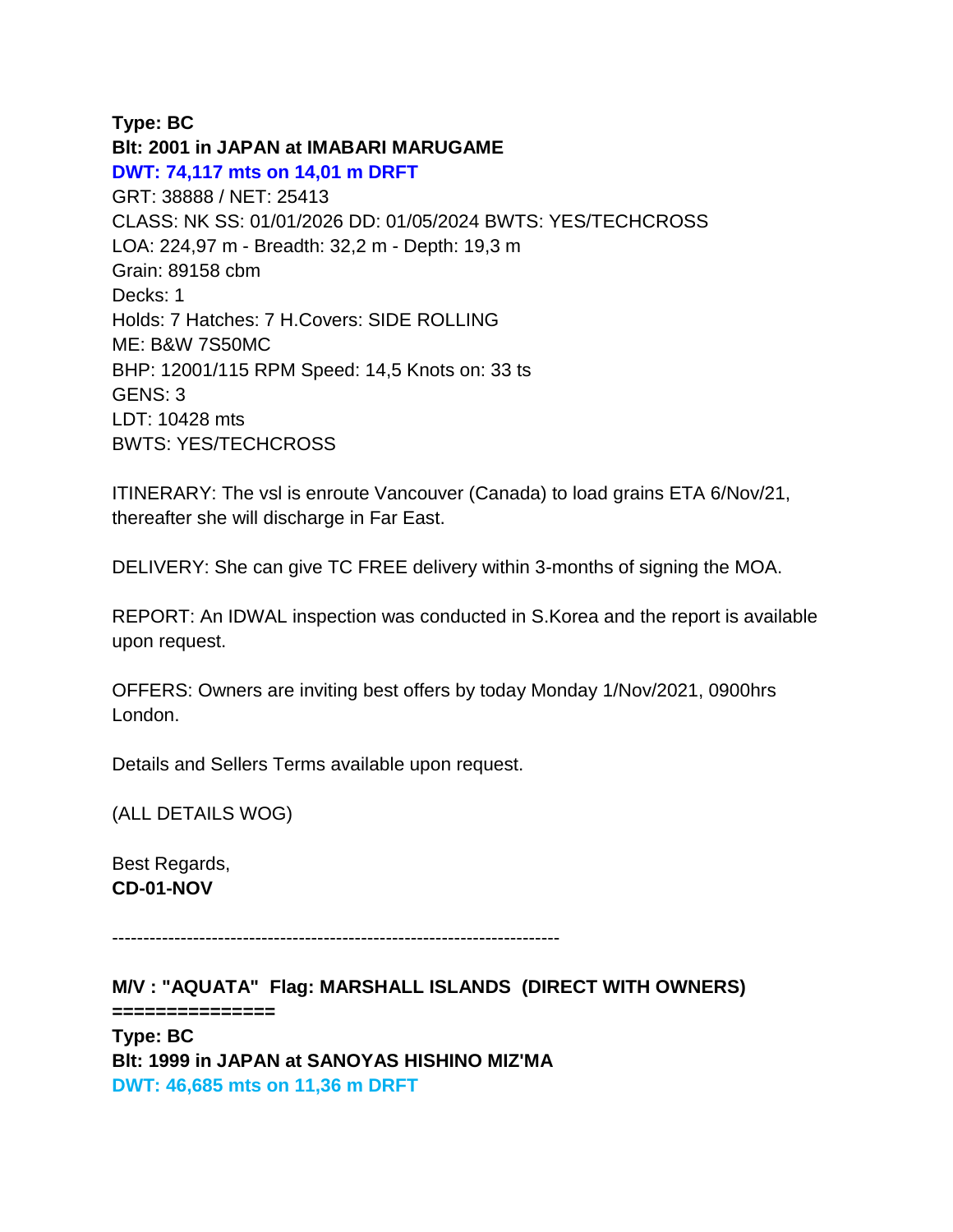GRT: 26862 / NET: 15730 CLASS: RI SS: 31/01/2024 DD: 19/03/2022 BWTS: YES LOA: 187,3 m - Breadth: 32,24 m - Depth: 16,1 m Grain: 59830 cbm Bale: 58135 cbm Decks: 1 Holds: 5 Hatches: 5 Gear: 4 X 30t CRANES ME: Sulzer 6RTA48T BHP: 8820/106 RPM Speed: 14,5 Knots on: 24,5 ts GENS: 3 LDT: 7700 mts BWTS: YES GRABS FTTD

LOCATION /ITINERARY: The vsl is currently at Paranagua, Brazil waiting to discharge ETB 12/Nov, ETC 15/Nov.

REPORT: Owners have arranged for IDWAL to inspect the vessel at Paranagua, Brazil, the report will be made available to interested parties against a cost.

OFFERS/DELIVERY: Owners are inviting best offers bss a TC free dely by arrangement.

Details available upon request.

(ALL DETAILS WOG)

Best Regards, **CD-02-NOV**

----------------------------------------------------------------------------

WE CAN DEVELOP FOR SALE FOLLOWING SUPRA BC

SS/DD PASSED - BWTS FITTED

DELIVERY BY ARRANGEMENT WITHIN MID JAN - MAR 2022.

NO INSPECTION REPORT AVAILABLE, HOWEVER OWNERS ARE CONSIDERING TO APPOINT AN INDEPENDENT INSPECTOR SUBJECT TO AVAILABILITY/PORT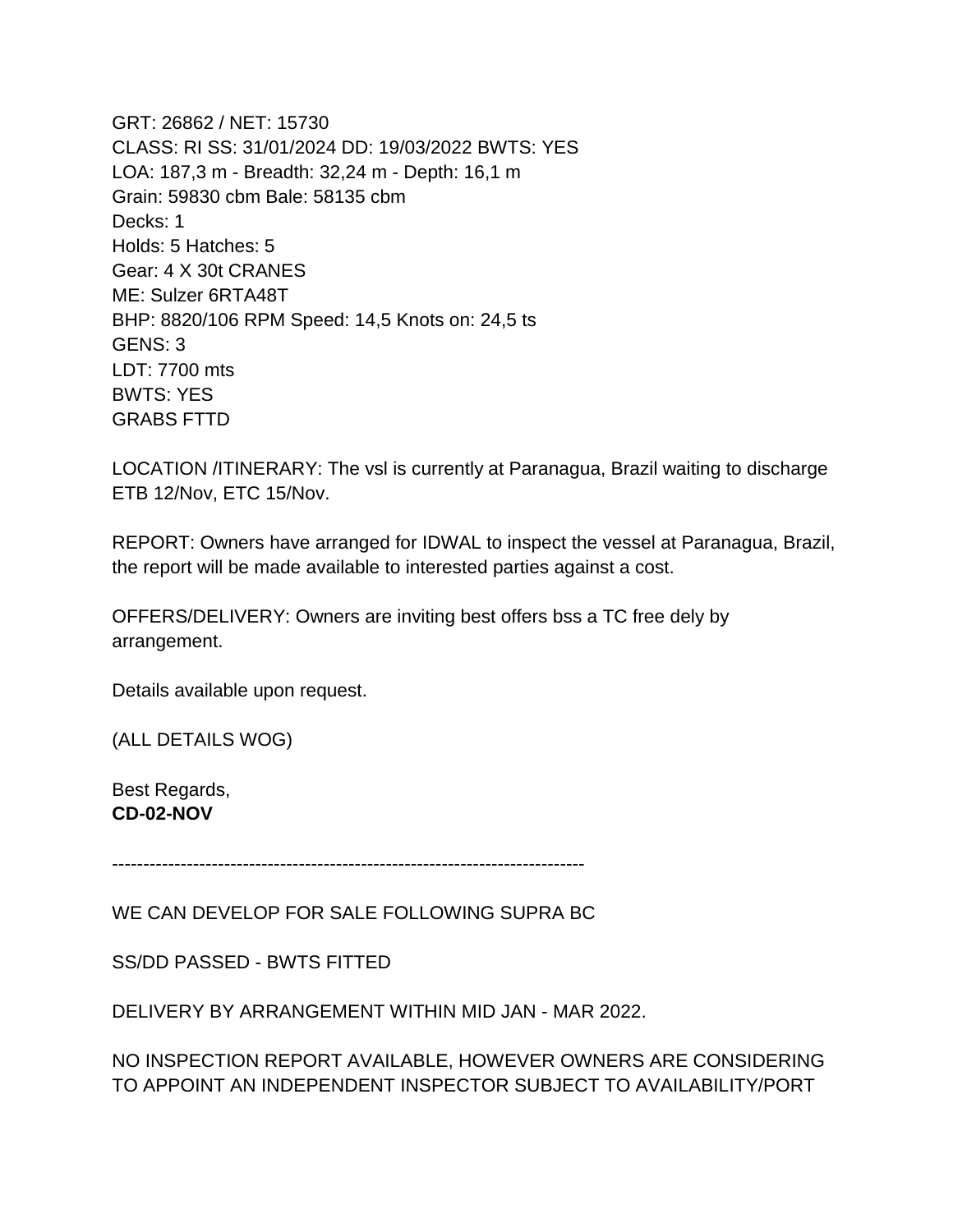AUTHORITY ALLOWANCE, ETC.

**MV ENY**

**IMO 9382695 BC 53,525 MT DWAT ON 12.303 M SSW TPC 55.3 MT FLAG: MARSHALL ISLANDS BLT 06/2006 IWAGI ZOSEN** ENG/BRIDGE AFT CLASS NK STRENGTHENED FOR HEAVY CARGOES GT/NT 29988/18486 LOA/BEAM 189.94/32.26 M DEPTH MOULDED 17.30 M 5HH HATCHES NO1-5 21.12 X 17.60 M HYDRAULIC FOLDING COVERS GRAIN 68,927.40 M3 GRAIN CUBS B/DOWN IN M3 NO1 13,160.5 NO2 14,074.8 NO3 14,094.9 NO4 14,147.2 NO5 13,450.0 CR 4X30 MT + 4X12 M3 E/H GRABS SPD/CONS ABT 14K ON 29/31 MT B/L VLSFO + 0.2 MT LSMGO A60/DECK CARGO/GRAIN/AHL/CO2 (HOLDS) FITTED. HOLDS VENT NATURAL MAIN ENGINE MITSUI-MAN B&W5L50MC 12840 BHP MCR GENS 3 X 480 KW DAIHATSU BWTS FITTED SS/DD PASSED 7/2021 - NEXT 6/2026

Current itinerary: Eta Saudi Red Sea port, 8 - 9 Nov for loading. Eta East Coast Indian port on/around end Nov for discharge.

 $==$  ALL DETS WOG  $==$ 

CAN GUIDE AS BROKERS.

PLEASED TO HEAR.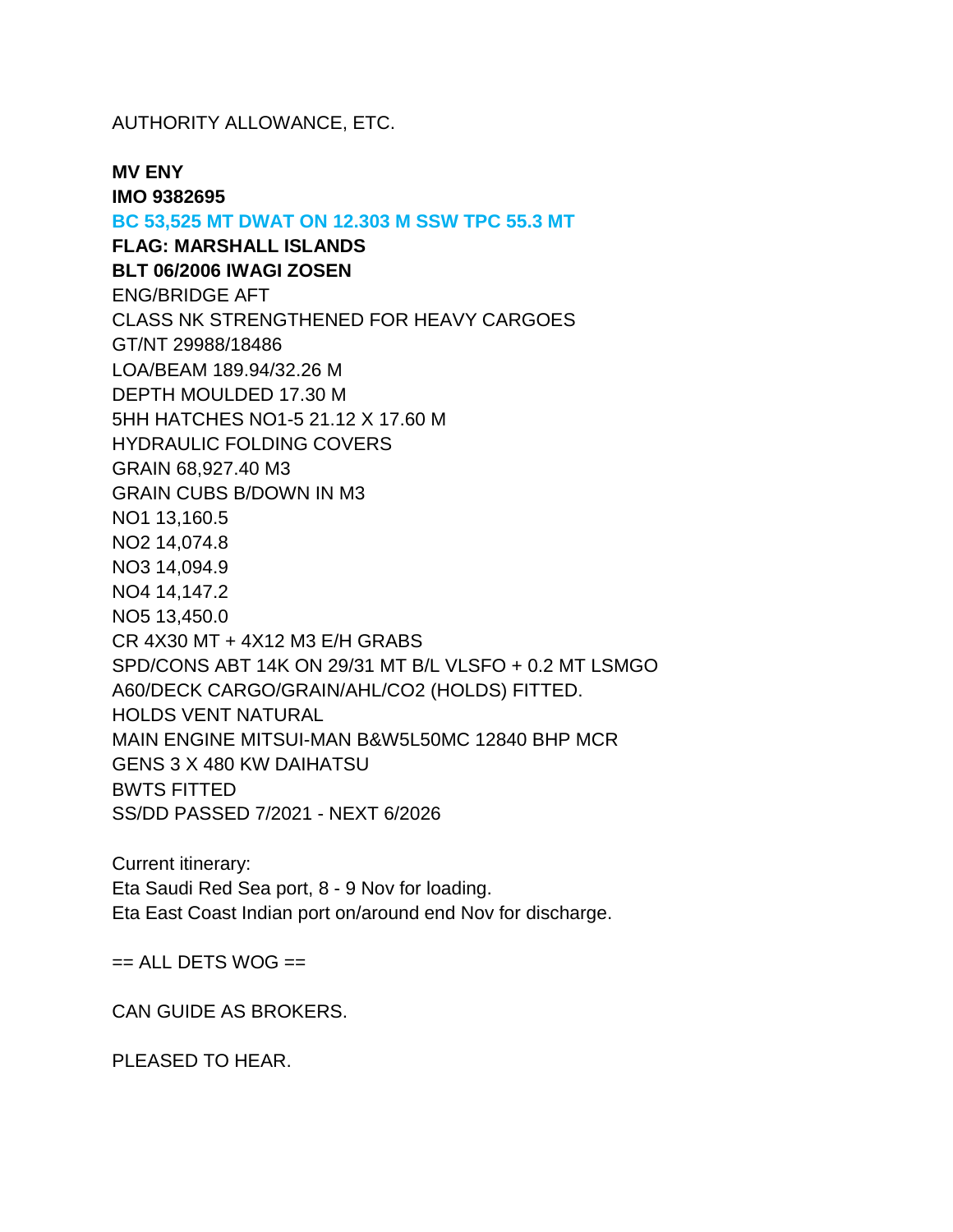Best Regards, **MI-02-NOV**

------------------------------------------------------------------------

**M/V : "WEST WIND" (DIRECT WITH OWNERS)**

**==================**

**Type: BC Blt: 2008 in JAPAN at IHI MARINE UNITED - YO DWT: 56,557 mts on 12,73 m DRFT** GRT: 31532 / NET: 18767 CLASS: NK SS: 06/08/2023 DD: 06/08/2023 BWTS: YES/HEADWAY TECHNOLOGY LOA: 190 m - Breadth: 32,3 m - Depth: 18,1 m Grain: 72111 cbm Bale: 67110 cbm Decks: 1 Holds: 5 Hatches: 5 Gear: 4 X 35t CRANES Grabs: 4 X 14cbm ME: Wartsila 6RT-flex50 BHP: 12087/116 RPM Speed: 14 Knots on: 30 ts GENS: 3 LDT: 9321 mts BWTS: YES/HEADWAY TECHNOLOGY

ITINERARY: ETA Piraeus 5/Nov then loading wheat to Odessa where ETA 9- 10/Nov/2021.

REPORT: An inspection report will be available soon.

OFFERS/DELIVERY: Owners are inviting best offers bss delivery December/February in Med or Singapore.

Details available upon request.

(ALL DETAILS WOG)

Best Regards, **CD-04-NOV**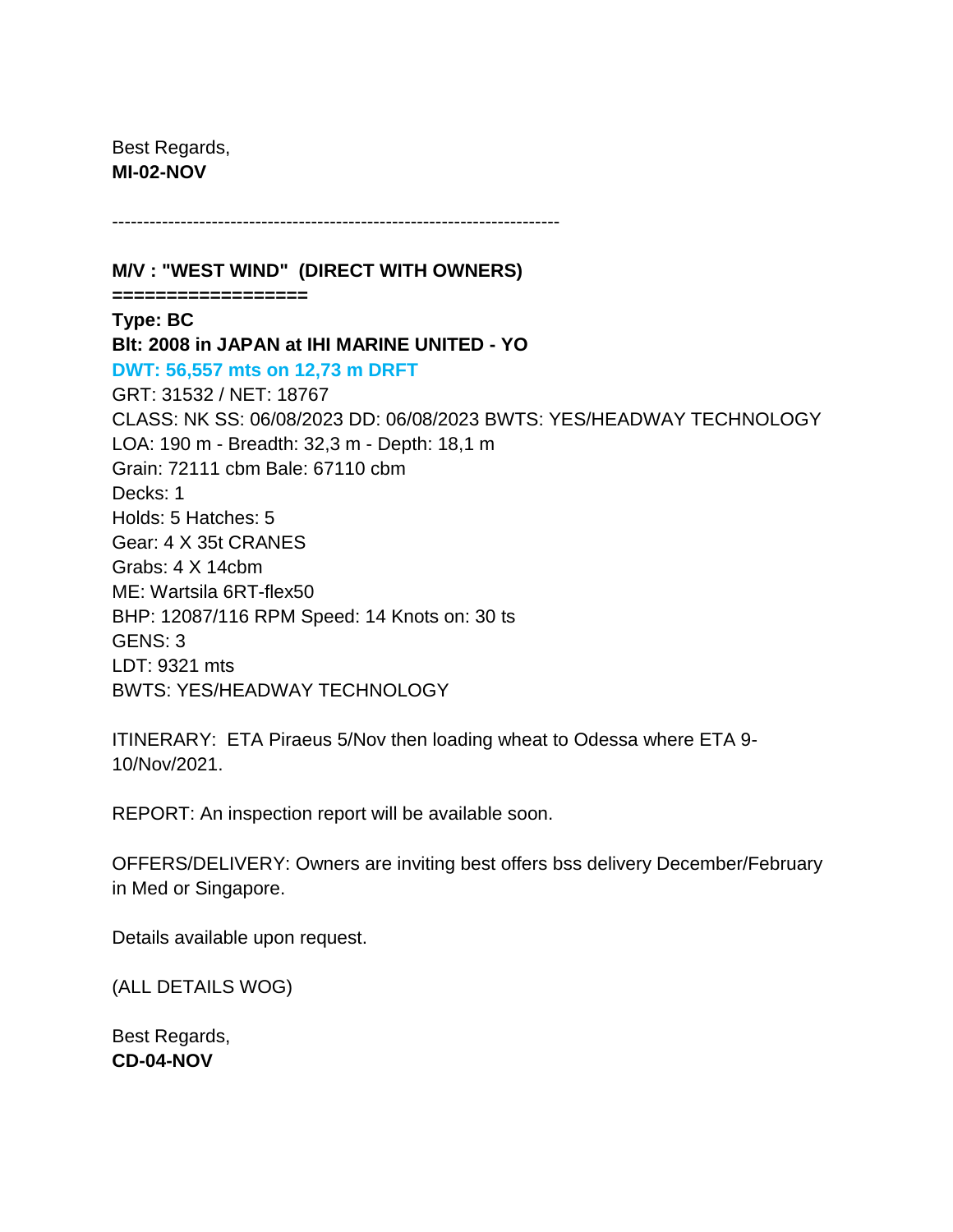----------------------------------------------------------------------------

We can still develop for sale from direct owners following panamax bulker

#### **MV THE ABLE**

#### **71,671Mtdw on 13.45m**

**Built 1998 Hitachi, Japan** Class NK SS 3/02/24, DD 02/22 GT 37,709/ NT 23,950 LOA 223.70m, LBP 215.00m, Beam 32.20m, Depth 18.60m 7Holds / 7Hatches Grain 85,135cbm, Bale 82,337cbm 1 B&W 6S60MC 8,702 KW 9,953LDT

Ows inv best offers - can guide accordingly Vsl just sailed from Brazil enroute to AG for disch

All dets wog

Regards **AC-05-NOV**

**==================**

-----------------------------------------------------------------------

**M/V : "JAG ROHAN" Flag: INDIA (DIRECT WITH OWNERS)**

**Type: BC Blt: 2006 in PHILIPPINES at TSUNEISHI CEBU DWT: 52,450 mts on 12 m DRFT** GRT: 30046 / NET: 18207 CLASS: IR VL SS: 26/01/2026 DD: 24/01/2024 BWTS: 08/2022 LOA: 189.99 m - Breadth: 32.29 m - Depth: 17 m Grain: 67756 cbm Bale: 65601 cbm Decks: 1 Holds: 5 Hatches: 5 Gear: 4 X 30t CRANES ME: B&W 6S50MC BHP: 10599/116 RPM Speed: 14.3 Knots on: 30 ts GENS: 3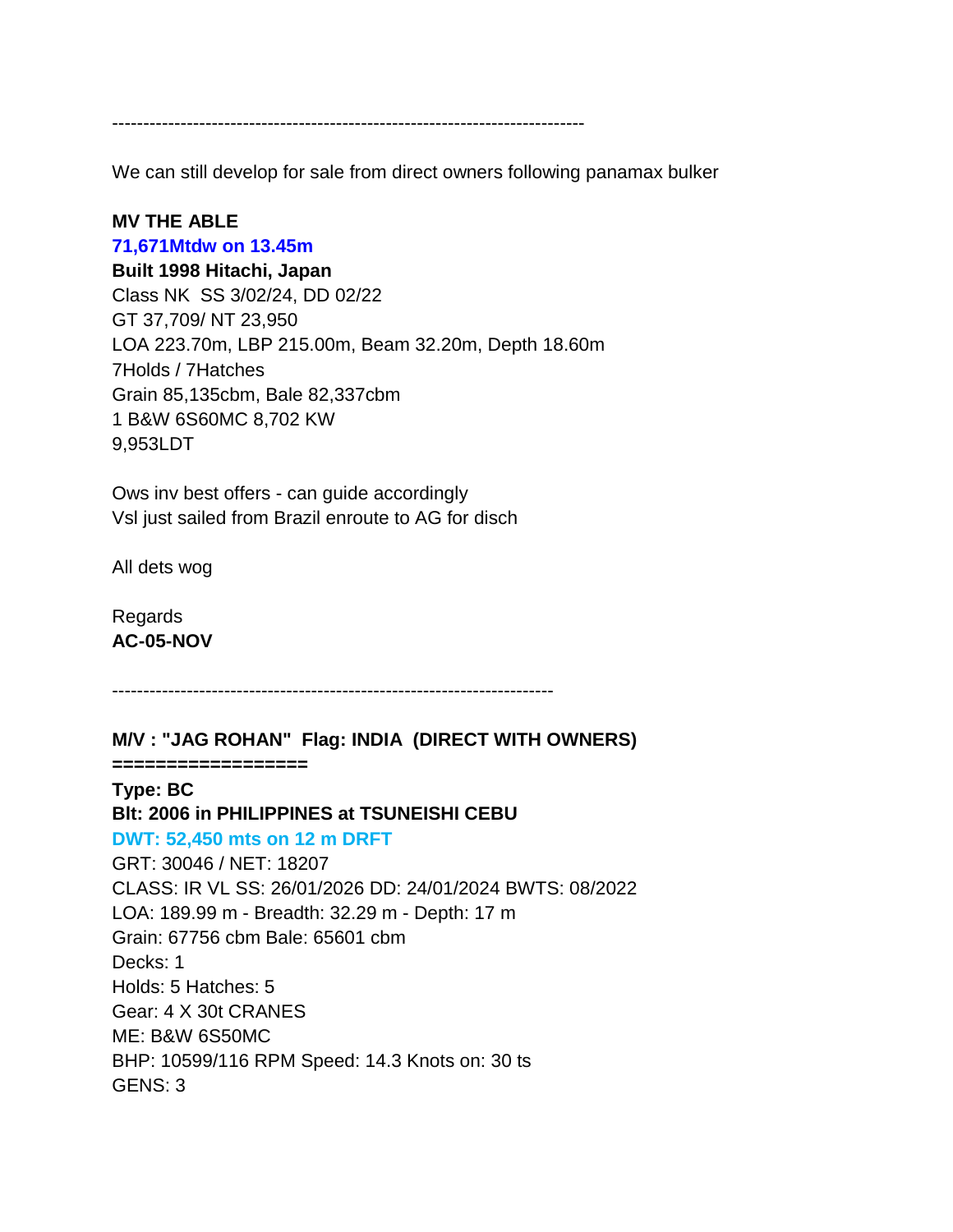LDT: 8322 mts BWTS: 08/2022

ITINERARY: The vsl is currently on her way to Fujairah, ETA today 05/Nov/21.

OFFERS/DELIVERY: Owners are inviting best offers basis dely within this year in UAE/Colombo.

Technical details available upon request.

(ALL DETAILS WOG)

Best Regards, **CD-05-NOV**

--------------------------------------------------------------------------

**M/V : "ES KURE" Flag: PANAMA (DIRECT WITH OWNERS) ================ Type: GENERAL CARGO Blt: 2012 in JAPAN at KANDA KAWAJIRI DWT: 33,126 mts on 10.03 m DRFT** GRT: 21483 / NET: 10828 CLASS: CC NK SS: 31/03/2022 DD: 31/03/2022 BWTS: 03/2022 LOA: 177 m - Breadth: 28.64 m - Depth: 14.35 m Grain: 42630 cbm Bale: 41207 cbm Decks: 1 Holds: 5 Hatches: 5 Gear: 4 X 30.5t CRANES ME: Mitsubishi 6UEC45LSE BHP: 8905/114 RPM Speed: 14.15 Knots on: 25.5 ts GENS: 3 LDT: 8358 mts BWTS: 03/2022

ITINERARY: ETA Pivdennyi, Ukraine 15/Nov. Next voyage intention heading into F. East.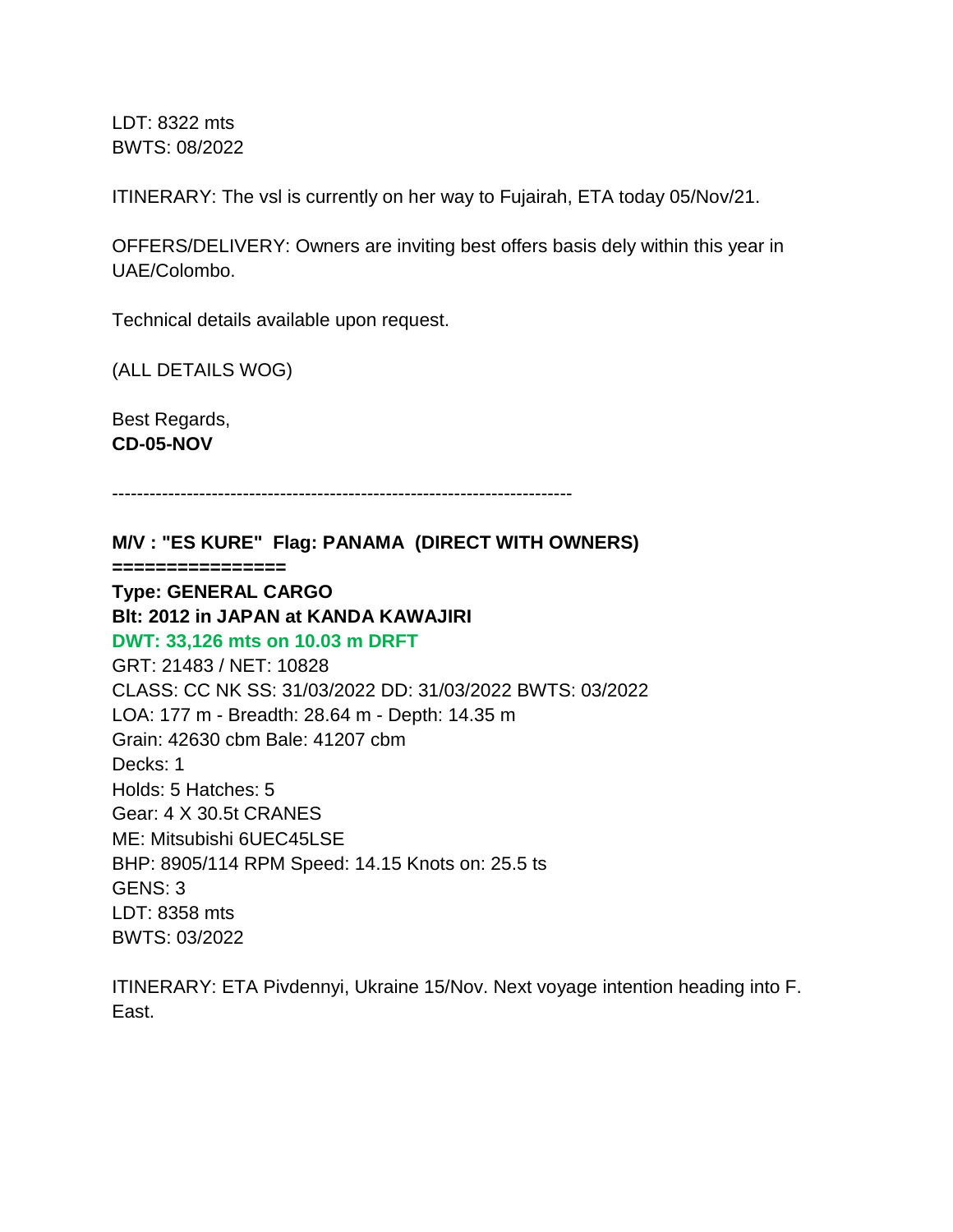DELIVERY: Sellers prefer to deliver the vessel with SS/DD/BWTS due Jan-Feb/2022 in F. East but also could consider passing SS/DD surveys with BWTS installed bss Mar-Apr/2022 laycan if Buyers pay price premiums.

REPORT: An Aalmar inspection report is available against the cost of USD1,000.

The SS/DD/BWTS are extendable for 3-months.

OFFERS: Best bidding offers to be submitted on Seller's MOA terms, latest by Greece Open Time on 9/Nov/21(Tue) and the vsl will definitely be sold at the best obtainable price.

Details available upon request.

(ALL DETAILS WOG)

Best Regards, **CD-08-NOV**

--------------------------------------------------------------------------

**CN : "PUTNAM" Flag: LIBERIA (DIRECT WITH OWNERS)**

**============== Type: CONTAINER Blt: 2008 in JAPAN at IMABARI IMABARI DWT: 21,908 mts on 9,52 m DRFT** GRT: 17515 / NET: 8074 CLASS: BV SS: 12/05/2022 DD: 12/05/2022 LOA: 171,99 m - Breadth: 27,66 m - Depth: 14 m **TEU: 1708** Decks: 1 ME: MAN-B&W 7S60MC-C BHP: 21509/105 RPM Speed: 19,7 Knots on: 60,4 ts GENS: 3 LDT: 7633 mts

ITINERARY:

- TIANJIN 19/11

- DALIAN 20/11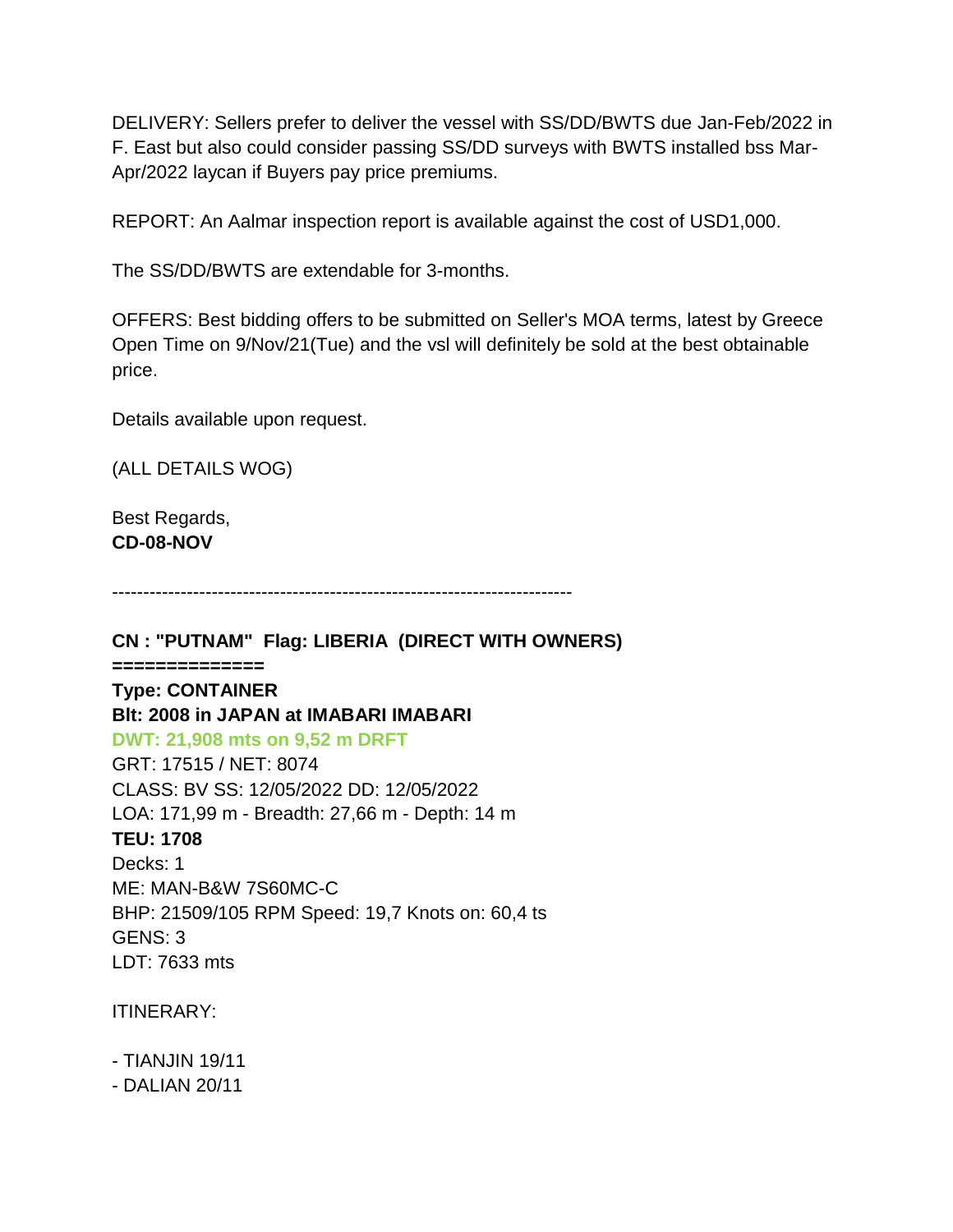- QINGDAO 22/11
- LIANYUNGANG 24/11
- HONG KONG 27/11
- TIANJIN 01/12
- DALIAN 02/12

Vessel is on time charter to T.S. Lines until minimum December 2021 maximum March 22 at USD14,000.

Details available upon request.

(ALL DETAILS WOG)

Best Regards, **CD-08-NOV**

--------------------------------------------------------------------------

**M/V : "AQUATA" Flag: MARSHALL ISLANDS (DIRECT WITH OWNERS)**

**===============**

## **Type: BC**

## **Blt: 1999 in JAPAN at SANOYAS HISHINO MIZ'MA**

**DWT: 46,685 mts on 11,36 m DRFT**

GRT: 26862 / NET: 15730 CLASS: RI SS: 31/01/2024 DD: 19/03/2022 BWTS: YES LOA: 187,3 m - Breadth: 32,24 m - Depth: 16,1 m Grain: 59830 cbm Bale: 58135 cbm Decks: 1 Holds: 5 Hatches: 5 Gear: 4 X 30t CRANES ME: Sulzer 6RTA48T BHP: 8820/106 RPM Speed: 14,5 Knots on: 24,5 ts GENS: 3 LDT: 7700 mts BWTS: YES GRABS FTTD

LOCATION/ITINERARY: The vsl is currently at Paranagua, Brazil waiting to discharge ETB 13/Nov ETC 18/Nov, then sailing to Recalada, Argentina ETA 17/Nov to load and then Hafnia (Israel) to discharge ETA TBC.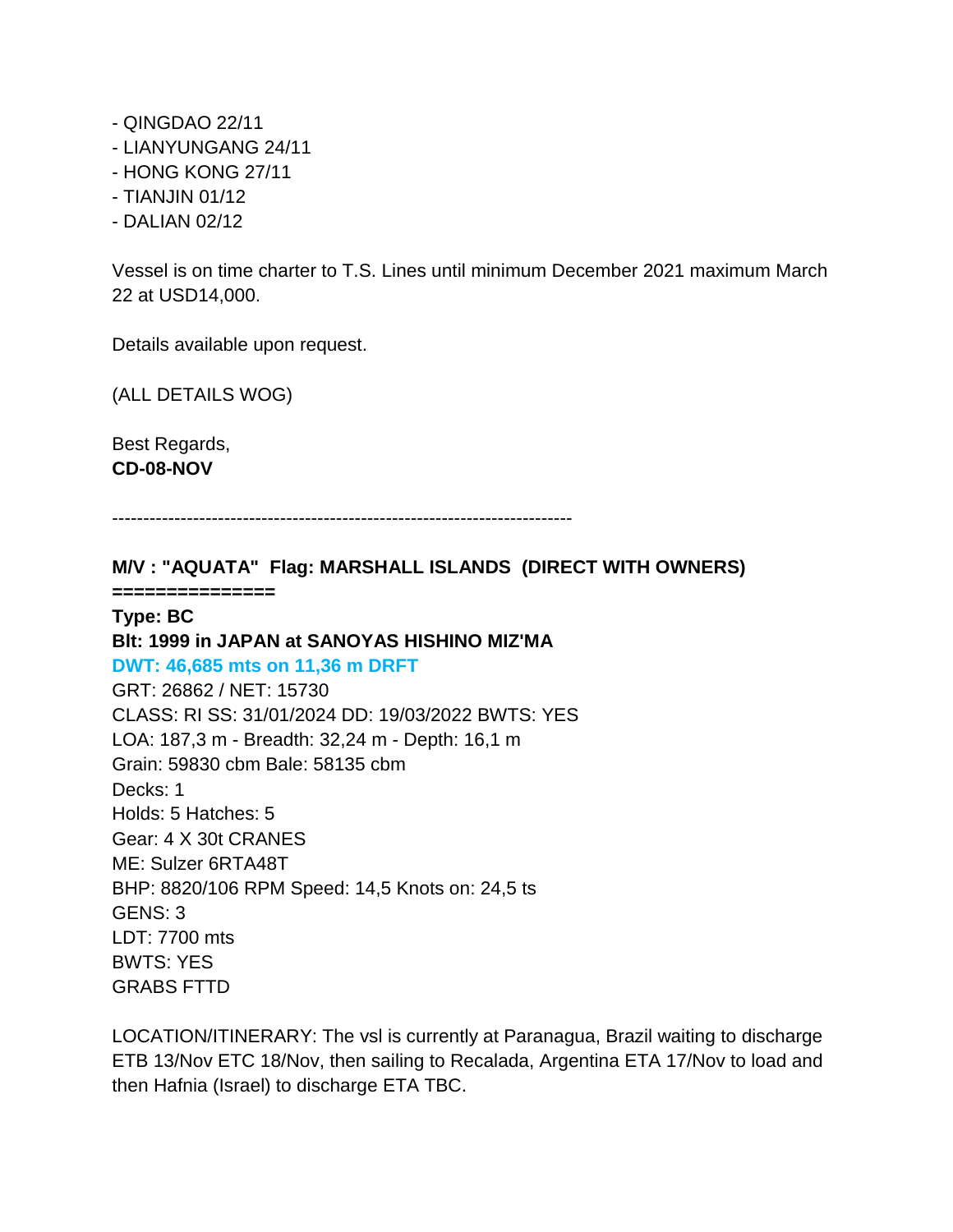REPORT: An independent inspection report will be arranged in Paranagua and the report will be made available to interested parties for a nominal fee.

OFFERS/DELIVERY: Owners are inviting best offers bss TC free dely by arrangement.

Details available upon request.

(ALL DETAILS WOG)

Best Regards, **DC-10-NOV**

---------------------------------------------------------------------------

**M/V : "GLORY TRADER" Flag: PANAMA (DIRECT WITH OWNERS)**

**=====================**

#### **Type: BC**

**Blt: 2004 in TAIWAN at CHINA KAOHSIUNG DWT: 77,684 mts on 14,15 m DRFT** GRT: 41205 / NET: 26189 CLASS: CC SS: 02/05/2024 DD: 11/04/2022 BWTS: IMO/USCG 2022 LOA: 224,79 m - Breadth: 32,29 m - Depth: 19,5 m Grain: 92151 cbm Decks: 1 Holds: 7 Hatches: 7 H.Covers: SIDE ROLLING TYPE ME: MAN-B&W 6S60MC BHP: 13599/94 RPM Speed: 14,6 Knots on: 35 ts GENS: 3 LDT: 10679 mts BWTS: IMO/USCG 2022

ITINERARY: The vsl is enroute to Incheon, S.Korea for disch grains with ETA 14/Nov/2021.

REPORT: An independent inspection report recently done by BV class is releasable to serious interest free-of-charge.

She has been consecutively trading grains over the past few years.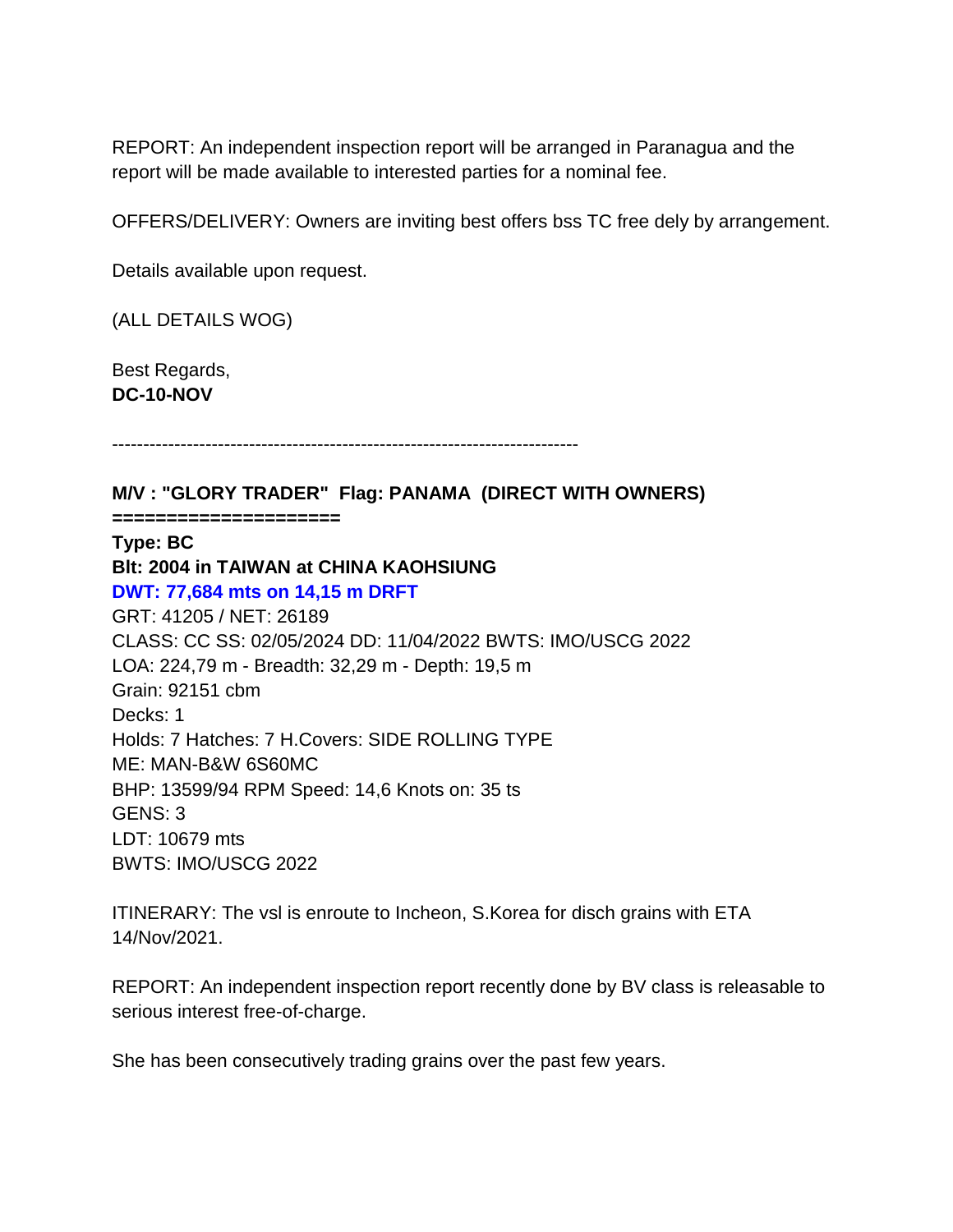OFFERS: Owners are inviting best outright offers in line with the market, on "1st come-1st served" bss.

Details available upon request.

(ALL DETAILS WOG)

Best Regards, **DC-10-NOV**

---------------------------------------------------------------------------

## **MV DMC JUPITER - FLAG COOK ISLAND**

**ABT 24,823 DWT ON 9.616M DRAFT BLT MAY 2007 KURINOURA DOCKYARD, JAPAN** CLASS SING-LLOYD, NEXT DD/SS MAY 2022 GRT 14,948 / NRT 8,472 LOA/BEAM/DEPTH 158.00/25.00/13.50M 4 HOLD / 4 HATCH GRAIN/BALE 32,526/31,481 CBM CR 4X30.5T GENS 375KW X 2 SETS M/E MAN-B&W 7S35MC MCR 4,891KW (6,650HP) AT 170 RPM

As broker try time charter free Feb – Mar 2022 at usd 12M. Pls to hear!

Best regards, **SP-10-NOV**

--------------------------------------------------------------------------------

## **MV AN HAI STAR**

**SINGLE DECKER / LOG CARRIER / PANAMA FLAG BLT JUL 2002 AT HIGAKI SHIPBUILDING, JAPAN**

**DWT 11,595 AT 8.39M DRAFT**

NK SS+DD JUL 2022 / BWTS DUE NEXT SS LOA/BEAM: 118.01/19.60 M GT/NT 6,683/4,494 GRAIN/BALE 15,251/14,428 CBM HOLD/HATCHES 3/3 PONTOON HATCH COVER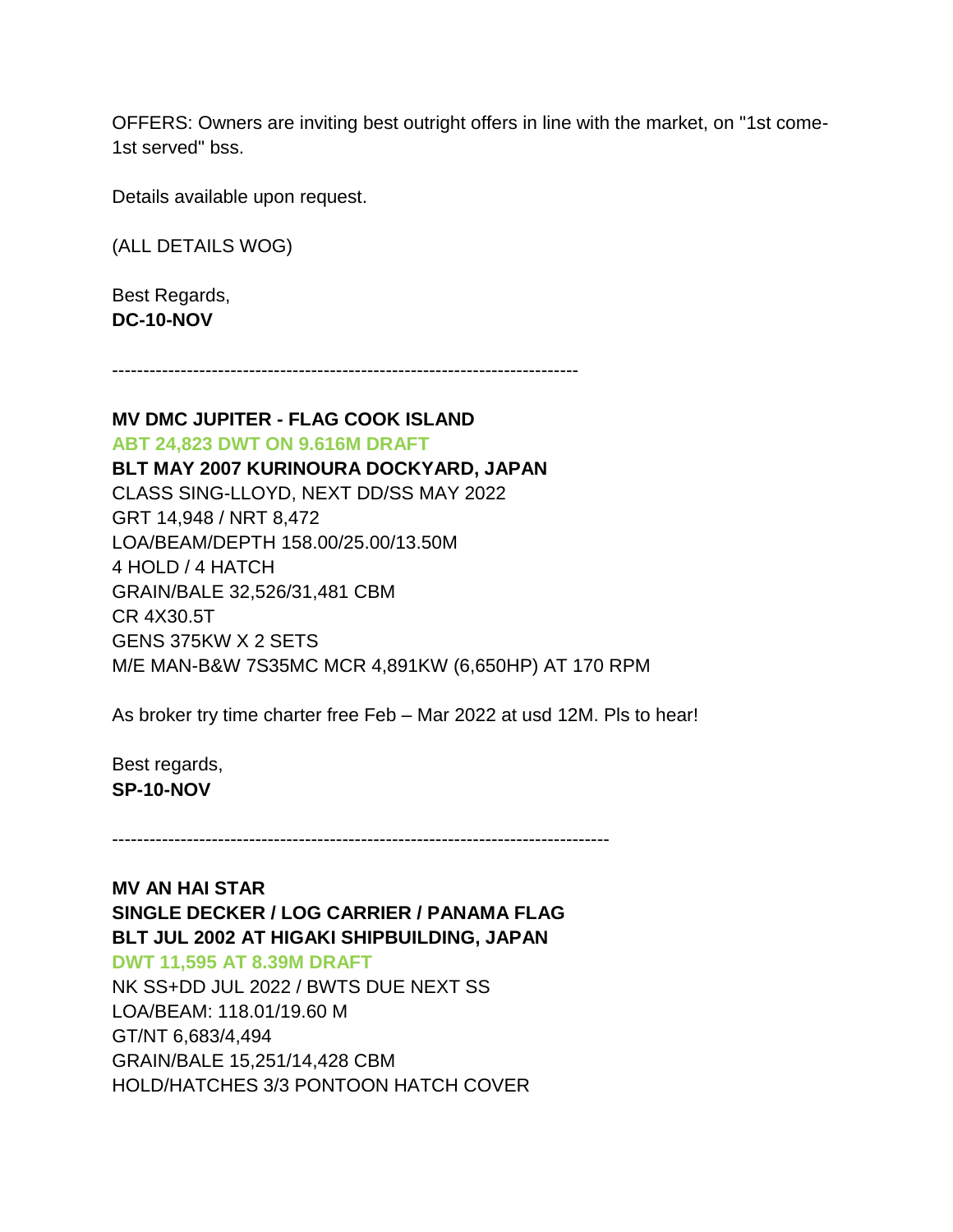NO. 1&3 HATCH: 16.10M X 9.8M NO. 2 HATCH: 31.50M X 9.8M CR 2X30T (NON-COMBINABLE) + DR 1X30T M/E B&W 6L35MC 3,900 KW AT 210 RPM G/E YANMAR 6NY16L-UN X 2 SETS

At the meantime, vsl open PG, waiting for fixing cargo this week. Kindly find photos attached hereto.

BEST REGARDS, **SP-11-NOV**

--------------------------------------------------------------------------------

**M/V : "NONI" Flag: MARSHALL ISLANDS (DIRECT WITH OWNERS)**

**=============**

**Type: BC**

**Blt: 2015 in CHINA at NANTONG OCEAN DWT: 61,631 mts on 13,03 m DRFT** GRT: 34619 / NET: 20170 CLASS: NK SS: 29/06/2025 DD: 15/01/2024 BWTS: YES LOA: 199,9 m - Breadth: 32,29 m - Depth: 18,6 m Grain: 77546 cbm Bale: 73552 cbm Decks: 1 Holds: 5 Hatches: 5 Gear: 4 X 30t CRANES ME: MAN-B&W 6S50ME-B9 BHP: 11054/108 RPM Speed: 15 Knots on: 27,7 ts GENS: 3 LDT: 10766 mts BWTS: YES

ITINERARY: Kandla, India ETD 17/Nov to discharge coal.

REPORT: Owners are arranging for IDWAL to inspect the vessel at Kandla, the report will be made available to interested parties for a nominal fee.

DELIVERY: Can give prompt charter free delivery on completion of current voyage or forward delivery by arrangement.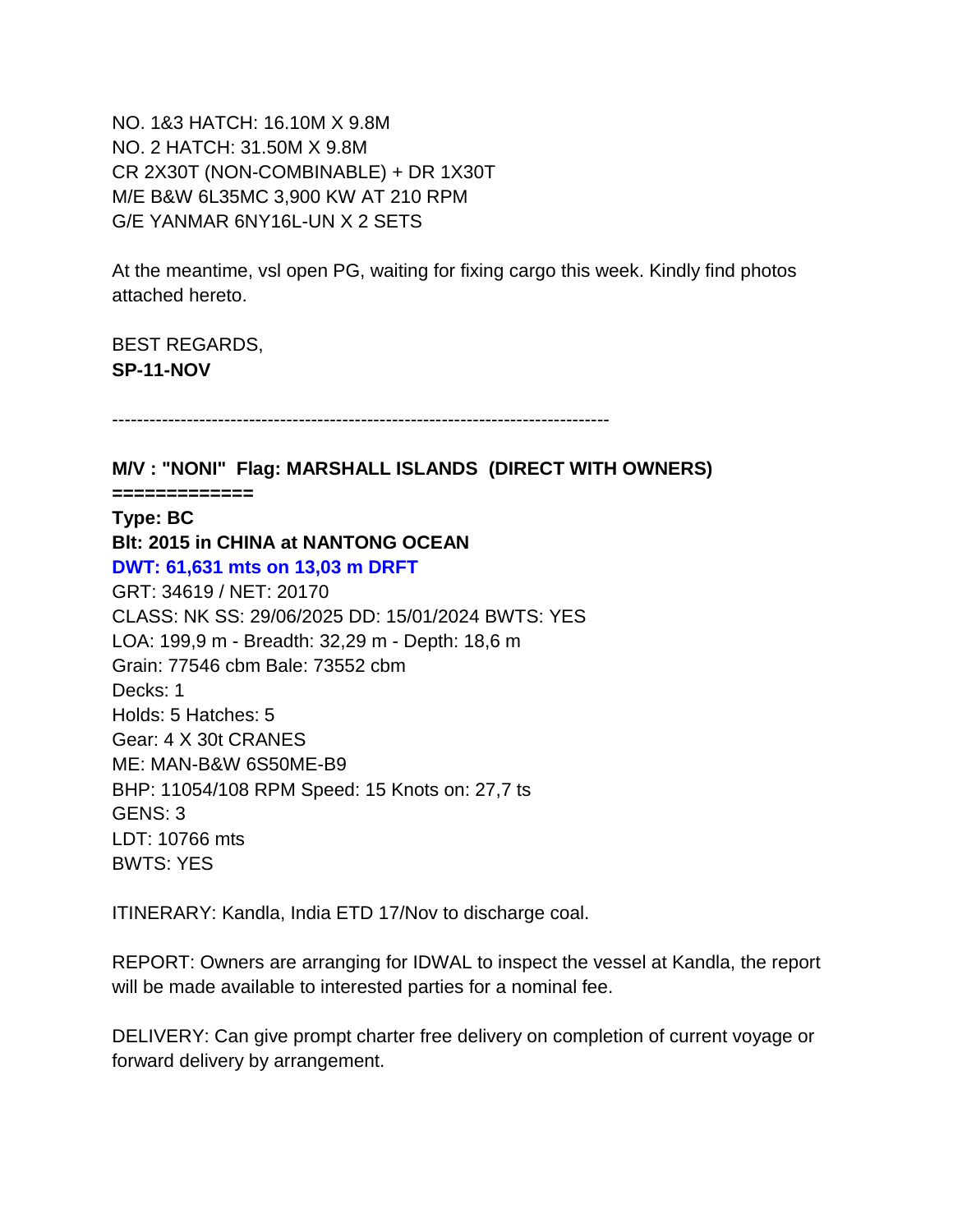PRICE: Owners have no prices ideas and are inviting outright offers in line with market.

Details available upon request.

(ALL DETAILS WOG)

Best Regards, **CD-11-NOV**

---------------------------------------------------------------------------

**M/V : "MARIBELLA" Flag: MALTA (DIRECT WITH OWNERS) ================== Type: BC Blt: 2004 in JAPAN at IMABARI MARUGAME DWT: 76,629 mts on 14,14 m DRFT** GRT: 39736 / NET: 25754 CLASS: NK SS: 15/12/2024 DD: 25/02/2023 BWTS: IMO\_08/2022\_USCG\_12/2022 LOA: 224,94 m - Breadth: 32,29 m - Depth: 19,5 m Grain: 90740 cbm Decks: 1 Holds: 7 Hatches: 7 ME: B&W 6S60MC-C BHP: 14031/105 RPM Speed: 15,25 Knots on: 34 ts GENS: 3 LDT: 10195 mts BWTS: IMO\_08/2022\_USCG\_12/2022

LOCATION: The vsl is presently enroute to discharge soya beans in China (intention Tianjin) with ETA end/Nov.

REPORT: IDWAL inspected the ship last week and the inspection report will be available to interested named Buyers for USD 1000.

DELIVERY: She can give TC free delivery within 1/Jan-28/Feb 2022.

Details available upon request.

(ALL DETAILS WOG)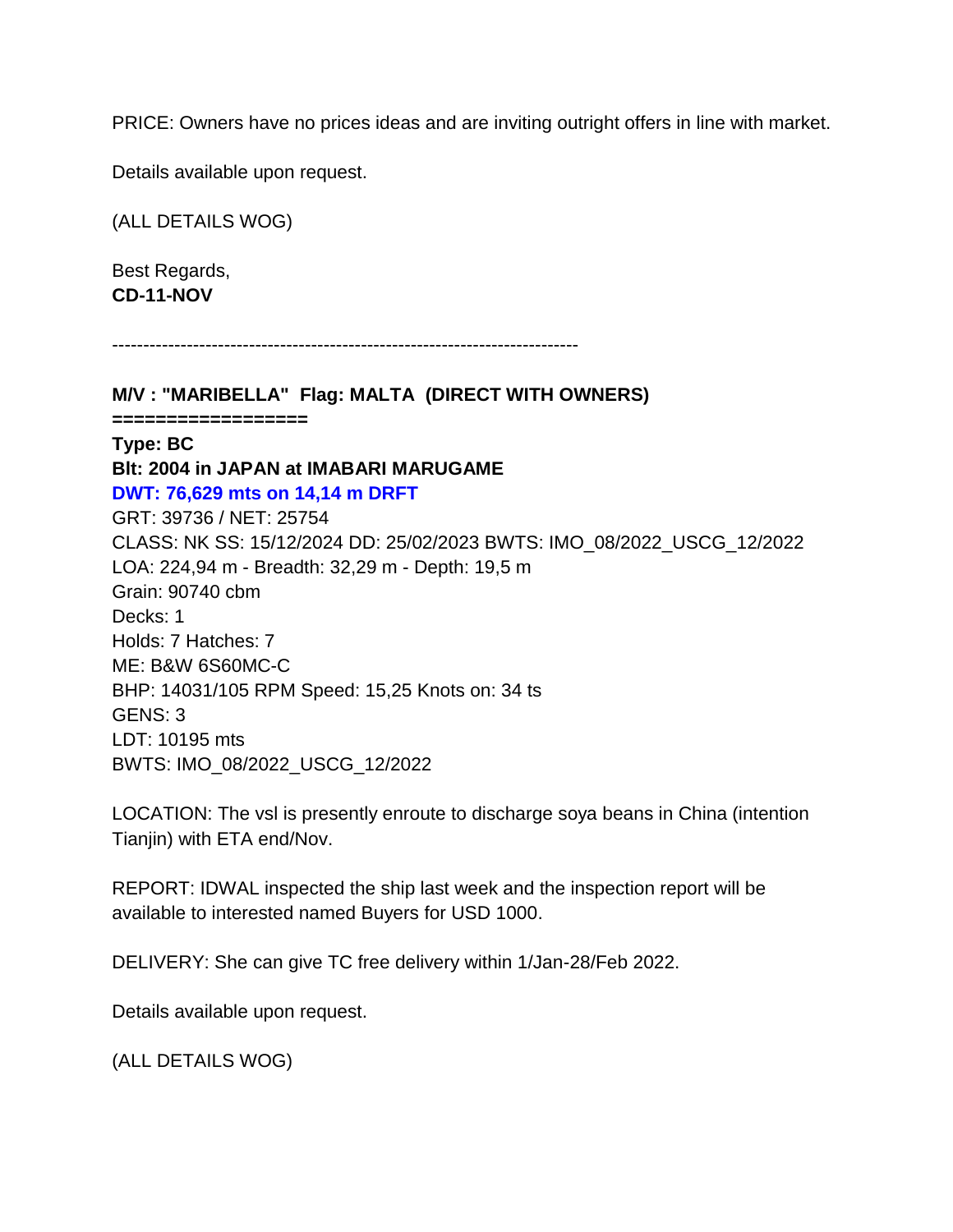Best Regards, **CD-15-NOV**

------------------------------------------------------------------------------------

**M/V : "JAG ROHAN" Flag: INDIA (DIRECT WITH OWNERS) ================== Type: BC Blt: 2006 in PHILIPPINES at TSUNEISHI CEBU DWT: 52,450 mts on 12 m DRFT** GRT: 30046 / NET: 18207 CLASS: IR VL SS: 26/01/2026 DD: 24/01/2024 BWTS: 08/2022 LOA: 189,99 m - Breadth: 32,29 m - Depth: 17 m Grain: 67756 cbm Bale: 65601 cbm Decks: 1 Holds: 5 Hatches: 5 Gear: 4 X 30t CRANES ME: B&W 6S50MC BHP: 10599/116 RPM Speed: 14,3 Knots on: 30 ts GENS: 3 LDT: 8322 mts BWTS: 08/2022

ITINERARY : ETA Chittagong, Bangladesh 15 / Nov.

OFFERS/DELIVERY: Owners are inviting best offers basis dely within this year in UAE range.

Technical details available upon request.

(ALL DETAILS WOG)

Best Regards, **CD-15-NOV**

--------------------------------------------------------------------------

**M/V : "WEST WIND" (DIRECT WITH OWNERS)**

**================== Type: BC**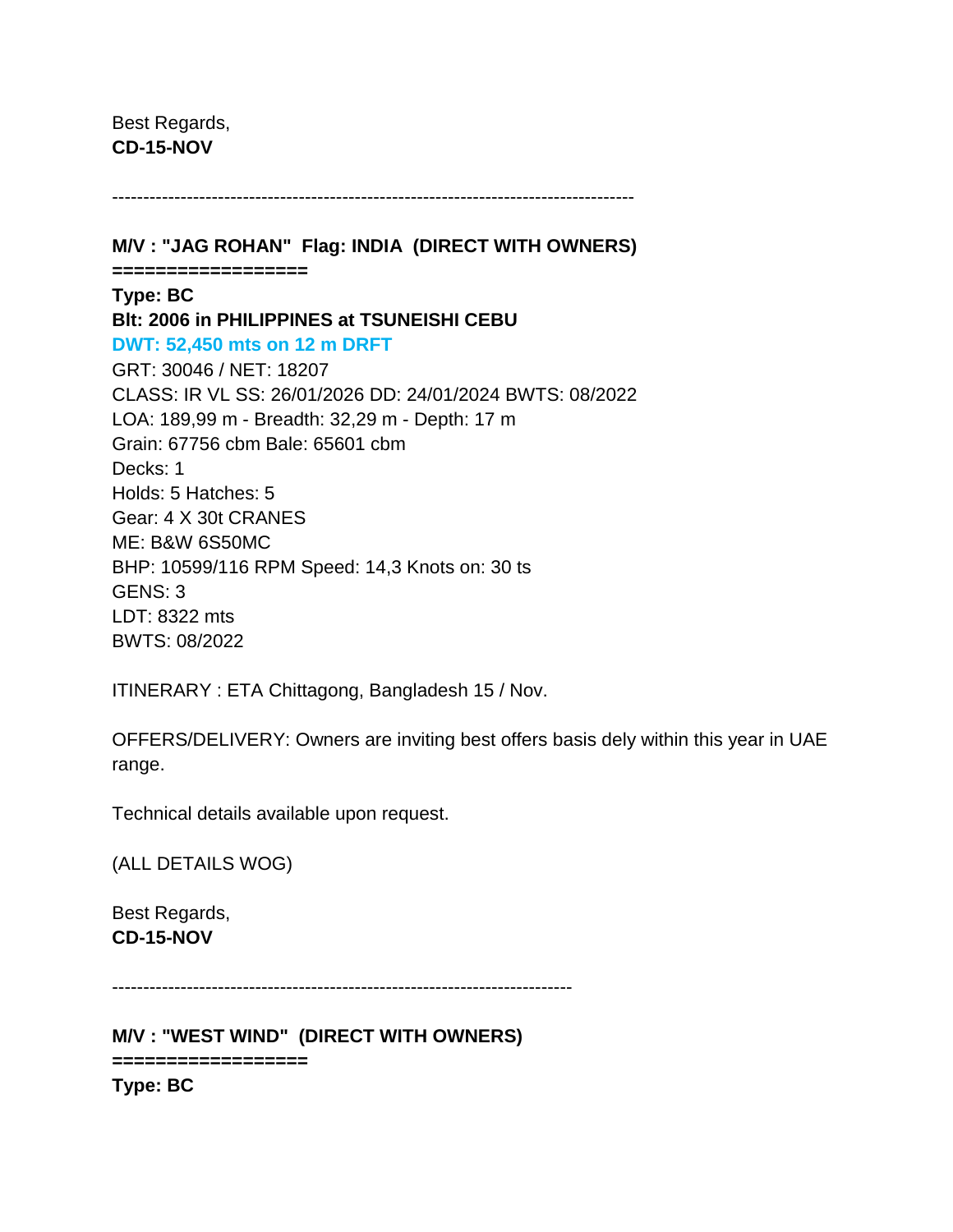#### **Blt: 2008 in JAPAN at IHI MARINE UNITED - YO**

**DWT: 56,557 mts on 12,73 m DRFT** GRT: 31532 / NET: 18767 CLASS: NK SS: 06/08/2023 DD: 06/08/2023 BWTS: YES/HEADWAY TECHNOLOGY LOA: 190 m - Breadth: 32,3 m - Depth: 18,1 m Grain: 72111 cbm Bale: 67110 cbm Decks: 1 Holds: 5 Hatches: 5 Gear: 4 X 35t CRANES Grabs: 4 X 14cbm ME: Wartsila 6RT-flex50 BHP: 12087/116 RPM Speed: 14 Knots on: 30 ts GENS: 3 LDT: 9321 mts BWTS: YES/HEADWAY TECHNOLOGY

REPORT: An inspection report made by Hanseatic Greece (vessel was inspected in Piraeus last week) will be ready tonight and available against a fee of USD 1,000.

OFFERS/DELIVERY: Owners are inviting best offers bss delivery December/February in Med or Singapore.

Details available upon request.

(ALL DETAILS WOG)

Best Regards, **CD-15-NOV**

--------------------------------------------------------------------------

**M/V : "GLORY TRADER" Flag: PANAMA (DIRECT WITH OWNERS)**

**=====================**

**Type: BC Blt: 2004 in TAIWAN at CHINA KAOHSIUNG DWT: 77,684 mts on 14,15 m DRFT** GRT: 41205 / NET: 26189 CLASS: CC SS: 02/05/2024 DD: 11/04/2022 BWTS: IMO/USCG 2022 LOA: 224,79 m - Breadth: 32,29 m - Depth: 19,5 m Grain: 92151 cbm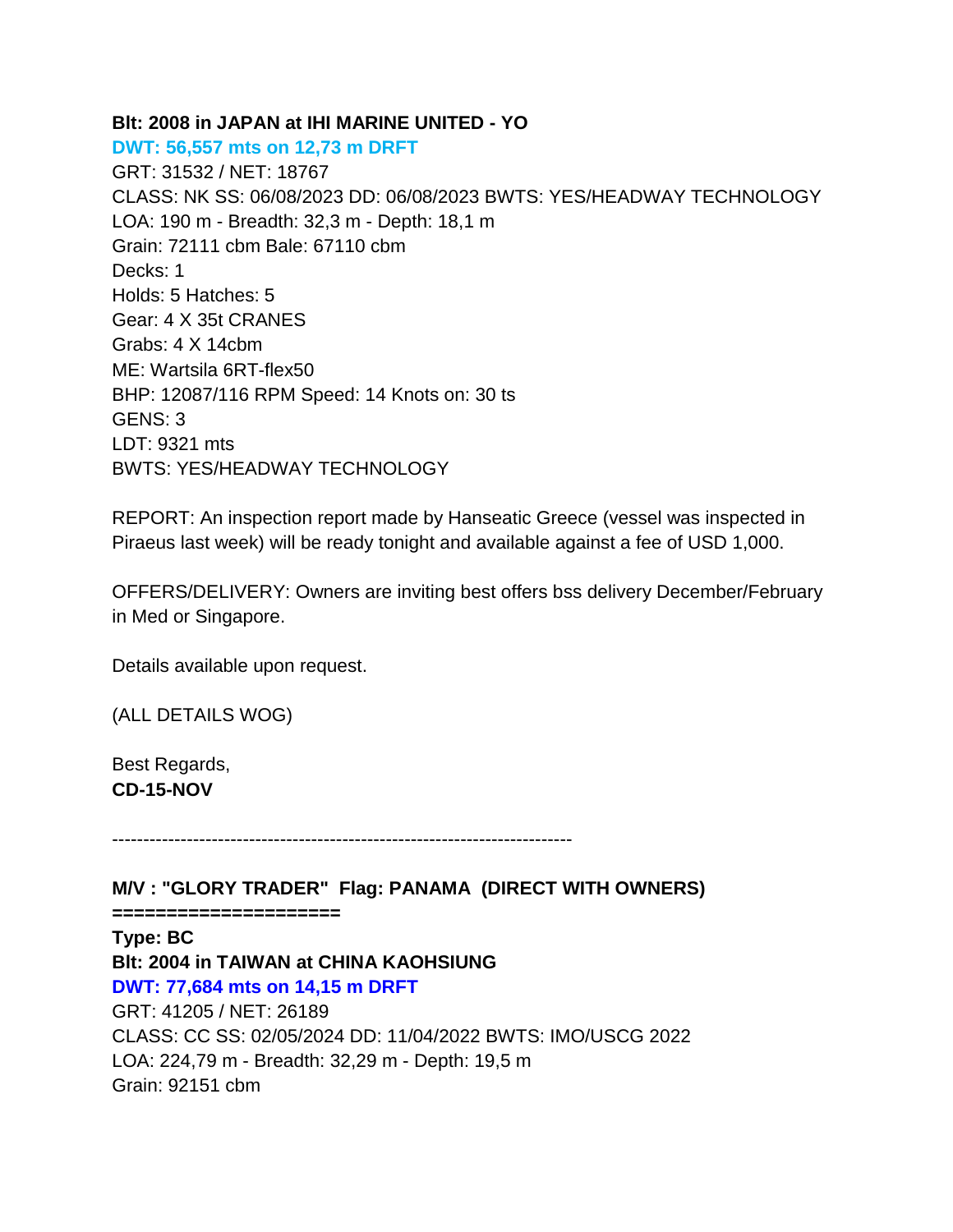Decks: 1 Holds: 7 Hatches: 7 H.Covers: SIDE ROLLING TYPE ME: MAN-B&W 6S60MC BHP: 13599/94 RPM Speed: 14,6 Knots on: 35 ts GENS: 3 LDT: 10679 mts BWTS: IMO/USCG 2022

ITINERARY: The vsl arrived today at Incheon, S.Korea to disch grains ETB 24/Nov/21 , ETC/D 26/Nov/21. Next voyage is not yet fixed.

REPORT: An independent inspection report recently done by BV class is releasable to serious interest free-of-charge.

DELIVERY: She can give ppt TC free delivery within Q1 2022.

She has been consecutively trading grains over the past few years.

OFFERS: Owners are inviting best outright offers in line with the market, on "1st come-1st served" bss.

Details available upon request.

(ALL DETALS WOG)

Best Regards, **CD-15-NOV**

-------------------------------------------------------------------------------------

**M/V : "JAG ROHAN" Flag: INDIA (DIRECT WITH OWNERS) ================== Type: BC Blt: 2006 in PHILIPPINES at TSUNEISHI CEBU DWT: 52,450 mts on 12 m DRFT** GRT: 30046 / NET: 18207 CLASS: IR VL SS: 26/01/2026 DD: 24/01/2024 BWTS: 08/2022 LOA: 189,99 m - Breadth: 32,29 m - Depth: 17 m Grain: 67756 cbm Bale: 65601 cbm Decks: 1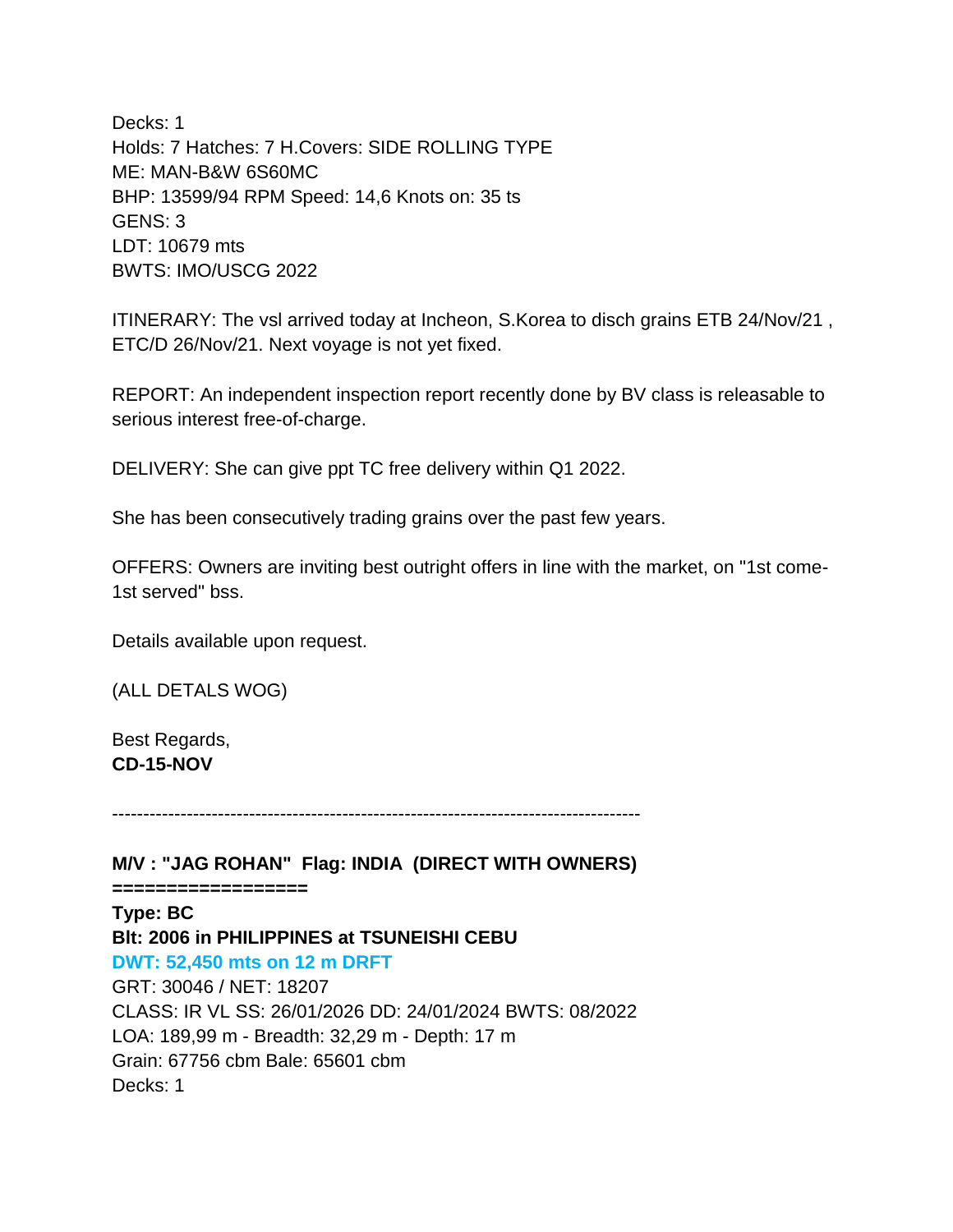Holds: 5 Hatches: 5 Gear: 4 X 30t CRANES ME: B&W 6S50MC BHP: 10599/116 RPM Speed: 14,3 Knots on: 30 ts GENS: 3 LDT: 8322 mts BWTS: 08/2022

ITINERARY: The vsl will be discharging Chittagong, Bangladesh until 22/Nov/2021.

OFFERS/DELIVERY: Owners are inviting best offers basis dely within this year in UAE range.

Technical details available upon request.

(ALL DETAILS WOG)

Best Regards, **CD-17-NOV**

----------------------------------------------------------------------------

**M/V : "MARIBELLA" Flag: MALTA (DIRECT WITH OWNERS)**

**================== Type: BC Blt: 2004 in JAPAN at IMABARI MARUGAME DWT: 76,629 mts on 14,14 m DRFT** GRT: 39736 / NET: 25754 CLASS: NK SS: 15/12/2024 DD: 25/02/2023 BWTS: IMO\_08/2022\_USCG\_12/2022 LOA: 224,94 m - Breadth: 32,29 m - Depth: 19,5 m Grain: 90740 cbm Decks: 1 Holds: 7 Hatches: 7 ME: B&W 6S60MC-C BHP: 14031/105 RPM Speed: 15,25 Knots on: 34 ts GENS: 3 LDT: 10195 mts BWTS: IMO\_08/2022\_USCG\_12/2022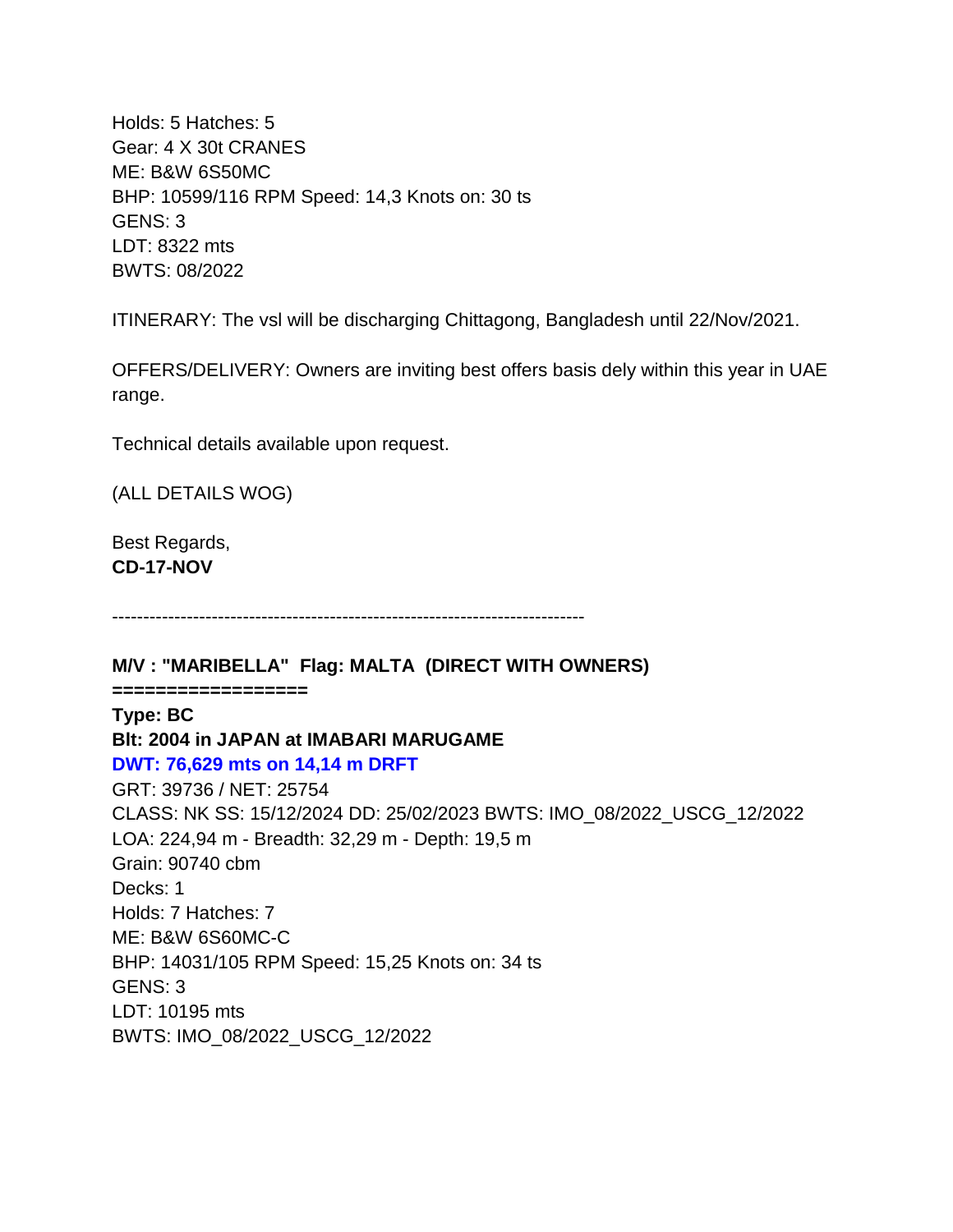LOCATION: The vsl is presently enroute to discharge soya beans in China (intention Tianjin) with ETA end/Nov (o/a 25/11/2021).

REPORT: IDWAL inspected the ship last week and the inspection report will be available to interested named Buyers for USD 1000.

DELIVERY: She can give TC free delivery within 1/Jan-28/Feb 2022.

Details available upon request.

(ALL DETAILS WOG)

Best Regards, **CD-18-NOV**

-------------------------------------------------------------------------------

We can develop below 2010 and 2012 Chinese built Capesize bulkers officially for sale again:

# **MV MSXT CAPELLA** - PANAMA FLAG **BLT FEB., 2012 DALIAN SHIPBUILDING IND. CHINA ABT 180,346MT DWT ON DRAFT 18.1M,**

CCS SS/DD 02/22 LOA 295M/BREATH 46M TPC 124.3 GRT 94710/NRT 59527 GRAIN CAP 201953CBM 9H/9H HI/15.47X16.50 H2-8/15.47X20.00 H9/15.47X16.50 M/E MAN B&W 6S70MC-C / 18,660KW @ 91RPM A/E 3 X 6DK20 / 960KW @ 900RPM

ECO SPEED/CONS:

(B) ABT 12.5 KTS ON ABT 43.6MT IFO + ABT 0.1MT MDO DAILY (L) ABT 12.0 KTS ON ABT 43.6MT IFO + ABT 0.1MT MDO DAILY

IDLE ABT 3.0 MTS OF IFO & 0.1 MT OF MGO PER DAY.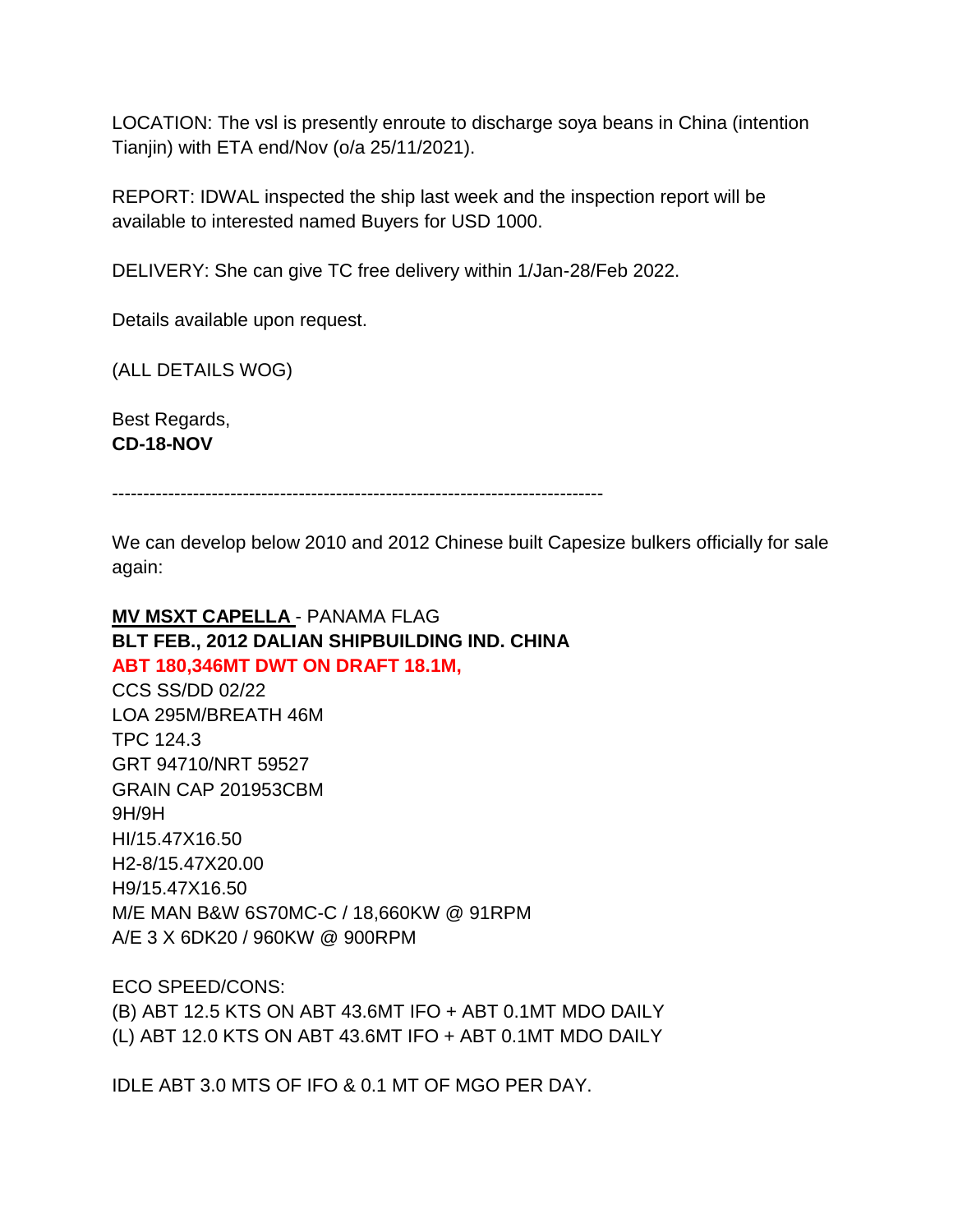WORKING ABT 5.0 MTS OF IFO & 0.1 MT OF MGO PER DAY.

BWTS DUE: JAN., 2022

++++ **MV. MSXT TRINITY -** PANAMA FLAG **178,076 DWT ON 18.30 M BLT JUNE/2010 JIANGNAN SHIPYARD, CHINA** CCS SS 02 2025 / DD 02/23 GRT 91,385 / NRT 58,745 TPC 120.60 DIMS: 292.00 LOA X 282.00 LBP X 45.00M BEAM X 24.8M DEPTH 9 HO / 9 HA – SIDE ROLLING TYPE HATCH COVERS STRENGTHENED FOR HEAVY CARGO NO.2,4,6 AND 8 MAY BE EMPTY AND MNS\* CARGO HOLDS CAPACITY: 194,179 CBM GRAIN M/E: MAN B&W 6S70MC MARK 6 M.C.O. 16,860 KW X 91.0 RPM; C.S.O. 14,331 KW X 86.2 RPM GENERATOR ENGINE: 3 SETS YANMAR 6N21AL-EV 900RPM LDT 24,699 MT

FULL SPEED/CONS AT SEA PER DAY FOR BOTH M/E AND AUX: ABT 10.0KNTS BALLAST ABT 20MT LSFO + 0.2MT LSGO ABT 11.0KNTS LADEN ON ABT 33 MT LSFO + 0.2MT LSGO; IN PORT CONSUMPTION PER DAY: IDLE ABT 3MT LSFO + ABT 0.2MT LSGO, PLUS ABT 3MT LSFO FOR BOILER; WORKING ABT 5MT LSFO + ABT 0.2MT LSGO, PLUS ABT 3MT LSFO FOR BOILER;

BWTS fixed / Shuangxi Maritime

(ALL DETS ABT AND WOG)

Itinerary: MSXT TRINITY --- ETA Dampier o/a 30th Nov, MSXT CAPELLA -- ETA Son Duong (VIETNAM) 26/27 Nov.

Prefering to sell enbloc and individual will be also workable. Best offer inviting, can guide.

B.Rgds **MA-23-NOV**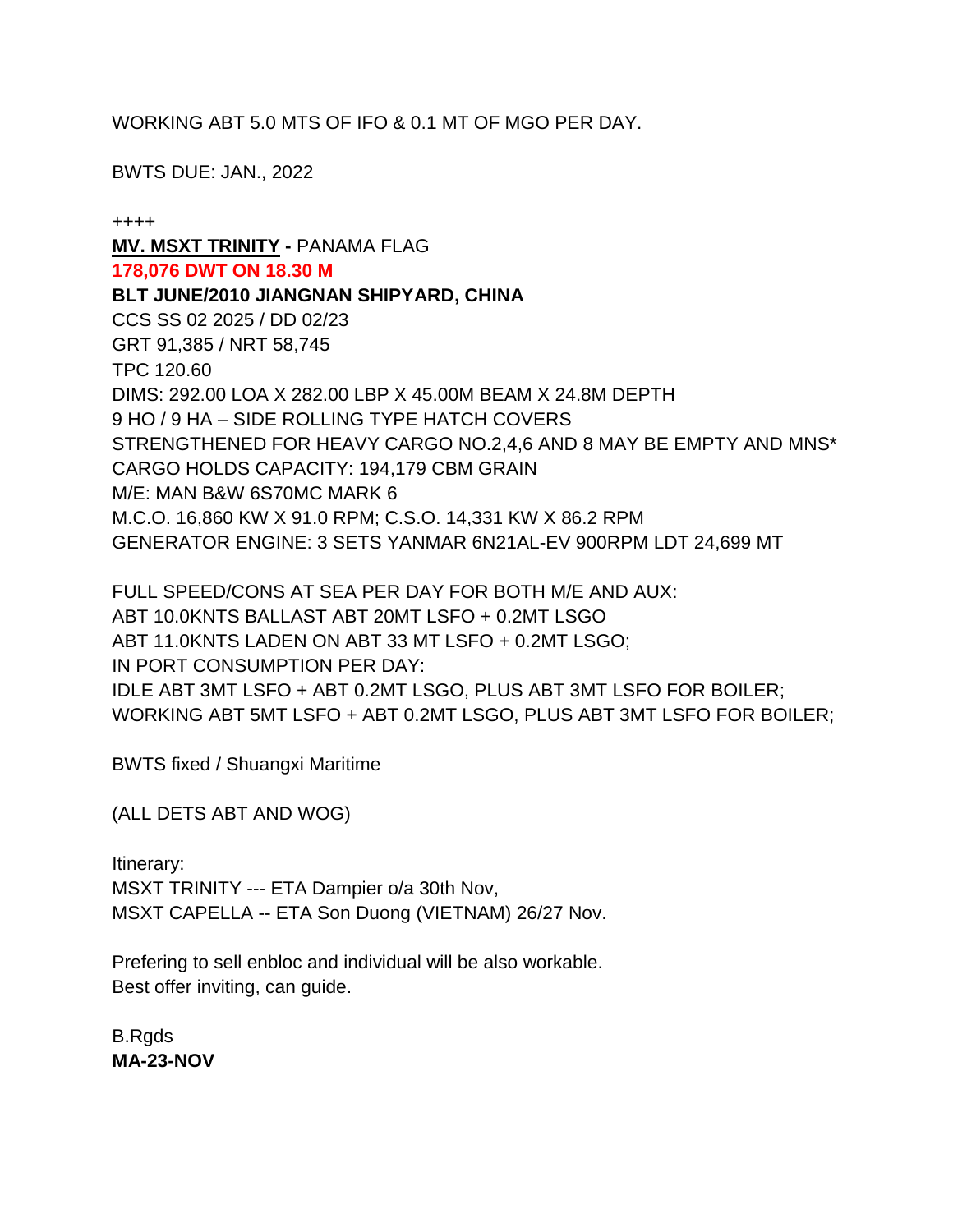**M/V : "GLORY TRADER" Flag: PANAMA (DIRECT WITH OWNERS)**

**--------------------------------------------------------------------**

**=====================**

**Type: BC Blt: 2004 in TAIWAN at CHINA KAOHSIUNG DWT: 77,684 mts on 14,15 m DRFT** GRT: 41205 / NET: 26189 CLASS: CC SS: 02/05/2024 DD: 11/04/2022 BWTS: IMO/USCG 2022 LOA: 224,79 m - Breadth: 32,29 m - Depth: 19,5 m Grain: 92151 cbm Decks: 1 Holds: 7 Hatches: 7 H.Covers: SIDE ROLLING TYPE ME: MAN-B&W 6S60MC BHP: 13599/94 RPM Speed: 14,6 Knots on: 35 ts GENS: 3 LDT: 10679 mts BWTS: IMO/USCG 2022

ITINERARY: The vsl will be discharging grains at Incheon, S.Korea until 30/Nov/21. T'after she is still unfixed.

REPORT: An independent inspection report recently done by BV class is releasable to serious interest free-of-charge.

DELIVERY: She can give ppt TC free delivery within Q12022.

She has been consecutively trading grains over the past few years.

OFFERS: Owners are inviting best outright offers in line with the market, on "1st come-1st served" bss.

Details available upon request.

(ALL DETAILS WOG)

Best Regards, **CD-23-NOV**

--------------------------------------------------------------------------------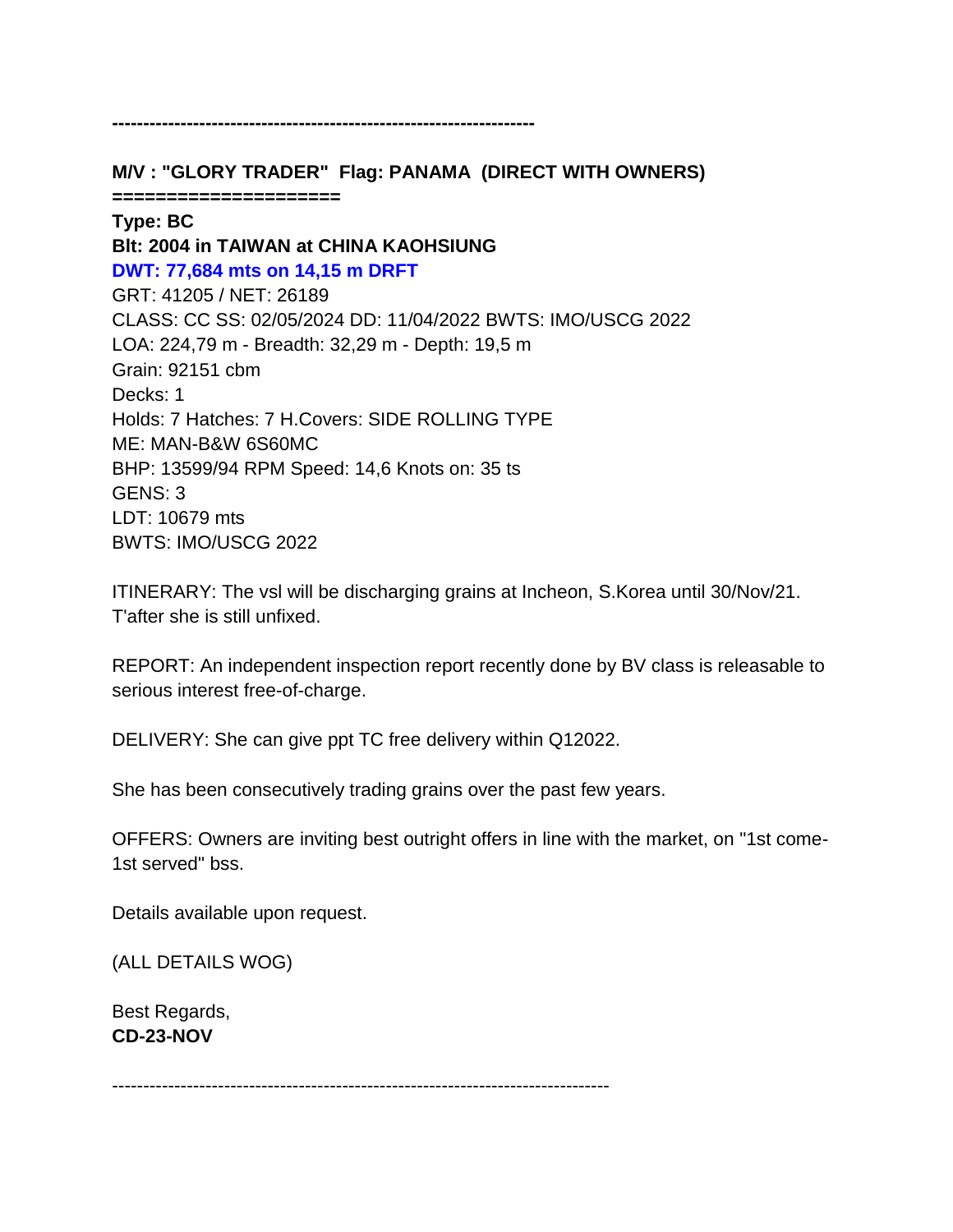We can develop below Kamsarmax bulkers for sale:

# **MV. AGRI GRANDE -** PANAMA FLAG

#### **ABT 81,966 DWT ON 14.45M SSW DRAFT**

**BLT 2017, JIANGSU NEW YANGZE SHIPBUILDING, CHINA**

TPC 72.00MT GRT 43,956 / NRT 26,454

CCS CLASS SS/DD DUE JAN 2022

DIMS: 229.00 M LOA / 32.26 M BEAM / 225.32 M LBP / 20.00 M DEPTH

7H/7H SIDE ROLLING FOLDING TYPE HATCH COVERS

GRAIN 97,738 CBM/ BALE 90,784 CBM

M/E: MAN B&W 6S60ME-C8.2 / 9,801KW @ 90RPM

A/E: 3 x AUX. DIESEL GEN / 1,890KW TOTAL

SPEED/CONS:

ABT 14K BALLAST/ABT 13.5K LADEN ON ABT 31.5MT LSFO CST + ABT 0.1MT LSGO IN PORT WORKING: ABT 4.5MT LSFO + ABT 0.2MT LSGO IN PORT IDLE: ABT 3.5MT LSFO + ABT 0.2MT LSGO ECO SPEED/CONSUMPTION: ABT 12.5KNOTS BALLAST/ ABT 11.5KNOTS LADEN ON ABT 21MT LSFO + 0.1MT LSGO;

BWTS is not fixed.

++++

**MV. MSXT OCEANUS** - PANAMA FLAG **BUILT 2012 DAEWOO/DAEHAN SHIPBUILDING CO, SOUTH KOREA ABT 81,641.8 MTS DWT ON 14.52 M SSW.** GRT/NRT : 44252/26913 MTS. TPC ABT 71.5 MTS AT SD:14.52M. ABS CLASS SS JUL 2022 / DD MAR. 2022 LOA/BEAM – 229.024M/32.26M. 7 HOLDS / 7 HATCHES. GRAIN CAPACITY TRIMMED ENDS 96,155.1 CBM INCLUDING THE HATCH SPACE. STRENGHTENED FOR ALTERNATIVE HOLDS LOADING. NOS 2,4,6 HOLDS MAY BE LEFT EMPTY. GRAINS HOLES FITTED.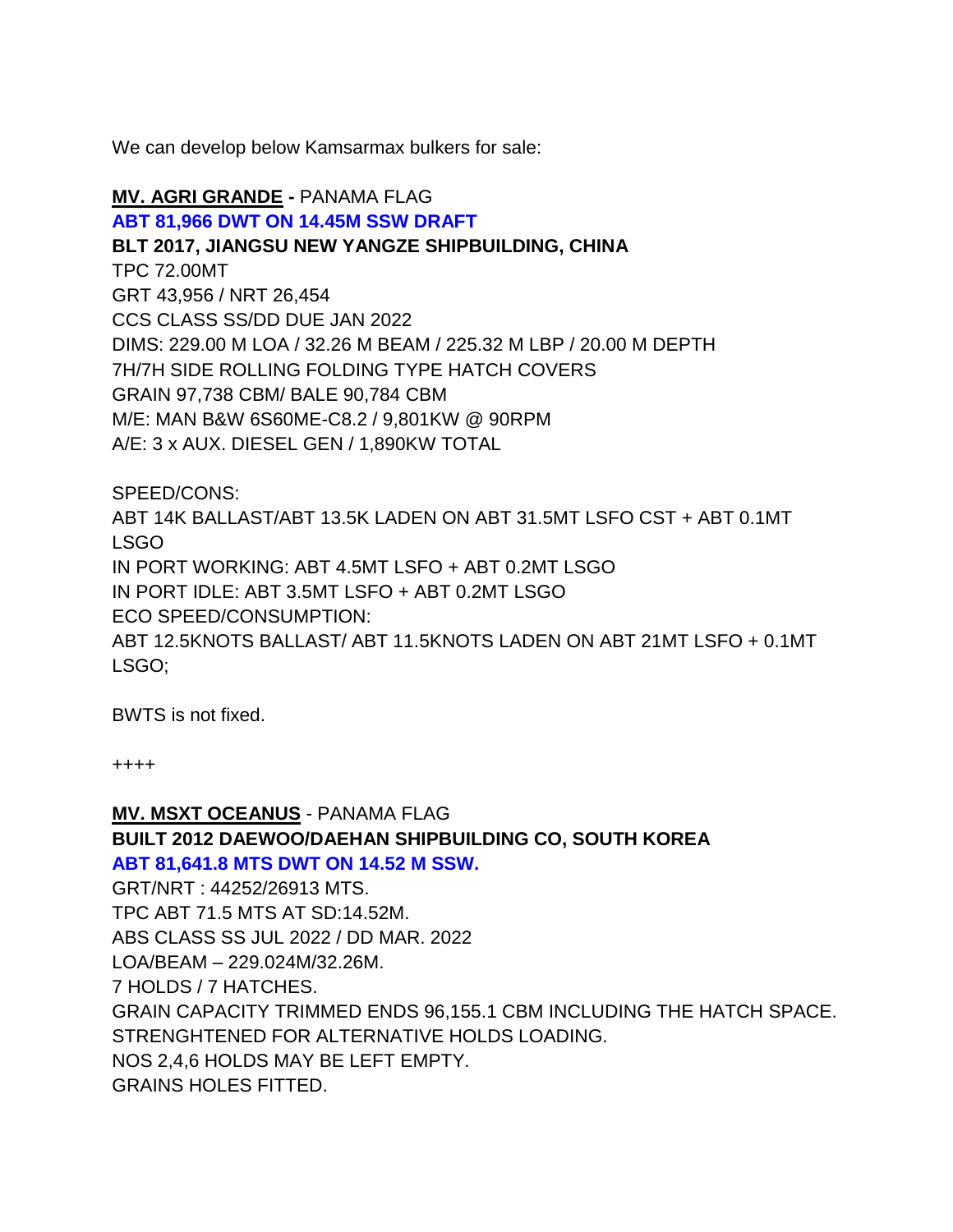VESSEL HAS NATURAL VENTILATION ONLY. -GRAIN CAPACITY BREAKDOWN. HOLD #1: 14291.3 CMB HOLD #2: 13634.3 CBM HOLD #3: 13653.8 CBM HOLD #4: 12986.2 CBM HOLD #5: 13652.6 CBM HOLD #6: 13650.0 CBM HOLD #7: 14286.9 CBM TOTAL : 96155.1 CBM M/E: MAN B&W 6S60MC-C8.TIER 2 / 10,170KW @ 91RPM A/E: 3 x HHI-EMD (HiMSEN) 6H17/28, 1,980KW TOTAL

SPEED/CONS:

BALLAST ABT 14KT ON ABT 34.5 MT IFO + ABT 0.1 MT DO LADEN ABT 13KT ON ABT 34.5 MT IFO + ABT 0.1 MT DO ECO SPEED AND CONS ONLY FOR CHTRS REF BUT WOG BALLAST: ABT 12 KNOTS ON ABT 22MT IFO + ABT 0.1MT DO LADEN: ABT 11.25 KNOTS ON ABT 24.5MT IFO + ABT 0.1MT DO AT PORT AND ANCHORAGE: IDLE HFO 3.0 MT + 0.1 MT DO WORKING HFO 3.5 MT + 0.1 MT DO CONSUMPTION FOR HOLDS WASHING AT SEA: HFO 2MT DAILY

BWTS is not fixed.

++++

# **MV. MSXT BELLONA** (EX "SDTR BELLONA") - FLAG: MARSHALL ISLAND **BLT 2012 TSUNEISHI SHIPBUILDING CO., LTD.**

#### **82,148 DWT ON 14.42M SUMMER**

AB CLASS SS/DD DUE JUL 2022 LOA 229M / BEAM 32.26M GRT 43005 NRT 27239 TPC 70.57 HO/HA 7/7 GRAIN CAP 97'381 M3 M/E: MAN B&W 6S60MC-C7.2 / 9,710KW @ 97RPM A/E: 3 x AUX. - YANMAR 6EY18AL / 2,400KW TOTAL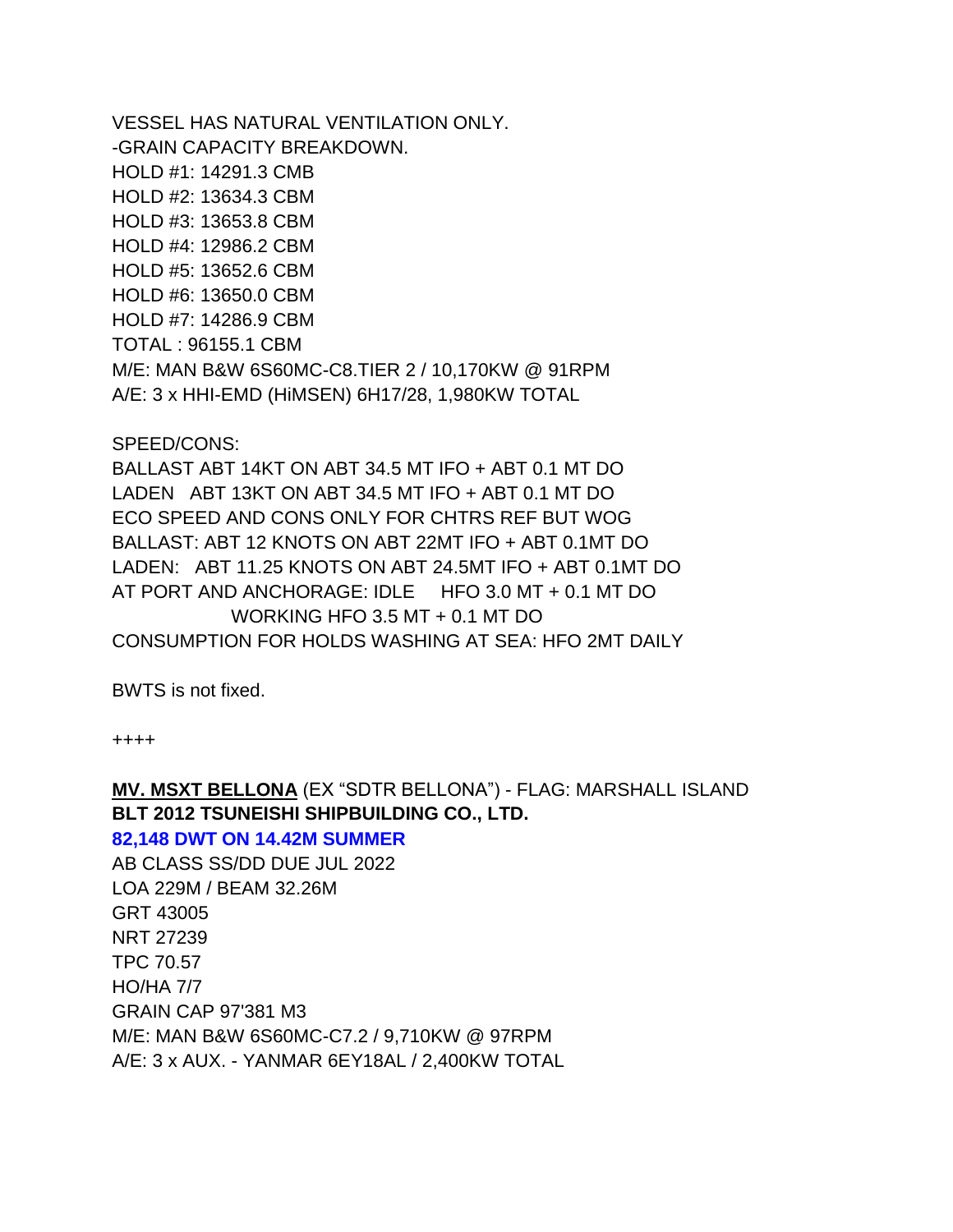SPEED/CONS:

(B)ABT 14.5 KTS ON ABT 33.5 MT IFO + ABT 0.1 MT MDO DAILY (L)ABT 14.0 KTS ON ABT 33.5 MT IFO + ABT 0.1 MT MDO DAILY ECO SPEED AND CONS (B) ABT 12.5 KTS ON ABT 21.5MT IFO + ABT 0.1MT MDO DAILY (L) ABT 11.5 KTS ON ABT 21.5MT IFO + ABT 0.1MT MDO DAILY

IDLE ABT 3.5 MTS OF IFO & 0.1 MT OF MGO PER DAY. WORKING ABT 4.5 MTS OF IFO & 0.1 MT OF MGO PER DAY.

BWTS is not fixed.

(ALL ABOVE DETAILS / FIGURES ARE ABOUT)

Itinearray:

**MSXT Oceanus** – Discharging Rizhao China, ETD 26-27 Nov., thereafter has not fixed yet.

**MSXT Bellona** - Waiting for loading in Indonesia for discharging TACHIBANA, Japan. **Agri Grande** - ETA Port SAID on 27th Nov., then going to China.

Best offer inviting, details in hand.

B.Rgds **MT-24-NOV**

**-----------------------------------------------------------------------------**

**M/V : "ES KURE" Flag: PANAMA (DIRECT WITH OWNERS) ================ Type: GENERAL CARGO Blt: 2012 in JAPAN at KANDA KAWAJIRI DWT: 33,126 mts on 10,03 m DRFT** GRT: 21483 / NET: 10828 CLASS: CC NK SS: 31/03/2022 DD: 31/03/2022 BWTS: 03/2022 LOA: 177 m - Breadth: 28,64 m - Depth: 14,35 m Grain: 42630 cbm Bale: 41207 cbm Decks: 1 Holds: 5 Hatches: 5 Gear: 4 X 30.5t CRANES ME: Mitsubishi 6UEC45LSE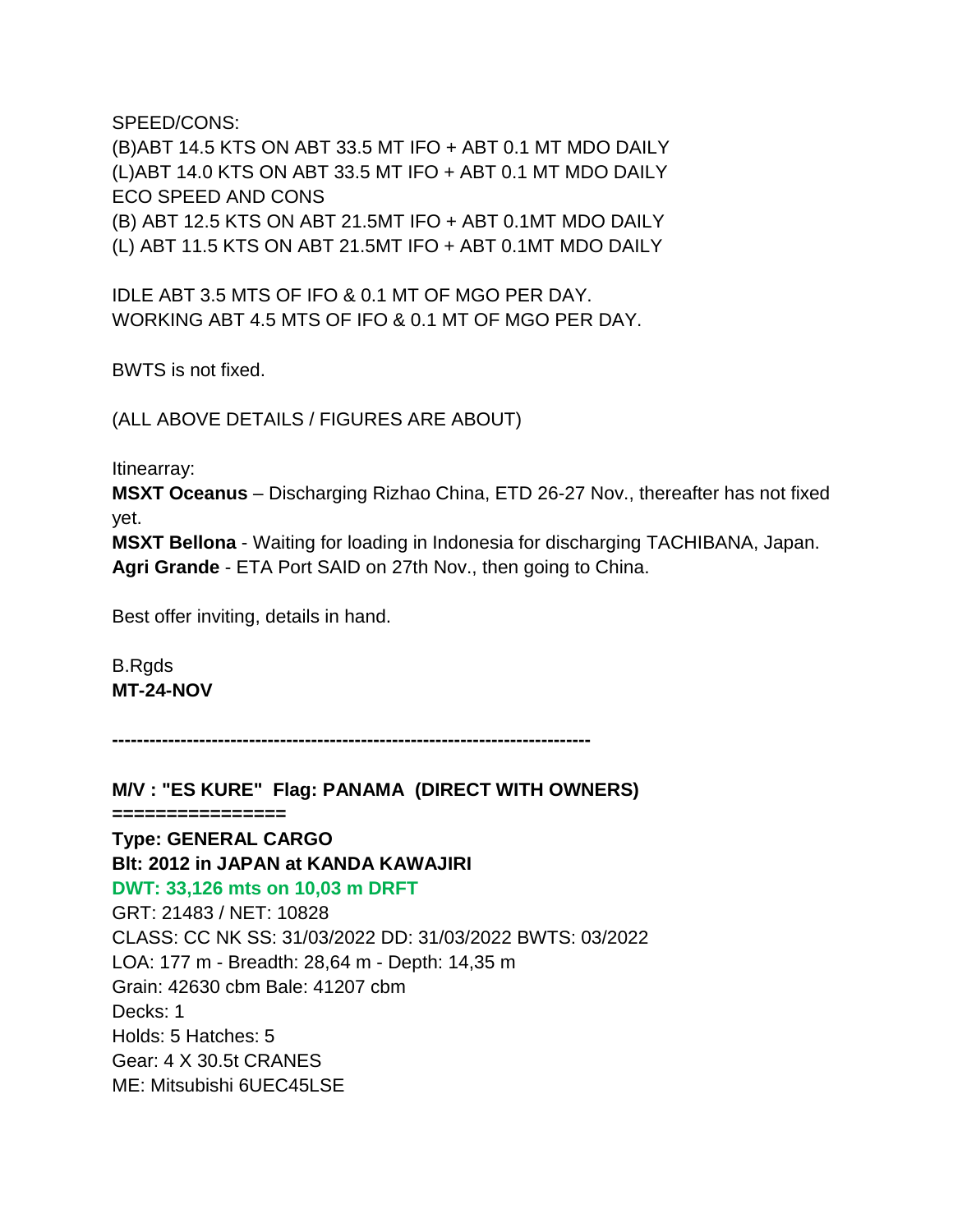BHP: 8905/114 RPM Speed: 14,15 Knots on: 25,5 ts GENS: 3 LDT: 8358 mts BWTS: 03/2022

ITINERARY: Complete loading at Yuzhny of Ukraine today for disch in the pg areas (via suez canal) around mid-dec dates. Next voy intention heading into the far east.

DELIVERY: Sellers prefer to deliver the vessel with SS/DD/BWTS due Jan-Feb/2022 in F.East but also could consider to pass SS/DD surveys with BWTS installed bss Mar-Apr/2022 laycan.

REPORT: An Aalmar inspection report is available against the cost of USD1,000.

The SS/DD/BWTS are extendable for 3-months.

OFFERS: Best bidding offers to be submitted on Seller's MOA terms.

Details available upon request.

(ALL DETAILS WOG)

Best Regards, **CD-29-NOV**

-------------------------------------------------------------------------

**MV LILY BREEZE - EX SAMJOHN AMITY ABT 74,744MTDW ON 13.787M DRAFT BUILT 01/1998 NIPPON KOKAN - JAPAN** CLASS LR SS/DD 01/23 LOA 225.00M BEAM 32.26M 7/ 7 HOLDS / HATCHES DIMS: MAX 17.10X15.00 ABT 87,667CBM GRAIN SULZER 7RTA48T 10,801 BHP GENERATORS: 3 X 400 KW AC 450V 60HZ

Full details in Hands Against named interest

Vbrgds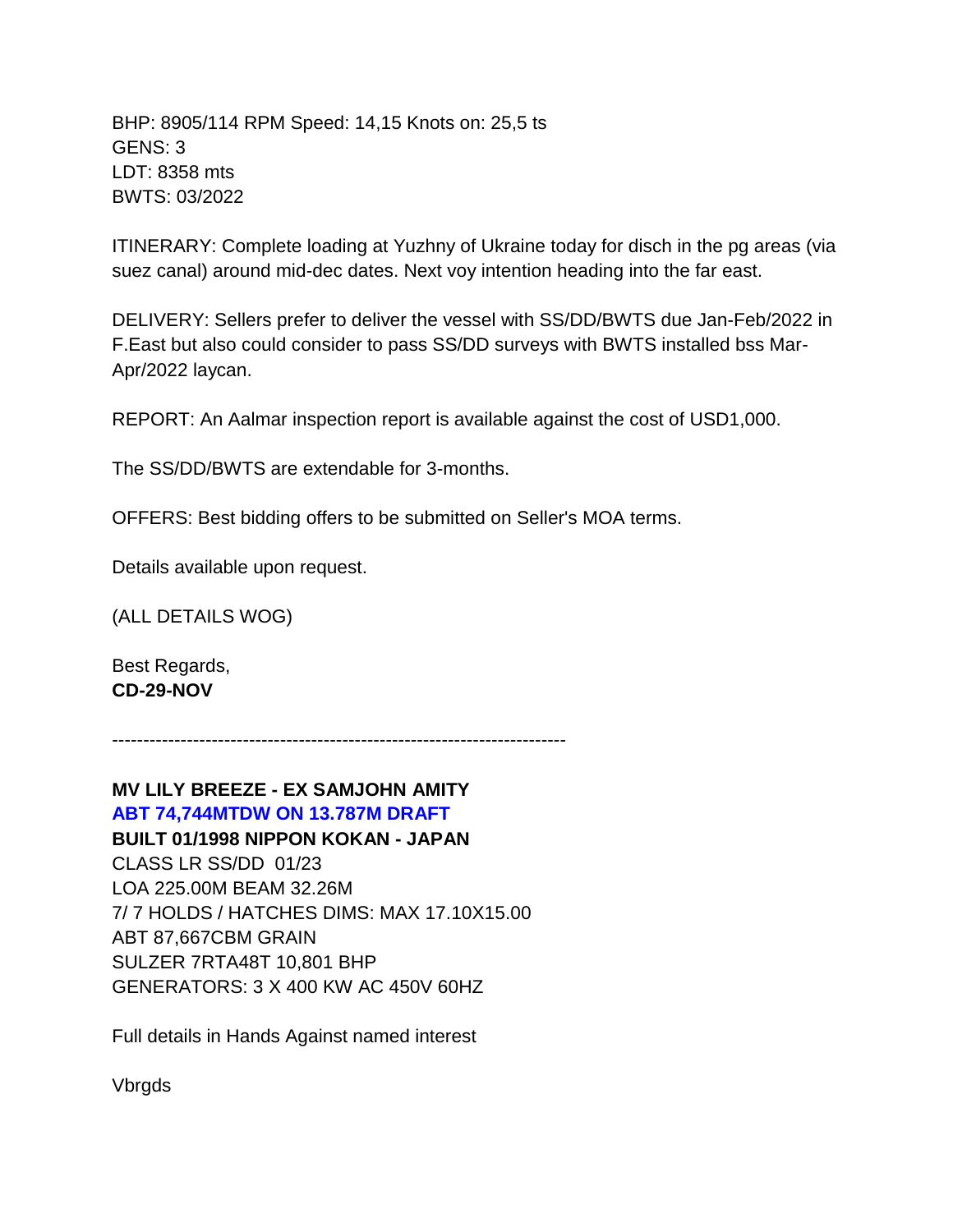#### **CB-01-DEC**

-------------------------------------------------------------------------

WE CAN DEVELOP FOR SALE BELOW BULKER:

+

**MV DMC JUPITER (EX HO XIN) BULKER / COOK ISLAND FLAG DWT 24,822 AT 9.62M DRAFT**

**BLT MAY 2007 AT KURINOURA DOCKYAD, JAPAN** SING-LLOYD SS+DD MAY 2022 BWTS DUE MAY 2022 LOA/B/D 158/25.0/13.5M GRT 14,948 GRAIN/BALE 32,525/31,481 CBM HO/HA 4/4 M/E MAKITA B&W 7S35MC 5180 KWT AT 173 RPM CRANES 4X30T LDT 5310 (DWG)

VESSEL IS PRESENTLY AT ZHENJIAGANG (LOAD) THEN DISC AT EC INDIA (KAKINADA OR GANGAVARAM) (DISC)

VSL TO BE DELIVERED T/C FREE Q1/2022

WE HOLD FULL DETAILS!

PLS TO HEAR YOUR BUYERS INTEREST !

BEST REGARDS, **RS-03-DEC**

-----------------------------------------------------------------------

**M/V : "LION" Flag: PANAMA (J. EXCLUSIVELY WITH OWNERS)**

**=============**

**Type: BC Blt: 1996 in JAPAN at NAIKAI ZOSEN SETODA**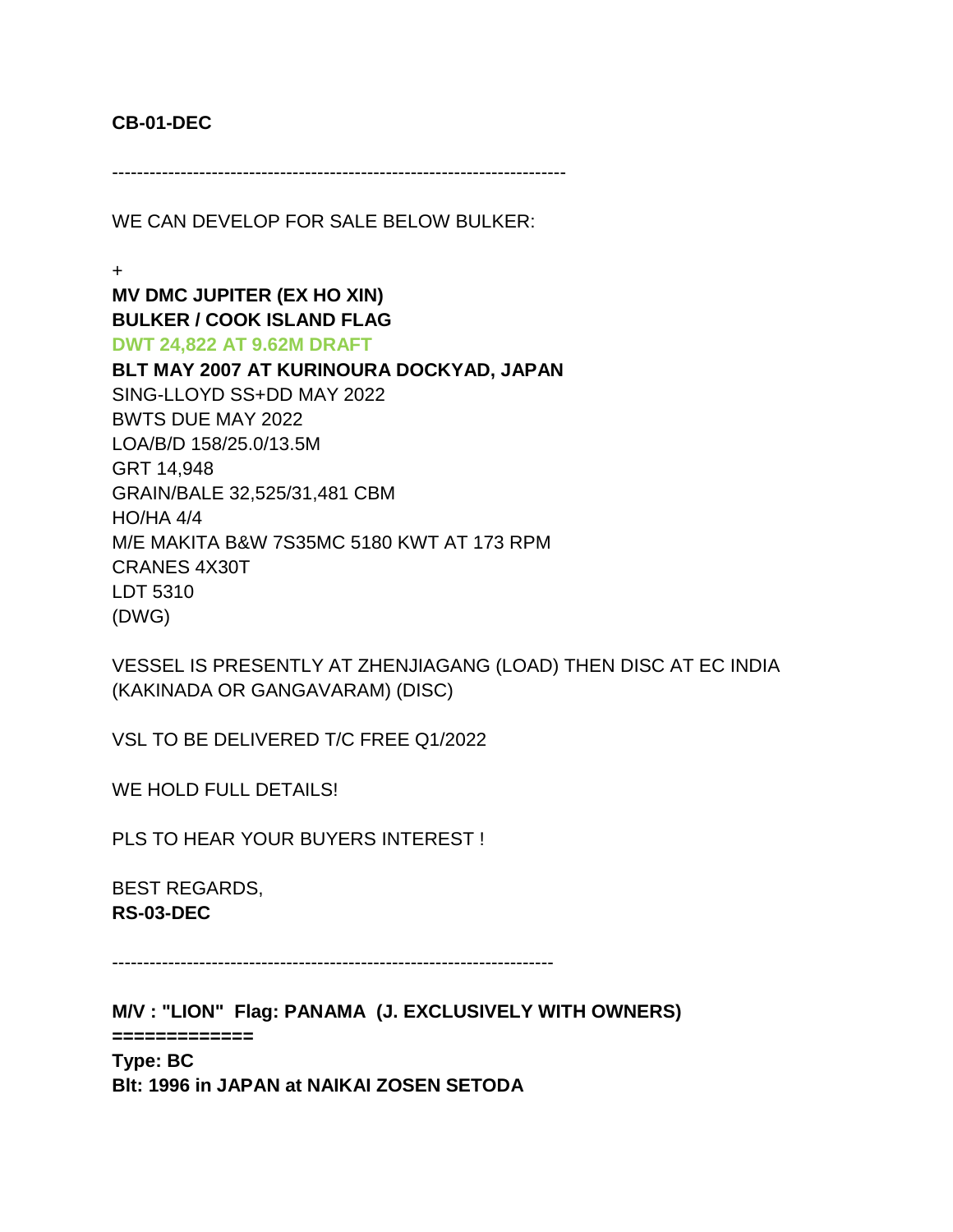## **DWT: 27,917 mts on 9,65 m DRFT**

GRT: 18108 / NET: 10015 CLASS: **NK, SS/DD FRESHLY PASSED 10/2021 WITH BWTS: OPTIMARINE BWTS FTD** LOA: 169,03 m - Breadth: 27,05 m - Depth: 13,8 m Grain: 36254 cbm Bale: 34926 cbm Decks: 1 Holds: 5 Hatches: 5 H.Covers: **BOX HOLDS OPEN HATCH - LOGGER** Gear: 4 X 30t CRANES ME: B&W 5S50MC BHP: 8900/123 RPM GENS: 3 LWT 7,000MT

SHE IS TRADING IN EUROPE MED / BLACK SEA

WE CAN GUIDE YOU ON PRICE.

(All details are given in good faith, without guarantee & as brokers only)

Best Regards, **CD-06-DEC**

---------------------------------------------------------------------------------

### **M/V : "NILE CONFIDANTE" Flag: LIBERIA (DIRECT WITH OWNERS)**

**========================**

**Type: BC**

# **Blt: 2012 in CHINA at SHANDONG HUAHAI SHIPYA DWT: 37,405 mts on 10,42 m DRFT**

GRT: 24150 / NET: 12150 CLASS: NK SS: 10/05/2024 DD: 10/05/2022 BWTS: USCG\_NOV/22//IMO\_05/24 LOA: 189,99 m - Breadth: 28,5 m - Depth: 15,1 m Grain: 48957 cbm Bale: 47872 cbm Decks: 1 Holds: 5 Hatches: 5 Gear: 4 X 30t CRANES ME: Wartsila 6RTA48T-B BHP: 10018/118 RPM Speed: 14 Knots on: 26,5 ts GENS: 3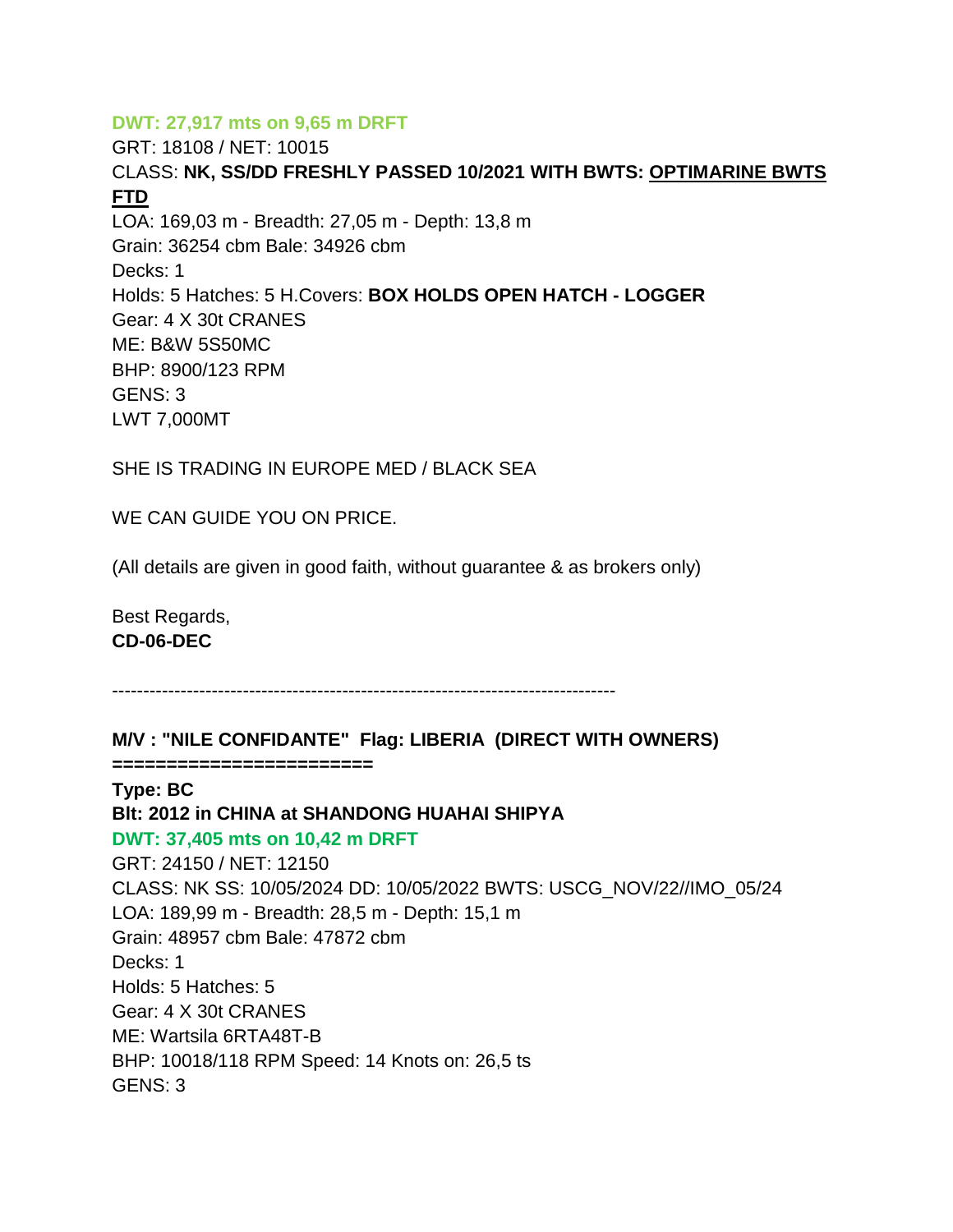LDT: 9508 mts BWTS: USCG\_NOV/22//IMO\_05/24

ITINERARY:

ETA Singapore 14/Dec (bunkering) ETA Bilbao o/a 15/Jan (discharging) ETA Antwerp o/a 20/Jan (discharging)

REPORT: An IDWAL inspection report is available upon request against USD 1000.

DELIVERY: She can give dely bss TC free in Atlantic Mar-Apr/22 or delivery with TC attached Jan-Feb/22 in Belgium after present voyage completed.

OFFERS: Best offers invited.

(ALL DETAILS WOG)

Best Regards, **CD-06-DEC**

---------------------------------------------------------------------------------

We can still develop for sale the follow boxed handy:

#### **She will be discharging Italy and then can give very prompt delivery Med.**

Owners have already performed 3d scanning plus already ordered BWTS (Erma first) which will be included in the sale at cost.

**MV ALTHEA** BOX SHAPED SDBC LIBERIA FLAG **1999 BLT IMABARI, JAPAN CLASS NK SS 03/2024 DD 07/2022 BWTS DUE 07/2022 24,999MT DWT ON 9.801M SSW TPC 35.3 MT** LOA/159.92M, BEAM/26.00M GT/15,609, NRT/8,745 3 X 30.5T CRANES, 4HO/4HA GRAIN CAPA 31,960.59 CBM HATCH NO1/18.40M X 17.60M, NO2-4/24.80M X 22.00M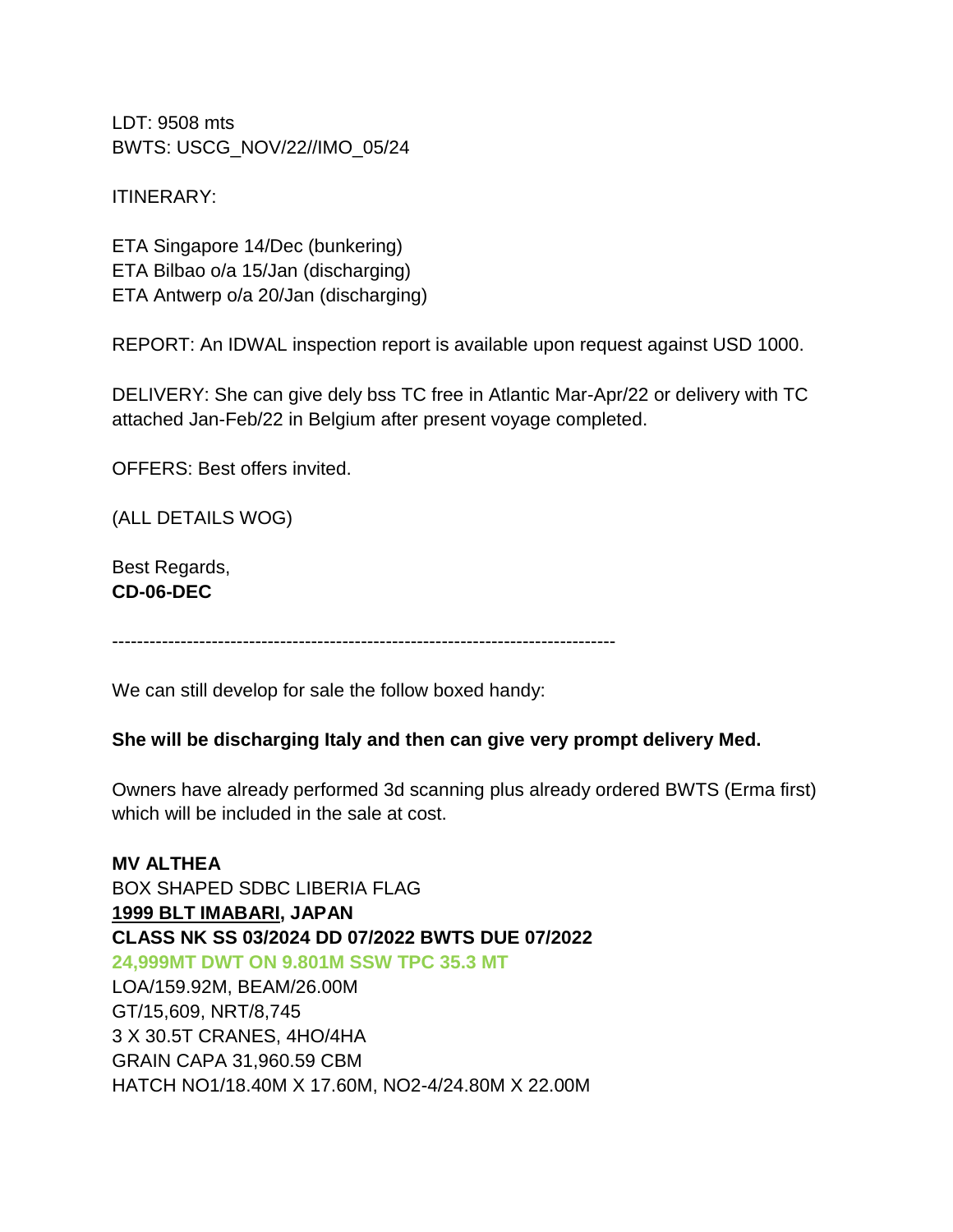#### **CO2 FITTED/AHL**

ABT 14.0 (B) / ABT 13.5 (L) ON ABT 23.2 MT (380) + 0.2 MT MGO ABT 13.0 (B) / ABT 12.0 (L) ON ABT 18.2 MT (380) + 0.2 MT MGO

All figures and details/info in good faith but without any guarantee.

Best Regards, **LE-07-DEC**

---------------------------------------------------------------------

**M/V : "ERATIOS" Flag: MARSHALL ISLANDS (DIRECT WITH OWNERS) ================ Type: BC Blt: 2011 in CHINA at Zhejiang Jiantiao Shipyard Co Ltd - Sanmen County ZJ DWT: 54,683 mts on 12,8 m DRFT** GRT: 32355 / NET: 18118 CLASS: BV SS: 19/07/2026 DD: 19/02/2023 BWTS: YES/ERMA FIRST LOA: 189,98 m - Breadth: 32,26 m - Depth: 18 m Grain: 67601 cbm Bale: 64220 cbm Decks: 1 Holds: 5 Hatches: 5 H.Covers: HYDRAULIC FOLDING TYPE Gear: 4 X 30t CRANES ME: MAN-B&W 6S50MC-C BHP: 12889/127 RPM Speed: 14,6 Knots on: 34 ts GENS: 3 LDT: 10951 mts BWTS: YES/ERMA FIRST HATCH SIZES: NO.1: 18.86M X 18.26M NO.2-5: 21.32M X 18.26M

CR: 4 X 36MT (just changed the four sets cranes to MacGregor while passing her DD)

ITINERARY: The vsl is currently enroute to Santos, Brazil for discharge.

REPORT: An Aalmar inspection report is available for purchase at USD 1.000.

DELIVERY: She can give ppt delivery 2nd half of Jan/2022.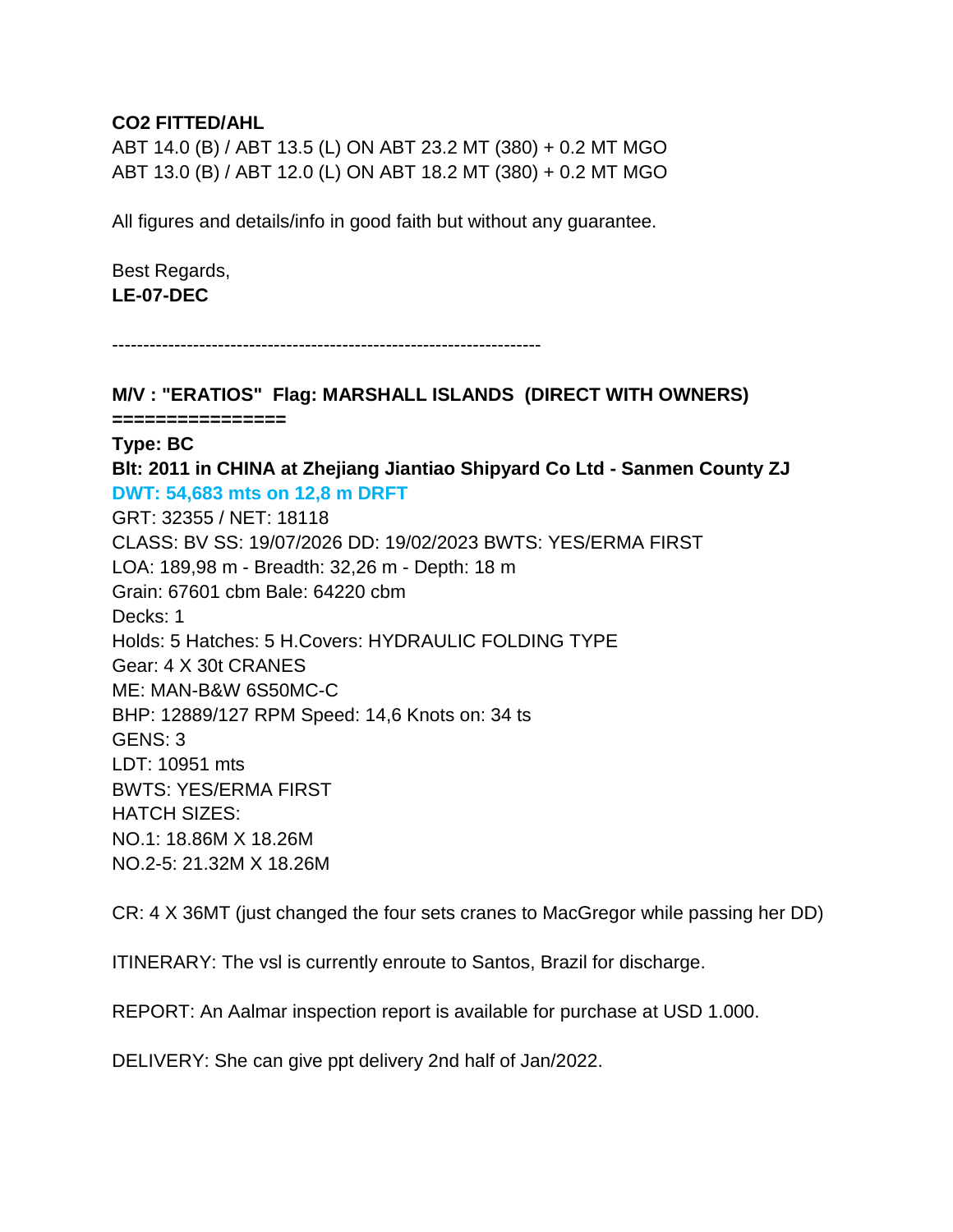She can be converted to Tier-II.

OFFERS: Owners are inviting best offers in line with the market.

Details available upon request.

(ALL DETAILS WOG)

Best Regards, **CD-21-DEC**

------------------------------------------------------------------------------------

WE ARE AUTHORIZED TO LOOK FOR INTEREST IN THE BELOW VESSELS:

#### **mv "V HONOR"**

**DWT 50,992 mt / Draft 11.92 m**

**Built 01/2001 Oshima Shipbuilding Co Ltd - Saikai NS** BV - SS 2026-01/ DD 2024-01 LOA 189.99 m / Beam 32.26 m / Depth 16.67 m Holds 5 Hatches 5 Hold Cap 65,414 Gear: 4X30T TSUJI EL-HYDR + GRABS (4X12 CBM | ORTS RHS-B) M/E MAN-B&W 6S50MC-C MCO 10,401BHP@ 107 RPM GENERATORS: 3 X 540 KW AC LDT 7,966 lt BWTS FITTED Itinerary: ETA BIN QASIM 2ND JAN, after discharge, will load to Far-east, can deliver Charter free around Jan, 2022, Japan-Singapore range.

And

**mv 'V PACIFIC' ABT 53,491 DWT ON 12.300M BLT 1/2009 IWAGI ZOSEN CO LTD - IN JPN** NK SS 01/2024 DD DUE 04/2022 189.90M LOA X 32.29M BRDTH/17.300M DEPTH 5 HO 5 HA FOLDING 68,927 CBM GRAIN/65,526 CBM BALE MITSUI TAMANO, MAN-B&W (6S50MC-C) 12848 BHP AT127RPM CR: 4 X 30.5TS (GRABS 4X12CBM)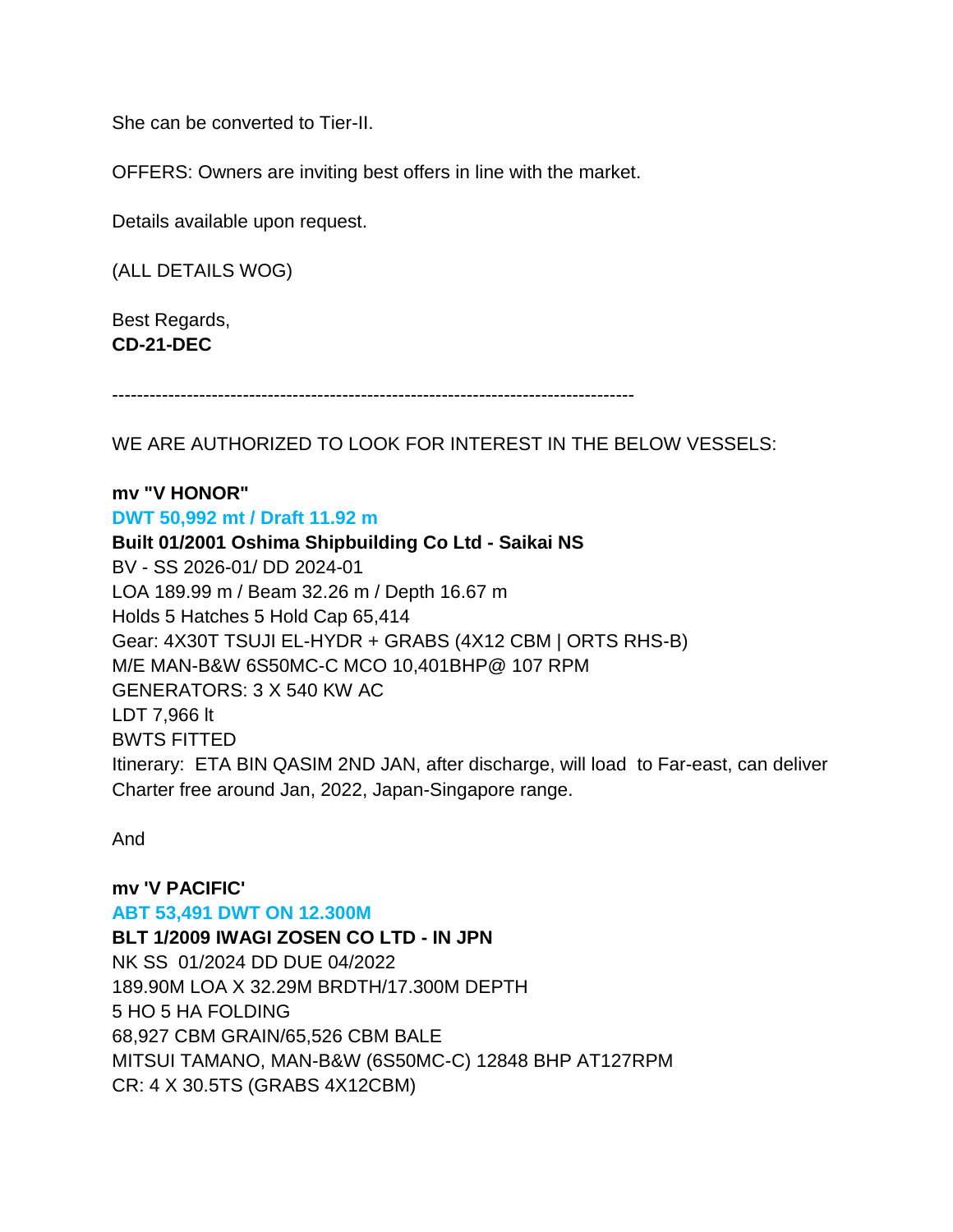GENS: 3 GENS C02/ GRABS FTD LDT 8,500 lt BWTS DUE 06/2022 Itinerary: Now in Taizhou, China, will load to Mid-east, then to Far-east, can deliver Charter free around Feb, 2022, Japan-Singapore range.

Best rgds, **PW-21-DEC**

**----------------------------------------------------------------------------------**

**M/V : "GLORY TRADER" Flag: PANAMA (DIRECT WITH OWNERS)**

**=====================**

#### **Type: BC**

**Blt: 2004 in TAIWAN at China Shipbuilding Corp (CSBC) - Kaohsiung DWT: 77,684 mts on 14,15 m DRFT**

GRT: 41205 / NET: 26189 CLASS: CC SS: 02/05/2024 DD: 11/04/2022 BWTS: IMO/USCG 2022 LOA: 224,79 m - Breadth: 32,26 m - Depth: 19,5 m Grain: 92151 cbm Decks: 1 Holds: 7 Hatches: 7 H.Covers: SIDE ROLLING TYPE ME: MAN-B&W 6S60MC BHP: 13599/94 RPM Speed: 14,6 Knots on: 35 ts GENS: 3 LDT: 10679 mts BWTS: IMO/USCG 2022

ITINERARY/DELIVERY: The vsl sailed from Longview, USA with loaded corns for disch China (intention Jiangyin) by the end of Jan. T'after she will do one more voyage for very ppt TC free dely Feb-Mar 2022 with laycan in China-FE.

REPORT: An independent inspection report by BV-class is releasable to serious named interests free-of-charge.

The vsl has been consecutively trading grains over the past few years and is reported in excellent condition with very reliable speed/consumption performance and very clean PSC inspection records etc.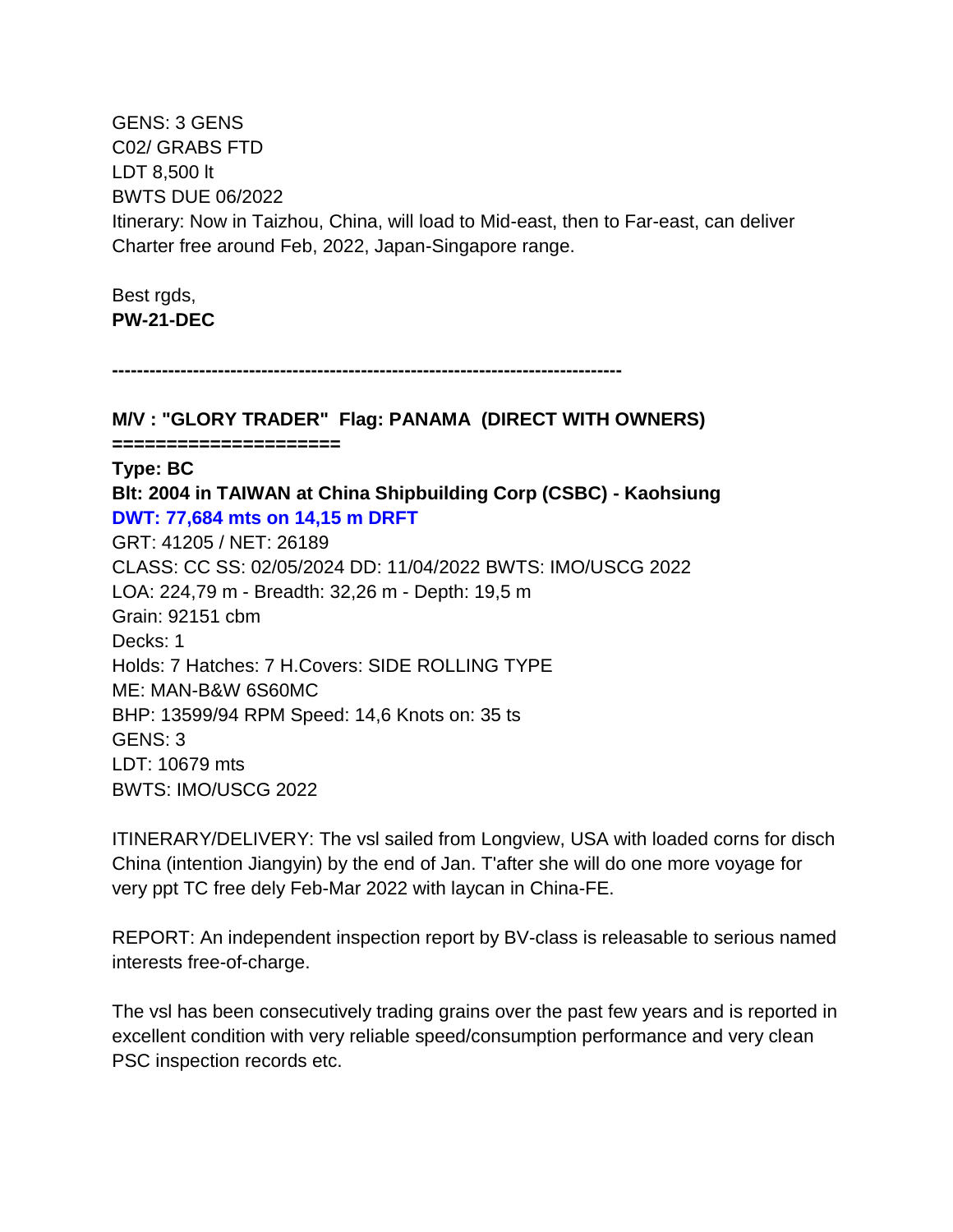OFFERS: Best outright offers to be submitted by Greece Open Time of Tuesday 11/Jan/2022.

Details available upon request.

(ALL DETAILS WOG)

Best Regards, **CD-10-JAN**

--------------------------------------------------------------------------------

We can develop below Kamsarmax bulkers for sale:

**MV. MSXT OCEANUS** - PANAMA FLAG **BUILT 2012 DAEWOO/DAEHAN SHIPBUILDING CO, SOUTH KOREA ABT 81,641.8 MTS DWT ON 14.52 M SSW.** GRT/NRT : 44252/26913 MTS. TPC ABT 71.5 MTS AT SD:14.52M. ABS CLASS SS JUL 2022 / DD MAR. 2022 LOA/BEAM – 229.024M/32.26M. 7 HOLDS / 7 HATCHES. GRAIN CAPACITY TRIMMED ENDS 96,155.1 CBM INCLUDING THE HATCH SPACE. STRENGHTENED FOR ALTERNATIVE HOLDS LOADING. NOS 2,4,6 HOLDS MAY BE LEFT EMPTY. GRAINS HOLES FITTED. VESSEL HAS NATURAL VENTILATION ONLY. -GRAIN CAPACITY BREAKDOWN. HOLD #1: 14291.3 CMB HOLD #2: 13634.3 CBM HOLD #3: 13653.8 CBM HOLD #4: 12986.2 CBM HOLD #5: 13652.6 CBM HOLD #6: 13650.0 CBM HOLD #7: 14286.9 CBM TOTAL : 96155.1 CBM M/E: MAN B&W 6S60MC-C8.TIER 2 / 10,170KW @ 91RPM A/E: 3 x HHI-EMD (HiMSEN) 6H17/28, 1,980KW TOTAL

SPEED/CONS: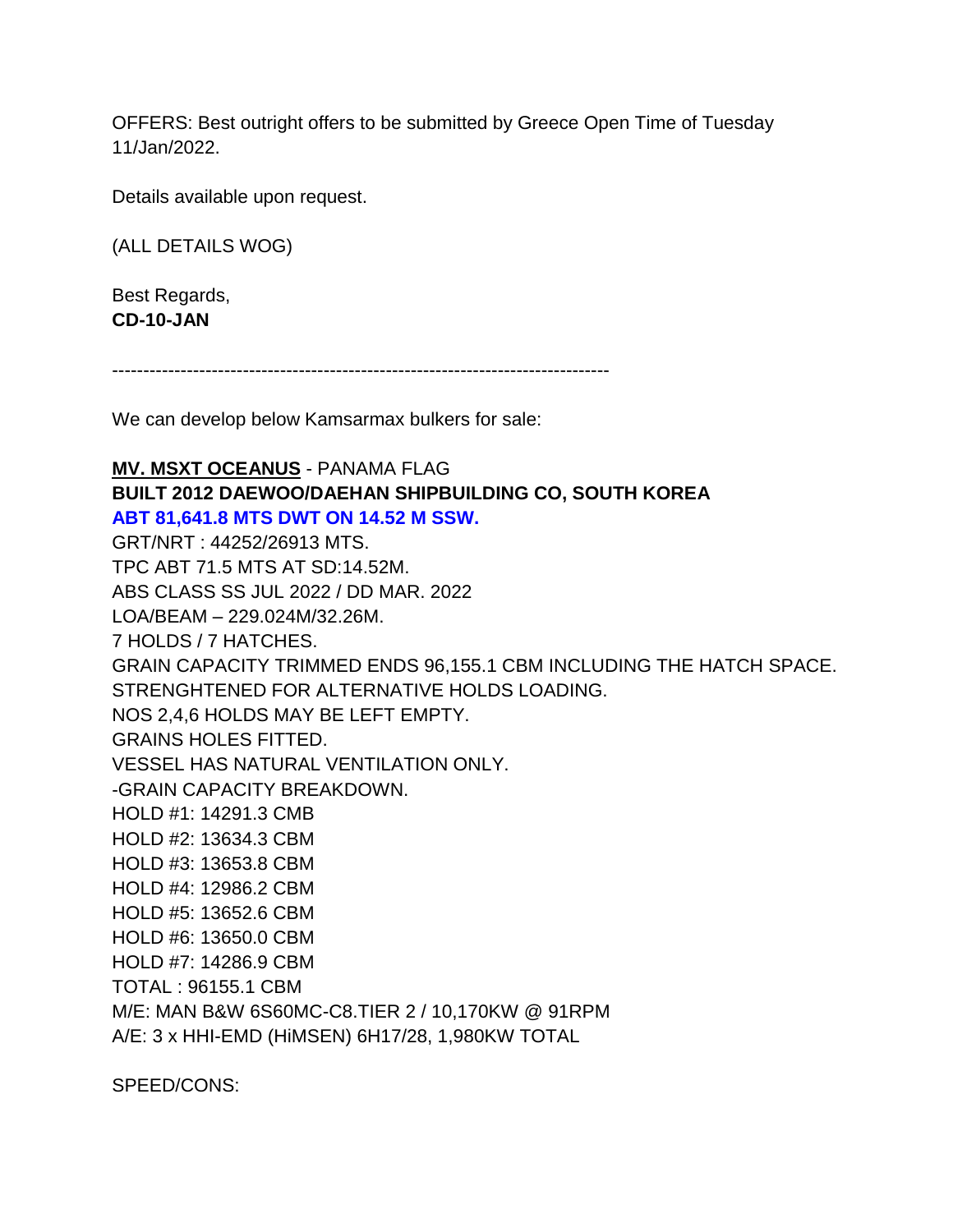BALLAST ABT 14KT ON ABT 34.5 MT IFO + ABT 0.1 MT DO LADEN ABT 13KT ON ABT 34.5 MT IFO + ABT 0.1 MT DO ECO SPEED AND CONS ONLY FOR CHTRS REF BUT WOG BALLAST: ABT 12 KNOTS ON ABT 22MT IFO + ABT 0.1MT DO LADEN: ABT 11.25 KNOTS ON ABT 24.5MT IFO + ABT 0.1MT DO AT PORT AND ANCHORAGE: IDLE HFO 3.0 MT + 0.1 MT DO WORKING HFO 3.5 MT + 0.1 MT DO CONSUMPTION FOR HOLDS WASHING AT SEA: HFO 2MT DAILY

BWTS is not fixed.

Itinerary: ETA 28<sup>th</sup> Jan., 2022 FANGCHENG China for discharging.

Best offer inviting, full details in hand providing named buyer accordingly.

B.Rgds **MR-14-JAN**

**------------------------------------------------------------------------------**

**We can develop a Heavy Load MULTI-PURPOSE DRY CARGO SHIP for Sale.**

**DWT 12,000++ Heavy Load MULTI-PURPOSE DRY CARGO SHIP for Sale :**

**+++++++ YOB : 2006** CLASS : ABS LOA : 155++ M BEAM : 21.00++ M DEPTH : 9.00++ M BRDIGE TO STEM : 145.00++ M BRIDGE TO STERN : 10.00++ M

HOLDS/HATCHES : 2/2 BOWTHRUSTER : FITTED / 650 kW

**CONTAINER INFO : TOTAL CAPACITY 675 TEU / DECK 339 TEU / HOLDS 336 TEU**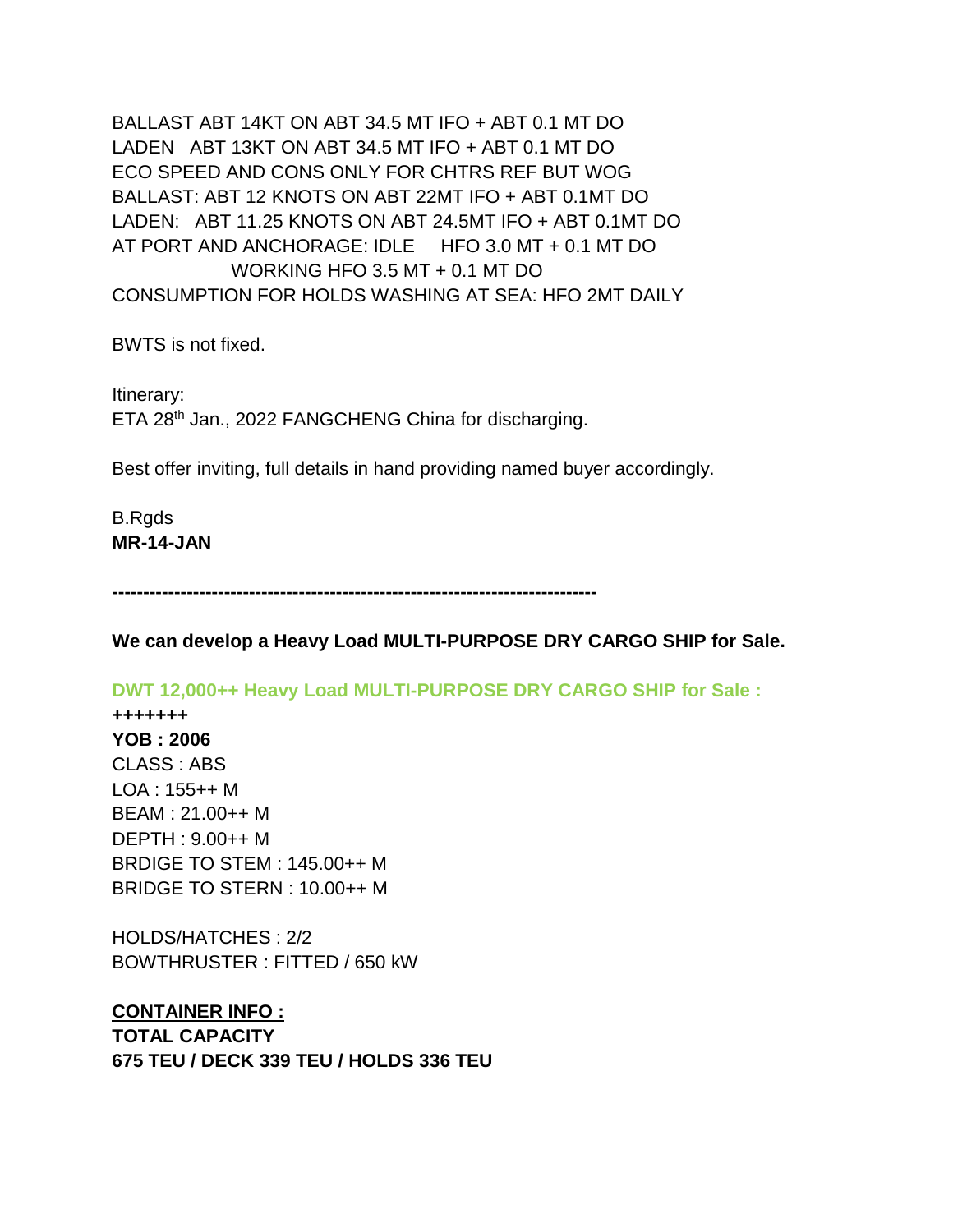**+++++++** 

We can guide you closely if interested.

(All Details Given in Good Faith, WOG)

Best regards **EM-18-JAN**

**-----------------------------------------------------------------------**

#### **We can secure for sale following Panamax:**

She is in top tier condition, usual grain trader with valid Certificates until November 2022 (IS due Nov22), except IOPP which is expiring 15 May 2022 but could be Harmonised with IS and potentially extended till Nov 22 wog.

Passing Galle - Reverting Updated Itinerary

#### **M/V SOTIRIA - Built 3/1997 Ficantieri,Italy**

**======================================================= Displacement / dwt / draft / freeboard / marks t.p.c. 86,841 m tons 75,224 14.332m 5.431m Summer 67.8** 88864 m tons 77245 14.630m 5.115m Tropical 84822 m tons 73203 14.034m 5.711m Winter 86841 m tons 75224 14.652m 5.093m Fresh 88864 m tons 77245 14.950m 4.795m Trop. Fresh

Bulk carrier, Strengthened for heavy cargoes, grain fitted, assize holds ladders Class Bureau Veritas Flag: Liberia Grt/Nrt 39385 / 24519 Lightweight: 11,588 mt Loa/Lbp/Breadth/Depth 225,00/221,00/32,24/19.70 m Holds/Hatches: 7/7 MacGregor, chain operated, side rolling hatch covers

Main engine SULZER 5RTA62U 10810 KW 110 RPM Generators: 1 x Sulzer 6S20 780kw 900rpm, 1 x Man Bmw 6L23/30h 780 kw 720 rpm 1 Shaft Generator STN S5L 900 M52

=======================================================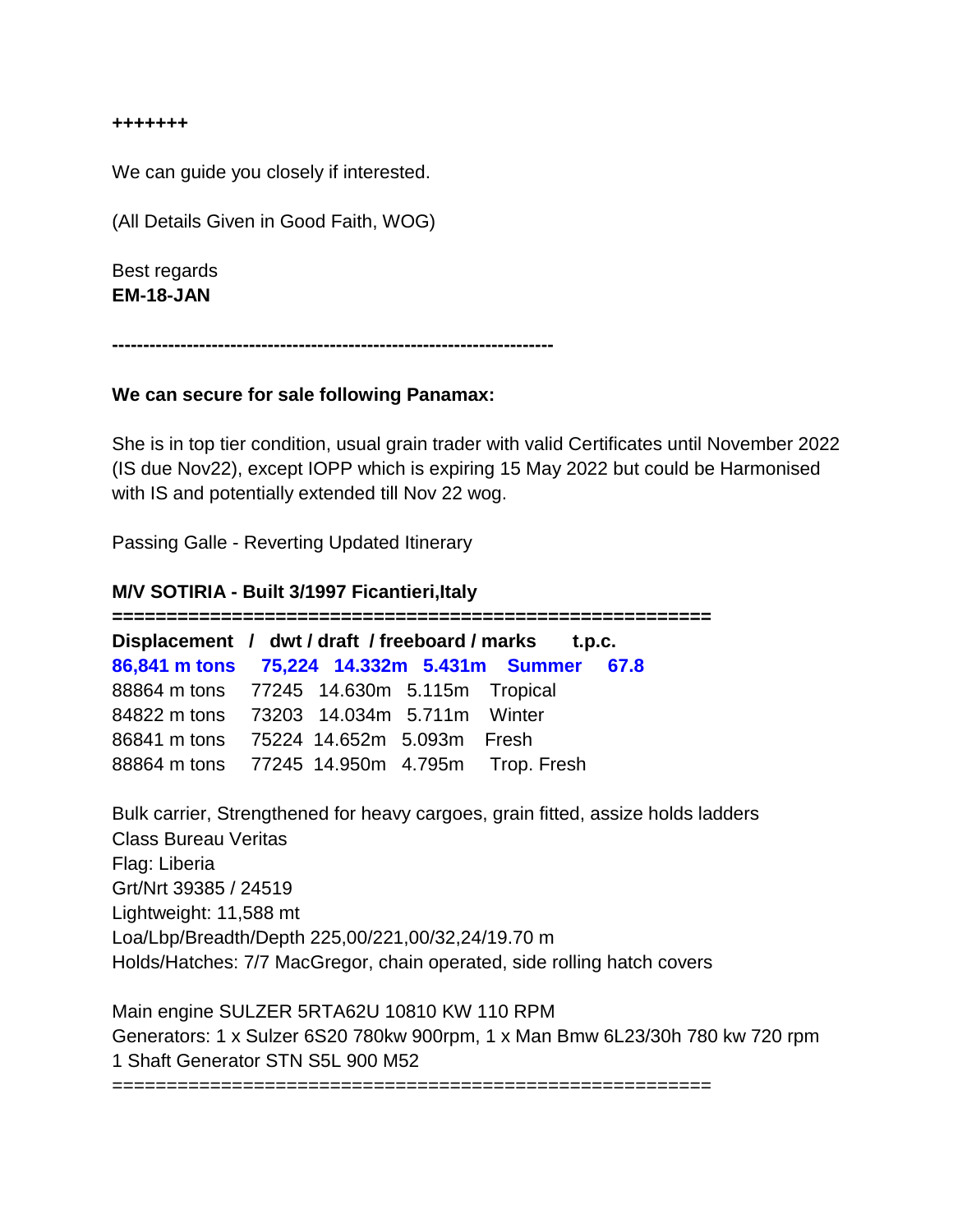Full details here.

(All details are given in good faith, without guarantee & as brokers only)

Best Regards, **CD-19-JAN**

-------------------------------------------------------------------------------

We can develop below Kamsarmax bulkers for sale:

### **MV. AGRI GRANDE -** PANAMA FLAG

### **ABT 81,966 DWT ON 14.45M SSW DRAFT**

#### **BLT 2017, JIANGSU NEW YANGZE SHIPBUILDING, CHINA**

TPC 72.00MT GRT 43,956 / NRT 26,454 CCS CLASS SS/DD FRESH PASSED FEB., 2022 DIMS: 229.00 M LOA / 32.26 M BEAM / 225.32 M LBP / 20.00 M DEPTH 7H/7H SIDE ROLLING FOLDING TYPE HATCH COVERS GRAIN 97,738 CBM/ BALE 90,784 CBM M/E: MAN B&W 6S60ME-C8.2 / 9,801KW @ 90RPM A/E: 3 x AUX. DIESEL GEN / 1,890KW TOTAL

SPEED/CONS:

ABT 14K BALLAST/ABT 13.5K LADEN ON ABT 31.5MT LSFO CST + ABT 0.1MT LSGO IN PORT WORKING: ABT 4.5MT LSFO + ABT 0.2MT LSGO IN PORT IDLE: ABT 3.5MT LSFO + ABT 0.2MT LSGO ECO SPEED/CONSUMPTION: ABT 12.5KNOTS BALLAST/ ABT 11.5KNOTS LADEN ON ABT 21MT LSFO + 0.1MT LSGO;

The vessel is passing SS/DD in Shipyard and fresh passed Feb., 2022 with BWTS fixed.

Full details in hand to be provided against firm/maned Buyer accordingly.

Best Regards, **MT-26-JAN**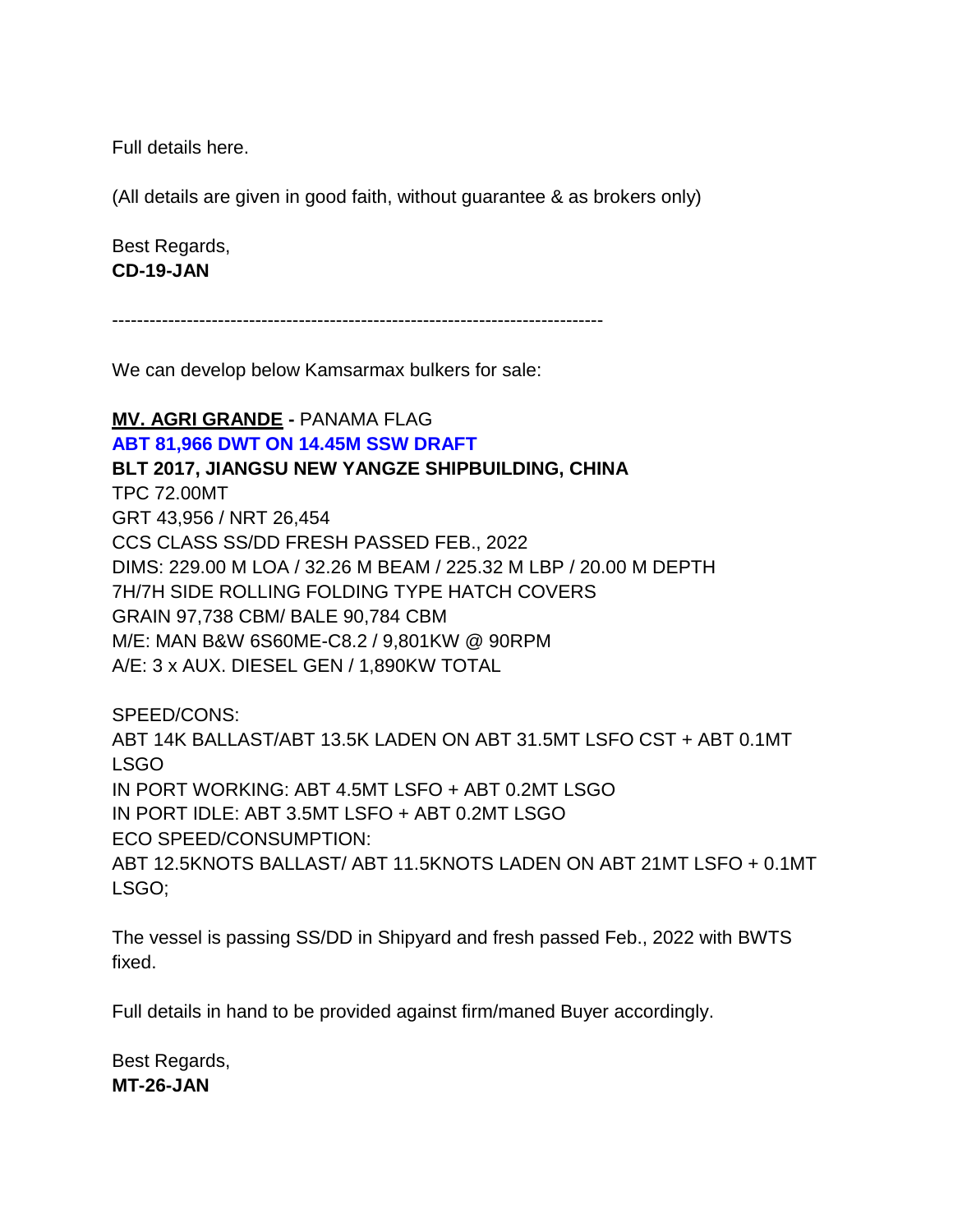-----------------------------------------------------------------------------------

**RE: MV POLA AUGUSTA - BC / HANDY / Co2 / BWTS - DWT 32271 / BLT 2008 ===**

**We may develop for sale: SS/DD freshly passed and BWTS fitted.** 

**Delivery Far East end Jan.** 

**MV POLA AUGUSTA** 

**===============**

#### **FLAG PANAMA ABT 32,271 MDWT ON 10.02M**

**BLT JAN/2008 KANDA ZOSENSHO K.K.** CLASS RS NEXT DD JAN 2024 / NEXT SS OCT 2025 DIMS 177.13 / 168.5 X 28.4 X 14.25 M 5 HOLD/BOXED: Y / 5 HATCH/DIMS: 1X13.60/15.80 3X20.80/24.00 1X20.40/15.80 M ABT 42,595 GR ABT 41,124 BL MITSUBISHI 6UEC52LA MCR 9,001 BHP 133 RPM ABT 13.8K/24.6T CR 4X30.5T GRABS:Y (NOT IN USE, NEED UPGRADES) C02: Y CGO HOLD, DOUBLE BOTTOM DOUBLE SIDES DOUBLE HULL GENS: 2 X 450 KW LDT 7,406 MT 2 X GENS NOT LOGS FITTED SQUARED BOXED HOLDS (HOLDS N. 2/3/4) CO2 FITTED IN HOLDS IWS BWTS

SERV B/L ABT 13.8KN/13.2KN ON ABT 26.3MT IFO ECO B/L ABT 13.0KN/12.5KN ON ABT 20.7MT/22.3MT IFO WOG ALL ABOVE PLUS 0.1 MGO AT SEA IN PORT: IDLE/WORKING 24H ABT 2.0MT / 4.7MT IFO380  $====$ 

All details given in good faith believed to be correct but without guarantee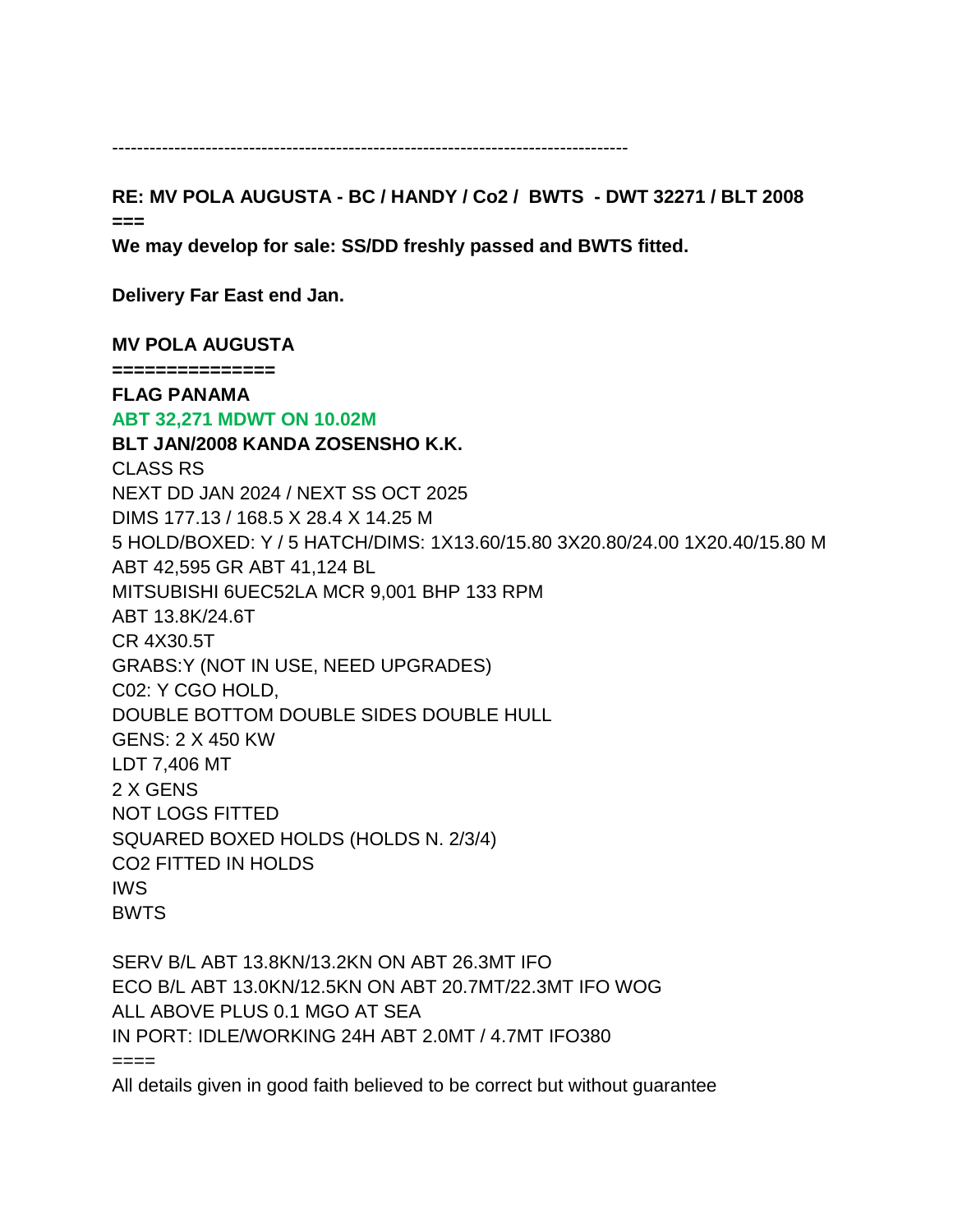Pleased to hear whether she might be of further interest,

Kind regards, **DM-31-JAN**

-----------------------------------------------------------------------------------

**RE: MV POLA ANISIA - BC / HANDY / GRABS / BWTS - DWT 46412 / BLT 2006** ===

**M/V POLA ANISIA - SS/DD passed and BWTS fitted. Price idea 13.2 mil USD**

**===============**

**FLAG: MALTA ABT 46,412 MDWT ON 11.81M BLT JAN/2006 OSHIMA, JAPAN**

RS

NEXT DD MAR 2024 / NEXT SS JAN 2026 GRT 25,531 / NRT 15,898 DIMS 183 / 174.3 X 30.95 X 16.4 M 5 HOLD/ 5 HATCH – HOLDS N. 2/3/4 ARE BOX SHAPED TANK TOP STRENGTH : HOLD N.1 20,5 T/M2 – HOLD N.2 14,0 T/M2 – HOLD N.3 27,9 T/M2 – HOLD N.4 14.0 T/M2 – HOLD N.5 21,0 T/M2 ABT 58,209 GR ABT 57,083 BL MAN-B&W MCR 6S50MC-C 9,550 HP 104 RPM CR 4X30T – GRABS FITTED (NEW ONES – INSTALLED MAY 2020) GENS: 3X440 KW STRENGTHENED FOR HEAVY CARGOES – HOLDS N.2/4 MAY BE LEFT EMPTY BWTS INSTALLED

SERV SPEED BLST/LDN: ABT 14.0 KNTS ON ABT 27.5MT IFO + 0.2MT MGO ECO SPEED BLST/LDN: ABT 12.0 KNTS ON ABT 17.5MT IFO + 0.2MT MGO (WOG) IN PORT IDLE/WORK 24H ABT 3.0MT / 6.0MT IFO + 0.2MT MGO

INSTALED USCG APPROVED BWTS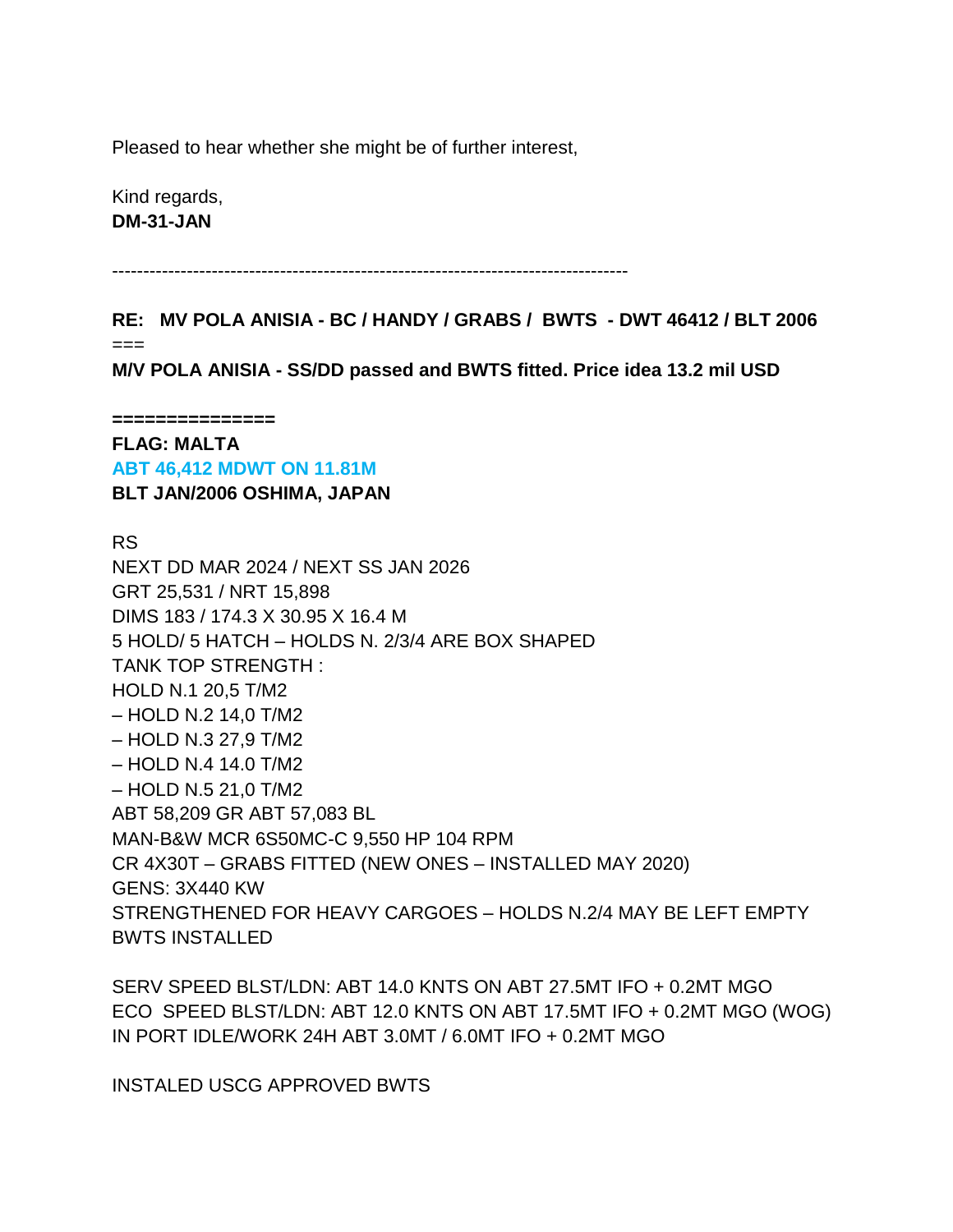$====$ 

All details given in good faith believed to be correct but without guarantee

Pleased to hear whether she might be of further interest,

Kind regards, **DM-01-FEB**

----------------------------------------------------------------------------

**RE: MV 'TRANSBAY' - MPP/TWEENDECKER/1A ICE CLASS - DWT 17539 / BLT 1999 for SALE === M/V TRANSBAY ============= TYPE: GENERAL CARGO DWT 17,539 MTS ON 9,7M DRFT BLT 6/1999 AT SCHELDE SCHEEPSNIEUWBOUW B.V. - VLISSINGEN, NETHERLANDS** LR, SS 11/22 / DD 11/22 ICE CLASS FS ICE CLASS 1A GRT 11894, NRT 5920 LOA 142,81M, BEAM 21,5M, DEPTH 13,3M HOLDS 2, HATCHES 2 GRAIN 20125, BALE 20125 **TEUS 962, REEFER PLUGS 60** 3 X 60T CRANES M/E WARTSILA 8L46B, BHP 10605 TOTAL @ 500 RPM GENERATORS 3 X 450 KW, 1 X 832 KW (SHAFT) SPEED & CONS.: ABT 14.5 KN ON ABT 30T ECO SPEED / CONSUMPTION: ABT 12 KN ON ABT 21-22 MT IFO 380 ==== All details given in good faith believed to be correct but without guarantee

- Tweendecks are in storage and may be delivered with tweens on board

- BWTS due 11/22
- Believed to be very well maintained, excellent PSC record during past 2 years

The Sellers can give charter free delivery in Baltic in June-July, 2022. Full details in our office – can guide further upon named interest.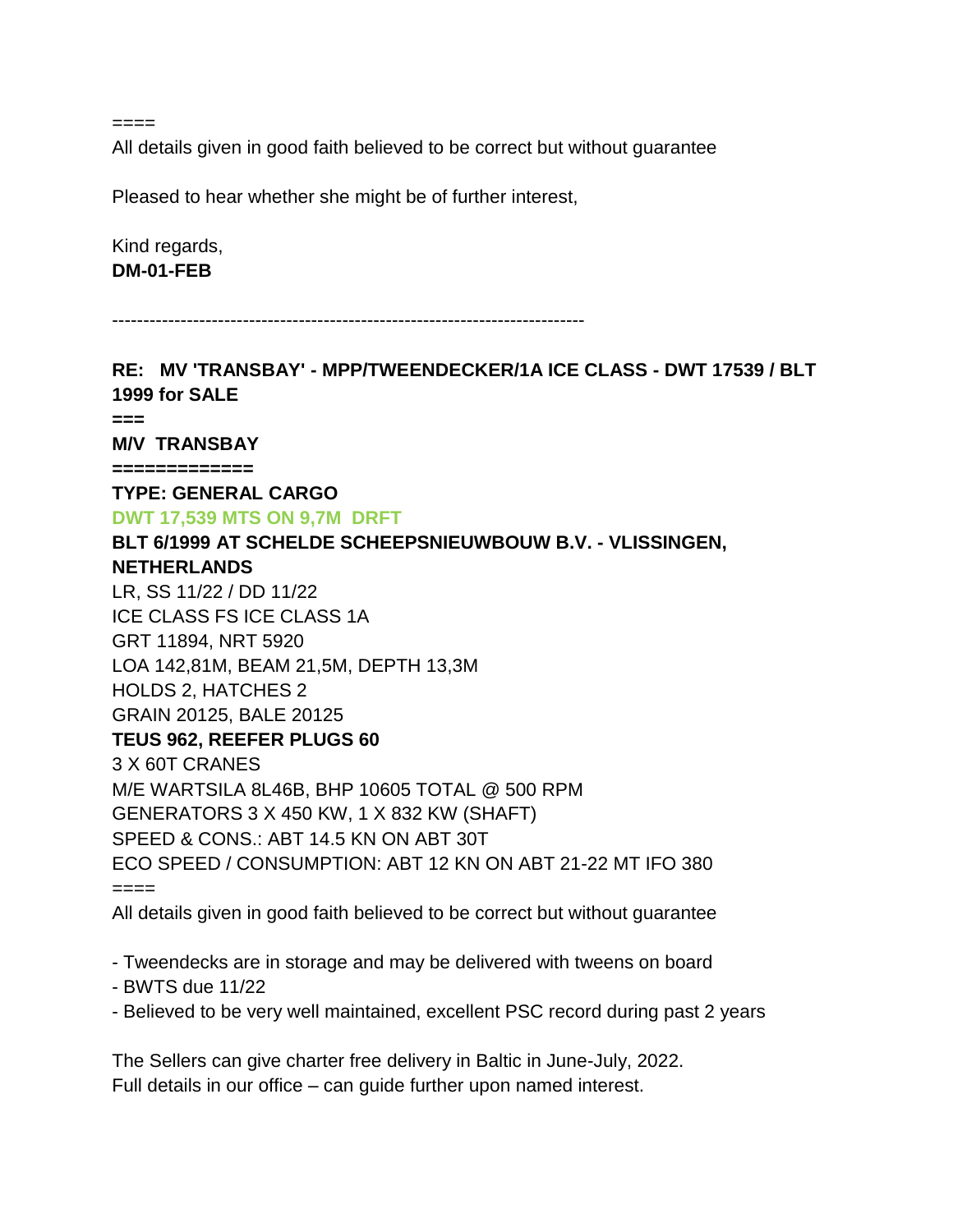Pleased to hear whether she might be of further interest,

Kind regards, **DM-01-FEB**

**-----------------------------------------------------------------**

We can develop a **Heavy Load MULTI-PURPOSE DRY CARGO SHIP** for Sale.

**DWT 12,000++ Heavy Load MULTI-PURPOSE DRY CARGO SHIP for Sale :**

+++++++ **YOB : 2006 , CHINA** CLASS : ABS LOA : 155++ M BEAM : 21.00++ M DEPTH : 9.00++ M BRDIGE TO STEM : 145.00++ M BRIDGE TO STERN : 10.00++ M

HOLDS/HATCHES : 2/2 BOWTHRUSTER : FITTED / 650 kW

### **CONTAINER INFO :**

TOTAL CAPACITY **675 TEU / DECK 339 TEU / HOLDS 336 TEU**

+++++++

We can guide you closely if interested.

(All Details Given in Good Faith, WOG)

#### **EM-11-FEB**

-------------------------------------------------------------------------------

**M/V : "ES DIGNITY" Flag: MARSHALL ISLANDS (DIRECT WITH OWNERS) ===================**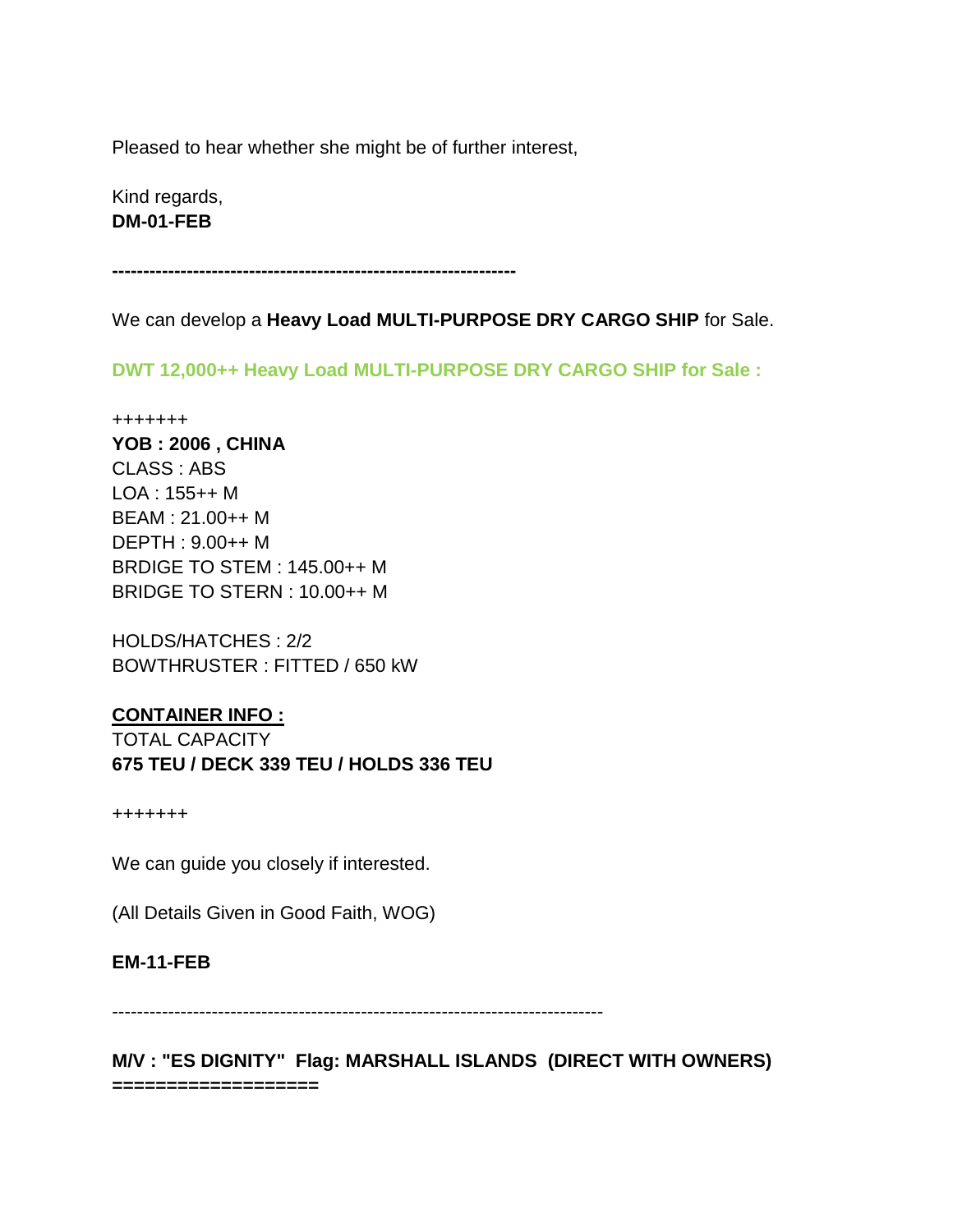# **Type: GENERAL CARGO**

**Blt: 2014 in JAPAN at Saiki Heavy Industries Co Ltd - Saiki OT DWT: 37,084 mts on 10,87 m DRFT** GRT: 22871 / NET: 12519 CLASS: NK SS: 03/07/2024 DD: 04/03/2022 BWTS: YES/KURARAY LOA: 177,85 m - Breadth: 28,6 m - Depth: 15 m Grain: 45790 cbm Bale: 45294 cbm Decks: 1 Holds: 5 Hatches: 5 Gear: 4 X 30t CRANE Grabs: 4 X 12 CBM ME: MAN-B&W 6S46MC-C8 BHP: 9585/110 RPM Speed: 13,5 Knots on: 25 ts GENS: 3 LDT: 8298 mts BWTS: YES/KURARAY

ITINERARY: En route to China for disch early march dates, passing Singapore around 17/feb for bunkering and intermediate surveys in-water so that next ss/dd due july/2024.

REPORT: A fresh Aalmar inspection report is available against named interest at the cost of USD 1,000.

DELIVERY: Owners can consider best offers bss ppt TC free dely upon completion of her current tc bss March - April delivery in the FE.

OFFERS: Latest by Greece open time tomorrow tuesday 15/feb/2022. If target price is not met, ownrs will fix her out for long-period tc at super strong rates.

The vsl is Tier II compliant.

She has been trading mainly grains over the past several years for one of the world's largest commodities majors and has very clean inspection records / history.

Technical details available upon request.

(ALL DETAILS WOG)

Best Regards, **CD-14-FEB**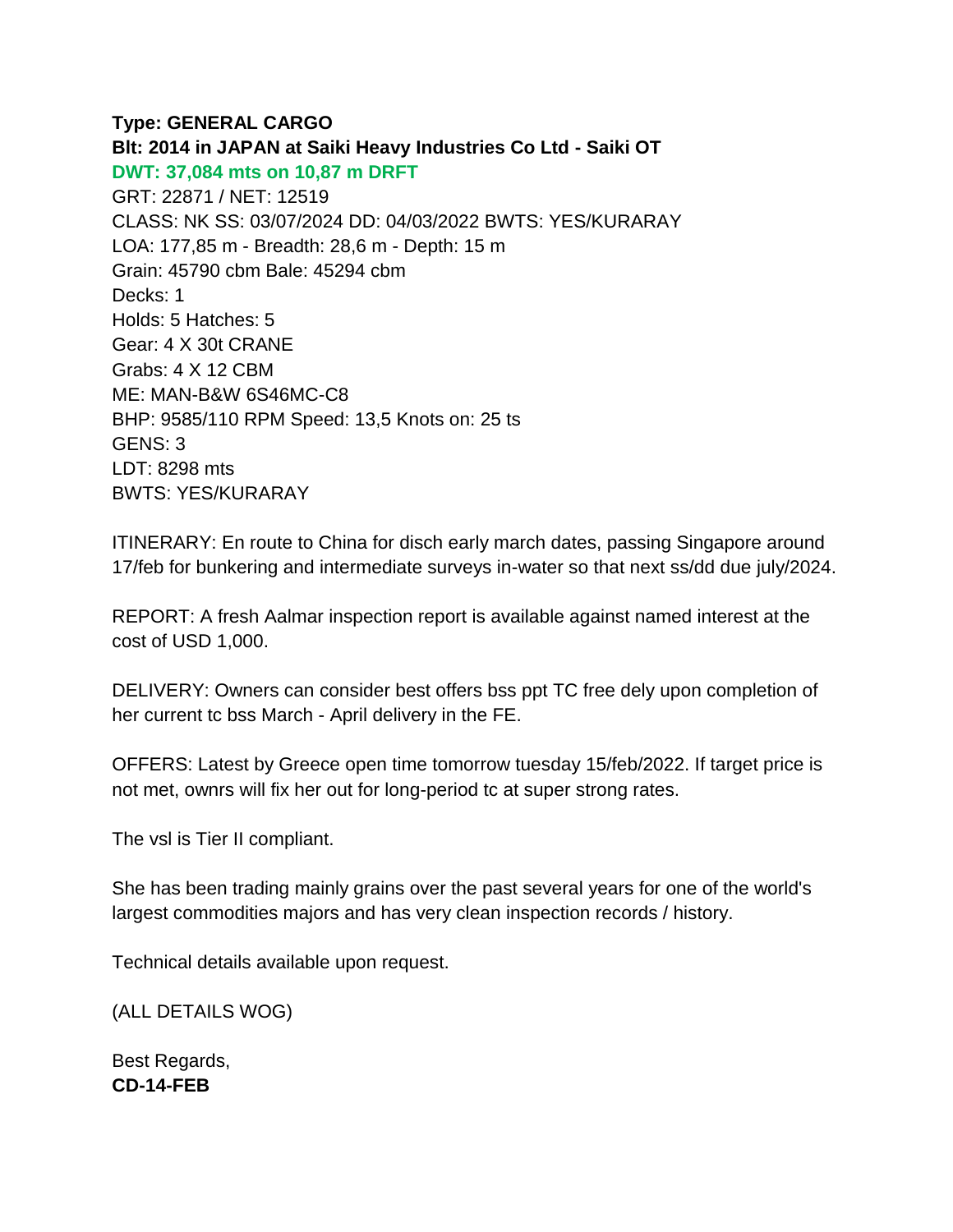**M/V : "ES MERCURY" Flag: PANAMA (DIRECT WITH OWNERS) =================== Type: GENERAL CARGO Blt: 2008 in JAPAN at Kanda Zosensho K.K. - Kawajiri DWT: 32,248 mts on 10,02 m DRFT** GRT: 20236 / NET: 10947 CLASS: BV SS: 07/08/2023 DD: 07/08/2023 BWTS: YES/MIURA LOA: 177,13 m - Breadth: 28,4 m - Depth: 14,25 m Grain: 42595 cbm Bale: 41124 cbm Decks: 1 Holds: 5 Hatches: 5 Gear: 4 X 30.5t CRANES ME: Mitsubishi 6UEC52LA BHP: 9001/125 RPM Speed: 13,5 Knots on: 23 ts GENS: 3 LDT: 7429 mts BWTS: YES/MIURA

-------------------------------------------------------------------------

ITINERARY: The vsl is now loading at Rio Grande , Brazil for disch in W.Africa.

REPORT: Aalmar is assigned to inspect the ship now at rio grande during loading grains, and inspection report is expected to be ready later this week at cost of usd 1,000

OFFERS/DELIVERY: Best offers invited in line with the market on first come - first served bss for ppt TC free dely within 3 months after signing MOA.

Details available upon request.

(ALL DETAILS WOG)

Best Regards, **CD-21-FEB**

------------------------------------------------------------------------------

**M/V : "PANTELIS" Flag: LIBERIA (DIRECT WITH OWNERS) =================**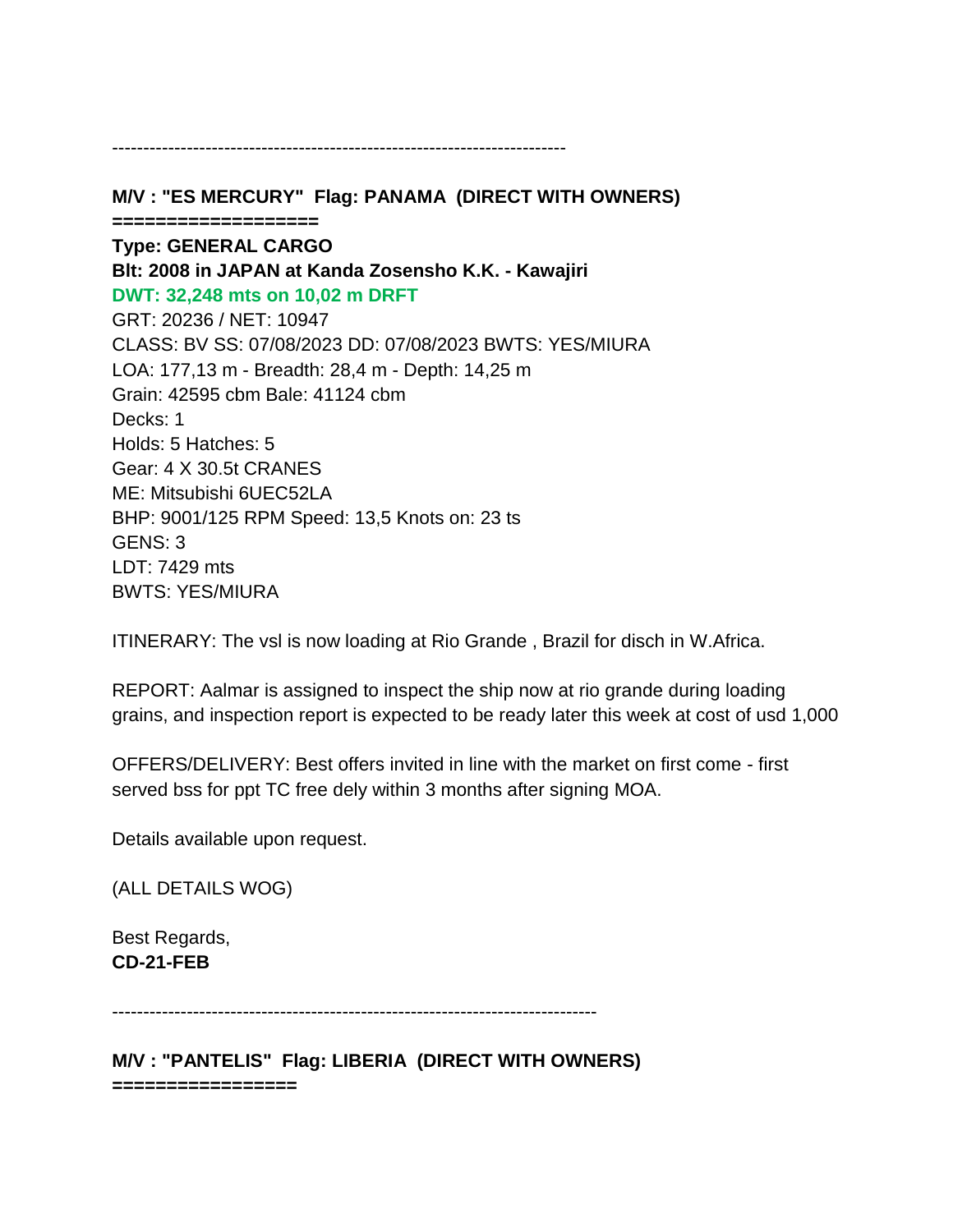### **Type: BC**

**Blt: 2000 in JAPAN at Tsuneishi Shipbuilding Co Ltd - Fukuyama HS DWT: 74,020 mts on 13,87 m DRFT** GRT: 38380 / NET: 25267 CLASS: RI SS: 18/01/2025 DD: 18/04/2023 BWTS: YES / ERMA FIRST LOA: 225 m - Breadth: 32,26 m - Depth: 19,1 m Grain: 88364 cbm Decks: 1 Holds: 7 Hatches: 7 ME: MAN-B&W 6S60MC BHP: 12100/88 RPM Speed: 13,6 Knots on: 33,3 ts GENS: 3 LDT: 13378 mts BWTS: YES / ERMA FIRST

LOCATION/ITINERARY: The vsl is currently at Yeosu for discharging, ETB 1/Mar, ETS 3/Mar t'after she is unfixed.

DELIVERY: She can give TC free dely.

OFFERS: Owners are inviting best offers in line with market.

Details available upon request.

Best Regards, **CD-28-FEB**

------------------------------------------------------------------------------

Please note that the below Panamax, could be developed for sale.

She is in top tier condition, usual grain trader with valid Certificates until November 2022 (IS due Nov22), except IOPP which is expiring 15 May 2022 but potentially could be extended.

Could be delivered upon completion of current voyage in AG - April Days WOG.

++

**MV SOTIRIA**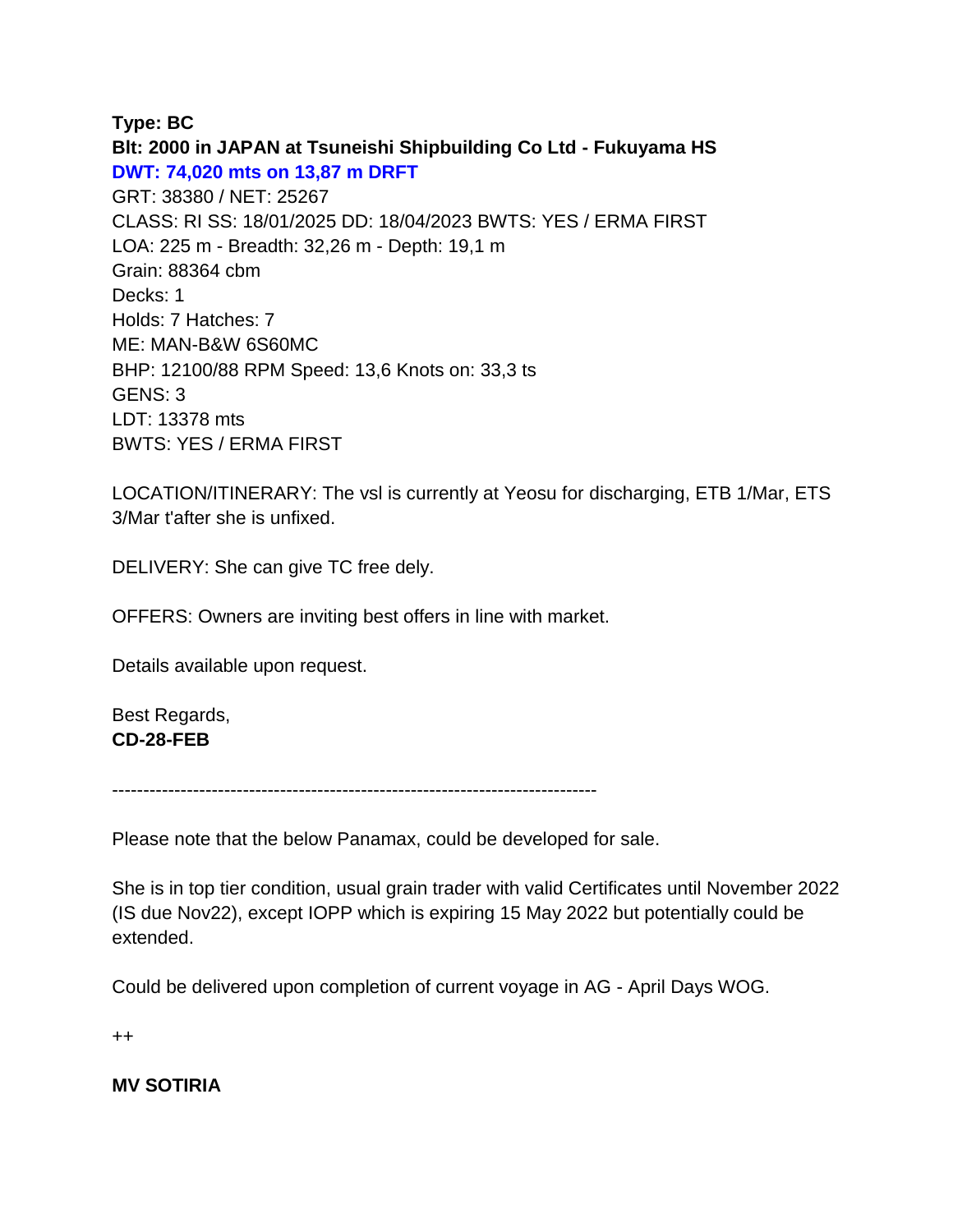# **ABT 75,265 DWT ON 14.31M DRAFT**

#### **BLT:04/1997 FINCANTIERI - CANTIERI NAVALI ITL**

CLASS: BV - SS 2024-12-28 DD 2022-11-25

LOA: 225.00M / BEAM: 32.28M

7 HO / 7 HA

Lightweight: 11,588 mt

ain engine SULZER 5RTA62U 10810 KW 110 RPM

Generators: 1 x Sulzer 6S20 780kw 900rpm, 1 x Man Bmw 6L23/30h 780 kw 720 rpm

1 Shaft Generator STN S5L 900 M52

++

Please find attached Capacity Plan, GA and Makers List.

 $=$  ALL DETS ABT AND WOG  $=$ 

Best regards **MI-28-FEB**

------------------------------------------------------------------------------------

We have been instructed to find buyers for the following 3 x modern CV1100s:

**MV CONTSHIP OAK DESIGN: CV 1100 ABT 13,760 DWT ON 8.5M DFT BLT 10/07 AT KOUAN S.B.** 148M LOA 23.25M BEAM **1,118 TEU - 710/14TNS - 240 REEFER** C:2X45T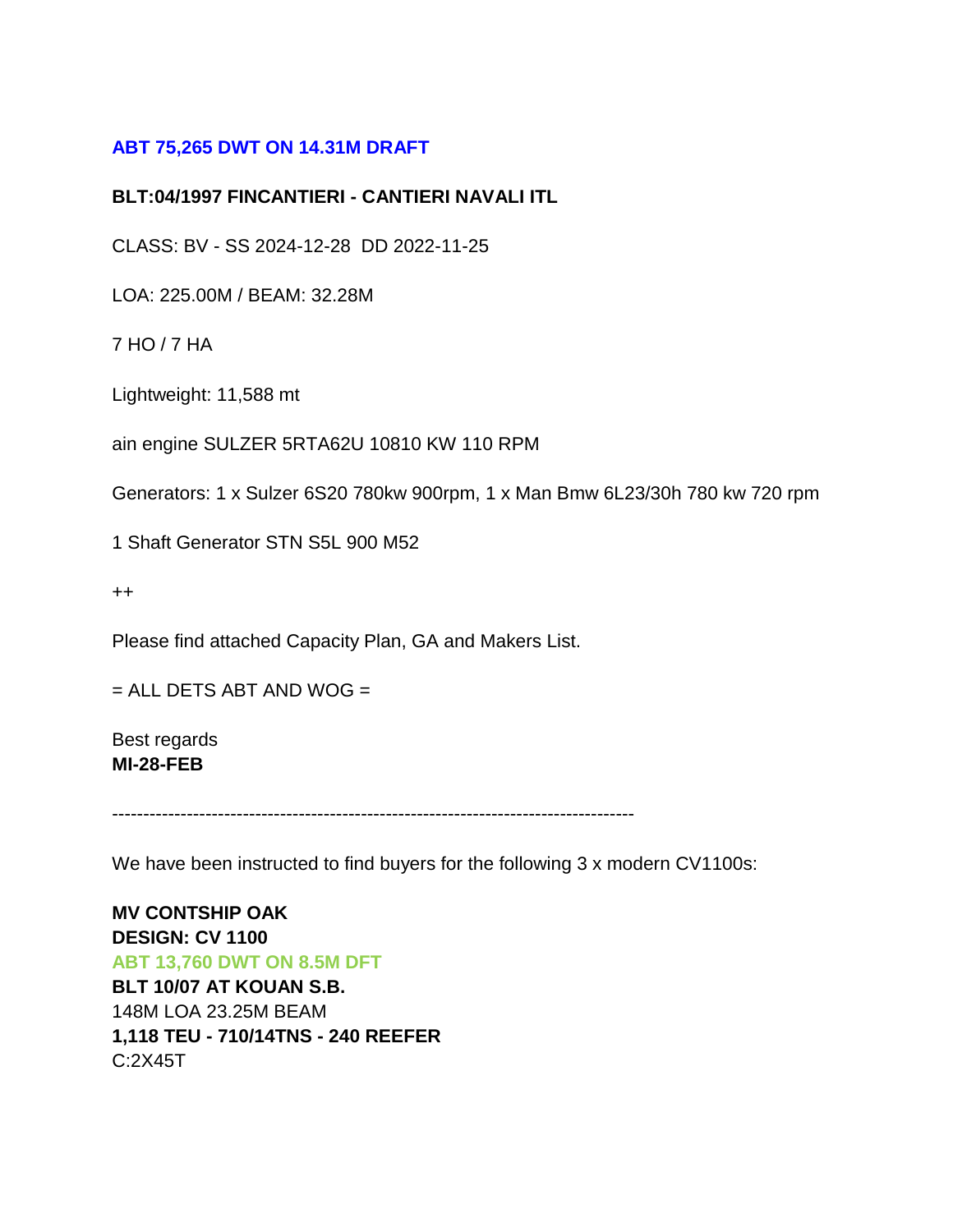BOW THRUSTER FITTED

Next SS/DD due: 15/07/2022

- T/C free delivery on or about May / June 2022
- Delivery: Gibraltar Hamburg range

&

**MV CONTSHIP ZOE DESIGN: CV 1100 ABT 13,745 DWT ON 8.5M DFT BLT 07/07 AT DAYANG S.B.** 147.85M LOA 23.25M BEAM **1,114 TEU - 700/14TNS - 220 REEFER** C:2X45T BOW THRUSTER FITTED Next SS/DD due: 202022 T/C free delivery on or about June / July 2022

Delivery: Caribs/NCSA including Panama or Hamburg / West Med including Malta and Tangiers.

&

**MV CONTSHIP VIE**

### **DESIGN: CV 1100**

**ABT 13,745 DWT ON 8.5M DFT**

**BLT 10/07 AT DAYANG S.B.**

147.85M LOA 23.25M BEAM

### **1,114 TEU - 700/14TNS - 220 REEFER**

C:2X45T

BOW THRUSTER FITTED

Next SS/DD due: 21/10/2022

T/C free delivery on or about June / July 2022

Delivery: Durban/Cape Town range or Hamburg/West Med range incl. Tangier & Malta or Port Kelang/South Japan range.

(ALL DETAILS WOG)

Best Regards, **CD-08-MAR**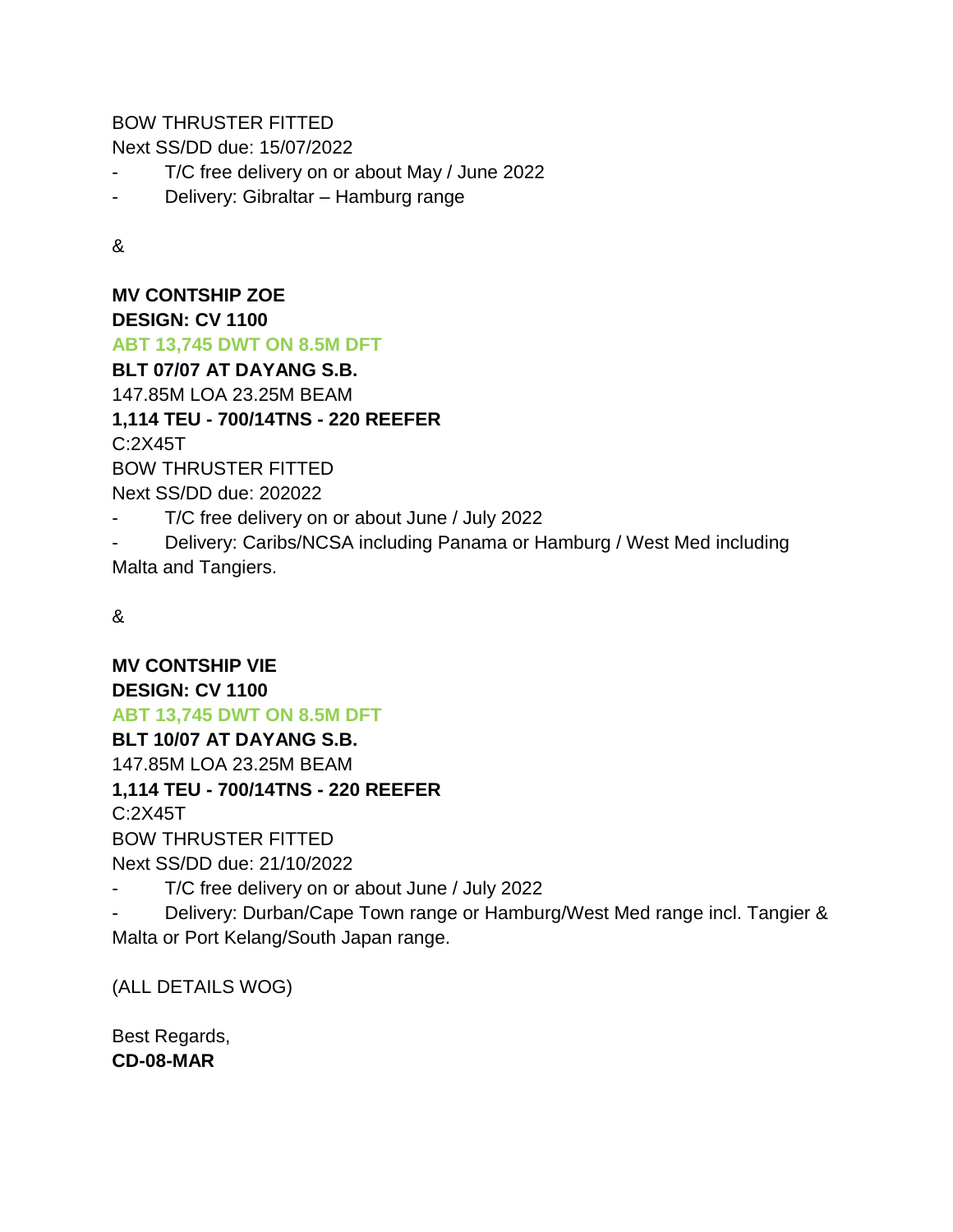**M/V : "ES SAKURA" Flag: PANAMA (DIRECT WITH OWNERS)**

-----------------------------------------------------------------------------

**==================**

# **Type: BC**

**Blt: 2007 in JAPAN at Imabari Shipbuilding Co Ltd - Marugame KG (Marugame Shipyard)**

# **DWT: 76,596 mts on 14,14 m DRFT**

GRT: 39737 / NET: 25754 CLASS: NK SS: 22/08/2022 DD: 22/08/2022 BWTS: 08/2022 LOA: 224,94 m - Breadth: 32,26 m - Depth: 19,5 m Grain: 90740 cbm Decks: 1 Holds: 7 Hatches: 7 ME: MAN-B&W 6S60MC BHP: 14031/89 RPM Speed: 14 Knots on: 35 ts GENS: 3 LDT: 10228 mts BWTS: 08/2022

EMPLOYMENT/DELIVERY: The vsl is trading Australia - China with one of the world's largest ore-majors until June-July 2022 when she can give TC free dely in China - Japan range.

REPORT: An Aalmar inspection report is available against the cost of USD 1,000.

She is reported in excellent condition with very reliable speed/consumption performance and very clean inspection records etc without any crack repair history.

OFFERS: Owners are serious Sellers and are inviting offers in line with the market on 1st come 1st served bss.

Details available upon request.

(ALL DETAILS WOG)

Best Regards, **CD-10-MAR**

--------------------------------------------------------------------------------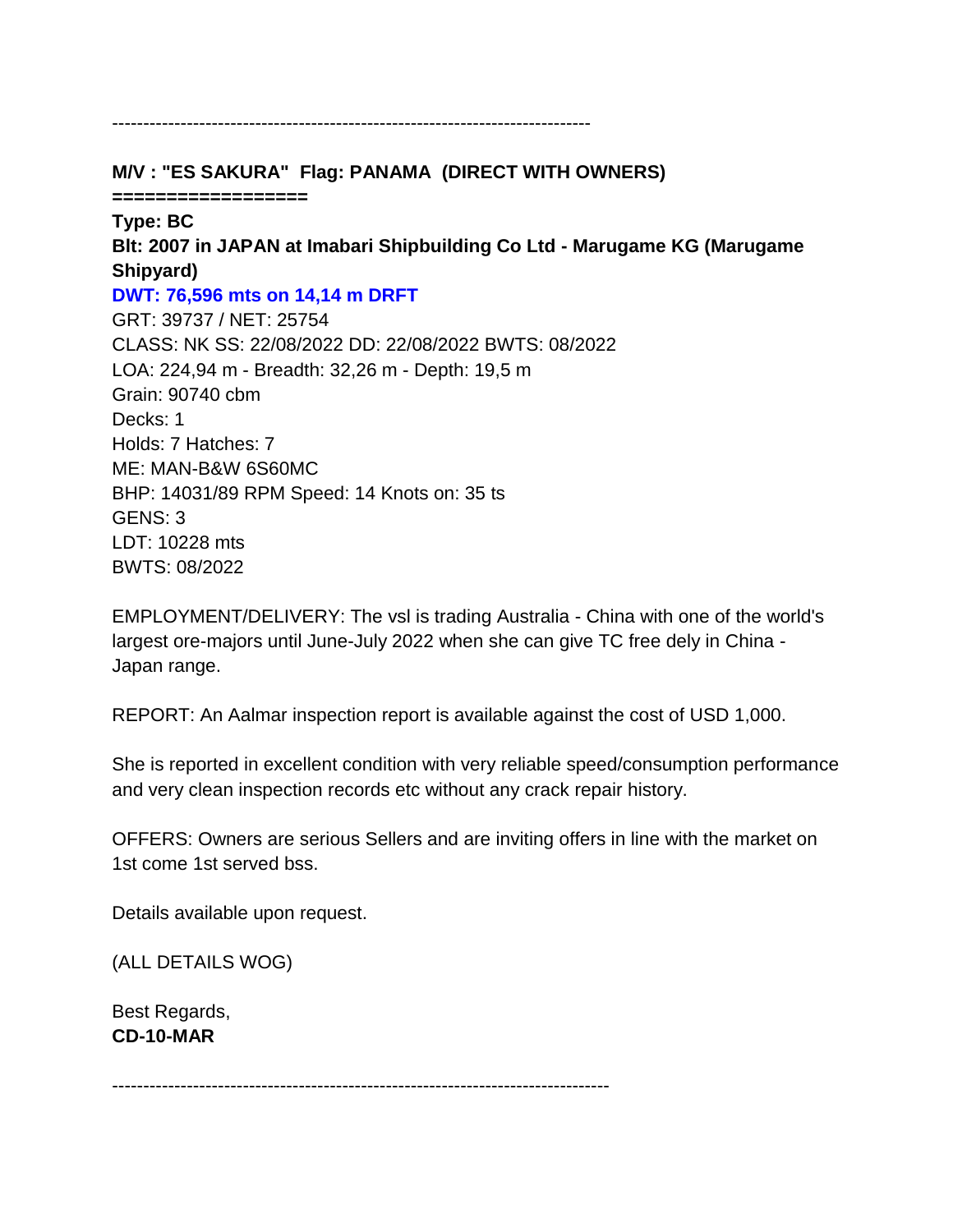## **M/V : "SOTIRIA" Flag: LIBERIA (DIRECT WITH OWNERS)**

**================**

**Type: BC Blt: 1997 in ITALY at Fincantieri-Cant. Nav. Italiani S.p.A. - Castellammare di Stabia DWT: 75,265 mts on 14,31 m DRFT** GRT: 39385 / NET: 24519 CLASS: BV SS: 28/12/2024 DD: 25/11/2022 BWTS: IOPP MAY/2022 LOA: 225 m - Breadth: 32,24 m - Depth: 19,7 m Grain: 85200 cbm Decks: 1 Holds: 7 Hatches: 7 ME: Sulzer 5RTA62U BHP: 15101/113 RPM Speed: 14 Knots on: 34 ts GENS: 3

LDT: 11584 mts BWTS: IOPP MAY/2022

DELIVERY: The vsl could be delivered upon completion of current voyage.

OFFERS: Best offers invited.

The BWTS installation could potentially be extended till Nov/2022 wog

Technical details available upon request.

(ALL DETAILS WOG)

Best Regards, **CD-10-MAR**

-----------------------------------------------------------------------

**M/V : "CORONA" Flag: MARSHALL ISLANDS (DIRECT WITH OWNERS) ===============**

**Type: BC Blt: 1999 in JAPAN at Sanoyas Hishino Meisho Corp - Kurashiki OY DWT: 46,685 mts on 11,36 m DRFT** GRT: 26862 / NET: 15730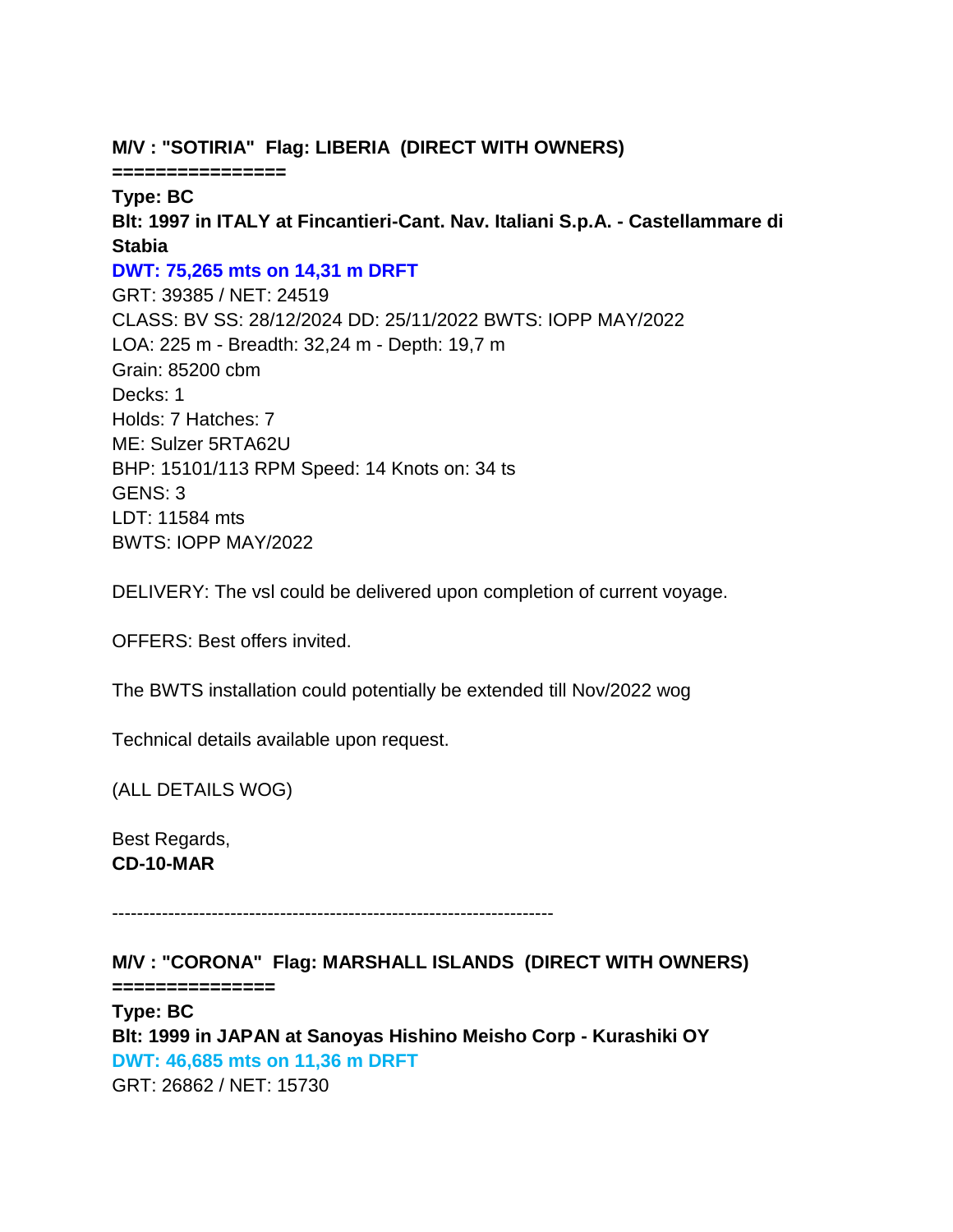CLASS: RI SS: 31/03/2024 DD: 30/06/2022 LOA: 187,3 m - Breadth: 32,2 m - Depth: 16,1 m Grain: 59830 cbm Bale: 58135 cbm Decks: 1 Holds: 5 Hatches: 5 Gear: 4 X 30t CRANES ME: Sulzer 6RTA48T BHP: 9800/110 RPM Speed: 12,5 Knots on: 24,5 ts GENS: 3 LDT: 7700 mts TSUJI HI electrohydraulic deck cranes

Tanktops local strength: Hold #1 20.62 mt/sq.m. Hold #2 20.00 mt/sq.m, Hold #3 23.35 mt/sq.m, Hold #4 20.00 mt/sq.m, Hold #5 20.62 mt/sq.m.

Other fittings: Natural ventilation yes Cement holes per hold: 3 (diameter: 700 mm) Aussie hold ladder fitted No. 3 hold can be ballasted Co2 fitted in cgo holds

Speed/Consumption at Sea

BALLAST - Abt 13.5 knots on abt 25mts IFO including auxiliaries + 0.1mts ULSMGO LADEN - Abt 13.5 knots on abt 27mts IFO including auxiliaries + 0.1mts ULSMGO

ECO Without Guarantee

BALLAST - Abt 12.5 knots on abt 21mts IFO including auxiliaries + 0.1mts ULSMGO LADEN - Abt 12.5 knots on abt 23.5mts IFO including auxiliaries + 0.1mts ULSMGO

SUPER ECO Always Without Guarantee BALLAST - Abt 12 knots on abt 20mts IFO including auxiliaries + 0.1mts ULSMGO LADEN - Abt 12 knots on abt 22mts IFO including auxiliaries + 0.1mts ULSMGO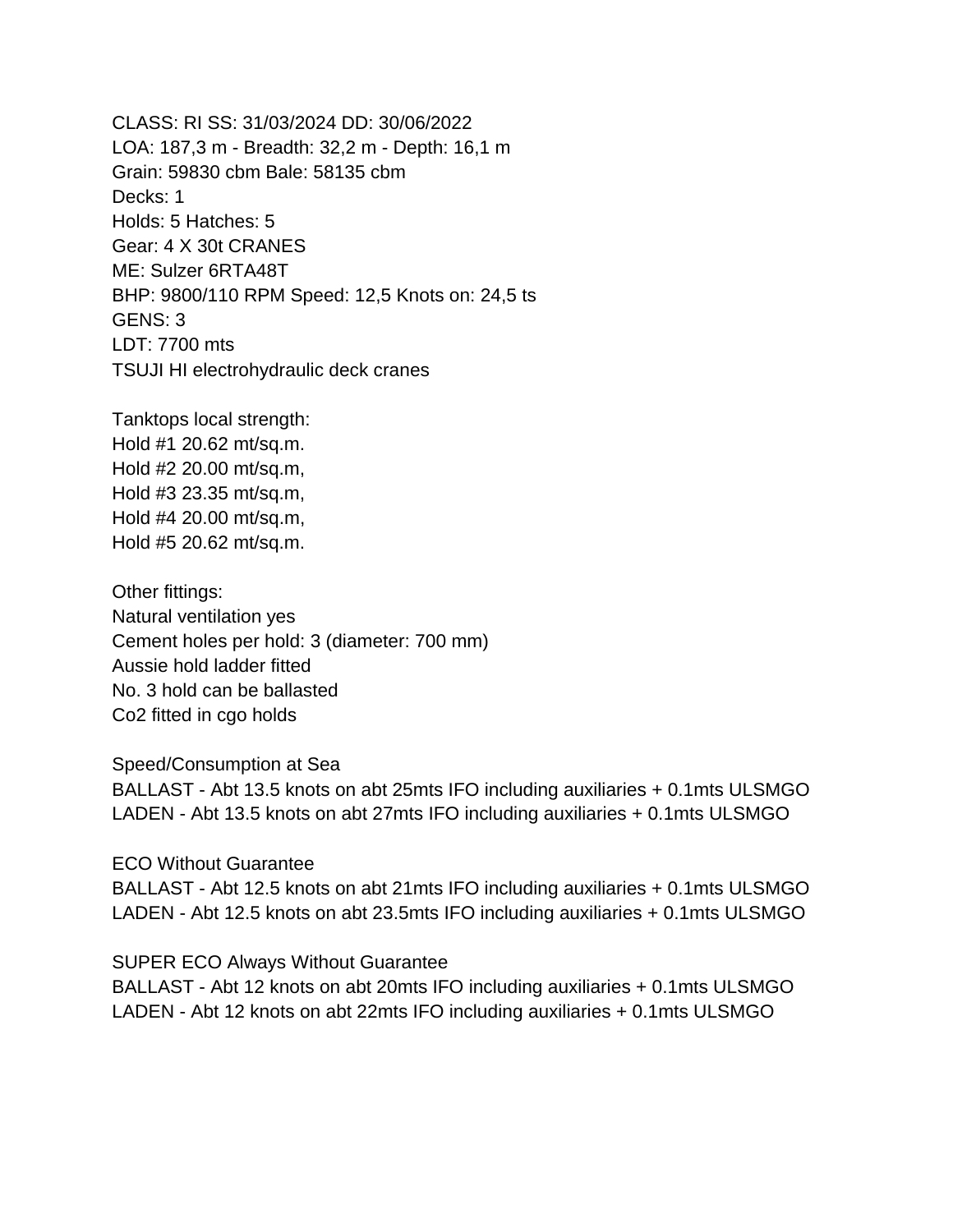ITINERARY: The vsl is going to load at San Lorenzo, Argentina ETA/D 22 - 24 March, then Las Palmas, Argentina ETA/D 24-26 March, for discharging in 3 ports in Malaysia : Muara, Kota Kinabalu and Tawau (dates TBA).

DELIVERY: She can give charter free delivery by arrangement.

Details available upon request.

(ALL DETAILS WOG)

Best Regards, **CD-14-MAR**

------------------------------------------------------------------------------

**M/V : "OSIOS DAVID" Flag: MARSHALL ISLANDS (DIRECT WITH OWNERS)**

**====================**

#### **Type: BC**

**Blt: 2012 in JAPAN at IHI Marine United Inc - Kure HS DWT: 55,831 mts on 12,73 m DRFT** GRT: 31538 / NET: 18765 CLASS: NK SS: 13/05/2025 DD: 02/12/2023 LOA: 190 m - Breadth: 32,26 m - Depth: 18,1 m Grain: 72062 cbm Bale: 67062 cbm Decks: 1 Holds: 5 Hatches: 5 Gear: 4 X 30t CRANES Grabs: 4x 12 cbm radio remote control grabs ME: Wartsila 6RT-flex50 BHP: 12087/116 RPM Speed: 14 Knots on: 30 ts GENS: 3 LDT: 10047 mts BWTS: Yes Speed & Consumption Ballast 12 knots – 18.3 mt pd 14 knots – 27.5 mt pd Laden

12 knots – 20.0 mt pd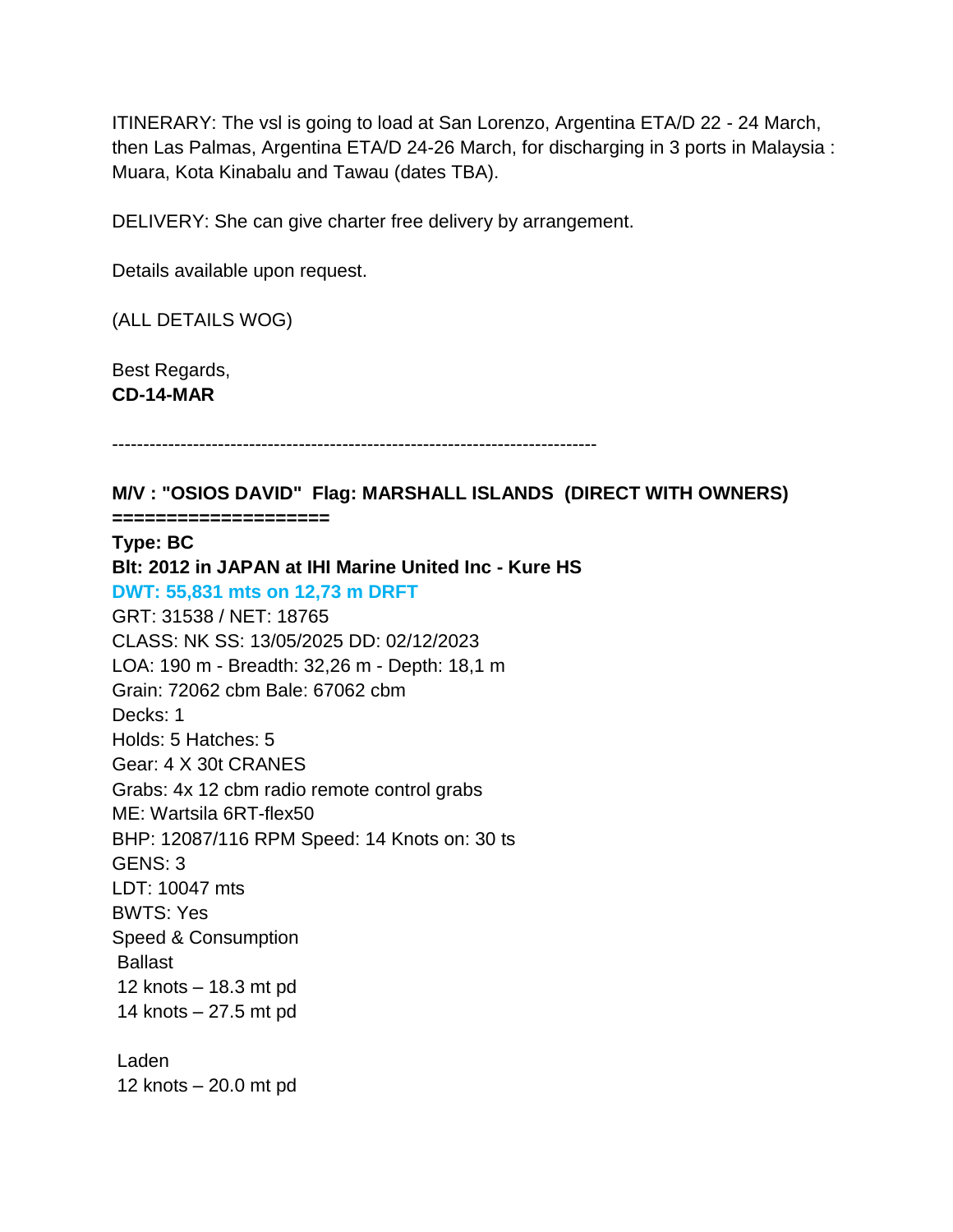14 knots – 30.0 mt pd

Aux 1.7 mt pd

ITINERARY: Vessel carrying out an Indian coastal trip, loading Vizag, ETA o/a 24th/25th March with intention to discharge Mumbai, tentative ETA o/a 3rd/4th April.

DELIVERY: The vessel can give charter free delivery by arrangement.

(ALL DETAILS WOG)

Best Regards, **CD-22-MAR**

----------------------------------------------------------------------------------

**M/V : "ES SAKURA" Flag: PANAMA (DIRECT WITH OWNERS)**

**==================**

**Type: BC Blt: 2007 in JAPAN at Imabari Shipbuilding Co Ltd - Marugame KG (Marugame Shipyard) DWT: 76,596 mts on 14.14 m DRFT** GRT: 39737 / NET: 25754 CLASS: NK SS: 22/08/2022 DD: 22/08/2022 LOA: 224.94 m - Breadth: 32.26 m - Depth: 19.5 m Grain: 90740 cbm Decks: 1 Holds: 7 Hatches: 7 ME: MAN-B&W 6S60MC BHP: 14031/89 RPM Speed: 14 Knots on: 35 ts GENS: 3 LDT: 10228 mts BWTS: No (08/2022)

ITINERARY: The vsl is enroute China for end-March discharge.

REPORT: An Aalmar inspection report is available against the cost of USD 1,000.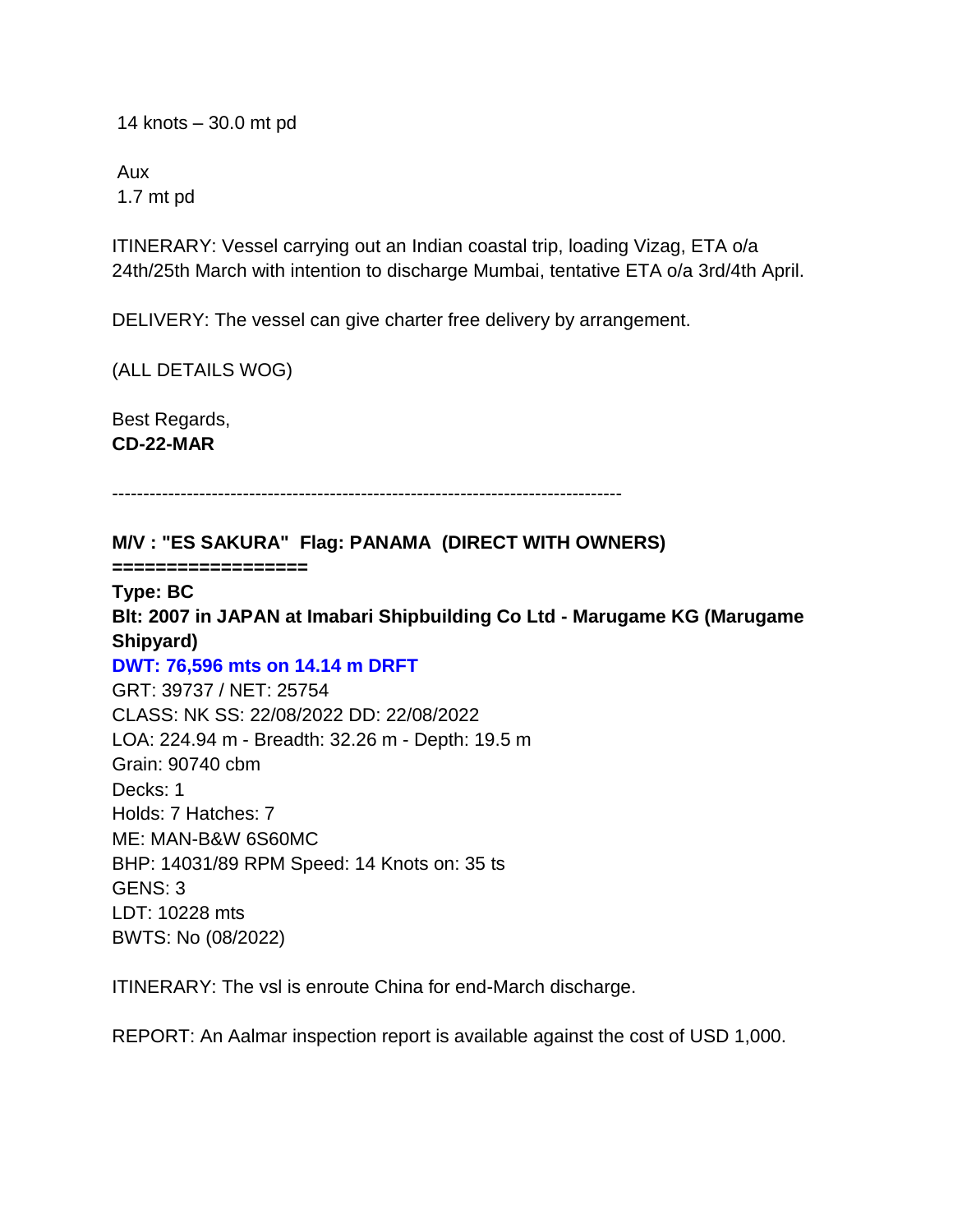EMPLOYMENT/DELIVERY: She is trading Australia - China with one of the world's largest ore-majors until June-July 2022 when she can give TC free dely in China - Japan range.

She is reported in excellent condition with very reliable speed/consumption performance and very clean inspection records etc without any crack repair history.

OFFERS: Owners are inviting best offers by Greece Opening Time on 29/Mar (Tue).

Details available upon request.

(ALL DETAILS WOG)

Best Regards, **CD-28-MAR**

----------------------------------------------------------------------------------

**MV DMC JUPITER BULKER / COOK ISLAND FLAG DWT 24,822 AT 9.62M DRAFT BLT MAY 2007 AT KURINOURA DOCKYAD, JAPAN** SING-LLOYD SS+DD MAY 2022 BWTS DUE MAY 2022 LOA/B/D 158/25.0/13.5M GRT 14,948 GRAIN/BALE 32,525/31,481 CBM HO/HA 4/4 M/E MAKITA B&W 7S35MC 5180 KWT AT 173 RPM CRANES 4X30T LDT 5310

SELLERS ARE ARRANGING DOCKING AND INTEND TO CHANGE CLASS BACK TO IACS CLASS

REGARDS, **RS-04-APR**

---------------------------------------------------------------------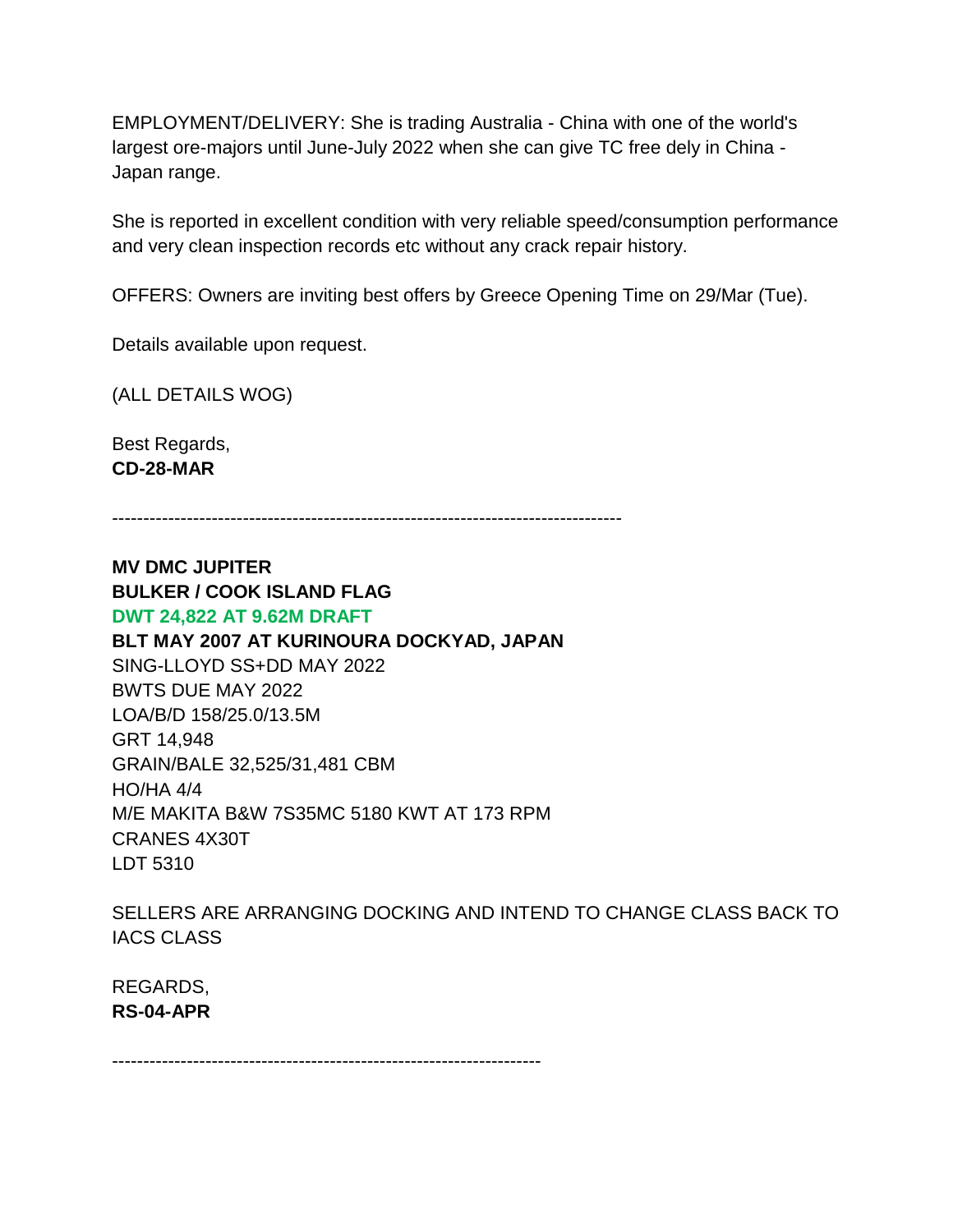We can develop below 2017 Chinese built / sister of 64K Ultramax type bulkers for sale:

#### **MV. Yangzhou Confidence**

===================== **Marshall Islands FLAG SINGLE DECK BULK CARRIER – TIER II BUILT: 5 2017 AT YANGZHOU DAYANG SHIPBUILDING CO, LTD, CHINA CLASS: NKK / SS&DD FRESH PASSED 63,165 SDWT ON 13.30M SSW MOULDED** GRT/NRT 35,861/21,171 TPC 62.13 LOA 199.99M/BEAM 32.26M/DEPTH 18.50M 5HO/5HA CRANE 4 X 36MT GRAIN 77,490.80 CBM / BALE 75,553.60 CBM ME: HUDONG /MAN B&W 5S60ME-C8.1-Tll \* 6,640KW MCR X 1SET GENERATORS: 3 SETS X YANMAR 6EY18ALW 2,235KW TOTAL LIGHTSHIP: 11,757 MT CO2 FITTED BWTS FITTED

And sister

#### **MV. Dayang Confidence**

**==================== Marshall Islands FLAG SINGLE DECK BULK CARRIER – TIER II BUILT: 5 2017 AT YANGZHOU DAYANG SHIPBUILDING CO, LTD , CHINA** CLASS: BV / SS&DD FRESH PASSED **63,121 SDWT ON 13.30M SSW MOULDED** GRT/NRT 35,812/21,224 TPC 62.13 LOA 199.99M/BEAM 32.26M/DMEPTH 18.50 5HO/5HA CRANE 4 X 36MT GRAIN 77,490.00 CBM / BALE 75,553.00 CBM ME: HUDONG /MAN B&W 5S60ME-C8.1-Tll \* 6,640KW MCR X 1SET GENERATORS: 3 SETS X YANMAR 6EY18ALW 2,235KW TOTAL

LIGHTSHIP: 11,801 MT

CO2 FITTED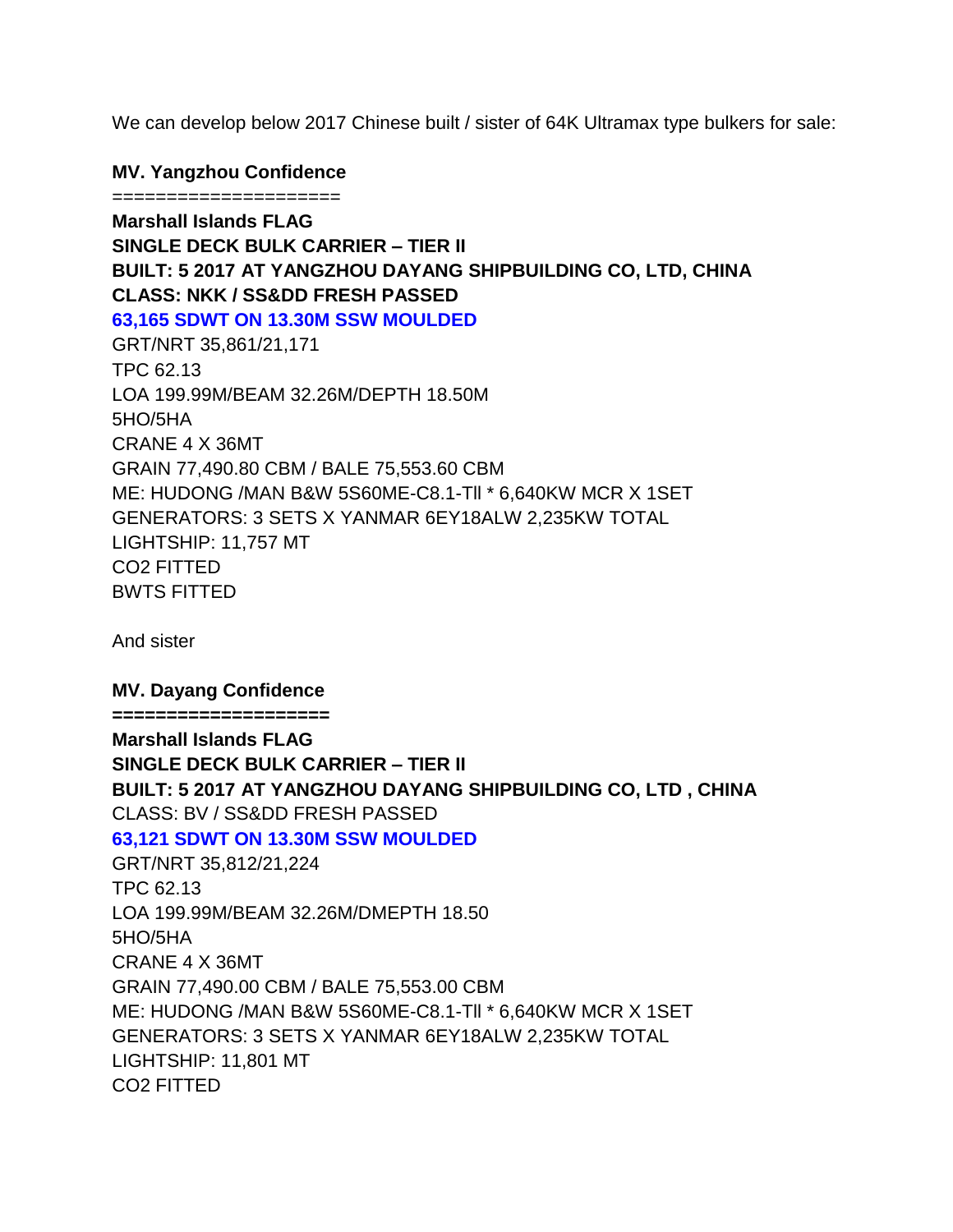== ALL DETAILS ARE GIVEN IN GOOD FAITH BUT WITHOUT GUARANTEE ==

Both vessel will be completed SS/DD later soon. Delivery schedule will be focused around July/August, 2022.

Best offer inviting. The Sellers need to register name of buyer to provide details accordingly.

B.Rgds **YJ-12-APR**

------------------------------------------------------------------------------------

## **We can offer from direct source 2x Post-Panamax BC of abt 93k DWT built 2009/10 China**

\*\*\* holding sellers sale terms can guide on price against firm interest from NAMED BUYER/S with updated

b/g refs for sellers approval

 Idwal's inspection reports are ready for review, potential buyers may purchase th e report from Idwal directly under owners permission.

 Vessels are trading on short terms T/C, will be ready for delivery within Fareast Asia during Mid May – End June 2022 Best offers invited.

**Post-Pmx m/v Great Cheer – HKG flag**

# **abt 93,297 DWT On 14.9M Dft**

**built 10/2009 at CSC JINLING SHIPYARD** CCS SS 10/2024 DD 01/2023 229.2M LOA 38.02M Beam 7 HO/7 HA No.1: 15.30 x 14.60m, No 2-6: 17.85 x 17.00m, No. 7: 15.30 x 14.60m 110,330 CuM Grain 105,507 CuM Bale MAN B. & W. 6S60MC 16,630 BHP at 105 RPM LDT 15,412T

**and sister** 

**Post-Pmx m/v Great Aspiration - HKG Flag abt 93,297 DWT on 14.9M Dft**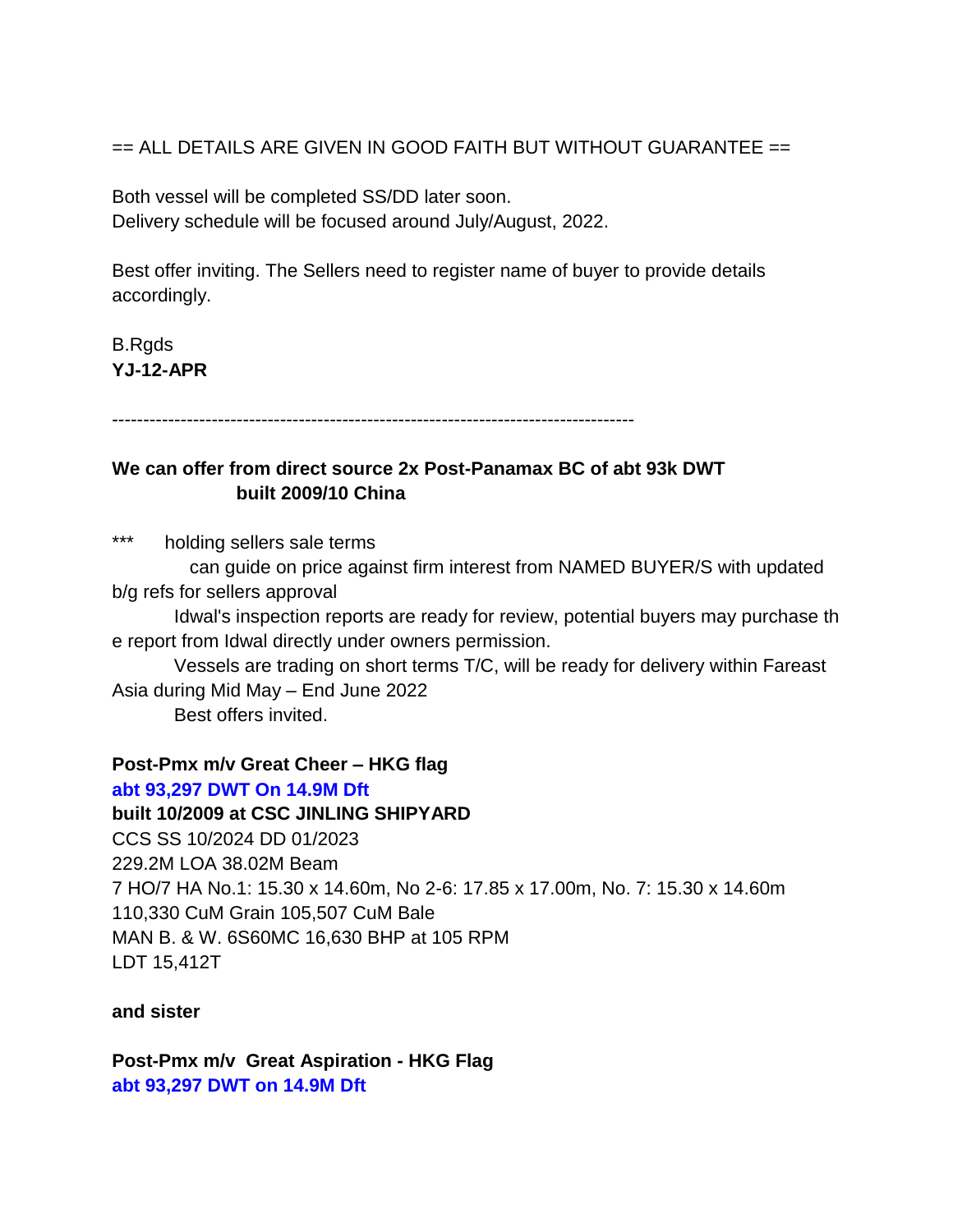## **built 01/2010 At CSC JinLing SHIPYARD**

CCS SS 01/2025 DD 04/2023 229.2M LOA 38.02M Beam 7 HO/7 HA No.1: 15.30 x 14.60m, No 2-6: 17.85 x 17.00m, No. 7: 15.30 x 14.60m 110,885 CuM Grain 105,507 CuM Bale MAN B. & W. 6S60MC 16,630 BHP at 105 RPM LDT 15,297T

-ada wog –

## **NP-21-APR**

-------------------------------------------------------------------------------------

We can develop for sale of the following vessel

#### **MV "TAN "-**

**=================================**

**ABT 12,000DWT HEAVY-LIFT / MPP VESSEL FOR RESALE**

**BLT: UNDER BUIDLING AT JIANGXI JIANGZHOU SHIPYARD CHINA** BOX SHAPE TWEEN DECKER ORIGINALLY GL CLASSED (WILL KEEP HER AS DNV-GL CLASSED) LBD:153.80/145.50 X 23.20 X 12.80M DWT 12,950 ON DRAFT 8.50M GRT:ABT 13,200 2 HOLD/2 HATCH HATCH COVER:PONTOON TYPS HOLD CAPACITY 19,600CBM CONTAINER CAPACITY: 387TEU / 185FEU IN HOLD 598TEU / 272FEU ON DECK TOTAL 985TEU / 457FEU REEFER PLUG:30 SETS / ON DECK CRANE SWL 400T X 2 FRESH WATER TANKS:90M3 HEAVY OIL TANKS:15,00M3 MDO TANKS:200M3 LUBRICATING OIL TANKS:70M3 M/E MAN 6S46MC-C,8280KW@129RPM X 1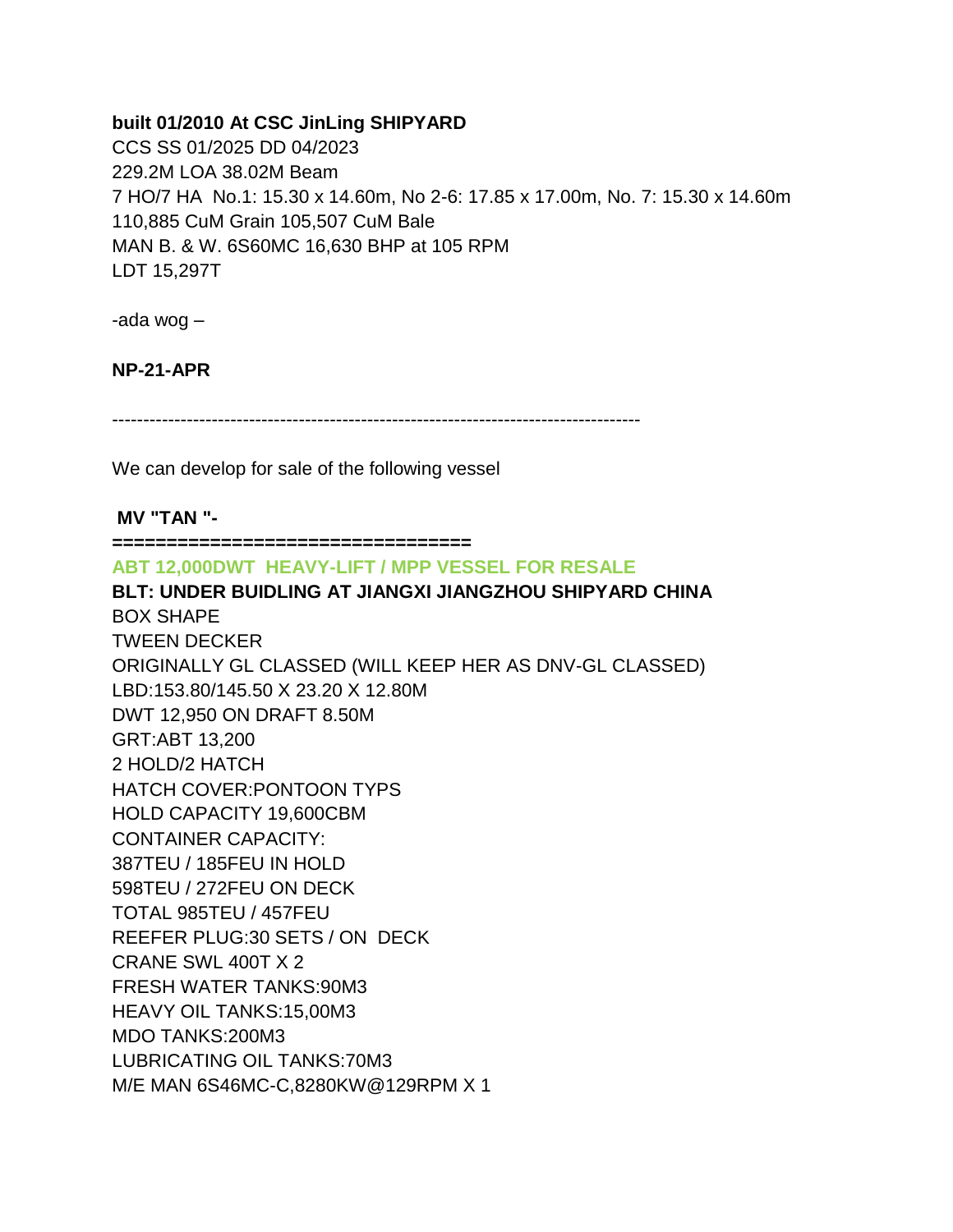A/E YANMAR,6N18AL-SV,970KW/720RPM x 3SETS BOW THRUSTER 900KW SPEED 17.5KNOTS COMPLEMENT:21P ENDURANCE 35DAYS BWTS FITTED LEESGREEN

DELIVERY IN CHINA EX SHIPYARD AS IS BASIS

BEST REGADS **CHI-15-APR**

------------------------------------------------------------------------------

**M/V : "ILEANA N" Flag: MARSHALL ISLANDS (DIRECT WITH OWNERS)**

**=================**

**Type: BC**

**Blt: 2010 in CHINA at Jinling Shipyard - Nanjing JS DWT: 56,868 mts on 12,8 m DRFT** GRT: 33044 / NET: 19231 CLASS: NV SS: 25/04/2025 DD: 25/07/2023 LOA: 189,99 m - Breadth: 32,26 m - Depth: 18 m Grain: 71634 cbm Bale: 68200 cbm Decks: 1 Holds: 5 Hatches: 5 Gear: 4 X 30t CRANES ME: MAN-B&W 6S50MC-C BHP: 12889/127 RPM Speed: 14 Knots on: 34 ts GENS: 3 LDT: 10813 mts BWTS: Yes

LOCATION: Vessel is loading Jorf Lasfar currently, ETD 5th April. She will then bunker in Las Palmas 7th April before sailing to disports as follows: Bahia Blanca (24th April), Montevideo (27th April), Nueva Palmira (30th April) and San Lorenzo, Arg (3rd May) AGW WP UCE.

OFFERS: Owners are inviting best outright offers in line with the market.

REPORT: An inspection report has been carried out by IDWAL and can be purchased.